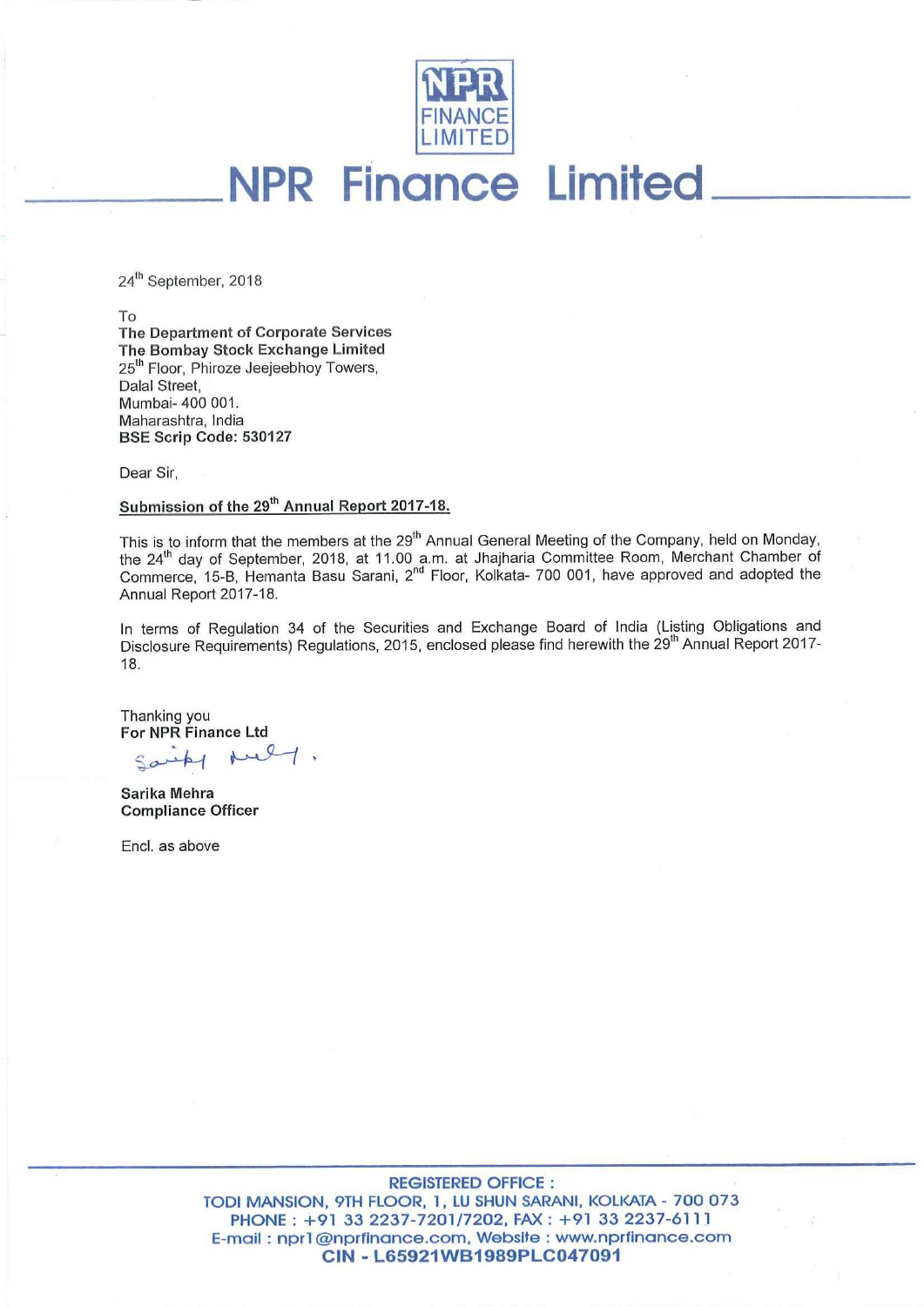Todi Mansion, 1, Lu- Shun Sarani, 9<sup>th</sup> Floor, Kolkata-700 073 CIN-L65921WB1989PLC047091 , E-MAIL- npr1@nprfinance.com PHONE NO. – 033 2237 7201

24th September, 2018

To **The Department of Corporate Services The Bombay Stock Exchange Limited** 25<sup>th</sup> Floor, Phiroze Jeejeebhoy Towers, Dalal Street, Mumbai- 400 001. Maharashtra, India **BSE Scrip Code: 530127**

Dear Sir,

#### **Submission of the 29 th Annual Report 2017-18.**

This is to inform that the members at the 29<sup>th</sup> Annual General Meeting of the Company, held on Monday, the 24<sup>th</sup> day of September, 2018, at 11.00 a.m. at Jhajharia Committee Room, Merchant Chamber of Commerce, 15-B, Hemanta Basu Sarani, 2nd Floor, Kolkata- 700 001, have approved and adopted the Annual Report 2017-18.

In terms of Regulation 34 of the Securities and Exchange Board of India (Listing Obligations and Disclosure Requirements) Regulations, 2015, enclosed please find herewith the 29<sup>th</sup> Annual Report 2017-18.

Thanking you **For NPR Finance Ltd Sarika Mehra Compliance Officer**

Encl. as above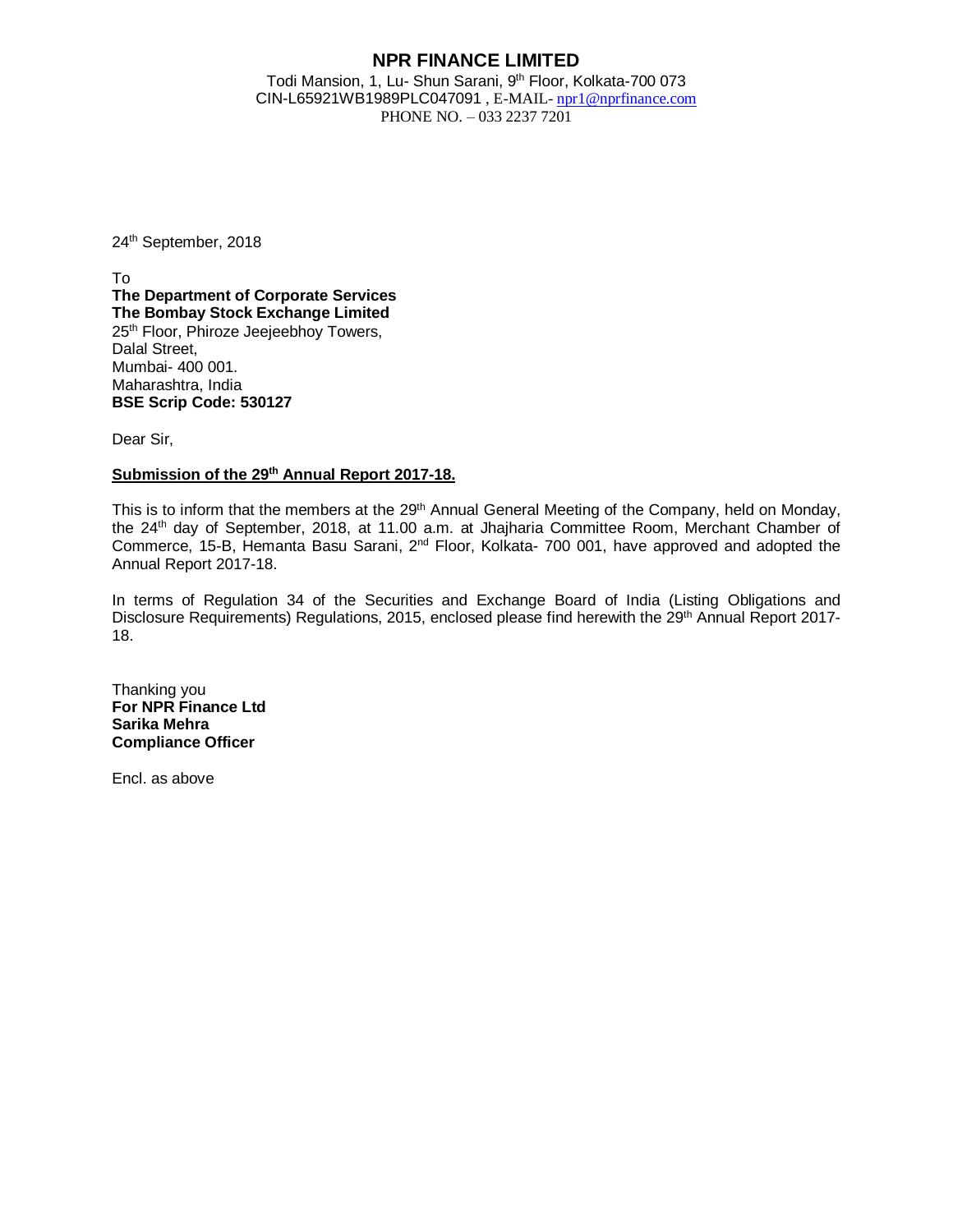

**th 29 ANNUAL REPORT 2017-2018**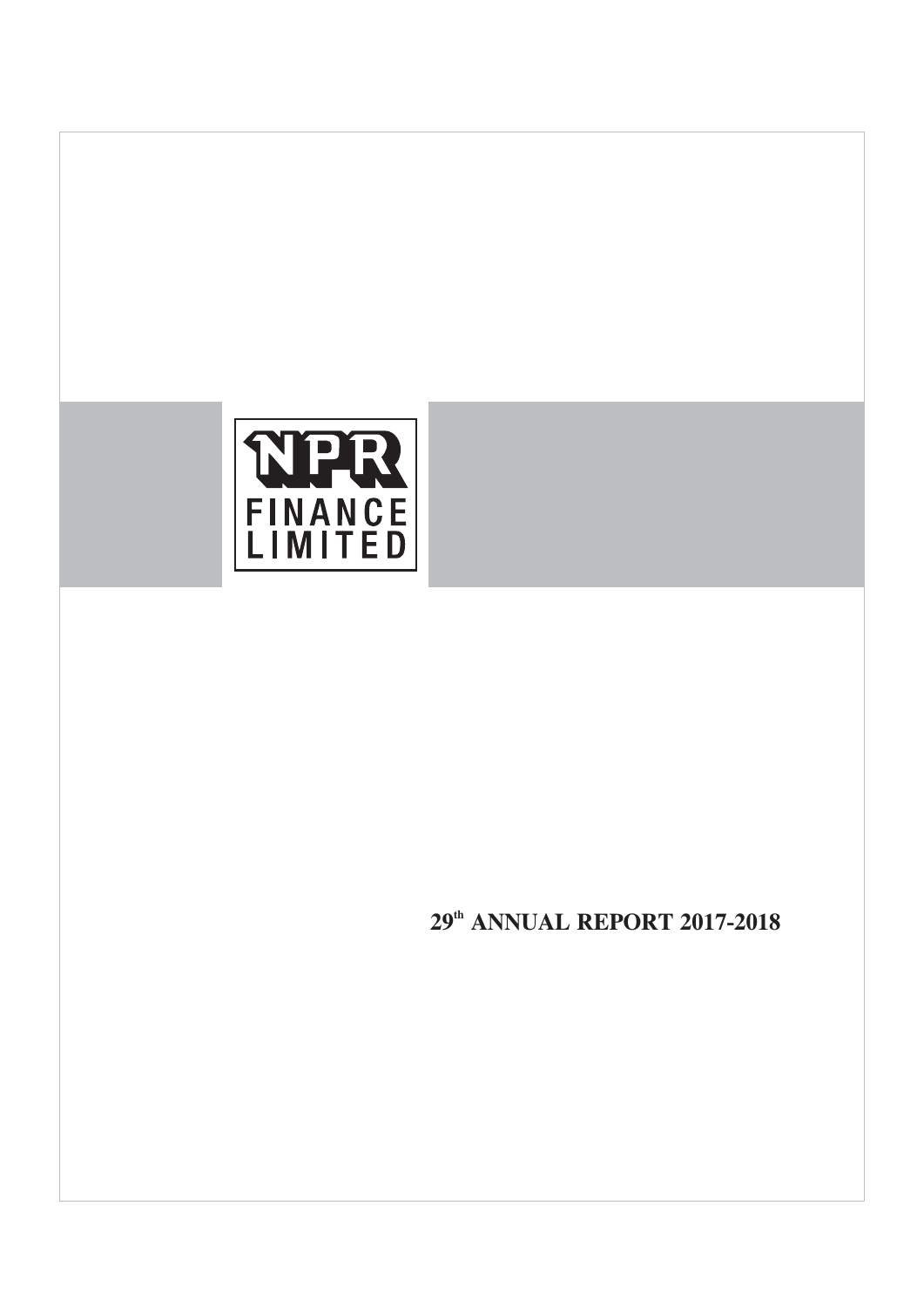

#### **CIN : L65921WB1989PLC047091 REGISTERED OFFICE :**

Todi Mansion, 9<sup>th</sup> Floor 1, Lu-Shun Sarani, Kolkata - 700 073 Phone : (033) 2237-7201-02 E-mail : npr1@nprfinance.com Website : www.nprfinance.com

#### **BOARD OF DIRECTORS**

**Managing Director :** Pawan Kumar Todi

#### **Directors :**

Nandlal Todi Arun Charan Mukherji ( Resigned with effect from 2<sup>nd</sup> April, 2018) Nitin Guha Rajendra Kumar Duggar Ashok Bhandari Sarika Mehra

#### **COMMITTEES :**

#### **Audit Committee :**

Arun Charan Mukherji ( Resigned with effect from 2<sup>nd</sup> April, 2018) Nitin Guha Nandlal Todi Rajendra Kumar Duggar Ashok Bhandari

#### **Stakeholders Relationship**

**Committee :** Nitin Guha Nandlal Todi Pawan Kumar Todi

#### **Nomination and Remuneration**

**Committee :** Nitin Guha Arun Charan Mukherji ( Resigne with effect from 2<sup>nd</sup> April, 2018) Rajendra Kumar Duggar Ashok Bhandari

**Risk Management Committee :** Pawan Kumar Todi

Nandlal Todi Shankar Birjuka

**Fair Practice Code Committee :** Pawan Kumar Todi Nandlal Todi Nitin Guha

#### **IT Strategy Committee :**

Nitin Guha Pawan Kumar Todi Sarika Mehra Ashim Karmakar

**Executive Director and Company Secretary :** Sarika Mehra

**Chief Financial Officer :** Ashok Kumar Shah

#### **BRANCHES**

#### **AHMEDABAD BRANCH :**

106-07, 1<sup>st</sup> Floor " Samedh" Above Oriental Bank of Commerce Near Associated Petroleum C. G. Road, Panchavati Ahmedabad - 380 006 Phone : (079) 2640 1482/3 Fax : (079) 2640 4346

#### **NEW DELHI BRANCH :**

8C/6, W. E. A. Abdul Aziz Road Karol Bagh, (Opp. Shastri Park) 2<sup>nd</sup> Floor, New Delhi - 110 005 Phone : (011) 2875 2585/2481/2081 Fax : (011) 2875 0672

#### **FOREX DIVISION :**

Todi Mansion, 2<sup>nd</sup> Floor 1, Lu-Shun Sarani, Kolkata - 700 073

#### **AUDITORS**

#### **STATUTORY AUDITOR :**

M/s. Deoki Bijay & Co. Chartered Accountants 213C, Jaba Kusum House, 34, Chittaranjan Avenue, Kolkata - 700 012 E-mail : deokinagrawal@gmail.com

#### **SECRETARIAL AUDITOR :**

Niaz Ahmed Practicing Company Secretary Todi Mansion, 12<sup>th</sup> Floor 1, Lu-Shun Sarani, Kolkata - 700 073

#### **INTERNAL AUDITOR :**

Anshika Shroff AA/7, Rajarhat Road, Kolkata - 700 059

#### **BANKERS :**

Allahabad Bank HDFC Bank Limited ICICI Bank Limited Federal Bank Limited State Bank of India Axis Bank Limited

| <b>Contents</b>                                         | Page No. |
|---------------------------------------------------------|----------|
|                                                         | 3        |
| Annexure - I: Extract of Annual Return (Form No. MGT-9) | 13       |
| Annexure - II: Secretarial Audit Report(Form No. MR-3)  | 28       |
|                                                         | 33       |
| Annexure - IV: Nomination & Remuneration Policy         | 38       |
|                                                         | 43       |
|                                                         | 47       |
|                                                         | 67       |
|                                                         | 73       |
|                                                         | 74       |
|                                                         | 75       |
|                                                         | 104      |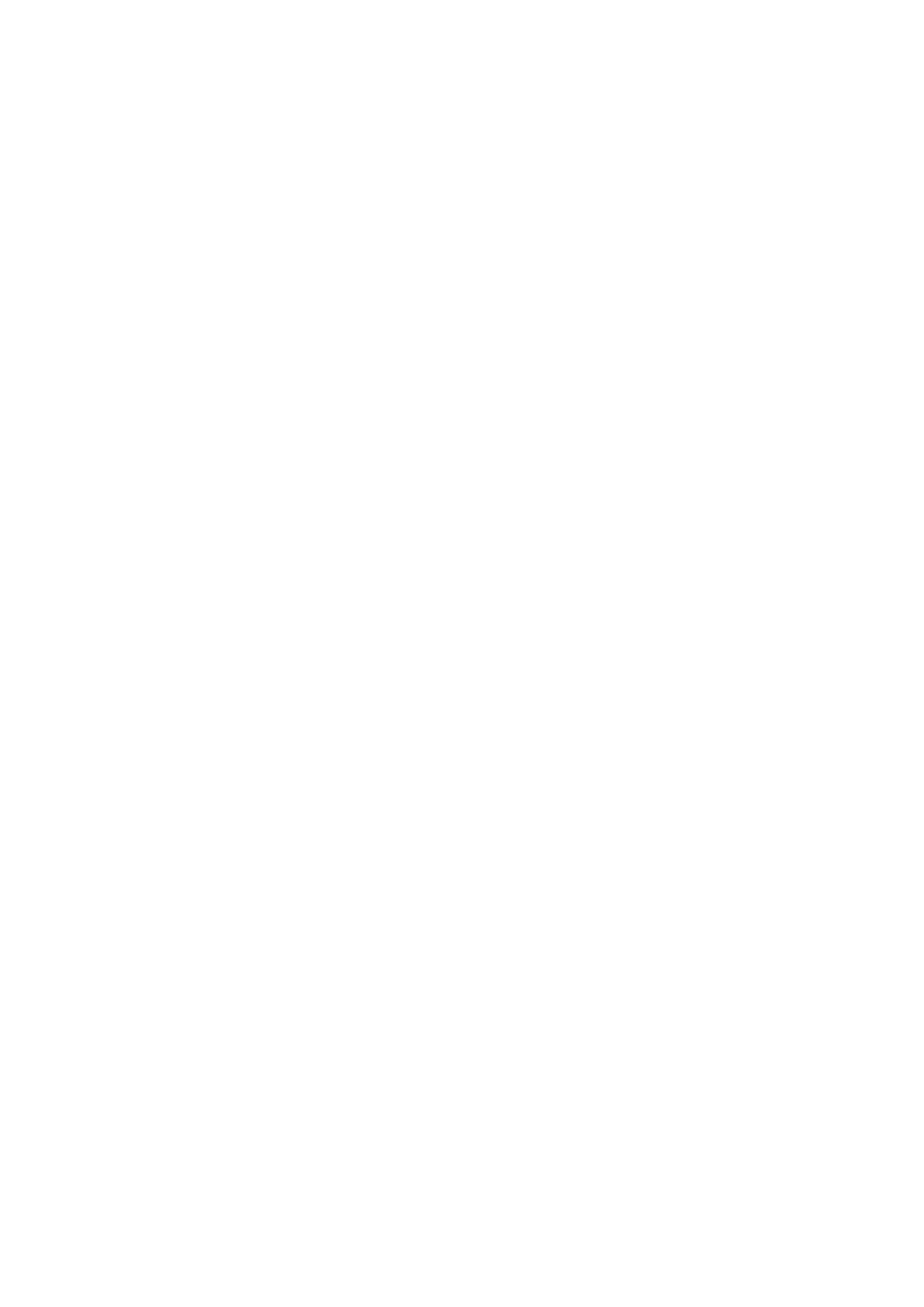

 $\pm$  in Lakhs

#### **DIRECTORS' REPORT**

#### Dear Members,

Your Directors have pleasure in presenting the 29<sup>th</sup> Annual Report of the Company together with Financial Statements for the year ended 31st March, 2018.

#### **1. Financial Summary or Highlights:**

The highlights of the financial performance of the Company for the financial year ended 31<sup>st</sup> March, 2018 as compared to the previous financial year are as under:-

|                                                                                  |         | ≺ in ∟akns          |
|----------------------------------------------------------------------------------|---------|---------------------|
| <b>Particulars</b>                                                               |         | 2017-2018 2016-2017 |
| Gross Profit before depreciation,<br>interest and Tax                            | 241.89  | 494.60              |
| (Less) :Depreciation                                                             | (64.60) | (65.68)             |
| (Less) : Interest                                                                | (61.33) | (73.77)             |
| (Less) : Provision for Current Tax                                               | (23.64) | (79.08)             |
| Add/(Less) MAT Credit entitlement                                                | 12.99   |                     |
| Add/(Less): Provision for Deferred Tax                                           | 43.84   | 17.79               |
| Net Profit after tax                                                             | 149.15  | 293.86              |
| Add: Brought forward from previous year                                          | 1969.55 | 1740.47             |
| Add/(Less): Income Tax adjustment<br>of earlier years                            | 74.06   | (6.01)              |
| Add/(Less) : Fringe Benefit Tax<br>adjustment of earlier years                   | 0.54    |                     |
| Profit available for appropriation                                               | 2193.30 | 2028.32             |
| <b>APPROPRIATIONS</b>                                                            |         |                     |
| Statutory Reserve under section 45 IA<br>of the Reserve Bank of India Act, 1934. | 29.83   | 58.77               |
| Surplus Carried to balance sheet                                                 | 2163.47 | 1969.55             |
| Total                                                                            | 2193.30 | 2028.32             |
|                                                                                  |         |                     |

#### **2. Dividend.**

Company has registered ₹115.96 lakhs towards Profit before taxes during the financial year under review as against `355.16 lakhs during the previous financial year. The fall in profit is by and large attributable to the fall in turnover from the money changing sector and the Wind Energy sector, coupled with the decline in turnover by  $\overline{5}35.32$  lakhs on account of gradual reduction in financing activities over the past few years and fall in revenue generated from sale of Shares & Securities. It be also noted that, provision towards diminution in value of investment was written back to the extent of  $\overline{55.74}$  lakhs in comparision to  $\overline{584.58}$  lakhs in the

previous financial year, which has also affected the profitability. However, there has also been a rise in recovery against losses and write-offs in comparision to the previous year. The Company for the foreseeable future shall retain earnings for funding further growth. The Company is also desirous to exploit the opportunities to undertake suitable projects. Therefore, the Board of Directors (hereinafter referred to as "the Board") has decided not to declare any dividend for the financial year under review.

#### **3. The amount proposed to be carried to reserves.**

The Company proposes to transfer  $\overline{5}29.83$  lakhs to the Statutory Reserve maintained under section 45 IA of the Reserve Bank of lndia Act, 1934 out of the amount available for appropriation and an amount of  $\overline{5}2163.47$  lakhs is proposed to be retained in the profit and loss account.

#### **4. Change in Share Capital.**

During the year under review, there has been no change in the Authorised or Paid-up Share Capital.

The Authorised Share Capital of the Company stands at `7,00,00,000/- divided into 70,00,000 Equity Shares of `10/ each.

The Paid-up Share Capital of the Company is ₹5,98,96,000 divided into 59,89,600 Equity Shares of  $\overline{510}$ /- each.

#### **5. Listing.**

The equity shares continue to be listed on the BSE Ltd. which has nation-wide terminals and therefore, shareholders/ investors are not facing any difficulty in trading in the shares of the Company from any part of the country. The Company has paid the annual listing fee for the financial year 2018-19 to BSE Ltd.

#### **6. Corporate Governance Report.**

Your Company has been complying with all the requirements of the code of Corporate Governance, as specified by SEBI.

A separate report on Corporate Governance is furnished as a part of the Directors' Report and the certificate from the Company Secretary in whole time practice regarding compliance of condition of Corporate Governance is annexed to the said Report.

#### **7. Extract of the Annual Return.**

The Extract of the Annual Return as on the financial year ended on 31st March, 2018, in Form MGT-9 pursuant to section 92(3) of the Companies Act, 2013 (hereinafter referred to as the "Act") and Rule 12(1) of the Companies (Management and Administration) Rules, 2014 is appended to the Directors' Report in *Annexure-I*.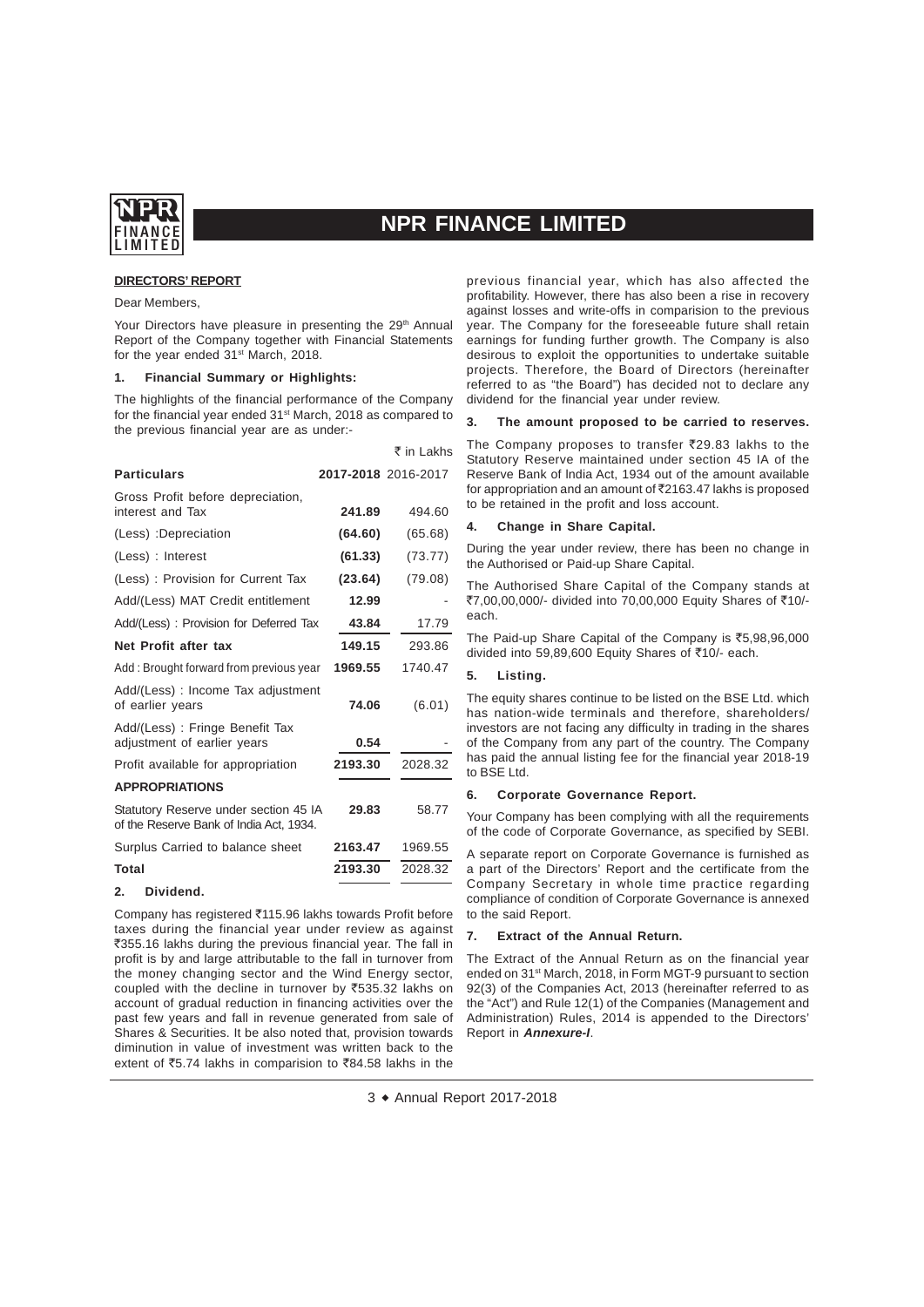

#### **8. Directors & Key Managerial Personnel.**

#### **a. Board of Directors**

As on 31<sup>st</sup> March, 2018, the Board comprised of 4 independent Directors, 1 non-executive Director, 1 Managing Director and 1 Executive Woman Director. The Board was chaired by Mr. Arun Charan Mukherji (DIN-00063975), Independent Nonexecutive Director.

During the financial year under review, Mr. Ashok Bhandari (DIN-00012210) was appointed as an Additional Director (Independent Non-executive Director) of the Company with effect from 22<sup>nd</sup> May, 2017. He has been further appointed for a period of five years at the 28<sup>th</sup> Annual General Meeting ("AGM") held on 14<sup>th</sup> September, 2017.

All the remaining Independent Directors hold office till the conclusion of the 30<sup>th</sup> AGM to be held in the calendar year 2019.

Further, the shareholders at the 28<sup>th</sup> AGM, accorded consent to vary to terms and condition of appointment of Ms. Sarika Mehra's (DIN-06935192) office in the capacity of a wholetime director, by making her office liable to retire by rotation in terms of section 152 of the Act and applicable provisions of the Listing Regulations. Ms. Sarika Mehra's (DIN-06935192) and Mr. Nandlal Todi (DIN-00581581), Non-executive Director, retire by rotation at the ensuing AGM and have placed themselves for re-appointment.

The shareholders at the 28<sup>th</sup> AGM held on 14<sup>th</sup> September, 2017, also accorded consent through special resolution, to the revision in the remuneration of Mr. Pawan Kumar Todi (DIN-00590156), Managing Director, to  $\overline{5}2,50,000$ /- with effect from 1st June, 2017. He holds office till 31st October, 2019.

Mr. Arun Charan Mukherji (DIN-00063975) resigned from the Directorship of the Company with effect from 2<sup>nd</sup> April, 2018 on account of advancing age and health status. The Board applauds his selfless commitment and priceless contribution towards the growth of the Company since the past several years. Mr. Nandlal Todi (DIN-00581581) – Non-Executive Nonindependent Promoter Director, has been appointed as the Chairperson of the Board with effect from 30<sup>th</sup> May, 2018.

Accordingly, as on date, the Board of Directors comprises of the following Directors:

- 1. Mr. Nandlal Todi (DIN-00581581) Chairperson (Non-Executive Non-independent Director);
- 2. Mr. Pawan Kumar Todi (DIN-00590156) Managing Director;
- 3. Mr. Rajendra Kumar Duggar (DIN-00403512) Independent Director;
- 4. Mr. Nitin Guha (DIN-01107480) Independent Director;
- 5. Mr. Ashok Bhandari (DIN-00012210) Independent Director;
- 6. Ms. Sarika Mehra (DIN-06935192) Executive Director & Company Secretary.

Further, SEBI has notified a new Regulation 17(1A) of the Securities and Exchange Board of India (Listing Obligations and Disclosure Requirements) Regulations, 2015 ("Listing Regulations"), effective from 1<sup>st</sup> April, 2019, whereby, no listed entity shall appoint a person or continue the directorship of any person as a non-executive director who has attained the age of seventy five years unless a special resolution is passed to that effect. Since, Mr. Nitin Guha (DIN-01107480) and Mr. Nandlal Todi (DIN-00581581) – both non-executive directors, are above 75 years of age, the approval of the shareholders is being sought at the ensuing AGM for enabling the continuation of their Directorship. Both the aforementioned Directors have several years of experience in varied fields and the Company has time and again, been immensely benefitted from their guidance and support. It is thus being considered prudent to place the proposal for the continuation of their directorship.

#### **b. Company Secretary.**

Ms. Sarika Mehra (DIN-06935192) continues to act as the Company Secretary of the Company.

#### **c. Chief Financial Officer.**

Mr. Ashok Kumar Shah, is the Chief Financial Officer of the Company.

#### **9. Number of Meetings of the Board.**

The Board of Directors (hereinafter, "the Board") of the Company met four (4) times during the Financial Year under review. The details are provided in the Corporate Governance Report which is annexed to this Report.

Further, one exclusive meeting of the Independent Directors, pursuant to Schedule IV of the Act and sub-regulation 3 of Regulation 25 of the Listing Regulations, was held on 13<sup>th</sup> February, 2018.

All the meetings were held in accordance with the provisions of the Act, Listing Regulations and the Secretarial Standard-1 (SS-1).

#### **10. Disclosure pursuant to Section 177(8) of the Companies Act, 2013-Composition of the Audit Committee.**

The Audit Committee of the Company comprised of four (4) non-executive independent directors and one non-executive non-independent promoter director as on 31st March, 2018, being chaired by Mr. Nitin Guha (DIN- 01107480).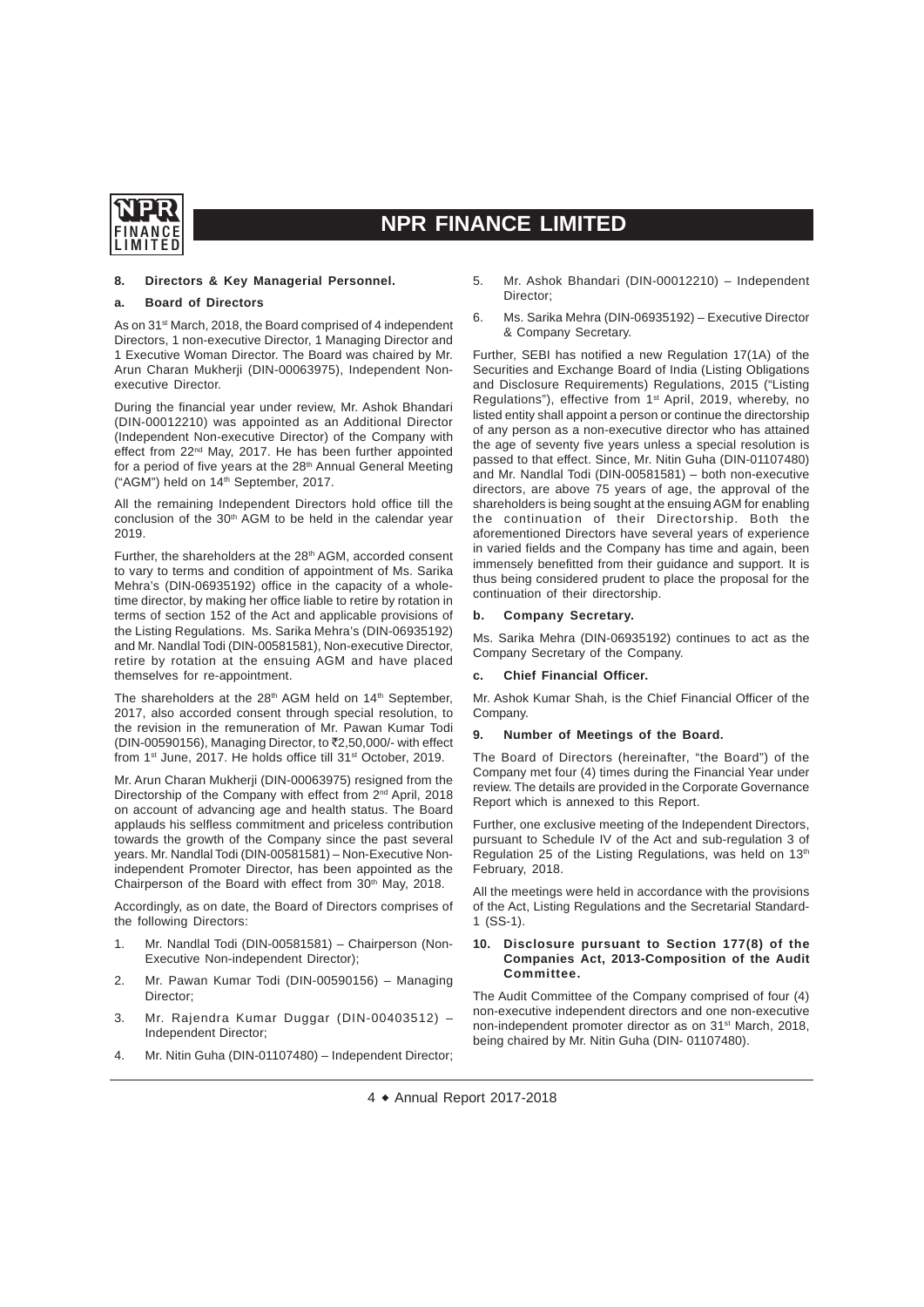

Subsequent to the resignation of Mr. Arun Charan Mukherji (DIN-00063975), the Audit Committee as on date, comprises of: three (3) non-executive independent directors and one non-executive non-independent promoter director. The Committee is being chaired by Mr. Rajendra Kumar Duggar (DIN-00403512) – Independent Non-executive Director, since 30th May, 2018. Being a Chartered Accountant by profession, Mr. Rajendra Kumar Duggar (DIN-00403512) possesses accounting and related financial management expertise.

During the Financial Year under review, the Audit Committee met four (4) times and all such meetings were held in accordance with the provisions of the Act readwith the Rules made thereunder and the Listing Regulations. Details of the same are provided in the Corporate Governance Report.

Further, the Board has accepted all the recommendations of the Audit Committee in the Financial Year 2017-18.

#### **11. Composition of the Nomination and Remuneration Committee.**

As on 31<sup>st</sup> March, 2018, the Nomination and Remuneration Committee of the Company comprised of four (4) Non-Executive Independent Directors. Subsequent to the resignation of Mr. Arun Charan Mukherji (DIN-00063975), it comprises of (Three) Non-Executive Independent Directors as on date.

The detail of the Committee is provided in the Corporate Governance Report.

#### **12. Composition of the Stakeholders Relationship Committee.**

The Stakeholders Relationship Committee comprises of one Non-Executive Independent Director, one Non-Executive Nonindependent Promoter Director and one Executive Nonindependent Promoter Director.

The detail of the Committee is provided in the Corporate Governance Report.

#### **13. Directors' Responsibility Statement.**

Pursuant to the provisions of Section 134 (3) (c) read with section 134 (5) of the Act, the Directors hereby confirm and state that:

- a. In the preparation of Annual Accounts, the applicable Accounting Standards have been followed along with proper explanation relating to material departures, if any.
- b. The Directors have selected such accounting policies and have applied them consistently and made judgments and estimates that are reasonable and prudent so as to give a true and fair view of the state of affairs of the Company as at the end

of the Financial Year ended on 31<sup>st</sup> March, 2018 and of the profit of the company for the year under review.

- c. The Directors have taken proper and sufficient care for the maintenance of adequate accounting records in accordance with the provisions of the Act for safeguarding the assets of the Company and for preventing and detecting fraud and other irregularities.
- d. The Directors have prepared the annual accounts on a going concern basis.
- e. The Directors have laid down internal financial controls to be followed by the Company and such internal financial controls are adequate and were operating effectively.
- f. The Directors have devised proper systems to ensure compliance with the provisions of all applicable laws and that such systems were adequate and operating effectively.

#### **14. Details in respect of frauds.**

During the year under review the company has detected a fraud pertaining to misappropriation of cash amounting to  $\overline{3}0.74$  lakhs which was committed by an employee of the Company at its Delhi Branch. The Company has lodged Complaint with the Karol Bagh Police Station, New Delhi. The fraud has been reported to the Audit Committee meeting on 13.02.2018 and to the Bombay Stock Exchange on 02.02.2018.

#### **15. Declaration by the Independent Directors.**

Section 149(7) of the Act requires every independent director to give a declaration that he meets the criteria of Independence, defined in section 149(6) of the Act, at the first Board Meeting of every financial year.

Accordingly, the Statement of Declaration of Independence has been submitted by all the Independent Directors.

#### **16. Policy on Directors' Appointment & Remuneration.**

Pursuant to the provisions of Section 178(4) of the Act read with the Rules made thereunder and the Listing Regulations. the Nomination and Remuneration Committee has formulated the criteria for determining qualifications, positive attributes and independence of a director and has further formulated a policy relating to the remuneration for directors, key managerial personnel and other employees, which has been duly approved by the Board of Directors.

While formulating the Policy, the Nomination and Remuneration Committee has assured that: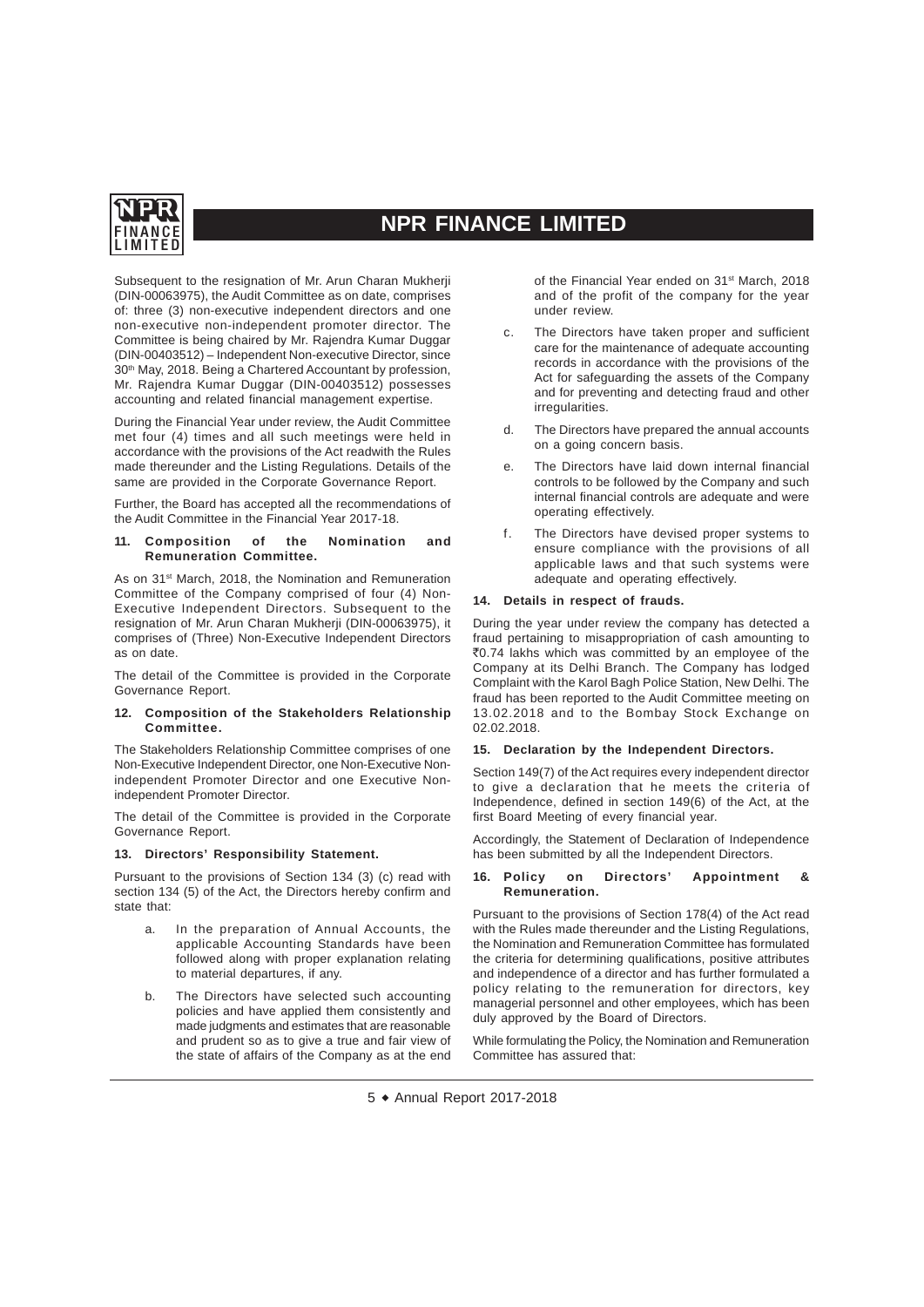

- a. The level and composition of remuneration is reasonable and sufficient to attract, retain and motivate directors of the quality required to run the Company successfully;
- b. The relationship of remuneration to performance is clear and meets appropriate benchmarks; and
- c. The remuneration to directors, key managerial personnel and senior management involves a balance between fixed and incentive pay, reflecting short and long-term performance objectives appropriate to the working of the Company and its goals.

The details of the same have been provided in the Corporate Governance Report for the Financial Year 2017-18.

#### **17. Auditors & Auditors' report.**

#### **A. Statutory Auditor**

M/s R. P. Boobna & Co.(Firm Registration No. 304093E), Chartered Accountants of 209, A.J.C. Bose Road, "Karnani Estate", 2nd Floor, Room No. 87, Kolkata 700 017, retired from the office of the Statutory Auditor at the 28<sup>th</sup> Annual General Meeting in terms of the provisions of section 139 of the Act readwith the Rules made thereunder. Based on the recommendation of the Audit Committee, M/ s Deoki Bijay & Co. (Firm Registration No. 313105E), Chartered Accountants of 213C, Jabakusum House; 2nd Floor, 34, Chittaranjan Avenue, Kolkata 700012, has been appointed as the Statutory Auditor for a period of five years from the conclusion of the 28th Annual General Meeting till the conclusion of the 33<sup>rd</sup> Annual General Meeting. With the commencement of section 40 of the Companies (Amendment) Act, 2017, readwith the Companies (Audit and Auditors) Second Amendment Rules, 2018, both effective from 7<sup>th</sup> May, 2018, the requirement of ratification of the appointment of the Auditor at the AGM has been omitted.

M/s Deoki Bijay & Co. has furnished a Certificate of Eligibility in terms of section 139 readwith section 141 of the Act and the Rules framed thereunder.

#### **B. Independent Auditors' Report.**

The Self Explanatory Independent Auditors' Report does not contain any adverse remarks or qualification.

#### **C. Secretarial Auditor.**

Mr. Niaz Ahmed (C.P. No. 5965, Membership No. F9432), Company Secretary in whole-time Practice, who was appointed pursuant to the provisions of Section 204 of the Act read with the Rules made thereunder to issue the Secretarial Audit Report for the Financial Year ended 31st March, 2018, has been further reappointed by the Board at its meeting held on 7<sup>th</sup> August, 2018, based on the recommendation of the Audit Committee, to issue the Secretarial Audit Report for the Financial Year ended 31<sup>st</sup> March, 2019.

#### **D. Secretarial Audit Report.**

The Secretarial Audit Report is appended to the Directors' Report in **Annexure-II**. The Secretarial Audit Report does not contain any adverse remarks.

#### **18. Particulars of Loans, guarantees or investments under Section 186 of the Act.**

Details pertaining to loans, guarantees or investments are provided in the notes to the Financial Statements.

#### **19. Particulars of contracts or arrangements with related parties referred to in sub-section (1) of Section 188 of the Act in the prescribed form.**

All related party transactions, contracts or arrangements that were entered into, during the financial year under review, were on an arms-length basis and in the ordinary course of business. The Company has adhered to its "Policy on Related Party Transactions and Materiality of Related Party Transactions" while pursuing all Related Party transactions.

During the year under review, the Company has entered into material related party transaction as defined in the Listing Regulations and/or section 188 of the Act read with the Rules made thereunder.

The Audit Committee at its meeting held on 11<sup>th</sup> February, 2017 had granted omnibus approval in line with the Company's Policy on Related Party Transactions, to pursue related party transactions subject to a maximum threshold limit of `1 Crore per transaction for Related Party Transactions that are repetitive in nature, for the financial year 2017-18. The Committee has, on a quarterly basis, reviewed the details of the Related Party Transactions entered into by the Company pursuant to omnibus approval accorded. In terms of the Listing Regulations and section 177 of the Act readwith the Rules made thereunder, such omnibus approval is valid only for one year.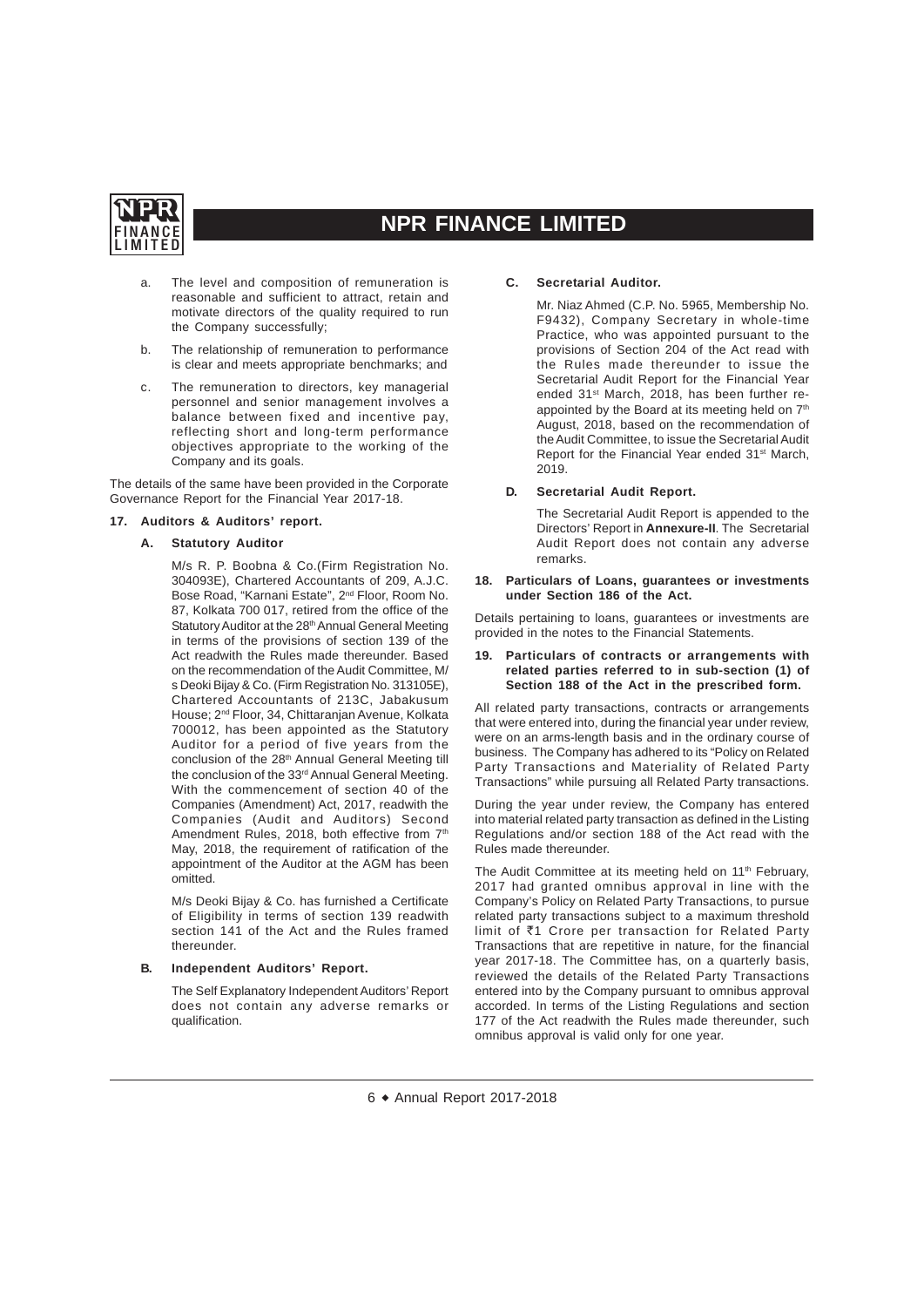

Accordingly, the Audit Committee at its Meeting held on 13<sup>th</sup> February, 2018, has accorded fresh omnibus approval to pursue related party transactions subject to a maximum threshold limit of  $\bar{z}$ 1 Crore per transaction for Related Party Transactions that are repetitive in nature, for the financial year 2018-19. The Committee on a quarterly basis, reviews the details of the Related Party Transactions entered into by the Company pursuant to each such omnibus approval accorded.

Further, in terms of Regulation 23 of the Listing Regulations and section 188 of the Act, the consent of the members shall be sought at the ensuing 29<sup>th</sup> Annual General Meeting for approval/ratification of various Related Party Transactions.

All the Material Related Party Transactions entered in the ordinary course of business and at arm's length basis have been reported in Form No. AOC-2 by way of *Annexure – III* in terms of Section 134 of the Act read with the Rules made thereunder.

#### **20. State of Company Affairs & Future Outlook.**

As on 31<sup>st</sup> March, 2018, the Company, a Non-Systemically Important Non-Banking Financial (Non-Deposit Accepting or Holding) Company, does not have any outstanding public deposits and the Company shall not accept in the Financial Year 2018-2019 and thereafter, any public deposit without obtaining the prior approval in writing of the Reserve Bank of India.

The Company's financial disbursement has gone down by `25.33 lakhs, in comparision to the previous financial year due to gradual reduction in financing activities over the past few years on account of stiff competition. Further, the Company has recently entered the personal loan segment wherein the Company is following a slow and cautious approach. Also, there has been a rise in recovery against losses and write-offs by `32.64 lakhs. Company is striving hard to make higher recoveries in the years to come against earlier years' write-off.

Similar to the previous financial year, the Company is expecting consistent profitability on account of interest income on inter-corporate deposits given to related parties and others.

The income from the Money Changing Business which is operational in Kolkata has marginally gone up by 1.86% and the Company expects consistent but modest profitability from this area of business.

Gross Income from power generation has gone down by 26.31% in comparison to previous financial year on account of various factors including, reduction in wind speed, scheduled downtime etc. also due to the fact that, a one-time income of `28.03 lakhs was recorded in the previous financial year, being reimbursement of Expenses incurred by the Company towards Common Power Evacuation at the time of purchase of Wind Power Generators. This sector is depicting a positive growth potential in the near future on account of government's active initiatives and participation.

During the period under review, the Company has not generated any income from the Real Estate Division. However, the Company is desirous to explore this arena in the near future, subject to suitable opportunities.

**21. Material Changes and commitments, if any, affecting the financial position of the Company, which have occurred between the end of the financial year of the company to which the financial statements relate and the date of the report.**

No material changes and commitments affecting the financial position of the Company, have occurred between the end of the financial year of the company to which the financial statements relate and the date of this Directors' Report.

#### **22. Conservation of Energy, Technology Absorption, Foreign Exchange Earnings And Outgo.**

Disclosure in terms of Rule 8(3) of the Companies (Accounts) Rules, 2014:

#### **a. Conservation of Energy**

The Company has no activity relating to conservation of energy.

#### **b. Technology Absorption**

In terms of Section 134 (3) (m) of the Act read with the Rules made there under, the Company has no activity relating to Technology Absorption. Further, the Company has not entered into any technology transfer agreement.

#### **c. Foreign Exchange earnings and outgo**

The Company does not have any Foreign Exchange earnings and outgo during the financial year under review.

#### **23. Risk Management Policy.**

In terms of the Listing Regulations, and in compliance with Section 134(3)(n) of the Act, the Company has a Risk Management Policy which provides for the identification therein of elements of risk, which in the opinion of the Board may threaten the existence of the Company.

Pursuant to Schedule IV (II) (4) of the Act, the Independent Directors, inter-alia amongst others, review the system from time to time to ensure that Risk Management is robust and satisfactory.

Further, in terms of Regulation 17(9)(b) of the Listing Regulations, the Board of Directors is responsible for framing, implementing and monitoring the Risk Management Plan of the Company, and has delegated the power of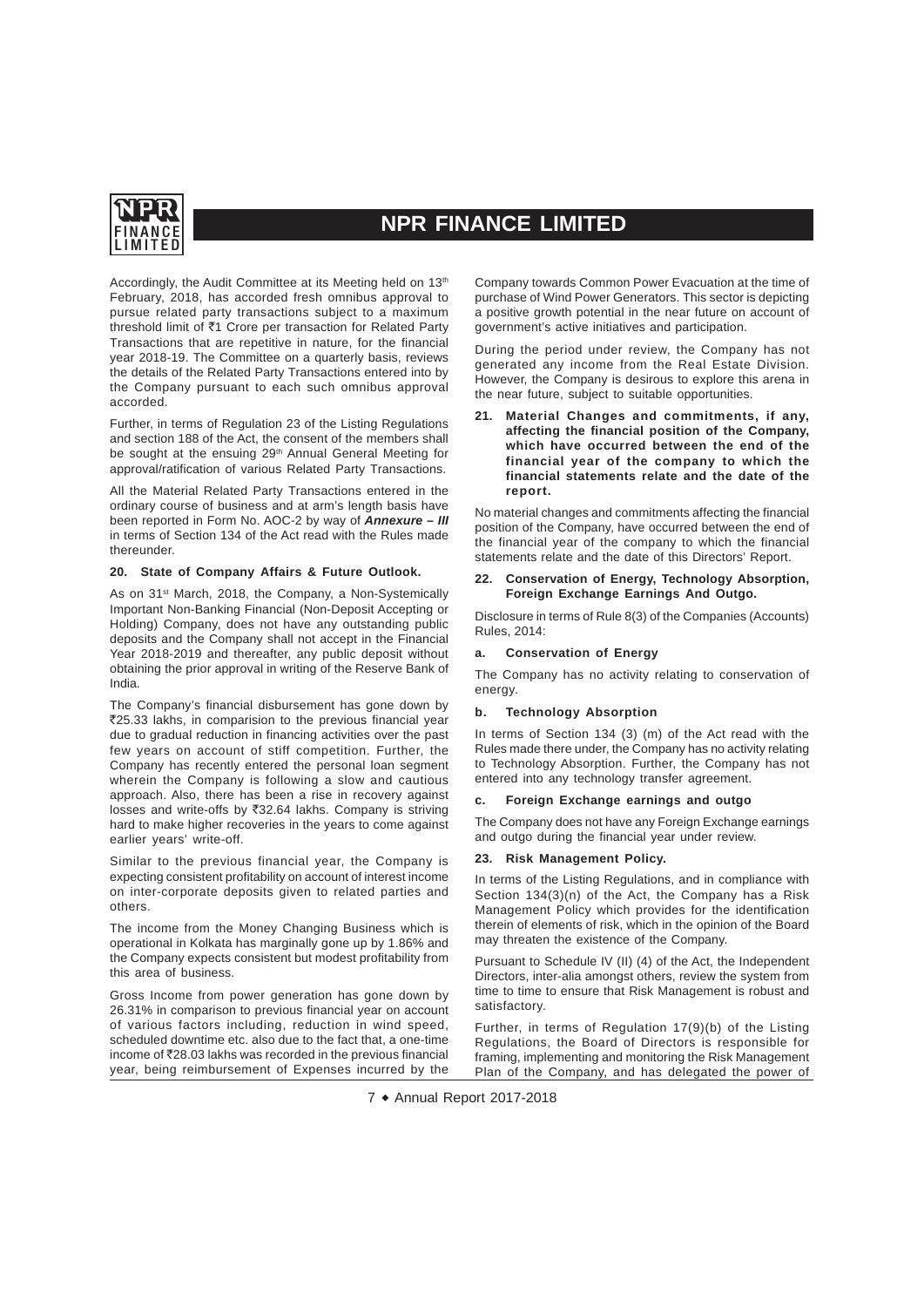

monitoring and reviewing of the risk management plan to the Risk Management Committee.

The Risk Management Committee is responsible for laying down procedures to inform Board members about the risk assessment and minimization procedures. This is described morefully in the Corporate Governance Report.

#### **24. Manner of formal annual evaluation by the Board of its own performance and that of its committees and individual directors.**

The manner of formal annual evaluation by the Board of its own performance and that of its committees and individual directors is morefully described in the Corporate Governance Report which is annexed to the Directors' Report.

#### **25. Nomination and Remuneration Policy.**

The Nomination and Remuneration Policy of the Company, in terms of Section 178 of the Act, read with Rules made thereunder and the Listing Regulations, is enclosed in *Annexure-IV*.

#### **26. Change in the nature of business.**

There has been no change in the nature of business of the Company in the Financial Year under review.

**27. Names of Companies which have become or ceased to be the Company's subsidiaries, joint ventures or associate companies during the year under review.**

The Company does not have any Subsidiary or associate companies (as defined in Section 2(6) of the Act) nor is associated with any joint ventures and therefore the disclosure requirement pursuant to Rule 8 of the Companies (Accounts) Rules, 2014 is not applicable for the Company.

#### **28. Details in respect of adequacy of internal financial controls with reference to the Financial Statements.**

The Audit Committee of the Company ensures that there is a direct relationship between the Company's objectives and the internal financial controls it implements, to provide reasonable assurance about their achievement.

In this connection, the Audit Committee in coordination with the Internal Audit Department periodically reviews the following:

- Transactions are executed in accordance with the management's general or specific authorization;
- b. All transactions are promptly recorded in the correct amount in the appropriate accounts and in the accounting period in which they are executed so as to permit preparation of financial information within a framework of recognized accounting

policies and practices and relevant statutory requirements, if any;

c. Accountability of assets is adequately maintained and assets are safeguarded from unauthorized access, use or disposition.

There is a proper allocation of functional responsibilities within the Company and it is ensured that the quality of personnel commensurate with their responsibilities and duties. Further, proper accounting and operating procedures are followed to confirm the accuracy and reliability of accounting data, efficiency in operation and safety of the assets. The regular review of work of one individual by another, minimizes the possibility of fraud or error in the absence of collusion.

A reference is made in this connection to the CEO & CFO Certification which forms part of the Annual Report.

#### **29. Disclosure pursuant to Rule 5 of the Companies (Appointment and Remuneration of Managerial Personnel) Rules, 2014.**

The Company has no employee whose remuneration exceeds the limit prescribed under Section 197 of the Act read with Rule 5(2) of The Companies (Appointment and Remuneration of Managerial Personnel) Rules, 2014.

The disclosure pursuant to Rule 5(1) of The Companies (Appointment and Remuneration of Managerial Personnel) Rules, 2014, is provided herein below:

In computing the various parameters, Gross Salary of the employees' alongwith Employers' contribution to Provident Fund and Employees State Insurance Fund has been considered. Gross Salary of the employees primarily encompasses Salary, allowances, perquisites etc.

**I. Ratio of Remuneration of each director to the median remuneration of the employees of the company for the financial year.**

| <b>Directors</b>                                                              | Ratio of Remuneration to<br><b>Median Remuneration</b> |
|-------------------------------------------------------------------------------|--------------------------------------------------------|
| Nandlal Todi                                                                  | Paid Sitting Fees only                                 |
| Mr. Pawan Kumar Todi                                                          | 20.00 times (approx.)                                  |
| Arun Charan Mukherjee<br>(resigned with effect<br>from $2^{nd}$ April, 2018). | Paid Sitting Fees only                                 |
| Nitin Guha                                                                    | Paid Sitting Fees only                                 |
| Rajendra Kumar Duggar                                                         | Paid Sitting Fees only                                 |
| Ashok Bhandari<br>(appointed with effect<br>from 22 <sup>nd</sup> May, 2017). | Paid Sitting Fees only                                 |
| Ms. Sarika Mehra                                                              | 9.55 times (approx.)                                   |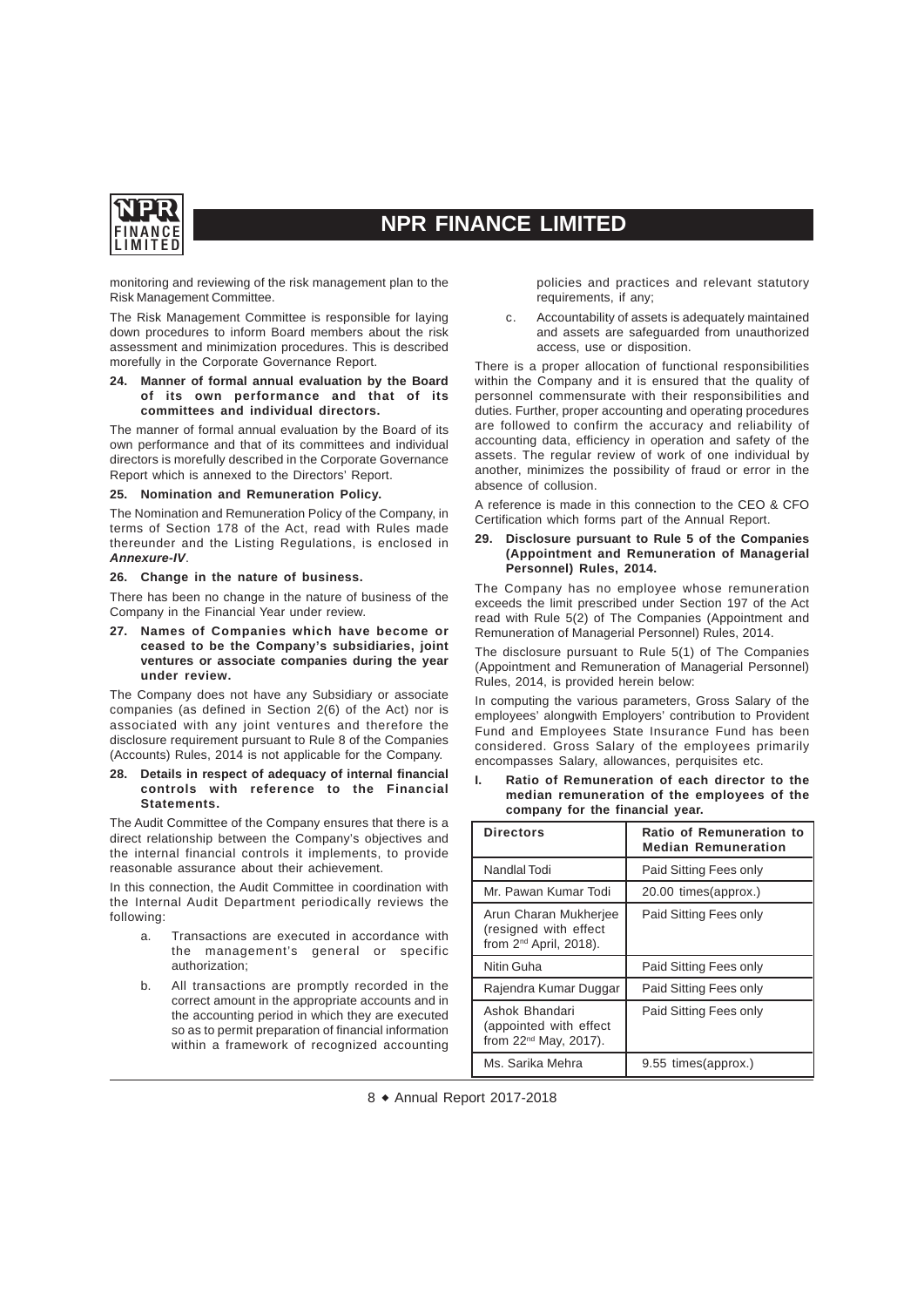

**II. The percentage increase in the remuneration of each Director, Chief Financial Officer, Chief Executive Officer, Company Secretary or Manager, if any, in the financial year.**

| <b>Directors, Chief Executive</b><br>Officer, Chief Financial<br><b>Officer and Company</b><br><b>Secretary</b> | % increase in<br>remuneration<br>in the Financial<br>Year |
|-----------------------------------------------------------------------------------------------------------------|-----------------------------------------------------------|
| Nandlal Todi<br>- Non-executive Director                                                                        | -Paid Sitting Fees only                                   |
| Arun Charan Mukherji<br>- Non-executive Director                                                                | -Paid Sitting Fees only                                   |
| Nitin Guha<br>- Non-executive Director                                                                          | -Paid Sitting Fees only                                   |
| Rajendra Kumar Duggar<br>- Non-executive Director                                                               | -Paid Sitting Fees only                                   |
| Mr. Pawan Kumar Todi<br>- Managing Director                                                                     | 104.43%                                                   |
| Ms. Sarika Mehra<br>- Executive Director &<br>CompanySecretary                                                  | $-1.26%$                                                  |
| Mr. Ashok Kumar Shah<br>- Chief Financial Officer<br>of the Company                                             | 6.99%                                                     |

**III. The percentage increase in the median remuneration of the employees in the financial year.**

There has been increase of 41.40% in the median remuneration of the employees in the Financial Year.

#### **IV. The number of permanent employees on the rolls of the company.**

As on 31<sup>st</sup> March, 2018, there are 30 employees on the roll of the Company.

**V. The explanation on the relationship between average increase in remuneration and company performance.**

In order to ensure that remuneration reflects Company performance, the performance pay is also linked to organization performance, apart from an individual's performance.

**VI. Comparison of the remuneration of the Key Managerial Personnel against the performance of the company.**

| <b>Comparitive Parameter</b>                                                                  | Amount (in $\bar{z}$ ) |
|-----------------------------------------------------------------------------------------------|------------------------|
| Aggregate remuneration of<br>Key Managerial Personnel (KMP)<br>in the Financial Year 2017-18. | 50,66,771              |
| <b>Total Revenue</b>                                                                          | 35,76,85,090           |
| Remuneration of KMP's as a<br>percentage of Total Revenue                                     | 1.42%                  |
| Profit before tax                                                                             | 1,15,96,136            |
| Remuneration of KMP's as a<br>percentage of Profit before Tax                                 | 43.69%                 |
| Profit after tax                                                                              | 1,49,15,026            |
| Remuneration of KMP's as a<br>percentage of Profit after Tax                                  | 33.97%                 |

**VII. VARIATIONS IN :**

**A. The market capitalisation of the Company, price earnings ratio as at the closing date of the current financial year and previous financial year.**

| Particulars                      | 31 <sup>st</sup> March,<br>2018 | 31 <sup>st</sup> March,   % Change<br>2017 | $+$ /(-) |
|----------------------------------|---------------------------------|--------------------------------------------|----------|
| Market Capitalisation<br> (in ₹) |                                 | 18,74,74,480   10,57,16,440                | 77.34%   |
| Price Earnings Ratio             | 12.57                           | 3.59                                       | 250.14%  |

**B. Percentage change in the market quotations of the shares of the company in comparison to the rate at which the Company came out with the last public offer.**

| <b>IParticulars</b>  | 31 <sup>st</sup> March.<br>2018 | 27thFeb.<br>1995<br>(IPO issue) | % Change |
|----------------------|---------------------------------|---------------------------------|----------|
| IMarket Price (in ₹) | 31.30                           | 15.00                           | 108.67%  |

**VIII. A. Average percentile increase made in the salaries of employees other than the managerial personnel in the last financial year.**

| Percentile decrease in the | Percentile increase in the |
|----------------------------|----------------------------|
| salary in 2016-17          | salary in 2017-18          |
| l 9.64                     | 0.35%                      |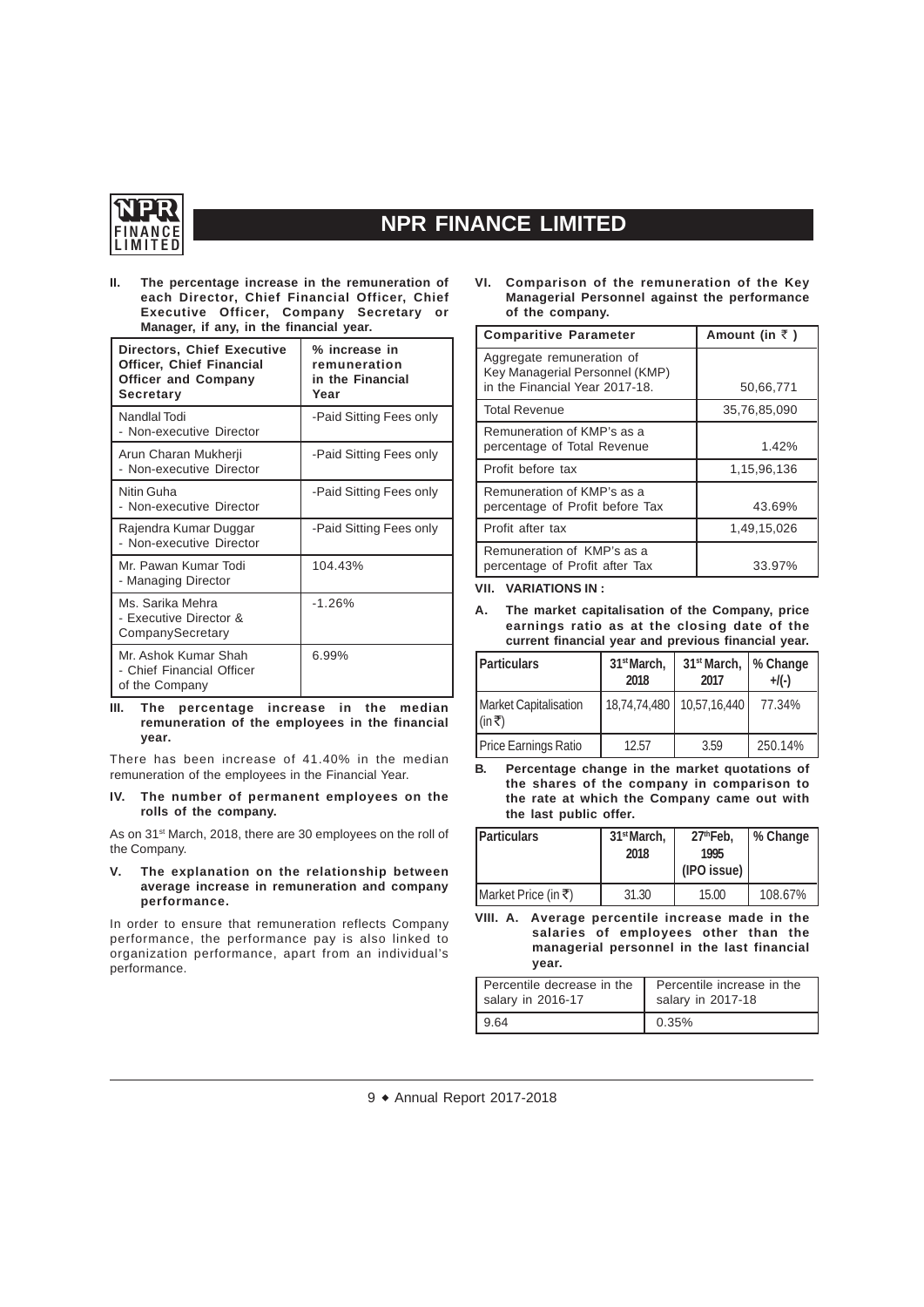

#### **B. Its comparison with the percentile increase in the managerial remuneration and justification thereof.**

In comparision to the aforesaid increase of 0.35% of other employees, the salary of the Managerial Personnel increased by 40.38%.

The Managing Director's remuneration was increased after a considerable period of time. It was revised marginally in the year 2014. His salary did not commensurate with his roles and responsibilities and accordingly, his salary was revised at the 28<sup>th</sup> Annual General Meeting of the Company, effective from 1<sup>st</sup> June, 2017.

#### **C. Whether there are any exceptional circumstances for increase in the managerial remuneration.**

There are no exceptional circumstances prevalent for increase in the managerial remuneration.

#### **IX. Comparison of each remuneration of the Key Managerial Personnel against the performance of the company.**

| <b>Comparative Parameter</b>                                                            | Pawan Kumar<br>Todi<br>-Managing<br>Director | Sarika Mehra<br>-Executive<br>Director<br>& Company<br>Secretary | Ashok Kumar<br>Shah<br>$-$ Chief<br>Financial<br>Officer |
|-----------------------------------------------------------------------------------------|----------------------------------------------|------------------------------------------------------------------|----------------------------------------------------------|
| Remuneration of the Key<br>Managerial Personnel (KMP)<br>in the Financial Year 2017-18. | 27,59,258                                    | 13,17,076                                                        | 9,90,437                                                 |
| Total Revenue of the Company                                                            |                                              | 35,76,85,090                                                     |                                                          |
| Remuneration of KMP's as a<br>percentage of Total Revenue                               | 0.77%                                        | 0.37%                                                            | 0.28%                                                    |
| Profit before tax                                                                       |                                              | 1, 15, 96, 136                                                   |                                                          |
| Remuneration of KMP's as a<br>percentage of Profit before Tax                           | 23.79 %                                      | 11.36%                                                           | 8.54 %                                                   |
| Profit after tax                                                                        |                                              | 1,49,15,026                                                      |                                                          |
| Remuneration of KMP's as<br>apercentage of Profit after Tax                             | 18.50 %                                      | 8.83 %                                                           | 6.64%                                                    |

#### **X. The key parameters for any variable component of remuneration availed by the directors.**

The Variable Components of Remuneration broadly comprises of - Performance based promotion and bonus. The same also depends upon various factors including: their grade, industry bench mark, overall business performance.

Further, in determining the director's remuneration, their performance evaluation as duly carried out by the Board and/or Independent Directors, is also given due weightage.

Any annual increase in the remuneration of the Directors is at the sole discretion of the Board, based on the recommendation of the Nomination and Remuneration Committee and subject to statutory approvals, if any.

**XI. The ratio of the remuneration of the highest paid director to that of the employees who are not directors but receive remuneration in excess of the highest paid director during the year.**

None of the employees' remuneration is more than that of the highest paid director for the Financial Year under review.

#### **XII. Affirmation that the remuneration is as per the remuneration policy of the company.**

The Board of Directors hereby affirm that the remuneration paid to all directors, Key Managerial Personnel is in accordance with the Nomination and Remuneration Policy of the Company.

#### **30. Vigil Mechanism/Whistle Blower Policy.**

The Vigil Mechanism/Whistle Blower Policy of the Company is aimed to provide a vigilance mechanism for the directors and employees of the Company to raise concern of any violations of legal or regulatory requirements, incorrect or misrepresentation of any financial statements and reports, etc. The purpose of this Policy is to encourage the Company's directors and employees who have concerns about suspected misconduct to come forward and express these concerns without fear of punishment or unfair treatment.

No personnel have been denied access to the Audit Committee. There were no instances of reporting under the Whistle Blower Policy.

The details of the Vigil Mechanism/Whistle Blower Policy is explained in the Corporate Governance Report and also disclosed on the website of the Company.

#### **31. Insider Trading.**

The Company has put in place the following Codes pursuant to the SEBI (Prohibition of Insider Trading) Regulations, 2015, being effective since 15<sup>th</sup> May, 2015:

a. Code of Practices and Procedures for Fair Disclosure of Unpublished Price Sensitive Information.

b. Code of Conduct to Regulate, Monitor and Report Trading.

The aforesaid Codes have been disclosed on the website of the Company.

#### **32. Transfer of amount to Investor Education and Protection Fund (IEPF).**

Please note that, no claims shall lie against the Company in respect of unclaimed dividend amounts so transferred to the IEPF.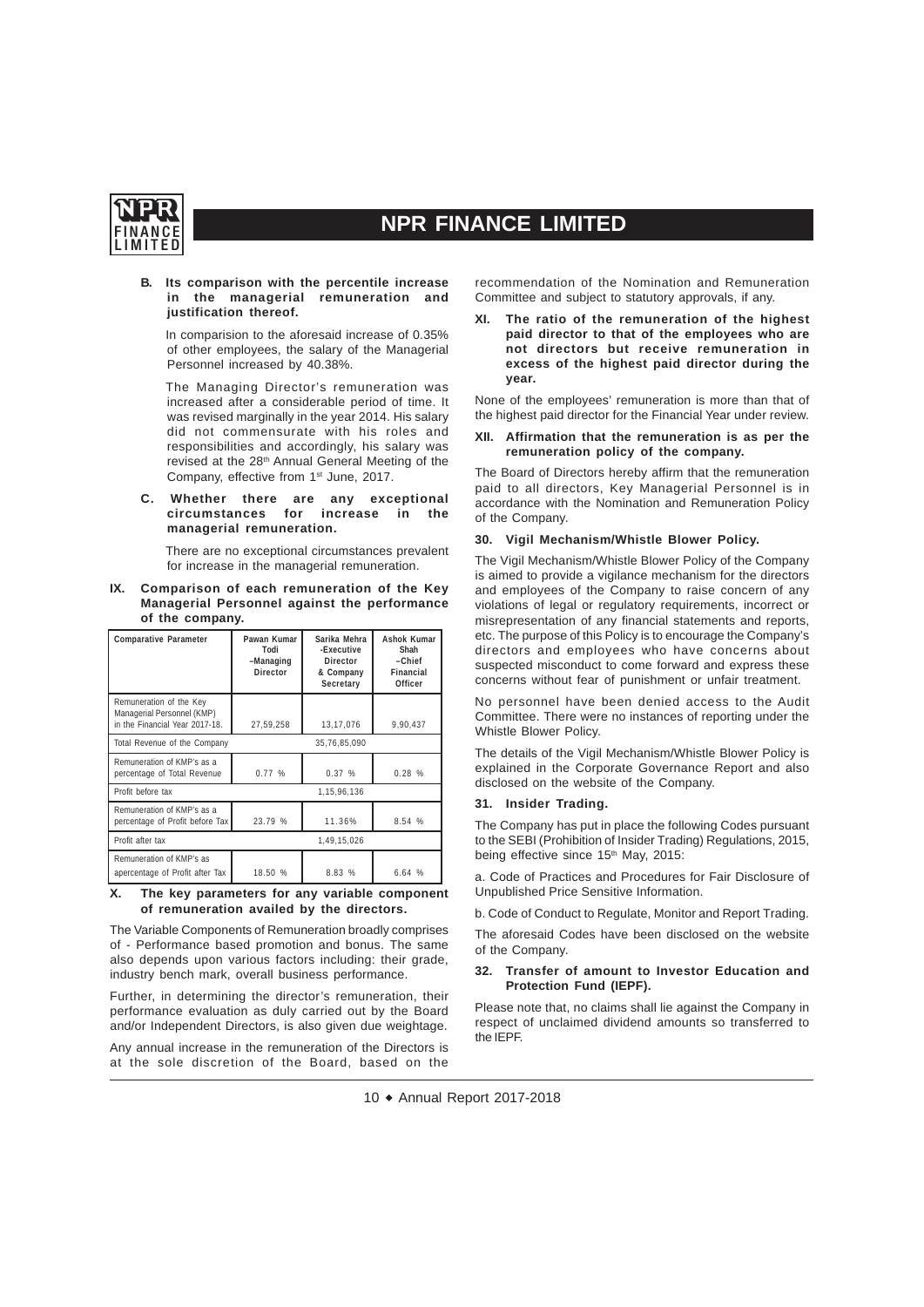

Further the IEPF Authority of the Ministry of Corporate Affairs has issued revised guidelines, dated 19<sup>th</sup> July, 2018 and refund process for unclaimed dividend transferred to IEPF.

In this connection, Ms. Sarika Mehra (DIN-06935192), Executive Director & Company Secretary, is the nodal officer for the purpose of co-ordination with the IEPF Authority in accordance with the Investor Education and Protection Fund Authority (Accounting, Audit, Transfer and Refund) Rules, 2016.

Claimants may contact the Nodal Officer through the dedicated e-mail Id for the said purpose: unclaimeddividend@nprfinance.com. Alternatively, the claimants may also write their concerns to the Nodal Officer, addressed at the Registered Office. The relevant details in the above matter, including the relevant notification of the Ministry, contact details of the Nodal Officer, access link to the refund webpage of the IEPF Authority website, etc., are available on the website of the Company via the following link:

http://www.nprfinance.com/ showreport.aspx?prmRsCtg=UUD&prmCtgType=S

#### **33. Prudential Norms for NBFCs.**

Your Company has been complying with all the requisite norms prescribed by the Reserve Bank of India for income recognition, accounting standards, capital adequacy, credit rating, provisioning and all other requirements applicable for Non-Deposit Taking Non-Systematically Important NBFCs.

#### **34. Green Initiative.**

To support the 'Green Initiative' in the Corporate Governance taken by the Ministry of Corporate Affairs, to contribute towards greener environment and to receive all documents, notices, including Annual Reports and other communications of the Company, investors should register their e-mail addresses with M/s. Niche Technologies Private Ltd., if shares are held in physical mode or with their Depository Participant, if the holding is in electronic mode.

Electronic Copies of the Annual Report and Notice of the Annual General Meeting are sent to all members whose email addresses are registered with the Company/Depository Participant(s).For members who have not registered their email address, physical copies of the Annual Report and Notice of the Annual General Meeting are sent in the permitted mode. Members requiring physical copies can send their request to Ms. Sarika Mehra (DIN-06935192), Executive Director & Company Secretary of the Company.

In terms of Section 108 of the Act and Rule 20 of the Company's (Management and Administration) Rules 2014, the Company is providing remote e-voting facility to all the members to enable them to cast their votes electronically on all the resolutions set forth in the Notice.

**35. Mandatory update of PAN and Bank details against shareholding and transfer of shares compulsorily in Demat mode with effect from 5th December, 2018.**

*SEBI has issued circular SEBI/HO/MIRSD/DOP1/CIR/ P/2018/73 dated 20th April, 2018, whereby, shareholders whose ledger folios do not have details or have incomplete details with respect to PAN and Bank Account particulars are mandatorily required to furnish these details to the Issuer Company/Registrar and Share Transfer Agent (RTA) for registration in the folio. Further, as per amended Regulation 40(1) of the Listing Regulations, amended vide SEBI Notification No. SEBI/LAD- NRO/GN/2018/24 dated June 8, 2018, effective from December 5, 2018; securities of the listed companies can be transferred (except in case of transmission or transposition) only in the dematerialized form. All shareholders holding shares in physical form have been duly notified of the same by Postal mode of communication and have been provided with the requisite form for furnishing PAN and Bank details. A second reminder to the above* effect, is again being enclosed with the 29<sup>th</sup> AGM *Notice for doing the needful by the shareholders.*

**36. Compliance to the Sexual Harassment of Women at Workplace (Prevention, Prohibition, and Redressal) Act, 2013 read with the Sexual Harassment of Women at Workplace (Prevention, Prohibition, and Redressal) Rules, 2013.**

The Company is committed to the protection of women against sexual harassment. The right to work with dignity are universally recognised human rights by international conventions and instruments such as Convention on the Elimination of all Forms of Discrimination against Women.

In adherence to the provisions of the Sexual Harassment of Women at Workplace (Prevention, Prohibition, and Redressal) Act, 2013 read with the Sexual Harassment of Women at Workplace (Prevention, Prohibition, and Redressal) Rules, 2013, the NPR Group has constituted an Internal Complaints Committee to look into the matters relating to sexual harassment at workplace.

Ms. Sarika Mehra (DIN-06935192), Executive Director & Company Secretary, is the Presiding Officer of the Committee.

In the event of any sexual harassment at workplace, any woman employee of the NPR Group may lodge complaint to Ms. Sarika Mehra in writing or electronically through e-mail at: smehra@nprfinance.com

During the period under review, no complaints were received by the Company in terms of the aforesaid act.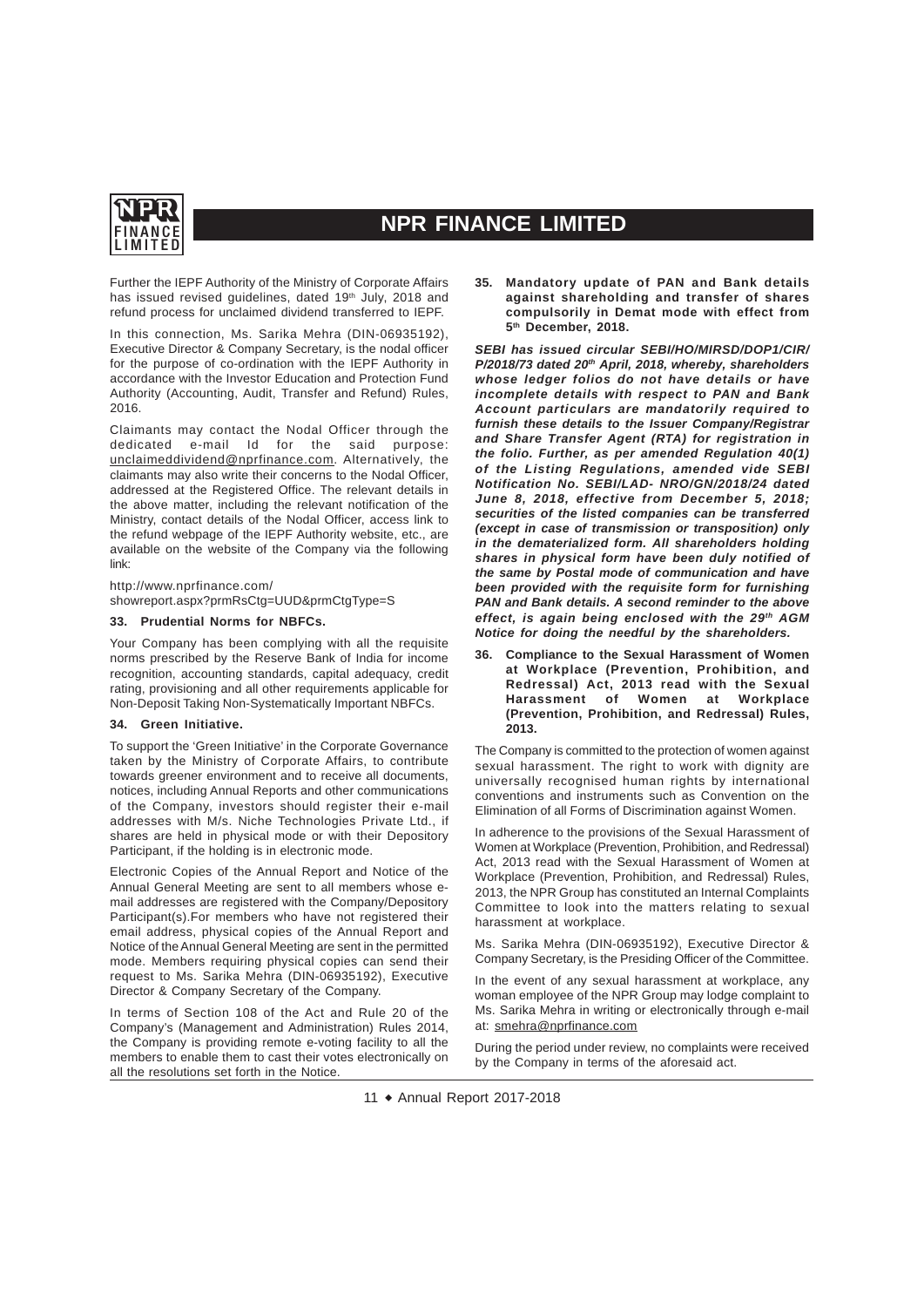

#### **37. Management's Discussion and Analysis.**

The Management's Discussion and Analysis Report in terms of the Listing Regulations forms part of this Report.

#### **38. General.**

No disclosure or reporting is required in respect of the following items as there were no transactions on these items during the year under review:

#### **a. Policy on Corporate Social Responsibility (CSR) Initiatives.**

The Company is not required to constitute a Corporate Social Responsibility Committee or to undertake any CSR activities in terms of the provisions of Section 135 of the Act and accordingly, the requisite disclosure requirement as is specified in Section 134(3) (o) of the Act, is not applicable on the Company.

#### **b. Details of deposits which are not in compliance with the requirements of Chapter V of the Act.**

The Company has neither accepted any deposits during the financial year under review, nor has any outstanding deposits as on 31st March, 2018.

**c. Details of significant and material orders passed by the regulators or courts or tribunals impacting the going concern status and the Company's future operations.**

No significant and material orders have been passed by the regulators or courts or tribunals impacting the going concern status and the Company's future operations.

#### **d. Details of shares as per Employees Stock Option Schem/Sweat Equity Shares/Equity Shares with differential voting rights.**

The Company has not issued any shares as per Employees Stock Option Scheme/Sweat Equity shares / Equity shares with differential voting rights.

#### **39. Acknowledgement.**

Your Directors wish to place on record their gratitude for the valuable guidance and support rendered by the Government of India, various State Government departments, Financial Institutions, Banks and stakeholders, including, but not limited to, shareholders, customers and suppliers, among others. We place on record, our appreciation of the contribution made by our employees at all levels.

The Directors look forward to the continued support of all the stakeholders in the future and appreciate and value the contribution made by every member of the Company.

Place: Kolkata On Behalf of the Board of Directors<br>Dated: 07.08.2018 For NPR Finance Ltd **For NPR Finance Ltd Nandlal Todi Chairperson DIN-00581581**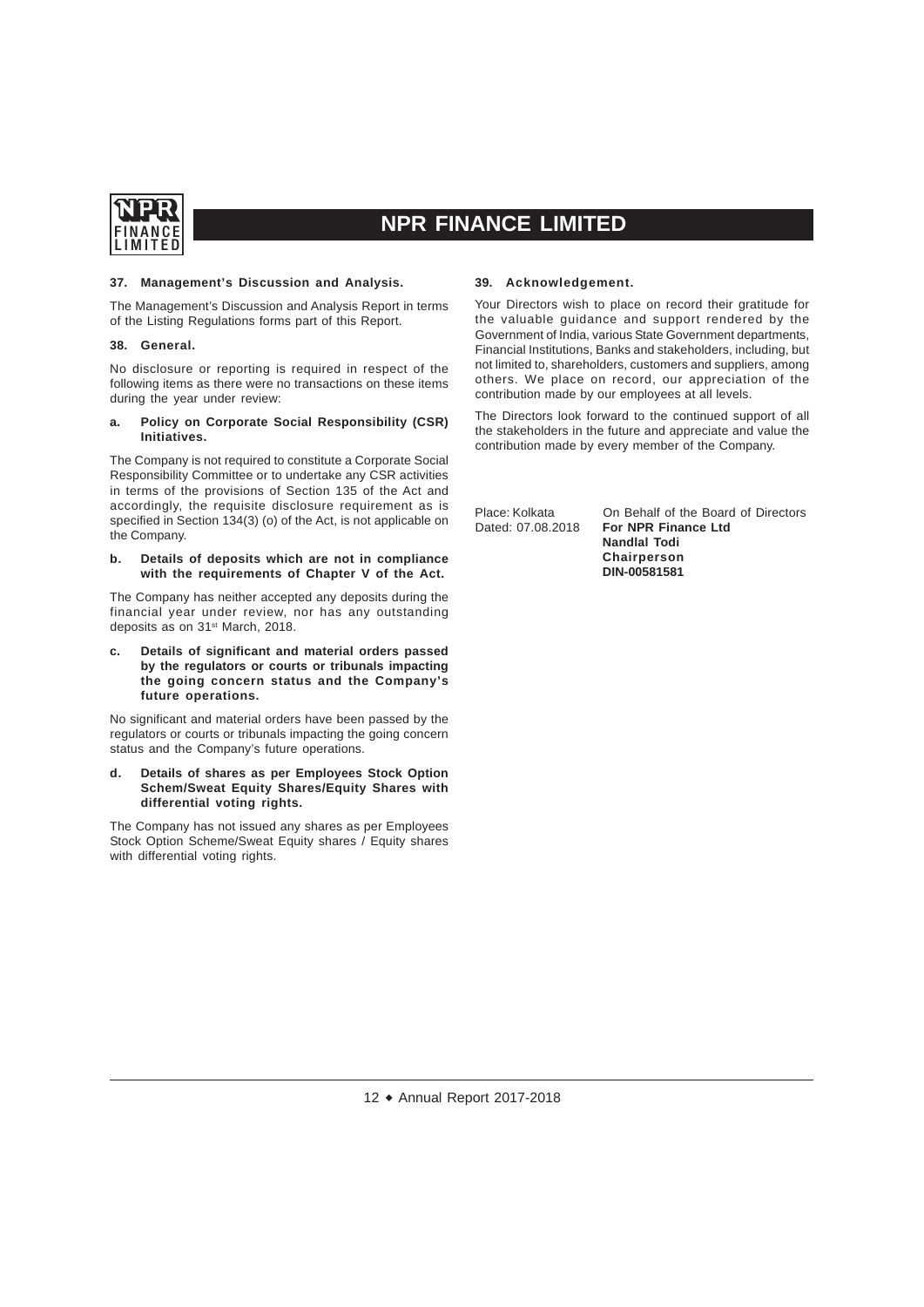

#### *Annexure - I to Director's Report*

#### **Form No. MGT-9** EXTRACT OF ANNUAL RETURN as on the financial year ended on 31st March, 2018

[Pursuant to Section 92(3) *of the Companies Act, 2013 and* rule 12(1) of the Companies (Management and Administration) Rules, 2014]

#### **I. REGISTRATION AND OTHER DETAILS**:

| <b>CIN</b>                                                                          | L65921WB1989PLC047091                                                                                                |
|-------------------------------------------------------------------------------------|----------------------------------------------------------------------------------------------------------------------|
| <b>Registration Date</b>                                                            | 22 <sup>nd</sup> June 1989                                                                                           |
| Name of the Company                                                                 | NPR Finance Ltd.                                                                                                     |
| Category / Sub-Category of the Company                                              | Company limited by Shares                                                                                            |
| Address of the Registered Office and contact details                                | Todi Mansion, 9 <sup>th</sup> Floor,<br>1, Lu-Shun Sarani.<br>Kolkata - 700 073<br>Phone No.: 033 223772021/22377202 |
| Whether listed company                                                              | Yes                                                                                                                  |
| Name, Address and Contact details of Registrar and<br>Transfer Agents (RTA), if any | M/s. Niche Technologies Private Limited<br>D-511, Bagree Market, 71, B.R.B. Basu Road,<br>Kolkata 700 001.           |
|                                                                                     | Phone Nos. 033 2235-7270/7271, 2234-3576<br>Fax: 033 2215- 6823                                                      |
|                                                                                     | E-mail: nichetechpl@nichetechpl.com                                                                                  |

#### **II. PRINCIPAL BUSINESS ACTIVITIES OF THE COMPANY**

All the business activities contributing 10 % or more of the total turnover of the company shall be stated:-

| SI. No.       | Name and Description of<br>main products / services | NIC Code of the<br>Product / service | % to total turnover<br>of the company |
|---------------|-----------------------------------------------------|--------------------------------------|---------------------------------------|
|               | Financing under Hypothecation                       | 64920                                | 12.54%                                |
| $\mathcal{P}$ | Foreign Currencies & Traveller's Cheques            | 66190                                | 75.73%                                |
|               | Windpower                                           | 35106                                | 4.61%                                 |
|               | Shares & Securities                                 | 64990                                | 7.01%                                 |

#### **III. PARTICULARS OF HOLDING, SUBSIDIARY AND ASSOCIATE COMPANIES -**

| S. No.     | <b>NAME AND ADDRESS OF</b><br><b>THE COMPANY</b> | <b>CIN/GLN</b> | <b>HOLDING/</b><br><b>SUBSIDIARY/</b><br><b>ASSOCIATE</b> | $%$ of<br>shares held | Applicable<br><b>Section</b> |
|------------|--------------------------------------------------|----------------|-----------------------------------------------------------|-----------------------|------------------------------|
| <b>NIL</b> |                                                  |                |                                                           |                       |                              |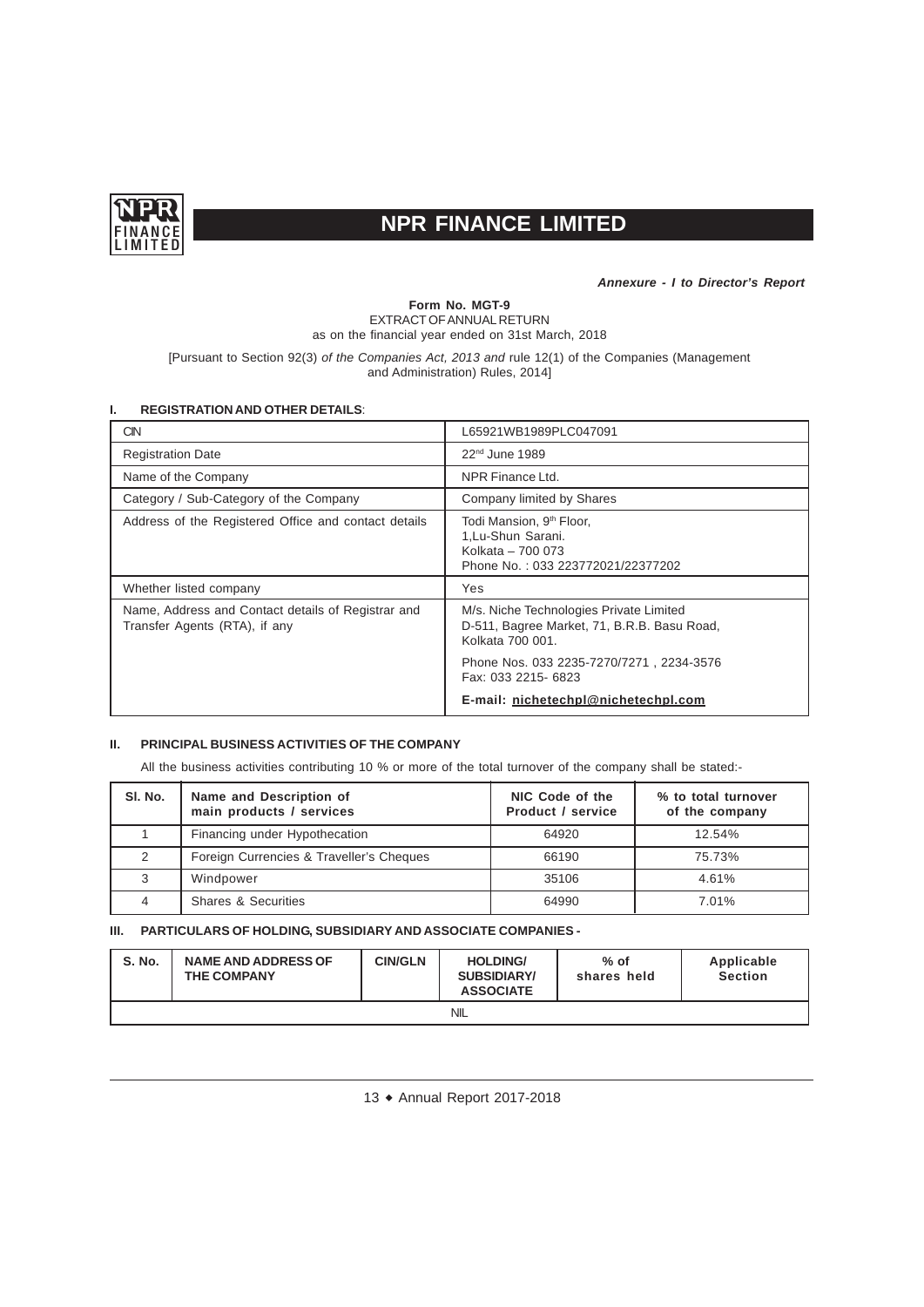

### **IV. SHARE HOLDING PATTERN (Equity Share Capital Breakup as percentage of Total Equity)**

#### **(i) Category-wise Share Holding**

| Category of<br>Shareholders            |           | beginning of the year | No. of Shares held at the |               |           | No. of Shares held at the<br>end of the year |           |               | %Change<br>during the |
|----------------------------------------|-----------|-----------------------|---------------------------|---------------|-----------|----------------------------------------------|-----------|---------------|-----------------------|
|                                        | Demat     | Physical              | Total                     | % of<br>Total | Demat     | Physical                                     | Total     | % of<br>Total | year                  |
|                                        |           |                       |                           | Shares        |           |                                              |           | Shares        |                       |
| A. Promoters                           |           |                       |                           |               |           |                                              |           |               |                       |
| $(1)$ Indian                           |           |                       |                           |               |           |                                              |           |               |                       |
| (a)Individual/HUF                      | 24,41,910 |                       | 24,41,910                 | 40.77         | 24,41,910 |                                              | 24,41,910 | 40.77         |                       |
| (b) Central Govt                       |           |                       |                           |               |           |                                              |           |               |                       |
| (c) State Govt (s)<br>(d) Bodies Corp. | 16,23,520 |                       | 16,23,520                 | 27.11         | 16,23,520 |                                              | 16,23,520 | 27.11         |                       |
| (e) Banks / FI                         |           |                       |                           |               |           |                                              |           |               |                       |
| (f) Any Other                          |           |                       |                           |               |           |                                              |           |               |                       |
| Sub-total                              |           |                       |                           |               |           |                                              |           |               |                       |
| $(A) (1)$ :-                           | 40,65,430 | ÷                     | 40,65,430                 | 67.88         | 40,65,430 | ÷,                                           | 40,65,430 | 67.88         |                       |
| (2) Foreign                            |           |                       |                           |               |           |                                              |           |               |                       |
| (a) $NRIS -$<br>Individuals            |           |                       |                           |               |           |                                              |           |               |                       |
| (b) Other -                            |           |                       |                           |               |           |                                              |           |               |                       |
| Individuals<br>(c) Bodies Corp.        |           |                       |                           |               |           |                                              |           |               |                       |
| (d) Banks / FI                         |           |                       |                           |               |           |                                              |           |               |                       |
| (e) Any Other                          |           |                       |                           |               |           |                                              |           |               |                       |
| Sub-total (A)(2):-                     |           |                       |                           |               |           |                                              |           |               |                       |
| Total                                  |           |                       |                           |               |           |                                              |           |               |                       |
| shareholding of                        |           |                       |                           |               |           |                                              |           |               |                       |
| Promoter $(A)$ =                       |           |                       |                           |               |           |                                              |           |               |                       |
| $(A)(1)+(A)(2)$                        | 40,65,430 |                       | 40,65,430                 | 67.88         | 40,65,430 |                                              | 40,65,430 | 67.88         |                       |
| <b>B.</b> Public<br>Shareholding       |           |                       |                           |               |           |                                              |           |               |                       |
|                                        |           |                       |                           |               |           |                                              |           |               |                       |
| 1. Institutions                        |           |                       |                           |               |           |                                              |           |               |                       |
| (a) Mutual Funds<br>(b) Banks / FI     |           | 2,900                 | 2,900                     | 0.05          |           |                                              |           |               | $-0.05$               |
| (c) Central Govt                       |           |                       |                           |               |           |                                              |           |               |                       |
| (d) State Govt(s)                      |           |                       |                           |               |           |                                              |           |               |                       |
| (e) Venture Capital                    |           |                       |                           |               |           |                                              |           |               |                       |
| Funds                                  |           |                       |                           |               |           |                                              |           |               |                       |
| (f) Insurance                          |           |                       |                           |               |           |                                              |           |               |                       |
| Companies                              |           |                       |                           |               |           |                                              |           |               |                       |
| $(g)$ FIIs<br>(h) Foreign              |           |                       |                           |               |           |                                              |           |               |                       |
| Venture Capital                        |           |                       |                           |               |           |                                              |           |               |                       |
| Funds                                  |           |                       |                           |               |           |                                              |           |               |                       |
| (i) Others (specify)                   |           |                       |                           |               |           |                                              |           |               |                       |
| Sub-total (B)(1):-                     |           | 2,900                 | 2,900                     | 0.05          |           |                                              |           |               | $-0.05$               |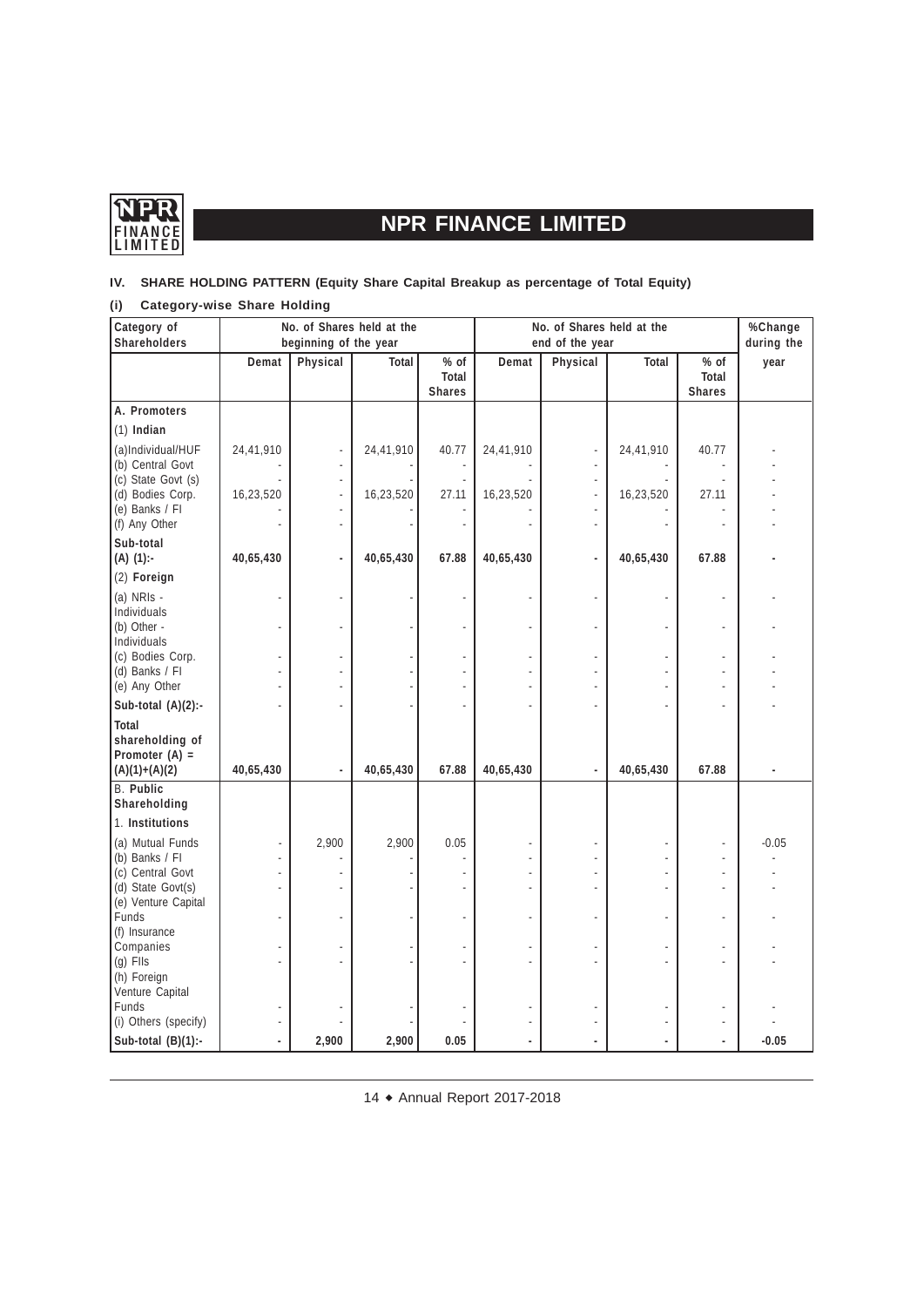

| Category of<br><b>Shareholders</b>                                                                 |           | beginning of the year | No. of Shares held at the |                                  | No. of Shares held at the<br>end of the year |          |           |                                  | %Change<br>during the |
|----------------------------------------------------------------------------------------------------|-----------|-----------------------|---------------------------|----------------------------------|----------------------------------------------|----------|-----------|----------------------------------|-----------------------|
|                                                                                                    | Demat     | Physical              | Total                     | $%$ of<br>Total<br><b>Shares</b> | Demat                                        | Physical | Total     | $%$ of<br>Total<br><b>Shares</b> | year                  |
| 2. Non-Institutions                                                                                |           |                       |                           |                                  |                                              |          |           |                                  |                       |
| (a) Bodies Corp.                                                                                   |           |                       |                           |                                  |                                              |          |           |                                  |                       |
| (i) Indian                                                                                         | 2,72,274  | 3,500                 | 2,75,774                  | 4.60                             | 36,173                                       | 3,500    | 39,673    | 0.66                             | $-3.94$               |
| (ii) Overseas                                                                                      |           |                       |                           |                                  |                                              |          |           |                                  |                       |
| (b) Individuals                                                                                    |           |                       |                           |                                  |                                              |          |           |                                  |                       |
| (i) Individual<br>share holders<br>holding nominal<br>share capital<br>upto Rs. 1 lakh             | 7,45,675  | 3,17,547              | 10,63,222                 | 17.75                            | 9,69,276                                     | 3,13,537 | 12,82,813 | 21.42                            | 3.67                  |
| (ii) Individual<br>share holders<br>holding nominal<br>share capital in<br>excess of<br>Rs. 1 lakh | 3,19,242  |                       | 3,19,242                  | 5.33                             | 3.45.953                                     |          | 3.45.953  | 5.78                             | 0.45                  |
| (c) Others (specify)                                                                               |           |                       |                           |                                  |                                              |          |           |                                  |                       |
| - NRIS                                                                                             | 1,00,442  | 1,17,000              | 2,17,442                  | 3.63                             | 40,652                                       | 1,13,000 | 1,53,652  | 2.56                             | $-1.07$               |
| -OCBs                                                                                              |           | 18,000                | 18,000                    | 0.30                             |                                              | 18,000   | 18,000    | 0.30                             |                       |
| -Clearing Member                                                                                   | 27,590    |                       | 27,590                    | 0.46                             | 84,079                                       |          | 84,079    | 1.40                             | 0.94                  |
| Sub-total $(B)(2)$ :-                                                                              | 14,65,223 | 4,56,047              | 19,21,270                 | 32.07                            | 14,76,133                                    | 4,48,037 | 19,24,170 | 32.12                            | 0.05                  |
| <b>Total Public</b><br>Shareholding<br>$(B)=(B)(1)+(B)(2)$                                         | 14,65,223 | 4,58,947              | 19,24,170                 | 32.12                            | 14,76,133                                    | 4,48,037 | 19,24,170 | 32.12                            |                       |
| C. Shares held by<br>Custodian for<br><b>GDRs &amp; ADRs</b>                                       |           |                       |                           |                                  |                                              |          |           |                                  |                       |
| <b>Grand Total</b><br>$(A+B+C)$                                                                    | 55,30,653 | 4,58,947              | 59,89,600                 | 100.00                           | 55,41,563                                    | 4,48,037 | 59,89,600 | 100.00                           |                       |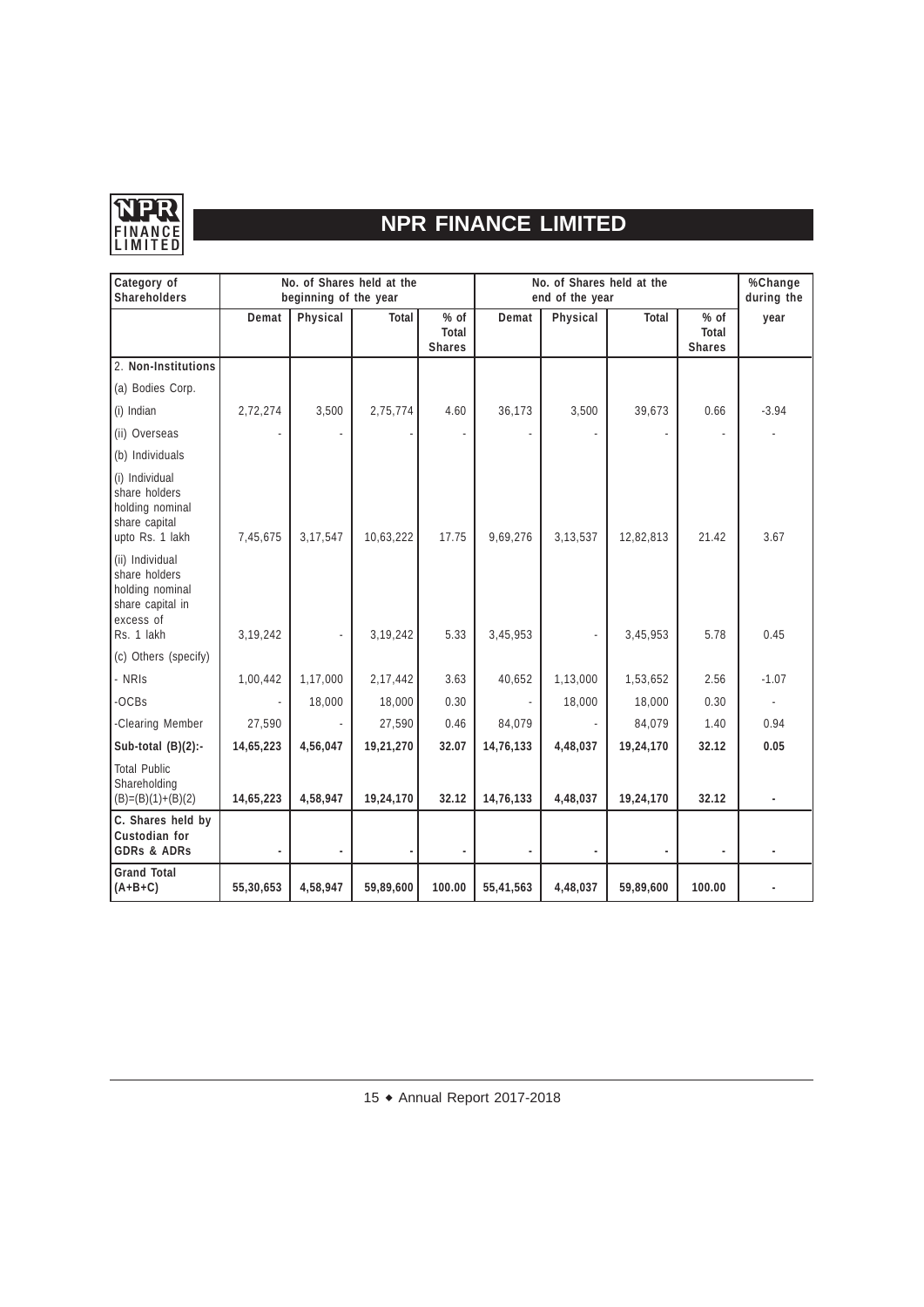

#### **(ii) Shareholding of Promoters**

| SI<br>No. | Shareholder'sName                       |                         | Shareholding at the beginning<br>of the year          |                                                                               |                         | Shareholding at the end<br>of the year                |                                                                               |                                                       |
|-----------|-----------------------------------------|-------------------------|-------------------------------------------------------|-------------------------------------------------------------------------------|-------------------------|-------------------------------------------------------|-------------------------------------------------------------------------------|-------------------------------------------------------|
|           |                                         | No. of<br><b>Shares</b> | $%$ of<br>total<br><b>Shares</b><br>of the<br>Company | $%$ of<br><b>Shares</b><br>Pledged /<br>encumb-<br>ered to<br>total<br>shares | No. of<br><b>Shares</b> | $%$ of<br>total<br><b>Shares</b><br>of the<br>Company | $%$ of<br><b>Shares</b><br>Pledged /<br>encumb-<br>ered to<br>total<br>shares | % change<br>in share<br>holding<br>during<br>the year |
| 1.        | Nandlal Todi                            | 3,40,888                | 5.69                                                  |                                                                               | 34,0888                 | 5.69                                                  |                                                                               |                                                       |
| 2.        | Pawan Kumar Todi                        | 7,94,210                | 13.26                                                 | $\overline{a}$                                                                | 7,94,210                | 13.26                                                 |                                                                               |                                                       |
| 3.        | Nandlal Pawan Kumar Todi HUF            | 57,700                  | 0.96                                                  |                                                                               | 57,700                  | 0.96                                                  |                                                                               |                                                       |
| 4.        | Pawan Kumar Todi HUF                    | 74,400                  | 1.24                                                  |                                                                               | 74,400                  | 1.24                                                  |                                                                               |                                                       |
| 5.        | Nandlal Raj Kumar Todi HUF              | 48.770                  | 0.81                                                  |                                                                               | 48.770                  | 0.81                                                  |                                                                               |                                                       |
| 6.        | Pawan Kumar Raj Kumar Todi HUF          | 1,00,250                | 1.67                                                  | L.                                                                            | 1,00,250                | 1.67                                                  |                                                                               |                                                       |
| 7.        | Pawan Kumar Nandlal Todi HUF            | 58,510                  | 0.98                                                  |                                                                               | 58,510                  | 0.98                                                  |                                                                               |                                                       |
| 8.        | Raninagar Paper & Board Private Limited | 61.800                  | 1.03                                                  | ÷,                                                                            | 61.800                  | 1.03                                                  |                                                                               |                                                       |
| 9.        | E I Investments Pvt Ltd                 | 6,59,360                | 11.01                                                 | ä,                                                                            | 6,59,360                | 11.01                                                 |                                                                               |                                                       |
| 10.       | Silva computech Pvt Ltd                 | 3,35,800                | 5.61                                                  | ÷,                                                                            | 3,35,800                | 5.61                                                  |                                                                               |                                                       |
| 11.       | Tamal stationers Pvt. Ltd.              | 3,19,000                | 5.33                                                  | ÷,                                                                            | 3,19,000                | 5.33                                                  |                                                                               |                                                       |
| 12.       | New Age Enclave Private Limited         | 42,851                  | 0.72                                                  |                                                                               | 42,851                  | 0.72                                                  |                                                                               |                                                       |
| 13.       | Priyashi Construction Private Limited   | 2,04,709                | 3.42                                                  |                                                                               | 2,04,709                | 3.42                                                  |                                                                               |                                                       |
| 14.       | Renu Todi                               | 28,600                  | 0.48                                                  |                                                                               | 28,600                  | 0.48                                                  |                                                                               |                                                       |
| 15.       | Varun Todi                              | 2,41,510                | 4.03                                                  | L.                                                                            | 2,41,510                | 4.03                                                  |                                                                               |                                                       |
| 16.       | Rishi Todi                              | 2,98,082                | 4.98                                                  | L.                                                                            | 2,98,082                | 4.98                                                  |                                                                               |                                                       |
| 17.       | Shanti Devi Todi                        | 41,520                  | 0.69                                                  |                                                                               | 41,520                  | 0.69                                                  |                                                                               |                                                       |
| 18.       | Priya Manjari Todi                      | 3,57,470                | 5.97                                                  | $\overline{\phantom{a}}$                                                      | 3,57,470                | 5.97                                                  |                                                                               |                                                       |
|           | Total                                   | 40,65,430               | 67.88                                                 |                                                                               | 40,65,430               | 67.88                                                 |                                                                               |                                                       |

#### **(iii) Change in Promoters' Shareholding (please specify, if there is no change)**

There is no change in Promoter's Shareholding during the financial year ended 31.03.2018.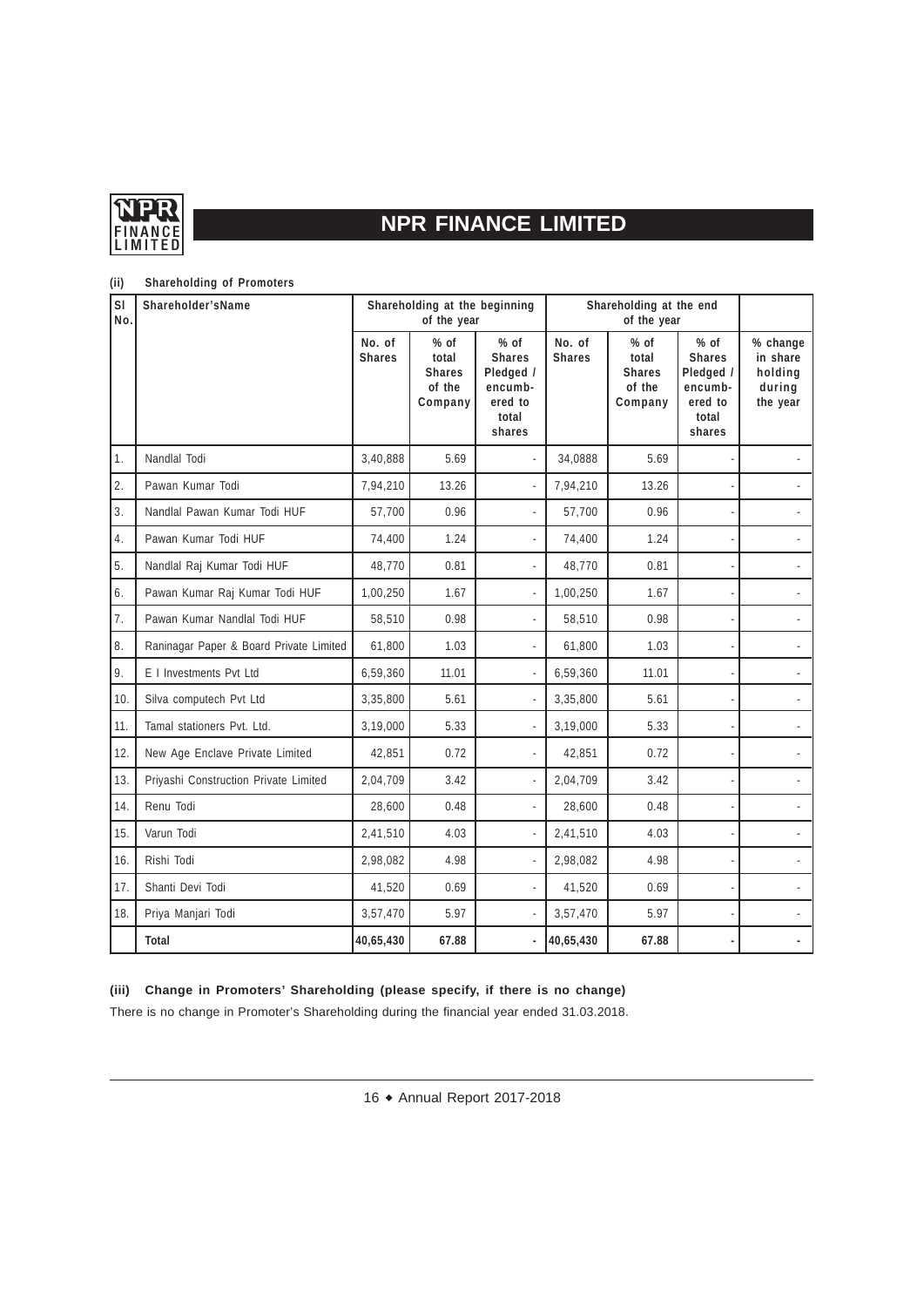

#### **(iv) Shareholding Pattern of top ten Shareholders (other than Directors, Promoters and Holders of GDRs and ADRs):**

| SI.<br>No.       |                                                                                                                                         |                                                          | Shareholding at the<br>beginning of the year        | Cumulative shareholding<br>during the year              |                                          |
|------------------|-----------------------------------------------------------------------------------------------------------------------------------------|----------------------------------------------------------|-----------------------------------------------------|---------------------------------------------------------|------------------------------------------|
|                  | For Each of the Top<br>10 Shareholders                                                                                                  | No. of shares                                            | % of total<br>shares of<br>the company              | No. of shares                                           | % of total<br>shares of<br>the company   |
| 1.               | Aryadeep Vintrade Pvt. Ltd.                                                                                                             |                                                          |                                                     |                                                         |                                          |
|                  | At the beginning of the year                                                                                                            | 89.768                                                   | 1.50                                                | $\overline{a}$                                          |                                          |
|                  | Date wise Increase / Decrease in<br>Share holding during the year<br>specifying the reasons for Increase /<br>decrease (e.g. transfer): |                                                          |                                                     |                                                         |                                          |
|                  | 1.23/06/2017<br>2. 30/06/2017<br>3. 21/07/2017                                                                                          | $-40.112$<br>$-20,000$<br>$-29,656$                      | $-0.67$<br>$-0.33$<br>$-0.50$                       | 49.656<br>29,656                                        | 0.83<br>0.50                             |
|                  | At the End of the year (or on the<br>date of separation, if separated<br>during the year)                                               |                                                          |                                                     |                                                         |                                          |
| $\overline{2}$ . | Ellenbarrie Plantation Pvt. Ltd.                                                                                                        |                                                          |                                                     |                                                         |                                          |
|                  | At the beginning of the year                                                                                                            | 46.184                                                   | 0.77                                                |                                                         |                                          |
|                  | Date wise Increase / Decrease in<br>Share holding during the year<br>specifying the reasons for Increase /<br>decrease (e.g. transfer): |                                                          |                                                     |                                                         |                                          |
|                  | 1.28/04/2017<br>2.19/05/2017<br>3. 16/06/2017<br>4. 23/06/2017<br>5. 30/06/2017                                                         | $-10,515$<br>$-107$<br>$-9,941$<br>$-18,121$<br>$-7,500$ | $-0.17$<br>$-0.01$<br>$-0.17$<br>$-0.30$<br>$-0.12$ | 35.669<br>35,562<br>25,621<br>7,500<br>$\omega_{\rm c}$ | 0.60<br>0.59<br>0.42<br>0.12<br>$\omega$ |
|                  | At the End of the year ( or on the<br>date of separation, if separated<br>during the year)                                              |                                                          |                                                     |                                                         |                                          |
| 3.               | Madan Bhagchand Melwani                                                                                                                 |                                                          |                                                     |                                                         |                                          |
|                  | At the beginning of the year                                                                                                            | 78,753                                                   | 1.31                                                |                                                         |                                          |
|                  | Date wise Increase / Decrease in<br>Share holding during the year<br>specifying the reasons for Increase /<br>decrease (e.g. transfer): |                                                          |                                                     |                                                         |                                          |
|                  | 1. 03/11/2017<br>2. 10/11/2017<br>3. 01/12/2017                                                                                         | $-34,005$<br>$-18.724$<br>$-17,445$                      | $-0.57$<br>$-0.31$<br>$-0.29$                       | 44,748<br>26,024<br>8,579                               | 0.74<br>0.43<br>0.14                     |
|                  | At the End of the year ( or on the<br>date of separation, if separated<br>during the year)                                              |                                                          |                                                     | 8.579                                                   | 0.14                                     |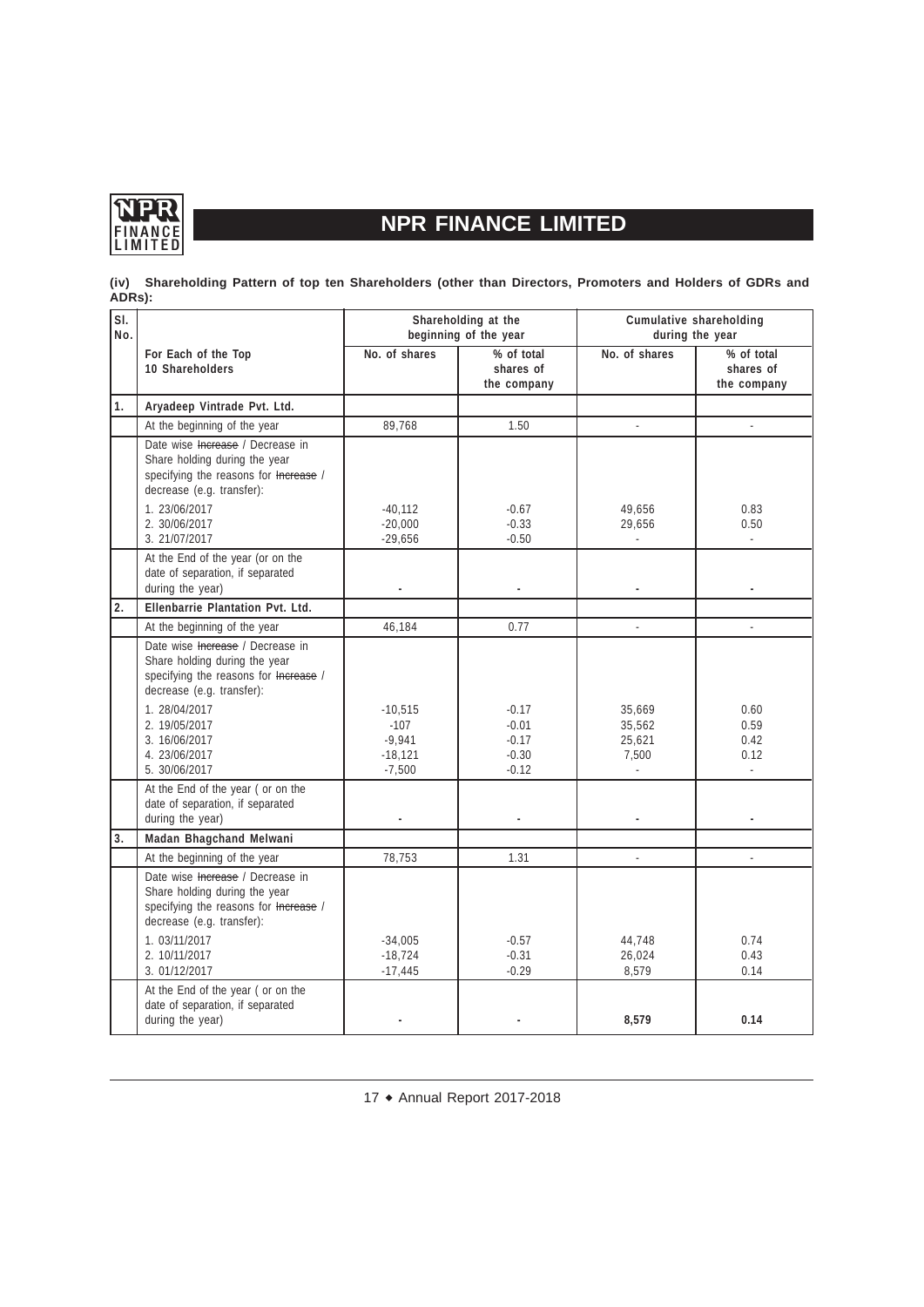

| $\overline{\mathsf{SI}}$ .<br>No. |                                                                                                                                                                                  |                                                                                    | Shareholding at the<br>beginning of the year                              |                                                                      | Cumulative shareholding<br>during the year           |
|-----------------------------------|----------------------------------------------------------------------------------------------------------------------------------------------------------------------------------|------------------------------------------------------------------------------------|---------------------------------------------------------------------------|----------------------------------------------------------------------|------------------------------------------------------|
|                                   | For Each of the Top<br>10 Shareholders                                                                                                                                           | No. of shares                                                                      | % of total<br>shares of<br>the company                                    | No. of shares                                                        | % of total<br>shares of<br>the company               |
| 4.                                | Maruti Emporium Private Limited                                                                                                                                                  |                                                                                    |                                                                           |                                                                      |                                                      |
|                                   | At the beginning of the year                                                                                                                                                     | 22,864                                                                             | 0.38                                                                      | $\mathbf{r}$                                                         | $\mathcal{L}$                                        |
|                                   | Date wise Increase / Decrease in<br>Share holding during the year<br>specifying the reasons for Increase /<br>decrease (e.g. transfer):                                          |                                                                                    |                                                                           |                                                                      |                                                      |
|                                   | 04/08/2017                                                                                                                                                                       | $-22,864$                                                                          | $-0.38$                                                                   | $\sim$                                                               |                                                      |
|                                   | At the End of the year ( or on the<br>date of separation, if separated<br>during the year)                                                                                       |                                                                                    |                                                                           |                                                                      |                                                      |
| 5.                                | Raj Kumar Lohia                                                                                                                                                                  |                                                                                    |                                                                           |                                                                      |                                                      |
|                                   | At the beginning of the year                                                                                                                                                     | 1,11,852                                                                           | 1.87                                                                      |                                                                      |                                                      |
|                                   | Date wise Increase / Decrease in<br>Share holding during the year<br>specifying the reasons for Increase /<br>decrease (e.g. transfer):                                          |                                                                                    |                                                                           |                                                                      |                                                      |
|                                   | 1. 14/07/2017<br>2. 08/12/2017<br>3. 15/12/2017<br>4. 22/12/2017<br>5. 29/12/2017<br>6. 12/01/2018<br>7. 16/02/2018                                                              | $-11,000$<br>$-9,805$<br>$-2.475$<br>$-5,697$<br>$-11,649$<br>$-9,284$<br>$-5,000$ | $-0.18$<br>$-0.16$<br>$-0.04$<br>$-0.10$<br>$-0.20$<br>$-0.16$<br>$-0.08$ | 1,00,852<br>91,047<br>88,572<br>82,875<br>71,226<br>61,942<br>56,942 | 1.69<br>1.53<br>1.49<br>1.39<br>1.19<br>1.03<br>0.95 |
|                                   | At the End of the year ( or on the<br>date of separation, if separated<br>during the year)                                                                                       |                                                                                    |                                                                           | 56,942                                                               | 0.95                                                 |
| 6.                                | Mahendra Girdharilal                                                                                                                                                             |                                                                                    |                                                                           |                                                                      |                                                      |
|                                   | At the beginning of the year                                                                                                                                                     | 37,083                                                                             | 0.62                                                                      | $\mathbb{Z}^2$                                                       | ÷                                                    |
|                                   | Date wise Increase / Decrease in<br>Share holding during the year<br>specifying the reasons for increase /<br>decrease (e.g.allotment / transfer /<br>bonus / sweat equity etc). |                                                                                    |                                                                           |                                                                      |                                                      |
|                                   | At the End of the year ( or on the<br>date of separation, if separated<br>during the year)                                                                                       |                                                                                    |                                                                           | 37,083                                                               | 0.62                                                 |
| 7.                                | Swastika Investmart Limited                                                                                                                                                      |                                                                                    |                                                                           |                                                                      |                                                      |
|                                   | At the beginning of the year                                                                                                                                                     | 25,477                                                                             | 0.42                                                                      | $\mathbf{r}$                                                         | $\overline{a}$                                       |
|                                   | Date wise Increase / Decrease in<br>Share holding during the year<br>specifying the reasons for increase /                                                                       |                                                                                    |                                                                           |                                                                      |                                                      |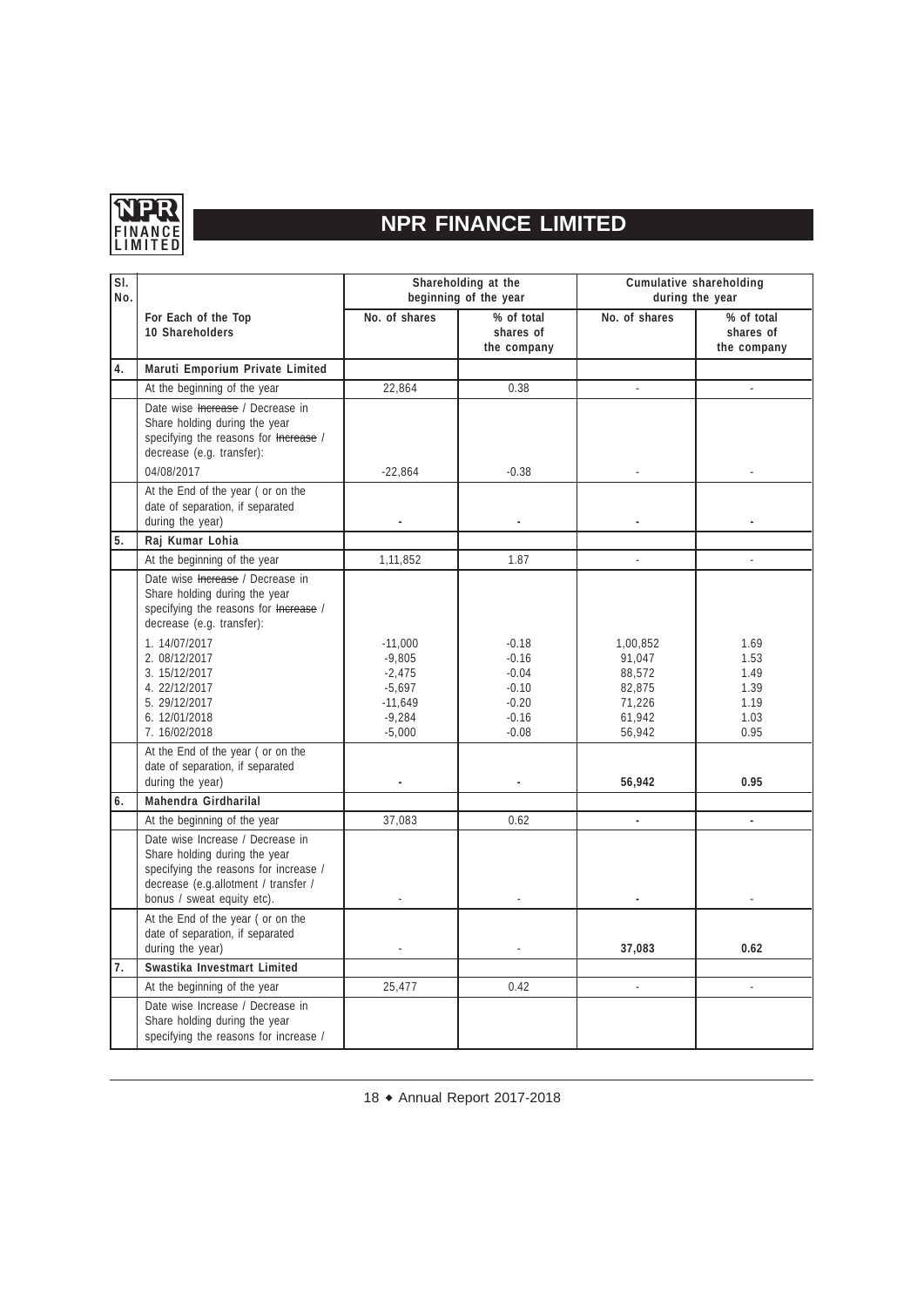

| SI.<br>No. |                                                                                                                                                                                                                            |                                                                                                                                 | Shareholding at the<br>beginning of the year                                                                           |                                                                                                                            | Cumulative shareholding<br>during the year                                                           |  |
|------------|----------------------------------------------------------------------------------------------------------------------------------------------------------------------------------------------------------------------------|---------------------------------------------------------------------------------------------------------------------------------|------------------------------------------------------------------------------------------------------------------------|----------------------------------------------------------------------------------------------------------------------------|------------------------------------------------------------------------------------------------------|--|
|            | For Each of the Top<br>10 Shareholders                                                                                                                                                                                     | No. of shares                                                                                                                   | % of total<br>shares of<br>the company                                                                                 | No. of shares                                                                                                              | % of total<br>shares of<br>the company                                                               |  |
|            | decrease (e.g. transfer):                                                                                                                                                                                                  |                                                                                                                                 |                                                                                                                        |                                                                                                                            |                                                                                                      |  |
|            | 1. 07/04/2017<br>2. 14/04/2017<br>3. 21/07/2017<br>4. 03/11/2017<br>5. 17/11/2017<br>6. 24/11/2017<br>7.01/12/2017<br>8. 08/12/2017<br>9.12/01/2018<br>10.19/01/2018<br>11. 02/02/2018<br>12. 09/02/2018<br>13. 16/02/2018 | 5.490<br>$-100$<br>500<br>3,200<br>$-600$<br>$-1,539$<br>$-1,461$<br>$-100$<br>50<br>$-50$<br>$-7.675$<br>$-16,450$<br>$-6,570$ | 0.09<br>0.00<br>0.01<br>0.05<br>$-0.01$<br>$-0.02$<br>$-0.02$<br>0.00<br>0.00<br>0.00<br>$-0.13$<br>$-0.27$<br>$-0.11$ | 30,967<br>30,867<br>31,367<br>34,567<br>33,967<br>32,428<br>30,967<br>30,867<br>30,917<br>30,867<br>23,192<br>6,742<br>172 | 0.51<br>0.51<br>0.52<br>0.57<br>0.56<br>0.54<br>0.52<br>0.52<br>0.52<br>0.52<br>0.39<br>0.12<br>0.01 |  |
|            | 14. 02/03/2018<br>At the End of the year ( or on the                                                                                                                                                                       | 100                                                                                                                             | 0.00                                                                                                                   | 272                                                                                                                        | 0.01                                                                                                 |  |
|            | date of separation, if separated<br>during the year)                                                                                                                                                                       |                                                                                                                                 |                                                                                                                        | 272                                                                                                                        | 0.01                                                                                                 |  |
| 8.         | Uma Pati Keshari                                                                                                                                                                                                           |                                                                                                                                 |                                                                                                                        |                                                                                                                            |                                                                                                      |  |
|            | At the beginning of the year                                                                                                                                                                                               | 52,850                                                                                                                          | 0.88                                                                                                                   |                                                                                                                            |                                                                                                      |  |
|            | Date wise Increase / Decrease in<br>Share holding during the year<br>specifying the reasons for increase /<br>decrease (e.g.allotment / transfer /<br>bonus / sweat equity etc):                                           |                                                                                                                                 |                                                                                                                        |                                                                                                                            |                                                                                                      |  |
|            | At the End of the year (or on the<br>date of separation, if separated<br>during the year)                                                                                                                                  |                                                                                                                                 |                                                                                                                        | 52,850                                                                                                                     | 0.88                                                                                                 |  |
| 9.         | Vipul Rajendrabhai Gandhi                                                                                                                                                                                                  |                                                                                                                                 |                                                                                                                        |                                                                                                                            |                                                                                                      |  |
|            | At the beginning of the year                                                                                                                                                                                               | 60,000                                                                                                                          | 1.00                                                                                                                   | $\overline{\phantom{a}}$                                                                                                   | $\overline{\phantom{a}}$                                                                             |  |
|            | Date wise Increase / Decrease in<br>Share holding during the year<br>specifying the reasons for increase /<br>decrease (e.g.allotment / transfer /<br>bonus / sweat equity etc):                                           |                                                                                                                                 |                                                                                                                        |                                                                                                                            |                                                                                                      |  |
|            | At the End of the year ( or on the<br>date of separation, if separated<br>during the year)                                                                                                                                 |                                                                                                                                 |                                                                                                                        | 60,000                                                                                                                     | 1.00                                                                                                 |  |
| 10.        | Waterloo Exports Pvt Ltd                                                                                                                                                                                                   |                                                                                                                                 |                                                                                                                        |                                                                                                                            |                                                                                                      |  |
|            | At the beginning of the year                                                                                                                                                                                               | 30,000                                                                                                                          | 0.50                                                                                                                   | L,                                                                                                                         | ÷,                                                                                                   |  |
|            | Date wise Increase / Decrease in<br>Share holding during the year<br>specifying the reasons for increase /                                                                                                                 |                                                                                                                                 |                                                                                                                        |                                                                                                                            |                                                                                                      |  |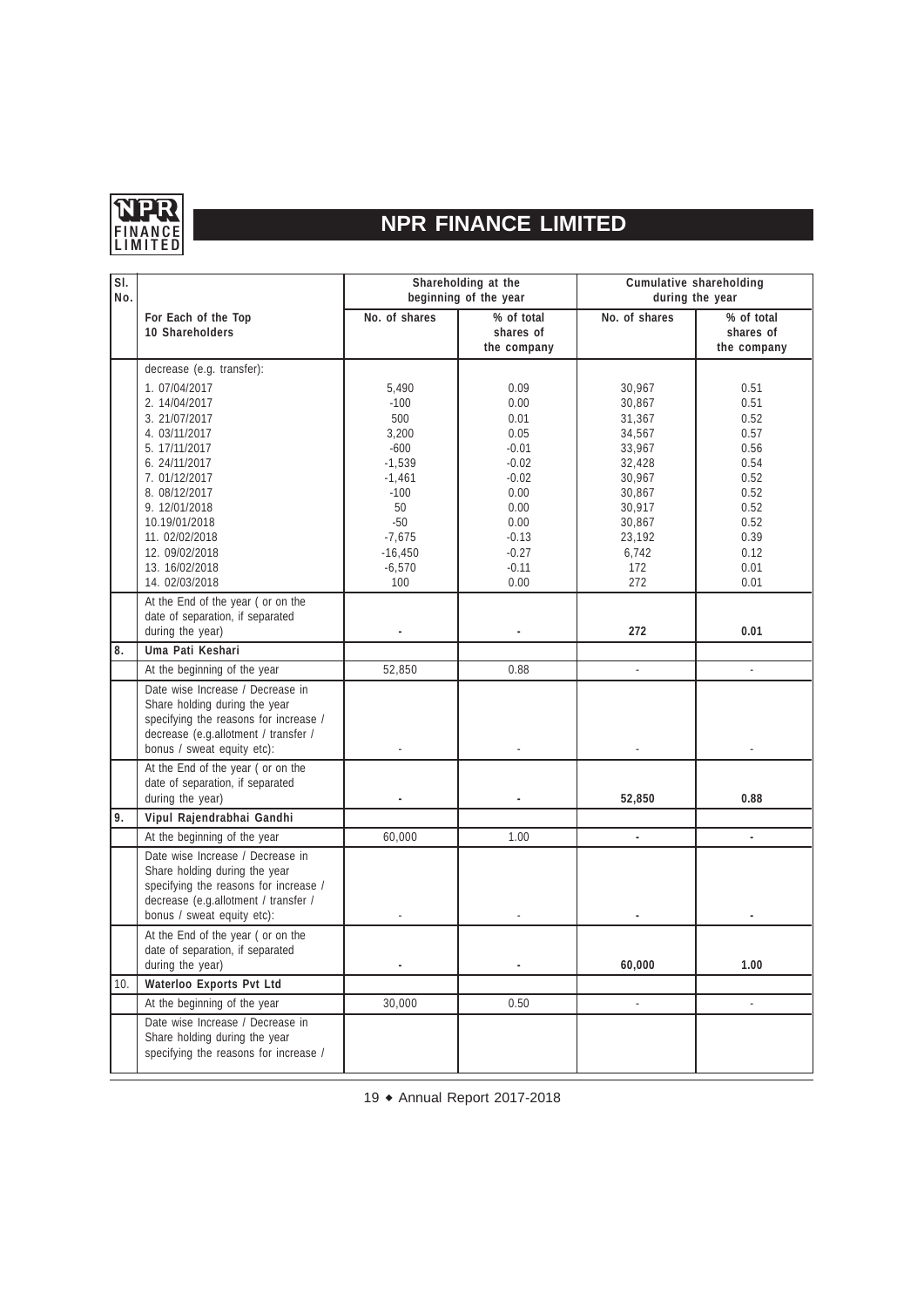

| SI.<br>No. |                                                                                                                                                                                   |                                                  | Shareholding at the<br>beginning of the year |                                              | Cumulative shareholding<br>during the year   |
|------------|-----------------------------------------------------------------------------------------------------------------------------------------------------------------------------------|--------------------------------------------------|----------------------------------------------|----------------------------------------------|----------------------------------------------|
|            | For Each of the Top<br>10 Shareholders                                                                                                                                            | No. of shares                                    | % of total<br>shares of<br>the company       | No. of shares                                | % of total<br>shares of<br>the company       |
|            | decrease (e.g. transfer):<br>1.07/07/2017                                                                                                                                         | $-30.000$                                        | $-0.50$                                      |                                              |                                              |
|            | At the End of the year (or on the<br>date of separation, if separated<br>during the year)                                                                                         |                                                  |                                              |                                              |                                              |
| 11.        | <b>Sizzling Limited</b>                                                                                                                                                           |                                                  |                                              |                                              |                                              |
|            | At the beginning of the year                                                                                                                                                      | 18,000                                           | 0.30                                         | $\overline{\phantom{a}}$                     | $\overline{\phantom{a}}$                     |
|            | Date wise Increase / Decrease in<br>Share holding during the year<br>specifying the reasons for increase /<br>decrease (e.g. allotment / transfer /<br>bonus / sweat equity etc): |                                                  |                                              |                                              |                                              |
|            | At the End of the year (or on the<br>date of separation, if separated<br>during the year)                                                                                         |                                                  |                                              | 18,000                                       | 0.30                                         |
| 12.        | Sureshkannan Subburaj                                                                                                                                                             |                                                  |                                              |                                              |                                              |
|            | At the beginning of the year                                                                                                                                                      | $\overline{a}$                                   | $\overline{a}$                               | L.                                           | ÷.                                           |
|            | Date wise Increase / Decrease in<br>Share holding during the year<br>specifying the reasons for increase /<br>decrease (e.g. transfer):                                           |                                                  |                                              |                                              |                                              |
|            | 1. 26/01/2018<br>2. 02/02/2018<br>3. 16/02/2018                                                                                                                                   | 16,555<br>$\mathbf{1}$<br>$\mathbf{1}$           | 0.28<br>0.00<br>0.00                         | 16,555<br>16,556<br>16,557                   | 0.28<br>0.28<br>0.28                         |
|            | At the End of the year ( or on the<br>date of separation, if separated<br>during the year)                                                                                        |                                                  |                                              | 16,557                                       | 0.28                                         |
| 13.        | Angel Broking Private Limited                                                                                                                                                     |                                                  |                                              |                                              |                                              |
|            | At the beginning of the year                                                                                                                                                      | 300                                              | 0.01                                         | $\blacksquare$                               | $\bar{\phantom{a}}$                          |
|            | Date wise Increase / Decrease in<br>Share holding during the year<br>specifying the reasons for increase /<br>decrease (e.g. transfer):<br>1. 21/04/2017                          | $-100$                                           | 0.00                                         | 200                                          | 0.01                                         |
|            | 2. 28/04/2017<br>3. 09/06/2017<br>4. 16/06/2017<br>5. 07/07/2017<br>6.14/07/2017<br>7. 21/07/2017                                                                                 | $-100$<br>48<br>$-48$<br>4,840<br>1,378<br>1,372 | 0.00<br>0.00<br>0.00<br>0.08<br>0.02<br>0.02 | 100<br>148<br>100<br>4,940<br>6,318<br>7,690 | 0.01<br>0.01<br>0.01<br>0.09<br>0.11<br>0.13 |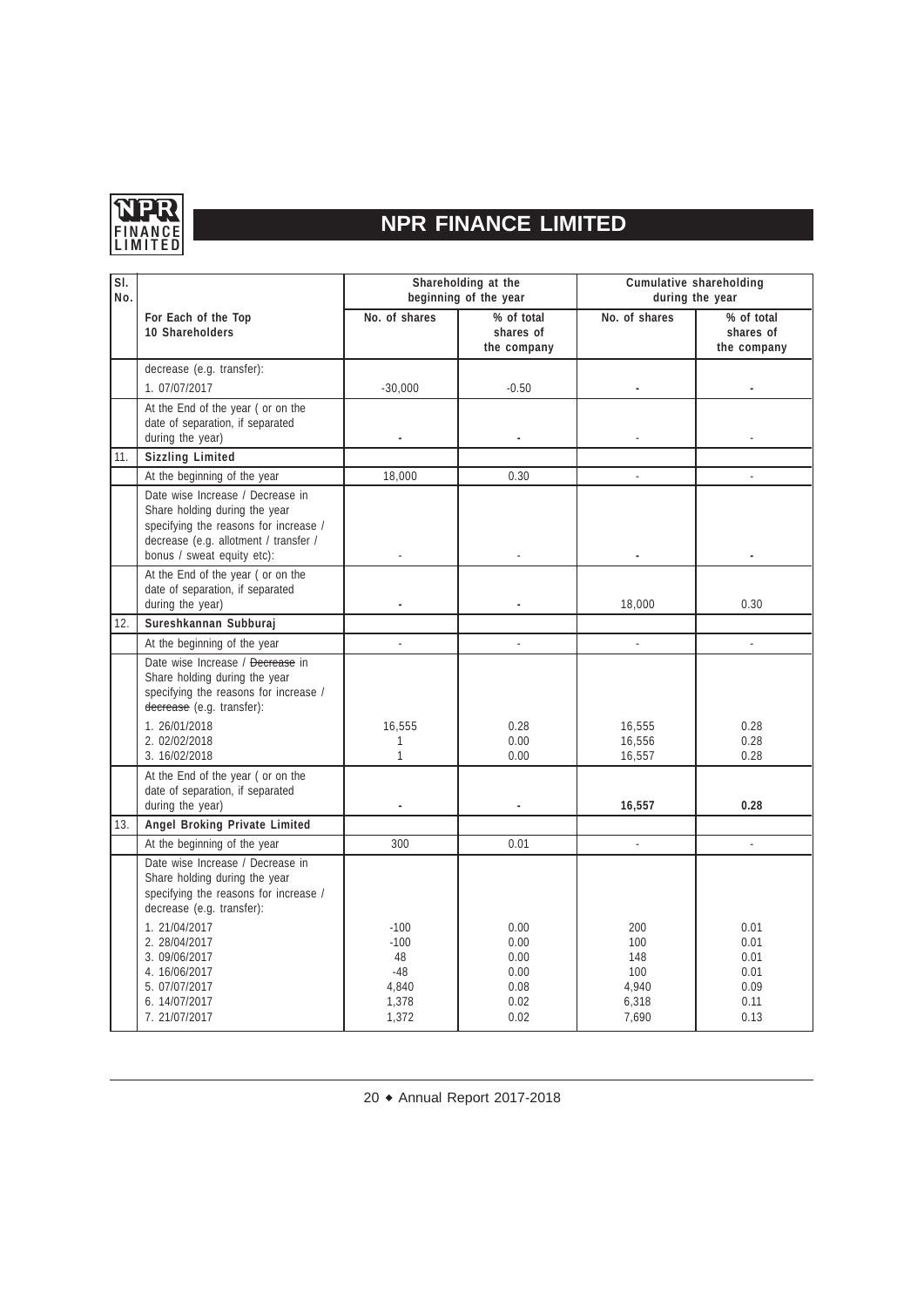

| $\overline{\mathsf{SL}}$<br>No. |                                                                                                                                                                                                                                                                                                                                                                                                                                                                                                                                                                                                                                | Shareholding at the<br>beginning of the year                                                                                                                                                                                                                                                                                  |                                                                                                                                                                                                                                                                                                                 |                                                                                                                                                                                                                                                                                                                   | Cumulative shareholding<br>during the year                                                                                                                                                                                                                   |
|---------------------------------|--------------------------------------------------------------------------------------------------------------------------------------------------------------------------------------------------------------------------------------------------------------------------------------------------------------------------------------------------------------------------------------------------------------------------------------------------------------------------------------------------------------------------------------------------------------------------------------------------------------------------------|-------------------------------------------------------------------------------------------------------------------------------------------------------------------------------------------------------------------------------------------------------------------------------------------------------------------------------|-----------------------------------------------------------------------------------------------------------------------------------------------------------------------------------------------------------------------------------------------------------------------------------------------------------------|-------------------------------------------------------------------------------------------------------------------------------------------------------------------------------------------------------------------------------------------------------------------------------------------------------------------|--------------------------------------------------------------------------------------------------------------------------------------------------------------------------------------------------------------------------------------------------------------|
|                                 | For Each of the Top<br>10 Shareholders                                                                                                                                                                                                                                                                                                                                                                                                                                                                                                                                                                                         | No. of shares                                                                                                                                                                                                                                                                                                                 | % of total<br>shares of<br>the company                                                                                                                                                                                                                                                                          | No. of shares                                                                                                                                                                                                                                                                                                     | % of total<br>shares of<br>the company                                                                                                                                                                                                                       |
|                                 | 8. 28/07/2017<br>9. 04/08/2017<br>10. 11/08/2017<br>11. 18/08/2017<br>12. 25/08/2017<br>13. 01/09/2017<br>14. 08/09/2017<br>15. 15/09/2017<br>16. 13/10/2017<br>17.27/10/2017<br>18. 03/11/2017<br>19. 10/11/2017<br>20. 17/11/2017<br>21. 24/11/2017<br>22. 01/12/2017<br>23. 08/12/2017<br>24. 15/12/2017<br>25. 22/12/2017<br>26. 29/12/2017<br>27. 05/01/2018<br>28. 12/01/2018<br>29. 19/01/2018<br>30. 26/01/2018<br>31. 02/02/2018<br>32. 09/02/2018<br>33. 16/02/2018<br>34. 23/02/2018<br>35. 02/03/2018<br>36. 09/03/2018<br>37. 16/03/2018<br>38. 23/03/2018<br>39. 31/03/2018<br>At the End of the year (or on the | $-1,310$<br>900<br>320<br>$-2,274$<br>574<br>300<br>$-800$<br>$-500$<br>1,000<br>$-1,500$<br>11,370<br>2,080<br>7,527<br>$-2,670$<br>$-522$<br>$-6,258$<br>$-151$<br>$-1,450$<br>$-8,320$<br>4,528<br>23.094<br>$-16,985$<br>$-2,825$<br>5,831<br>$-3,298$<br>$-1,247$<br>2,080<br>$-175$<br>$-450$<br>$-68$<br>$-784$<br>130 | $-0.02$<br>0.01<br>0.01<br>$-0.04$<br>0.01<br>0.01<br>$-0.01$<br>$-0.01$<br>0.02<br>$-0.03$<br>0.19<br>0.03<br>0.12<br>$-0.04$<br>$-0.01$<br>$-0.10$<br>0.00<br>$-0.02$<br>$-0.14$<br>0.08<br>0.38<br>$-0.28$<br>$-0.05$<br>0.10<br>$-0.06$<br>$-0.02$<br>0.03<br>$-0.01$<br>$-0.01$<br>0.00<br>$-0.01$<br>0.00 | 6,380<br>7,280<br>7,600<br>5,326<br>5,900<br>6,200<br>5,400<br>4,900<br>5,900<br>4,400<br>15,770<br>17,850<br>25,377<br>22,707<br>22,185<br>15,927<br>15,776<br>14,326<br>6,006<br>10,534<br>33,628<br>16,643<br>13,818<br>19,649<br>16,351<br>15,104<br>17,184<br>17,009<br>16,559<br>16,491<br>15,707<br>15,837 | 0.11<br>0.12<br>0.13<br>0.09<br>0.10<br>0.11<br>0.10<br>0.09<br>0.11<br>0.08<br>0.27<br>0.30<br>0.42<br>0.38<br>0.37<br>0.27<br>0.27<br>0.25<br>0.11<br>0.19<br>0.57<br>0.29<br>0.24<br>0.34<br>0.28<br>0.26<br>0.29<br>0.28<br>0.27<br>0.27<br>0.26<br>0.26 |
| 14.                             | date of separation, if separated<br>during the year)<br>Asha Devi                                                                                                                                                                                                                                                                                                                                                                                                                                                                                                                                                              |                                                                                                                                                                                                                                                                                                                               |                                                                                                                                                                                                                                                                                                                 | 15,837                                                                                                                                                                                                                                                                                                            | 0.26                                                                                                                                                                                                                                                         |
|                                 | At the beginning of the year                                                                                                                                                                                                                                                                                                                                                                                                                                                                                                                                                                                                   | 21.150                                                                                                                                                                                                                                                                                                                        | 0.35                                                                                                                                                                                                                                                                                                            |                                                                                                                                                                                                                                                                                                                   |                                                                                                                                                                                                                                                              |
|                                 | Date wise Increase / Decrease in<br>Share holding during the year<br>specifying the reasons for increase /<br>decrease (e.g.allotment / transfer /<br>bonus / sweat equity etc):<br>At the End of the year ( or on the                                                                                                                                                                                                                                                                                                                                                                                                         |                                                                                                                                                                                                                                                                                                                               |                                                                                                                                                                                                                                                                                                                 |                                                                                                                                                                                                                                                                                                                   |                                                                                                                                                                                                                                                              |
|                                 | date of separation, if separated<br>during the year)                                                                                                                                                                                                                                                                                                                                                                                                                                                                                                                                                                           |                                                                                                                                                                                                                                                                                                                               |                                                                                                                                                                                                                                                                                                                 | 21,150                                                                                                                                                                                                                                                                                                            | 0.35                                                                                                                                                                                                                                                         |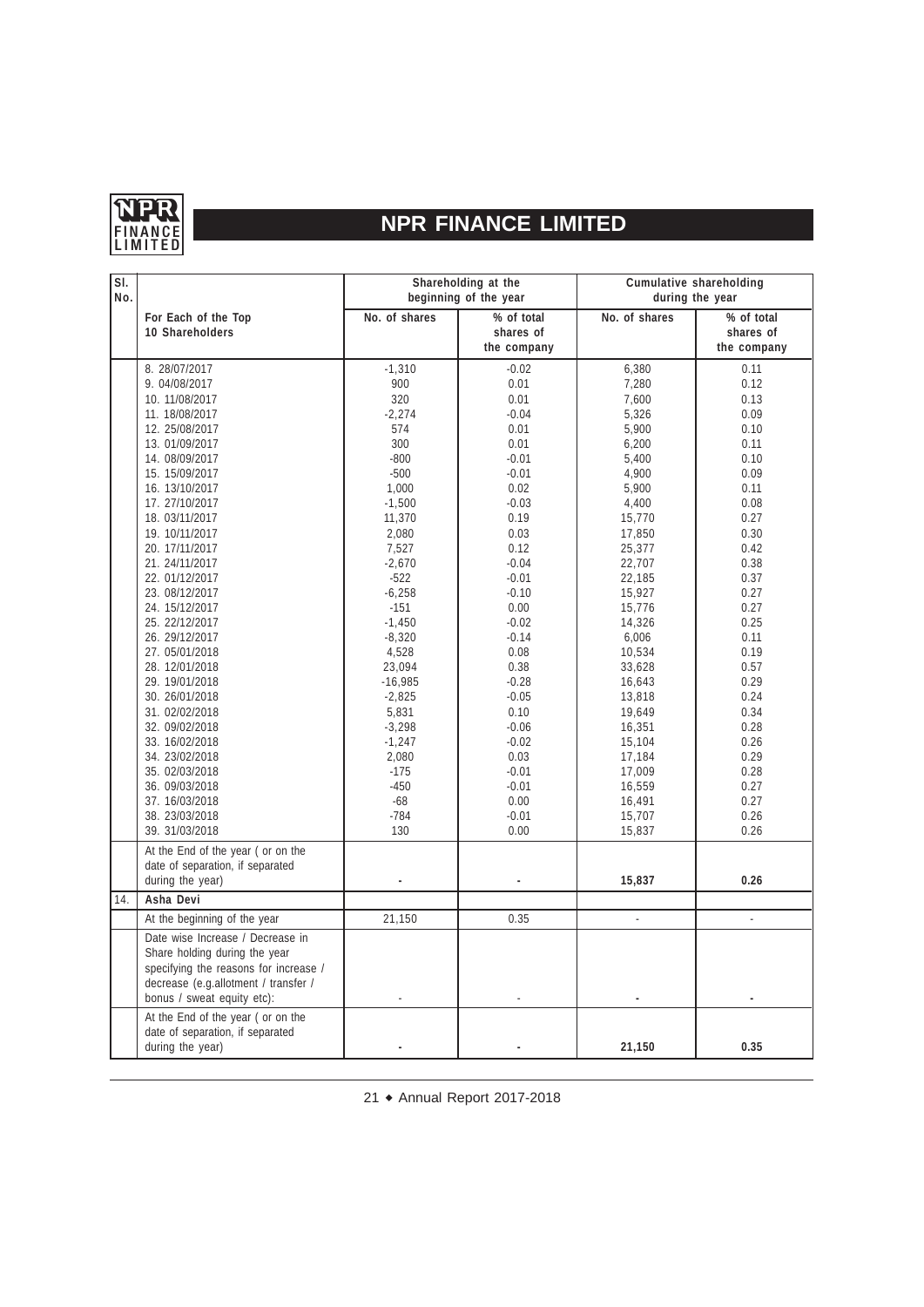

| $\overline{\mathsf{SI}}$ .<br>No. |                                                                                                                                                                                                                                                                                                                                                             |                                                                                                                                                                                        | Shareholding at the<br>beginning of the year                                                                                                                          |                                                                                                                                                                                           | Cumulative shareholding<br>during the year                                                                                                                   |  |
|-----------------------------------|-------------------------------------------------------------------------------------------------------------------------------------------------------------------------------------------------------------------------------------------------------------------------------------------------------------------------------------------------------------|----------------------------------------------------------------------------------------------------------------------------------------------------------------------------------------|-----------------------------------------------------------------------------------------------------------------------------------------------------------------------|-------------------------------------------------------------------------------------------------------------------------------------------------------------------------------------------|--------------------------------------------------------------------------------------------------------------------------------------------------------------|--|
|                                   | For Each of the Top<br>10 Shareholders                                                                                                                                                                                                                                                                                                                      | No. of shares                                                                                                                                                                          | % of total<br>shares of<br>the company                                                                                                                                | No. of shares                                                                                                                                                                             | % of total<br>shares of<br>the company                                                                                                                       |  |
| 15.                               | Dheeraj Kumar Lohia                                                                                                                                                                                                                                                                                                                                         |                                                                                                                                                                                        |                                                                                                                                                                       |                                                                                                                                                                                           |                                                                                                                                                              |  |
|                                   | At the beginning of the year                                                                                                                                                                                                                                                                                                                                | $\omega$                                                                                                                                                                               | $\Box$                                                                                                                                                                | ä,                                                                                                                                                                                        | $\sim$                                                                                                                                                       |  |
|                                   | Date wise Increase / Decrease in<br>Share holding during the year<br>specifying the reasons for increase /<br>decrease (e.g. transfer):                                                                                                                                                                                                                     |                                                                                                                                                                                        |                                                                                                                                                                       |                                                                                                                                                                                           |                                                                                                                                                              |  |
|                                   | 1.07/07/2017<br>2. 04/08/2017                                                                                                                                                                                                                                                                                                                               | 26,446<br>22,950                                                                                                                                                                       | 0.44<br>0.38                                                                                                                                                          | 26,446<br>49,396                                                                                                                                                                          | 0.44<br>0.82                                                                                                                                                 |  |
|                                   | At the End of the year ( or on the<br>date of separation, if separated<br>during the year)                                                                                                                                                                                                                                                                  |                                                                                                                                                                                        |                                                                                                                                                                       | 49,396                                                                                                                                                                                    | 0.82                                                                                                                                                         |  |
| 16.                               | Mansukh Stock Brokers Limited                                                                                                                                                                                                                                                                                                                               |                                                                                                                                                                                        |                                                                                                                                                                       |                                                                                                                                                                                           |                                                                                                                                                              |  |
|                                   | At the beginning of the year                                                                                                                                                                                                                                                                                                                                |                                                                                                                                                                                        | $\overline{a}$                                                                                                                                                        |                                                                                                                                                                                           | $\overline{a}$                                                                                                                                               |  |
|                                   | Date wise Increase / Decrease in<br>Share holding during the year<br>specifying the reasons for increase /<br>decrease (e.g. transfer):                                                                                                                                                                                                                     |                                                                                                                                                                                        |                                                                                                                                                                       |                                                                                                                                                                                           |                                                                                                                                                              |  |
|                                   | 1. 28/04/2017<br>2. 05/05/2017<br>3. 23/06/2017<br>4. 30/06/2017<br>5. 07/07/2017<br>6. 14/07/2017<br>7. 28/07/2017<br>8. 25/08/2017<br>9. 01/09/2017<br>10. 03/11/2017<br>11. 30/12/2017<br>12. 05/01/2018<br>13. 12/01/2018<br>14. 19/01/2018<br>15. 26/01/2018<br>16. 09/02/2018<br>17. 16/02/2018<br>18. 23/02/2018<br>19. 02/03/2018<br>20. 09/03/2018 | $\mathbf{1}$<br>$-1$<br>200<br>$-200$<br>99<br>$-99$<br>198<br>189<br>$-100$<br>$-287$<br>100<br>$-50$<br>200<br>1.974<br>$\mathbf{1}$<br>5,026<br>$-5,829$<br>5,503<br>1,268<br>9,222 | 0.00<br>0.00<br>0.01<br>$-0.01$<br>0.00<br>0.00<br>0.01<br>0.00<br>0.00<br>$-0.01$<br>0.00<br>0.00<br>0.01<br>0.03<br>0.00<br>0.08<br>$-0.09$<br>0.09<br>0.02<br>0.15 | 1<br>$\overline{0}$<br>200<br>$\overline{0}$<br>99<br>$\Omega$<br>198<br>387<br>287<br>$\overline{0}$<br>100<br>50<br>250<br>2.224<br>2,225<br>7,251<br>1,422<br>6,925<br>8,193<br>17,415 | 0.00<br>0.00<br>0.01<br>0.00<br>0.00<br>0.00<br>0.01<br>0.01<br>0.00<br>0.00<br>0.00<br>0.00<br>0.01<br>0.04<br>0.04<br>0.12<br>0.03<br>0.12<br>0.14<br>0.29 |  |
|                                   | At the End of the year ( or on the<br>date of separation, if separated<br>during the year)                                                                                                                                                                                                                                                                  |                                                                                                                                                                                        |                                                                                                                                                                       | 17,415                                                                                                                                                                                    | 0.29                                                                                                                                                         |  |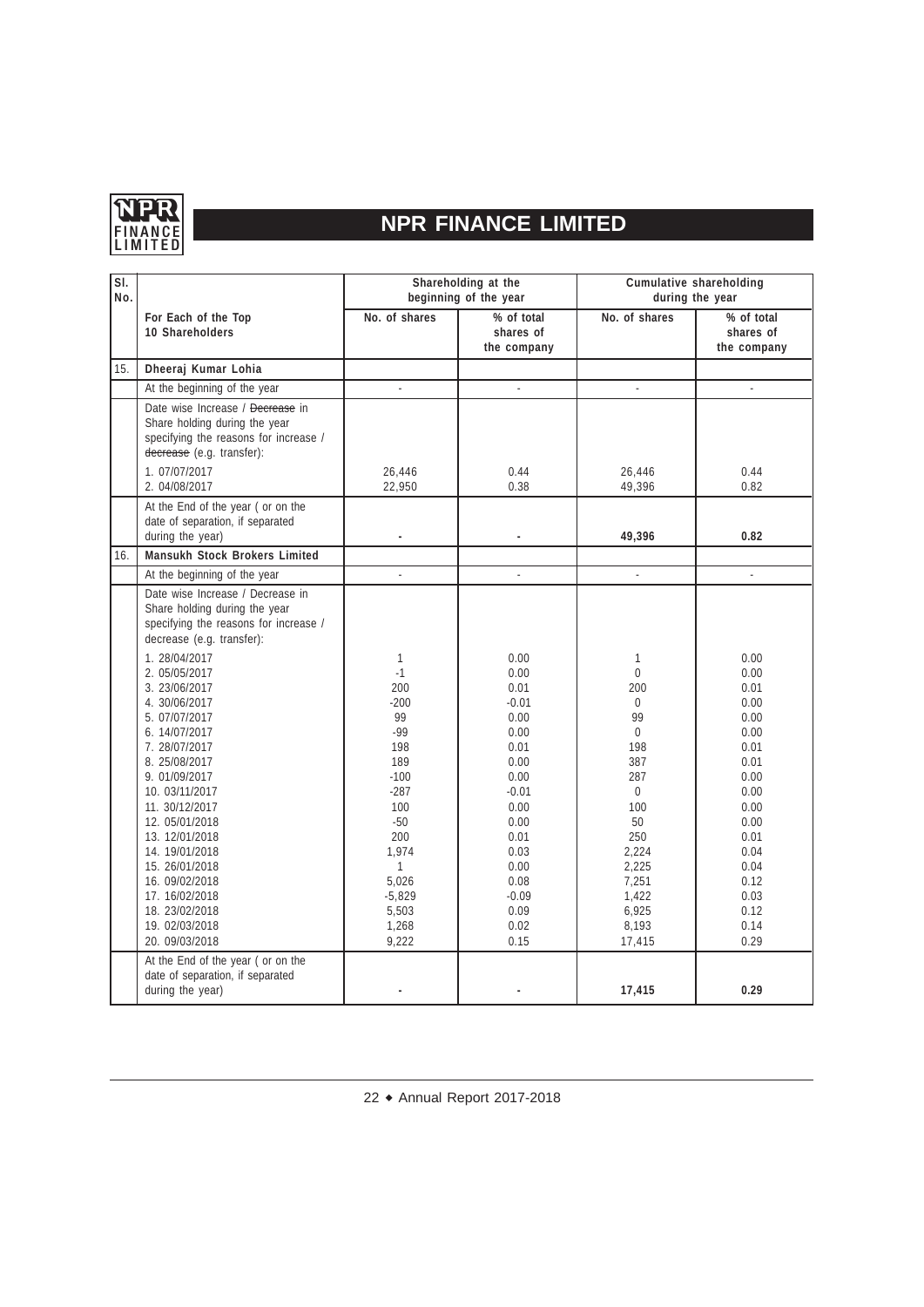

#### **(v) Shareholding of Directors and Key Managerial Personnel:**

| SI.<br>No.       |                                                                                                                                                                                                   |                                          | Shareholding at the<br>beginning of the year | Cumulative shareholding<br>during the year |                                        |
|------------------|---------------------------------------------------------------------------------------------------------------------------------------------------------------------------------------------------|------------------------------------------|----------------------------------------------|--------------------------------------------|----------------------------------------|
|                  | For Each of the Directors and KMP                                                                                                                                                                 | No. of shares                            | % of total<br>shares of<br>the company       | No. of shares                              | % of total<br>shares of<br>the company |
| $\overline{1}$ . | Pawan Kumar Todi - Managing<br>Director                                                                                                                                                           |                                          |                                              |                                            |                                        |
|                  | At the beginning of the year<br>1. Individual Capacity<br>2. Karta of Pawan Kumar Todi HUF<br>3. Karta of Pawan Kumar Raj Kumar<br>Todi HUF<br>4. Karta of Pawan Kumar Nandlal Todi<br><b>HUF</b> | 7,94,210<br>74,400<br>1,00,250<br>58,510 | 13.26<br>1.24<br>1.67<br>0.98                |                                            |                                        |
|                  | Date wise Increase / Decrease in<br>Share holding during the year<br>specifying the reasons for increase /<br>decrease (e.g. allotment / transfer /<br>bonus/ sweat equity etc):                  |                                          |                                              |                                            |                                        |
|                  | At the end of the year<br>1. Individual Capacity<br>2. Karta of Pawan Kumar Todi HUF<br>3. Karta of Pawan Kumar Raj Kumar<br>Todi HUF<br>4. Karta of Pawan Kumar Nandlal Todi<br><b>HUF</b>       |                                          |                                              | 7,94,210<br>74,400<br>1,00,250<br>58,510   | 13.26<br>1.24<br>1.67<br>0.98          |
| $\overline{2}$ . | Nandlal Todi- Director                                                                                                                                                                            |                                          |                                              |                                            |                                        |
|                  | At the beginning of the year<br>1. Individual Capacity<br>2. Karta of Nandlal Pawan Kumar Todi<br><b>HUF</b><br>3. Karta of Nandlal Raj Kumar Todi HUF                                            | 3,40,888<br>57,700<br>48.770             | 5.69<br>0.96<br>0.81                         |                                            |                                        |
|                  | Date wise Increase / Decrease in<br>Share holding during the year<br>specifying the reasons for increase /<br>decrease (e.g. allotment / transfer /<br>bonus/ sweat equity etc):                  |                                          |                                              |                                            |                                        |
|                  | At the end of the year<br>1. Individual Capacity<br>2. Karta of Nandlal Pawan Kumar Todi<br><b>HUF</b><br>3. Karta of Nandlal Raj Kumar Todi HUF                                                  |                                          |                                              | 3,40,888<br>57,700<br>48,770               | 5.69<br>0.96<br>0.81                   |
| 3.               | Arun Charan Mukherji- Independent<br>Director (resigned with effect from<br>02/04/2018).                                                                                                          |                                          |                                              |                                            |                                        |
|                  | At the beginning of the year                                                                                                                                                                      | 300                                      | 0.01                                         |                                            |                                        |
|                  | Date wise Increase / Decrease in<br>Share holding during the year                                                                                                                                 |                                          |                                              |                                            |                                        |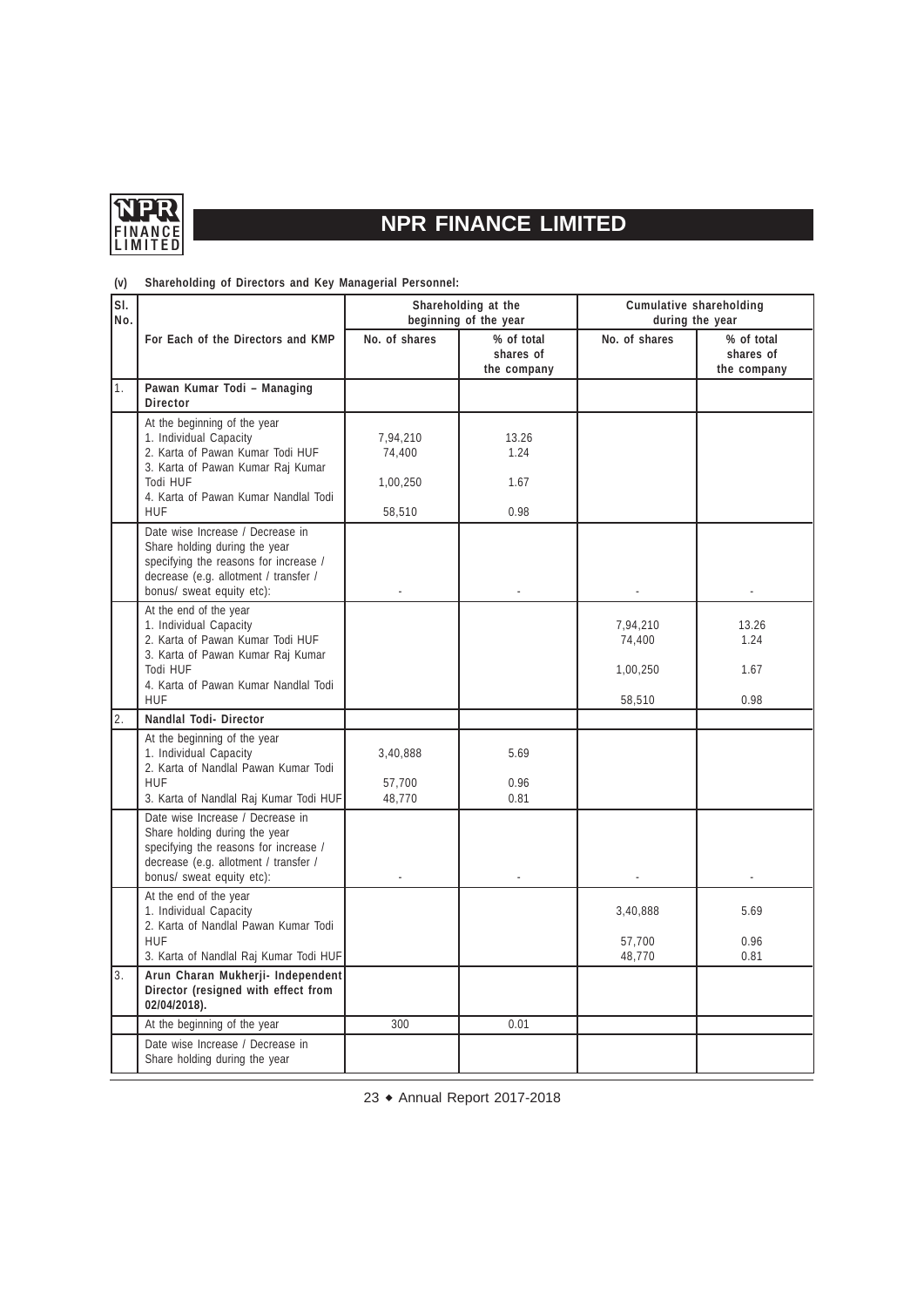

| SI.<br>No. |                                                                                                                                                                                   |                          | Shareholding at the<br>beginning of the year | Cumulative shareholding<br>during the year |                                        |  |
|------------|-----------------------------------------------------------------------------------------------------------------------------------------------------------------------------------|--------------------------|----------------------------------------------|--------------------------------------------|----------------------------------------|--|
|            | For Each of the Directors and KMP                                                                                                                                                 | No. of shares            | % of total<br>shares of<br>the company       | No. of shares                              | % of total<br>shares of<br>the company |  |
|            | specifying the reasons for increase /<br>decrease (e.g. allotment / transfer /<br>bonus / sweat equity etc):                                                                      |                          |                                              |                                            |                                        |  |
|            | At the end of the year                                                                                                                                                            |                          |                                              | 300                                        | 0.01                                   |  |
| 4.         | Nitin Guha - Independent Director                                                                                                                                                 |                          |                                              |                                            |                                        |  |
|            | At the beginning of the year                                                                                                                                                      | $\overline{\phantom{a}}$ | $\overline{\phantom{a}}$                     | $\overline{a}$                             |                                        |  |
|            | Date wise Increase / Decrease in<br>Share holding during the year<br>specifying the reasons for increase /<br>decrease (e.g. allotment / transfer /<br>bonus / sweat equity etc): |                          |                                              |                                            |                                        |  |
|            | At the end of the year                                                                                                                                                            |                          |                                              |                                            |                                        |  |
| 5.         | Rajendra Kumar Duggar -<br><b>Independent Director</b>                                                                                                                            |                          |                                              |                                            |                                        |  |
|            | At the beginning of the year                                                                                                                                                      | $\overline{a}$           | $\overline{a}$                               | $\overline{a}$                             |                                        |  |
|            | Date wise Increase / Decrease in<br>Share holding during the year<br>specifying the reasons for increase /<br>decrease (e.g. allotment / transfer /<br>bonus / sweat equity etc): |                          |                                              |                                            |                                        |  |
|            | At the end of the year                                                                                                                                                            |                          |                                              |                                            |                                        |  |
| 6.         | Ashok Bhandari - Independent<br>Director (Director of the Company<br>since 22/05/2017).                                                                                           |                          |                                              |                                            |                                        |  |
|            | At the beginning of the year                                                                                                                                                      | $\blacksquare$           | $\overline{\phantom{a}}$                     | ÷,                                         |                                        |  |
|            | Date wise Increase / Decrease in<br>Share holding during the year<br>specifying the reasons for increase /<br>decrease (e.g. allotment / transfer /<br>bonus / sweat equity etc): |                          |                                              |                                            |                                        |  |
|            | At the end of the year                                                                                                                                                            |                          |                                              |                                            |                                        |  |
| 7.         | Sarika Mehra - Executive Director &<br>Company Secretary                                                                                                                          |                          |                                              |                                            |                                        |  |
|            | At the beginning of the year                                                                                                                                                      | ÷.                       | L.                                           |                                            |                                        |  |
|            | Date wise Increase / Decrease in<br>Share holding during the year<br>specifying the reasons for increase /<br>decrease (e.g. allotment / transfer /<br>bonus / sweat equity etc): |                          |                                              |                                            |                                        |  |
|            | At the end of the year                                                                                                                                                            |                          |                                              |                                            |                                        |  |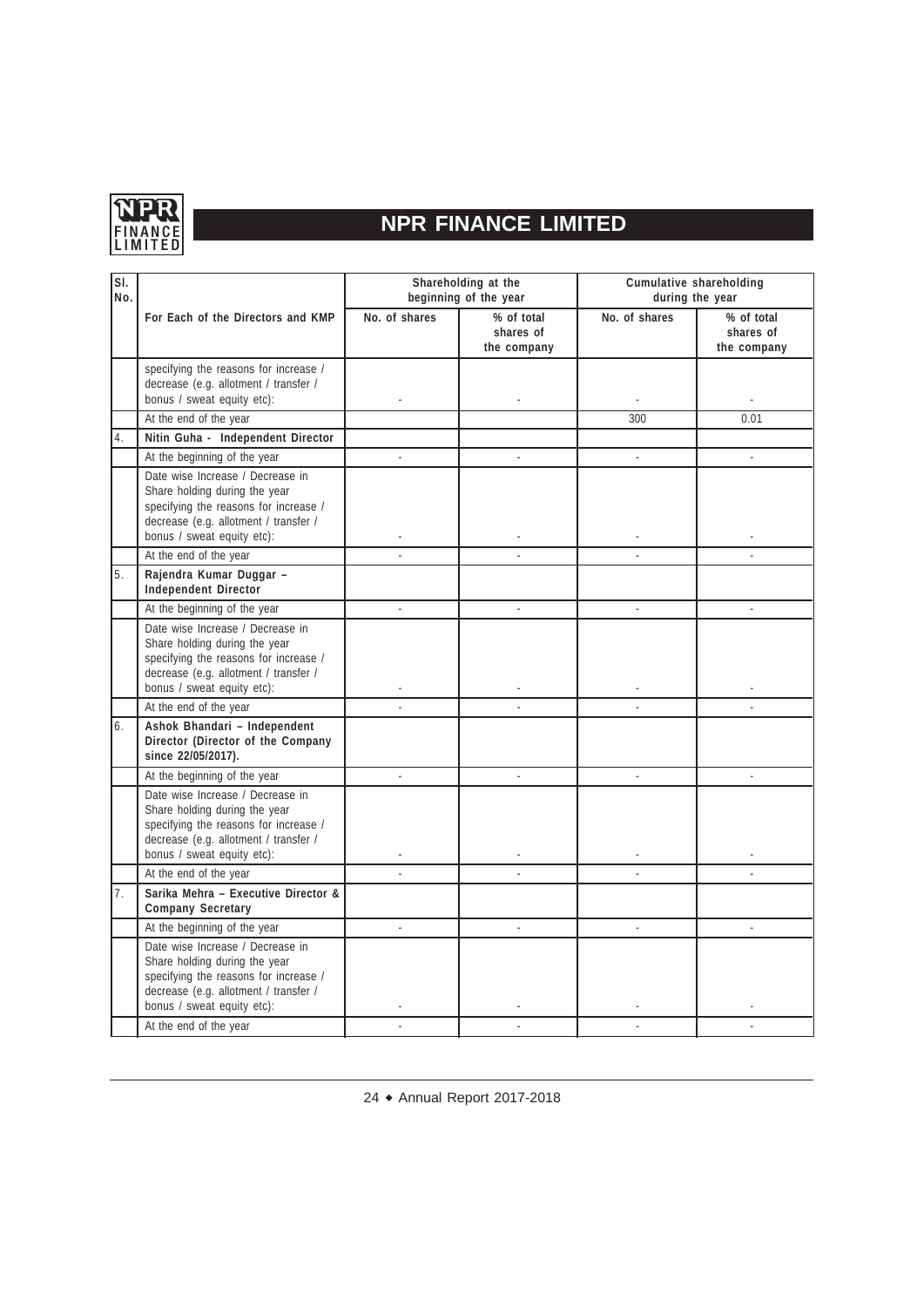

| SI.<br>No. |                                                                                                                                                                                |               | Shareholding at the<br>beginning of the year | Cumulative shareholding<br>during the year |                                        |
|------------|--------------------------------------------------------------------------------------------------------------------------------------------------------------------------------|---------------|----------------------------------------------|--------------------------------------------|----------------------------------------|
|            | For Each of the Directors and KMP                                                                                                                                              | No. of shares | % of total<br>shares of<br>the company       | No. of shares                              | % of total<br>shares of<br>the company |
| 8.         | Ashok Kumar Shah - Chief<br><b>Financial Officer</b>                                                                                                                           |               |                                              |                                            |                                        |
|            | At the beginning of the year                                                                                                                                                   |               |                                              |                                            |                                        |
|            | Date wise Increase /Decrease in<br>Share holding during the year<br>specifying the reasons for increase /<br>decrease (e.g. allotment /transfer /<br>bonus/ sweat equity etc): |               |                                              |                                            |                                        |
|            | At the end of the year                                                                                                                                                         |               |                                              |                                            |                                        |

#### **V. INDEBTEDNESS**

**Indebtedness of the Company including interest outstanding/accrued but not due for payment**

|                                                        |                                        |                        |          | Amount in (र)         |
|--------------------------------------------------------|----------------------------------------|------------------------|----------|-----------------------|
|                                                        | Secured Loans<br>excluding<br>deposits | <b>Unsecured Loans</b> | Deposits | Total<br>Indebtedness |
| Indebtedness at the beginning<br>of the financial year |                                        |                        |          |                       |
| i) Principal Amount                                    | 38, 31, 381                            | 5,00,00,000            |          | 5,38,31,381           |
| ii) Interest due but not paid                          |                                        |                        |          |                       |
| iii) Interest accrued but not due                      |                                        |                        |          |                       |
| Total (i+ii+iii)                                       | 38, 31, 381                            | 5,00,00,000            |          | 5,38,31,381           |
| Change in Indebtedness during<br>the financial year    |                                        |                        |          |                       |
| • Addition                                             | 50,00,000                              | 1,39,89,616            |          | 1,89,89,616           |
| • Reduction                                            | (28, 59, 826)                          | (2,71,97,340)          |          | (3,00,57,166)         |
| <b>Net Change</b>                                      | 21,40,174                              | (1, 32, 07, 724)       |          | (1, 10, 67, 550)      |
| Indebtedness at the end of the<br>financial year       |                                        |                        |          |                       |
| i) Principal Amount                                    | 59,71,555                              | 3,65,02,660            |          | 4,24,74,215           |
| ii) Interest due but not paid                          |                                        | 2,89,616               |          | 2,89,616              |
| iii) Interest accrued but not due                      |                                        |                        |          |                       |
| Total (i+ii+iii)                                       | 59,71,555                              | 3,67,92,276            |          | 4,27,63,831           |

**Amount in (**`**)**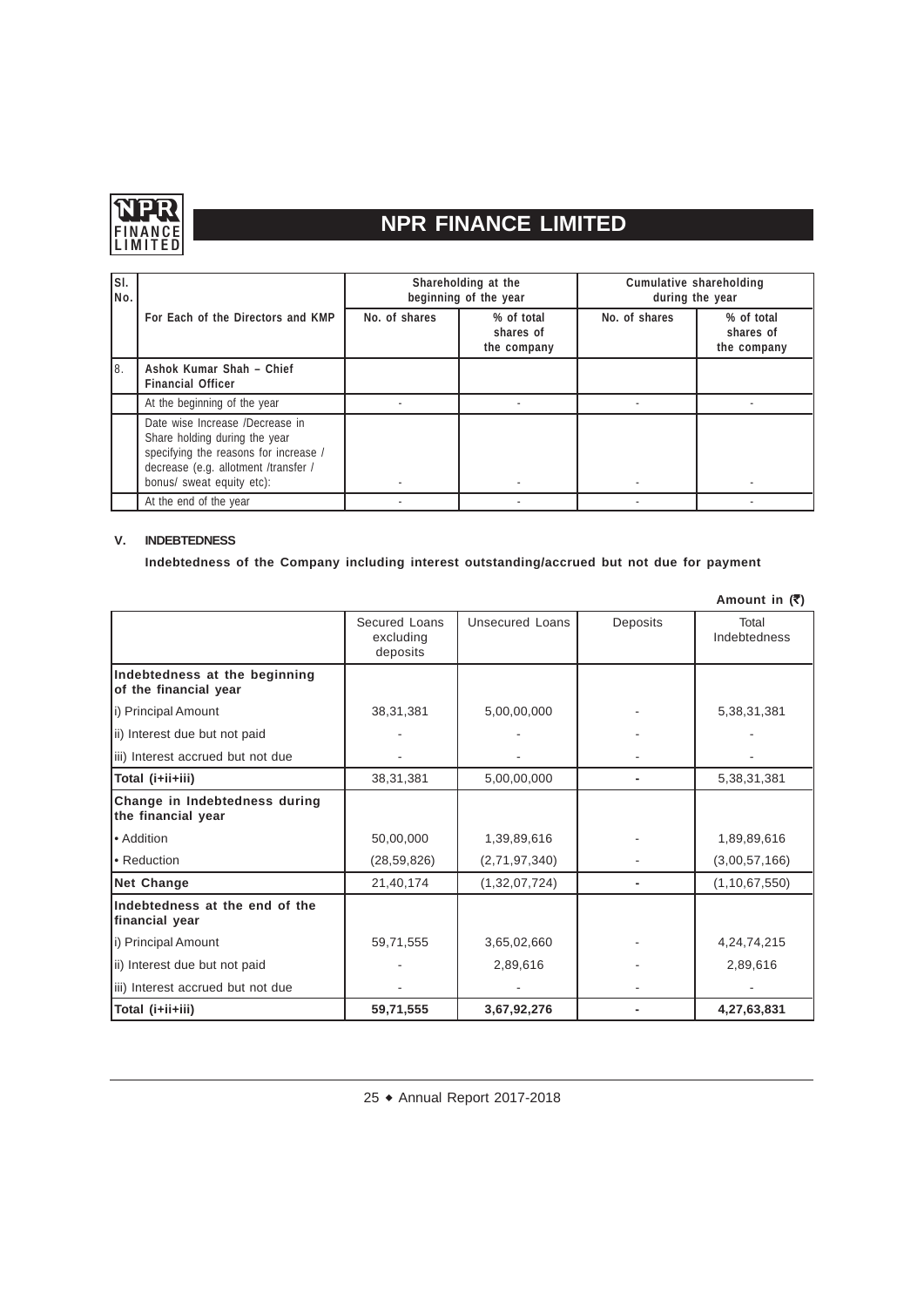

#### **VI. REMUNERATION OF DIRECTORS AND KEY MANAGERIAL PERSONNEL**

#### **A. Remuneration to Managing Director, Whole-time Directors and/or Manager:**

|                  | Amount in $(3)$                                                                                           |                           |                        |             |  |  |
|------------------|-----------------------------------------------------------------------------------------------------------|---------------------------|------------------------|-------------|--|--|
| SI.              | <b>Particulars of Remuneration</b>                                                                        | Name of MD/WTD/Manager    |                        | Total       |  |  |
| No.              |                                                                                                           |                           |                        | Amount      |  |  |
|                  |                                                                                                           | <b>MD</b><br>-Pawan Kumar | * WTD<br>-Sarika Mehra |             |  |  |
|                  |                                                                                                           | Todi                      |                        |             |  |  |
| 1.               | Gross salary<br>Salary as per provisions contained in<br>(a)<br>section 17(1) of the Income-tax Act, 1961 | 26,94,848                 |                        | 39,43,208   |  |  |
|                  | Value of perquisites u/s 17(2) Income-tax Act, 1961<br>(b)                                                |                           | 12,48,360              |             |  |  |
|                  | Profits in lieu of salary under section 17(3) Income-tax Act, 1961.<br>(c)                                |                           |                        |             |  |  |
| 2.               | <b>Stock Option</b>                                                                                       | ۰                         |                        |             |  |  |
| 3.               | Sweat Equity                                                                                              |                           |                        |             |  |  |
| $\overline{4}$ . | Commission<br>- as % of profit<br>- others, specify                                                       |                           |                        |             |  |  |
| $\overline{5}$ . | Others, please specify                                                                                    | ٠                         |                        |             |  |  |
|                  | Total (A)                                                                                                 | 26,94,848                 | **12,48,360            | 39,43,208   |  |  |
|                  | Ceiling as per the Act                                                                                    |                           |                        | 3,36,00,000 |  |  |

**Note:\*The remuneration paid is purely in the capacity as Company Secretary. No additional remuneration has been paid for the directorship.**

**\*\* The Employer has contributed** ` **33,120/- towards the Employee Provident Fund of Ms. Sarika Mehra.**

**\*\* The Company has paid Insurance premium of** ` **64,410/- and** ` **35,596/- for Mr. Pawan Kumar Todi and Ms. Sarika Mehra respectively under the group Mediclaim Insurance Policy of the Company.**

**B. Remuneration to other directors:**

Amount in (そ) **Name of Directors Sl. Particulars of** Arun Nitin Guha Rajendra Nandlal Ashok **Total Amount No. Remuneration Charan Charan Kumar** Todi Bhandari Duggar 3. Independent Directors Fee for attending board / committee meetings 43,500 55,000 38,500 - 38,000 1,75,500 Commission - - - - - -  $\bullet$  Others, please specify  $\begin{vmatrix} \cdot & \cdot & \cdot \\ \cdot & \cdot & \cdot \end{vmatrix}$  . Total (1) | 43,500 | 55,000 | 38,500 | - | 38,000 | 1,75,000 4. Other Non-Executive Directors Fee for attending board / committee meetings  $\begin{vmatrix} -1 & 1 & 1 \\ 1 & -1 & -1 \end{vmatrix}$   $\begin{vmatrix} 34,500 & -1 \\ -1 & 34,500 \end{vmatrix}$   $\begin{vmatrix} 34,500 & -1 \\ -1 & 34,500 \end{vmatrix}$ Commission  $\begin{vmatrix} 1 & 1 & 1 \\ 1 & 1 & 1 \end{vmatrix}$  .  $\begin{vmatrix} 1 & 1 & 1 \\ 1 & 1 & 1 \end{vmatrix}$  . • Others, please specify  $\begin{vmatrix} -1 & 1 & 1 \\ 1 & -1 & -1 \end{vmatrix}$  . Total (2) 34,500 34,500 Total (B)=(1+2) 43,500 55,000 38,500 34,500 2,09,500 Total Managerial Remuneration 2,09,500 Overall Ceiling as per the Act 8,00,000 10,00,000 7,00,000 6,00,000 6,00,000 37,00,000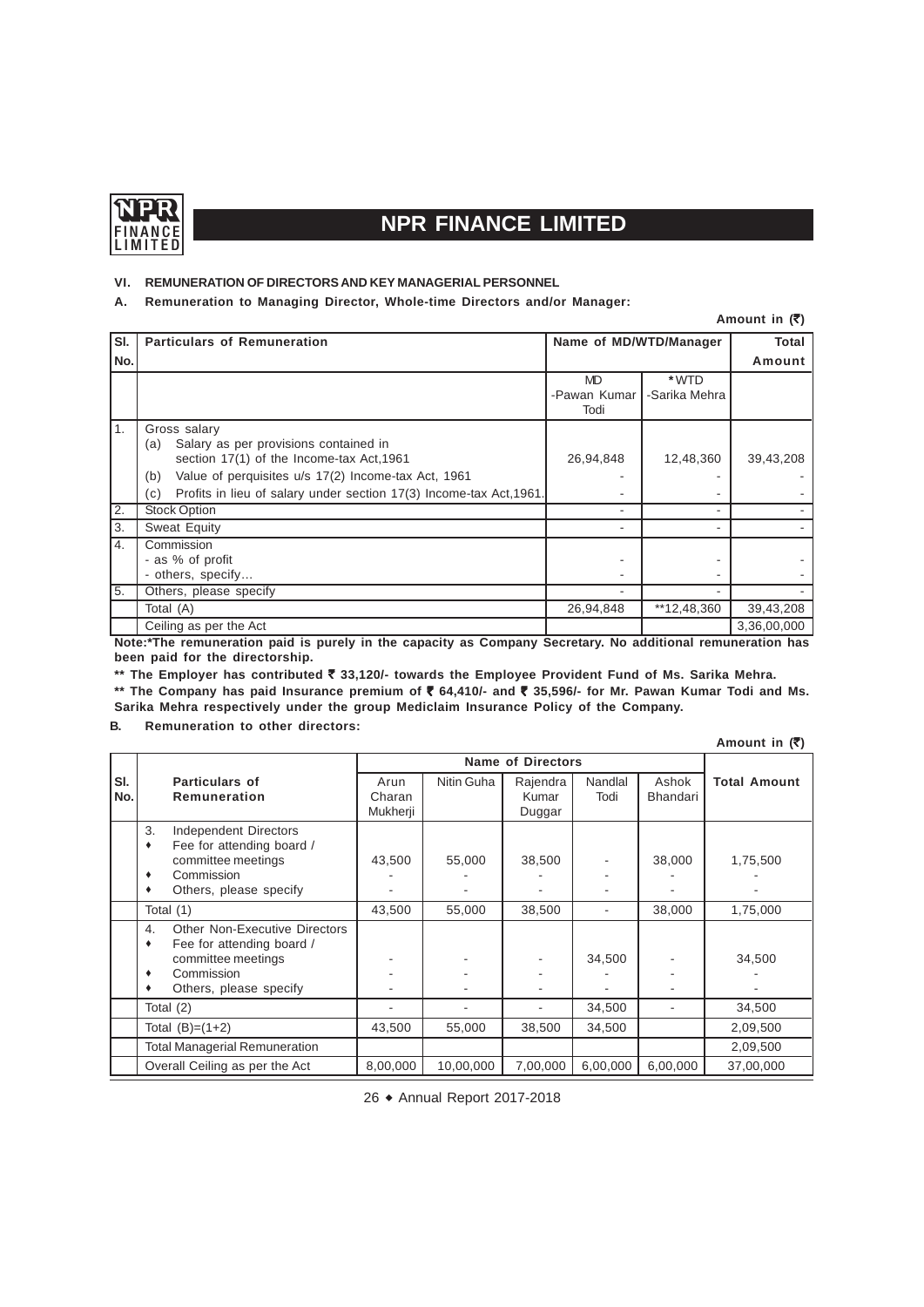

#### **C. Remuneration to Key Managerial Personnel other than MD/Manager/ WTD**

#### $A$ mount in  $\overline{5}$

|                | $11119$ with $111$ , $13$                                                                                                                                                                                                                        |                                 |                       |            |              |
|----------------|--------------------------------------------------------------------------------------------------------------------------------------------------------------------------------------------------------------------------------------------------|---------------------------------|-----------------------|------------|--------------|
| SI.<br>No.     | <b>Particulars of Remuneration</b>                                                                                                                                                                                                               | <b>Key Managerial Personnel</b> |                       |            |              |
|                |                                                                                                                                                                                                                                                  | <b>CEO</b>                      | *Company<br>Secretary | <b>CFO</b> | <b>Total</b> |
| 11             | Gross salary<br>(a) Salary as per provisions contained<br>in section 17(1) of the Income-Tax Act, 1961<br>(b) Value of perquisites u/s 17(2) Income-Tax Act, 1961.<br>(c) Profits in lieu of salary under section 17(3) Income-Tax<br>Act. 1961. |                                 | 12,48,360             | 9,19,800   | 21,68,160    |
| $\sqrt{2}$     | <b>Stock Option</b>                                                                                                                                                                                                                              |                                 |                       |            |              |
| $\sqrt{3}$     | Sweat Equity                                                                                                                                                                                                                                     |                                 |                       |            |              |
| 14             | Commission<br>- as % of profit<br>- others, specify                                                                                                                                                                                              |                                 |                       |            |              |
| $\overline{5}$ | Others, please specify                                                                                                                                                                                                                           |                                 |                       |            |              |
|                | <b>Total</b>                                                                                                                                                                                                                                     |                                 | **12,48,360           | **9,19,800 | 21,68,160    |

**Note: \*The remuneration paid is purely in the capacity as Company Secretary. No additional remuneration has been paid for the directorship.**

**\*\* The Employer has contributed** ` **33,120/- and** ` **25,920/- towards the Employee Provident Fund of Ms. Sarika Mehra (Company Secretary) and Mr. Ashok Kumar Shah (CFO) respectively.**

**\*\* The Company has paid Insurance premium of** ` **35,596/- and** ` **44,717/- for Ms. Sarika Mehra (Company Secretary) and Mr. Ashok Kumar Shah (CFO) respectively under the group Mediclaim Insurance Policy of the Company.**

**VII. PENALTIES / PUNISHMENT/ COMPOUNDING OF OFFENCES:**

| Type                         | Section of<br>the<br>Companies<br>Act | <b>Brief</b><br><b>Description</b> | Details of<br><b>Penalty /Punishment/</b><br>Compounding<br>fees imposed | Authority<br>[RD/<br><b>NCLT/</b><br><b>COURT]</b> | Appeal<br>made, if<br>any (give<br>details) |
|------------------------------|---------------------------------------|------------------------------------|--------------------------------------------------------------------------|----------------------------------------------------|---------------------------------------------|
| A. COMPANY                   |                                       |                                    |                                                                          |                                                    |                                             |
| Penalty                      |                                       |                                    |                                                                          |                                                    |                                             |
| l Punishment                 | <b>NONE</b>                           |                                    |                                                                          |                                                    |                                             |
| Compounding                  |                                       |                                    |                                                                          |                                                    |                                             |
| <b>B. DIRECTORS</b>          |                                       |                                    |                                                                          |                                                    |                                             |
| Penalty                      |                                       |                                    |                                                                          |                                                    |                                             |
| Punishment                   | <b>NONE</b>                           |                                    |                                                                          |                                                    |                                             |
| Compounding                  |                                       |                                    |                                                                          |                                                    |                                             |
| C. OTHER OFFICERS IN DEFAULT |                                       |                                    |                                                                          |                                                    |                                             |
| Penalty                      |                                       |                                    |                                                                          |                                                    |                                             |
| Punishment                   | <b>NONE</b>                           |                                    |                                                                          |                                                    |                                             |
| Compounding                  |                                       |                                    |                                                                          |                                                    |                                             |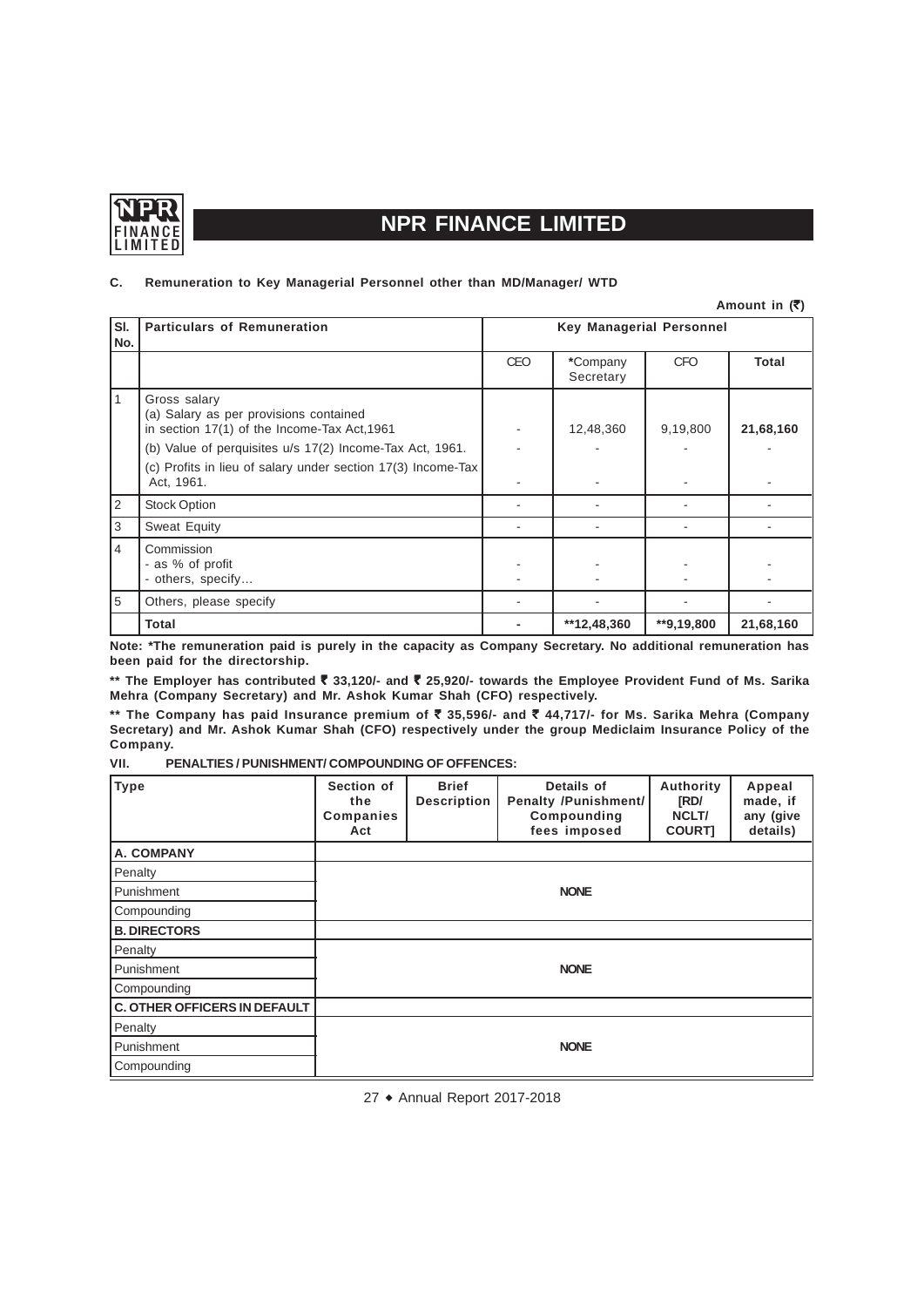

*Annexure - II to the Directors' Report*

#### **Form No. MR-3 SECRETARIAL AUDIT REPORT** FOR THE FINANCIAL YEAR ENDED 31ST MARCH, 2018

*[Pursuant to section 204(1) of the Companies Act, 2013 and rule No.9 of the Companies (Appointment and Remuneration Personnel) Rules, 2014]*

To, The Members, **NPR Finance Limited** Todi Mansion, 9<sup>th</sup> Floor, 1, Lu Shun Sarani. Kolkata- 700 073.

I have conducted the secretarial audit of the compliance of applicable statutory provisions and the adherence to good corporate practices by NPR Finance Ltd. Secretarial Audit was conducted in a manner that provided me a reasonable basis for evaluating the corporate conducts/statutory compliances and expressing my opinion thereon.

Based on my verification of M/s NPR Finance Ltd.'s books, papers, minute books, forms and returns filed and other records maintained by the company and also the information provided by the Company, its officers, agents and authorized representatives during the conduct of secretarial audit, I hereby report that in my opinion, the company has, during the audit period covering the financial year ended on 31<sup>st</sup> March,2018 complied with the statutory provisions listed hereunder and also that the Company has proper Board-processes and compliance-mechanism in place to the extent, in the manner and subject to the reporting made hereinafter :

I have examined the books, papers, minute books, forms and returns filed and other records maintained by NPR Finance Ltd. ("the Company") for the financial year ended on 31st March, 2018 according to the provisions of:

- (i) The Companies Act, 2013 and the rules made thereunder;
- (ii) The Securities Contracts (Regulation) Act, 1956 ('SCRA') and the rules made thereunder;
- (iii) The Depositories Act, 1996 and the Regulations and Bye-laws framed thereunder;
- (iv) Provisions of the Foreign Exchange Management Act, 1999 and the rules and regulations made thereunder to the extent of Foreign Direct Investment, Overseas Direct Investment and External Commercial Borrowings were not attracted to the Company under the financial year under report;
- (v) The following Regulations and Guidelines prescribed under the Securities and Exchange Board of India Act, 1992 ('SEBI Act'):-
	- (a) The Securities and Exchange Board of India (Substantial Acquisition of Shares and Takeovers) Regulations, 2011;
	- (b) The Securities and Exchange Board of India (Prohibition of Insider Trading) Regulations, 2015;
	- (c) Securities and Exchange Board of India (Listing Obligations and Disclosure Requirements) Regulations, 2015.

Provisions of the following Regulations and Guidelines prescribed under the Securities and Exchange Board of India Act, 1992 ('SEBI Act') were not attracted to the Company under the financial year under report:-

- (a) The Securities and Exchange Board of India (Issue of Capital and Disclosure Requirements) Regulations, 2009;
- (b) The Securities and Exchange Board of India (Employee Stock Option Scheme and Employee Stock Purchase Scheme) Guidelines, 1999;
- (c) The Securities and Exchange Board of India (Issue and Listing of Debt Securities) Regulations, 2008;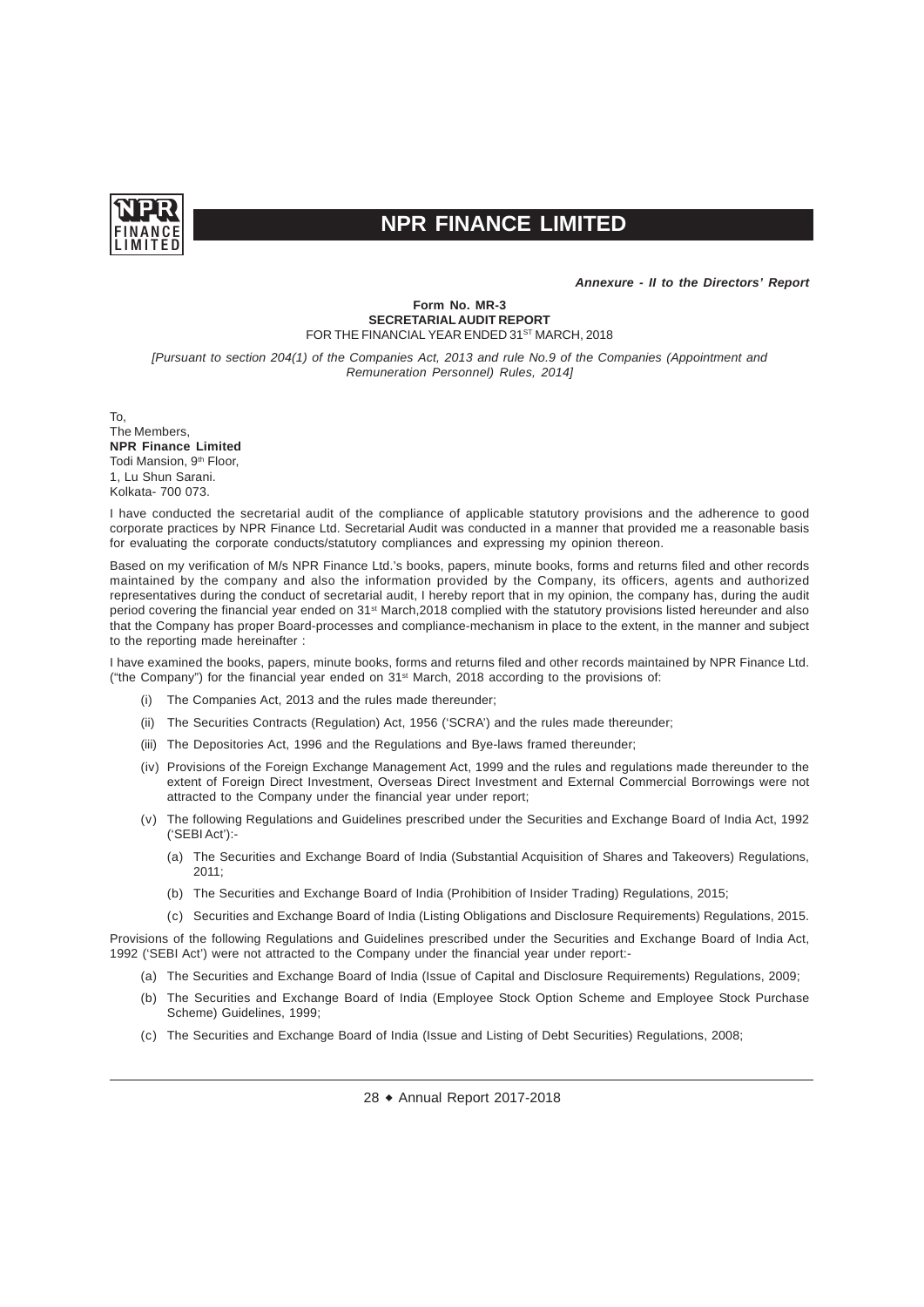

- (d) The Securities and Exchange Board of India (Registrars to an Issue and Share Transfer Agents) Regulations, 1993 regarding the Companies Act and dealing with client;
- (e) The Securities and Exchange Board of India (Delisting of Equity Shares) Regulations, 2009; and
- (f) The Securities and Exchange Board of India (Buyback of Securities) Regulations, 1998;

I have relied on the representation made by the Company and its Officers for systems and mechanism formed by the Company for compliances under other applicable Acts, Laws and Regulations to the Company. The list of major head/groups of Acts, Laws and Regulations as applicable to the Company is given in **ANNEXURE – 1**.

I have also examined compliance with the applicable clauses of the following:

- (i) Secretarial Standards issued by The Institute of Company Secretaries of India.
- (ii) The Listing Agreement entered into by the Company with BSE Ltd, in terms of the Securities and Exchange Board of India (Listing Obligations and Disclosure Requirements) Regulations, 2015.
- (iii) The Securities and Exchange Board of India (Listing Obligations and Disclosure Requirements) Regulations, 2015.

During the period under review the Company has complied with the provisions of the Act, Rules, Regulations, Guidelines, Standards, etc. mentioned above.

#### **I further report that**

The Board of Directors of the Company is duly constituted with proper balance of Executive Directors, Non-Executive Directors and Independent Directors. The changes in the composition of the Board of Directors that took place during the period under review were carried out in compliance with the provisions of the Act.

Adequate notice is given to all directors to schedule the Board Meetings, agenda and detailed notes on agenda were sent at least seven days in advance, and a system exists for seeking and obtaining further information and clarifications on the agenda items before the meeting and for meaningful participation at the meeting.

Majority decision is carried through while the dissenting members' views are captured and recorded as part of the minutes.

**I further report that** there are adequate systems and processes in the company commensurate with the size and operations of the company to monitor and ensure compliance with applicable laws, rules, regulations and guidelines.

**I further report that** during the audit period the Company has not undertaken event / action having a major bearing on the Company's affairs in pursuance of the above referred laws, rules, regulations, guidelines, standards, etc. referred to above.

During the audit period under review, there were no instances of:

(i) Public/Right/Preferential issue of shares / debentures/sweat equity, etc.

(ii) Redemption / buy-back of securities.

(iii) Merger / amalgamation / reconstruction, etc

(iv) Foreign technical collaborations.

*This Report is to be read with the Auditor's Note on the Maintenance of Secretarial Records of the Company as provided in ANNEXURE 2 and which forms an integral part of this Secretarial Audit Report.*

Date : 07.08.2018 **C P No. : 5965**

**Niaz Ahmed** Place : Kolkata **Membership No. F9432**<br>Date : 07.08.2018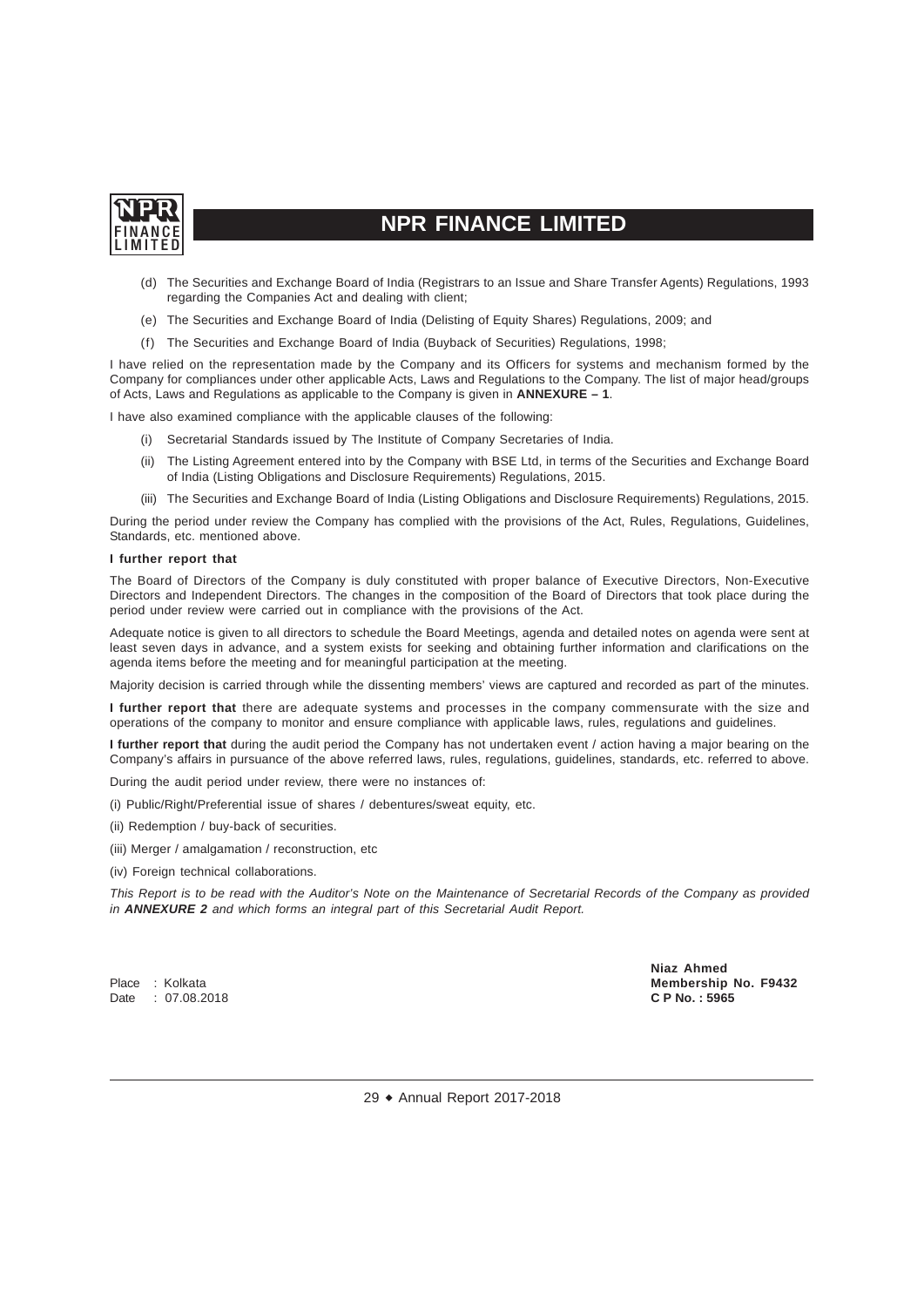

#### **ANNEXURE – I**

#### **I. List of major heads/groups of Acts, Laws and Regulations as applicable to the Company.**

The Management has identified and confirmed the following laws as specifically applicable to the Company:

- 1. The Reserve Bank of India Act., 1934 and all RBI Regulations thereunder, as are applicable for NBFCs and the Money-Changing (Forex) division.
- 2. The Prevention of Money Laundering Act, 2002 read with various rules made thereunder as amended from time to time.
- 3. The Electricity Act, 2003 as in force from time to time.
- 4. Applicable acts prescribed under Environmental Protection.
- 5. Acts prescribed under Direct and Indirect Tax.
- 6. Labour Laws and other incidental laws related to labour and employees appointed by the Company either on its payroll or on a contractual basis.
- 7. Land Revenue Laws of respective States.
- 8. Labour Welfare Act of respective States.
- 9. Local Laws as applicable to various branch offices, Plant locations.

#### **II. List of Offices**

- 1. Registered Office: Todi Mansion, 9<sup>th</sup> Floor, 1, Lu-Shun Sarani, Kolkata 700 073.
- 2. Branch Offices:

#### **a. Ahmedabad:**

106-107, 1<sup>st</sup> Floor, "Samedh" Above Oriental Bank of Commerce, Near Associated Petroleum, C.G.Road, Panchavati, Ahmedabad - 380 006.

#### **b. New Delhi:**

8C/6, W.E.A. Abdul Aziz Road, Karol Bagh, (Opp. Shastri Park), 2<sup>nd</sup> Floor, New Delhi - 110 005.

**c. Kochi : (Closed with effect from 15th day of July, 2017,**

#### **as notified vide newspaper publications).**

Konnamkudy House, Greenland Gardens, Parappuram, Perumbavoor Ernakulam (Dist) Pin - 683 542 Kunnathunadu Taluk, Perumbavoor Village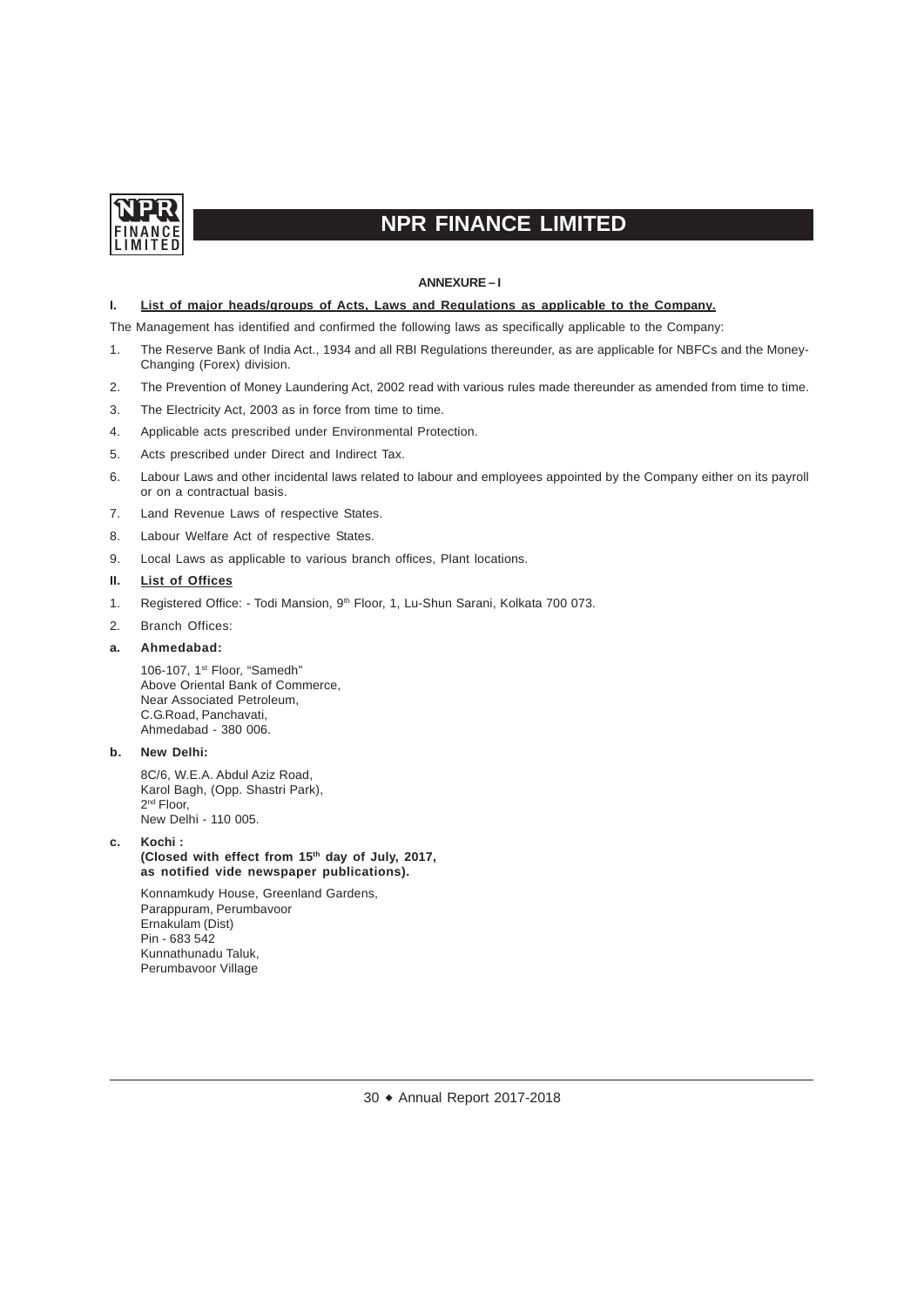

#### **d. Chennai : (Closed with effect from 26th day of May, 2017, as notified vide newspaper publications)**

No. 35/36, Greams Road, Ground Floor, Thousand light, Chennai- 600 006

#### **e. Bhubaneshwar : (Closed with effect from 26th day of May, 2017, as notified vide newspaper publications)**

Plot No.K8/555, Kalinga Nagar, P.O- Ghatikia, P.S.- Khandagiri, Dist.-Khurda, Bhubaneswar- 751 003

#### **f. Kozhikode branch (Closed with effect from 26th day of May, 2017, as notified vide newspaper publications)**

1st Floor, V P Complex, Wayanad Road, Kozhikode- 673 011

#### **g. Forex Division:**

Todi Mansion, 2nd Floor, 1, Lu-Shun Sarani, Kolkata 700 073.

#### **III. Power Plants:**

- The Company has two Wind Turbine Generators of 1.25 MW each, installed at the following sites:
- (i) Village Chhadvel, Taluka Sakari District: Dhule Maharashtra
- (ii) Village Kundlapur, Taluka Kawthe Mahakal, District: Sangli **Maharashtra**

Date : 07.08.2018 **C P No. : 5965**

**Niaz Ahmed** Place : Kolkata **Membership No. F9432**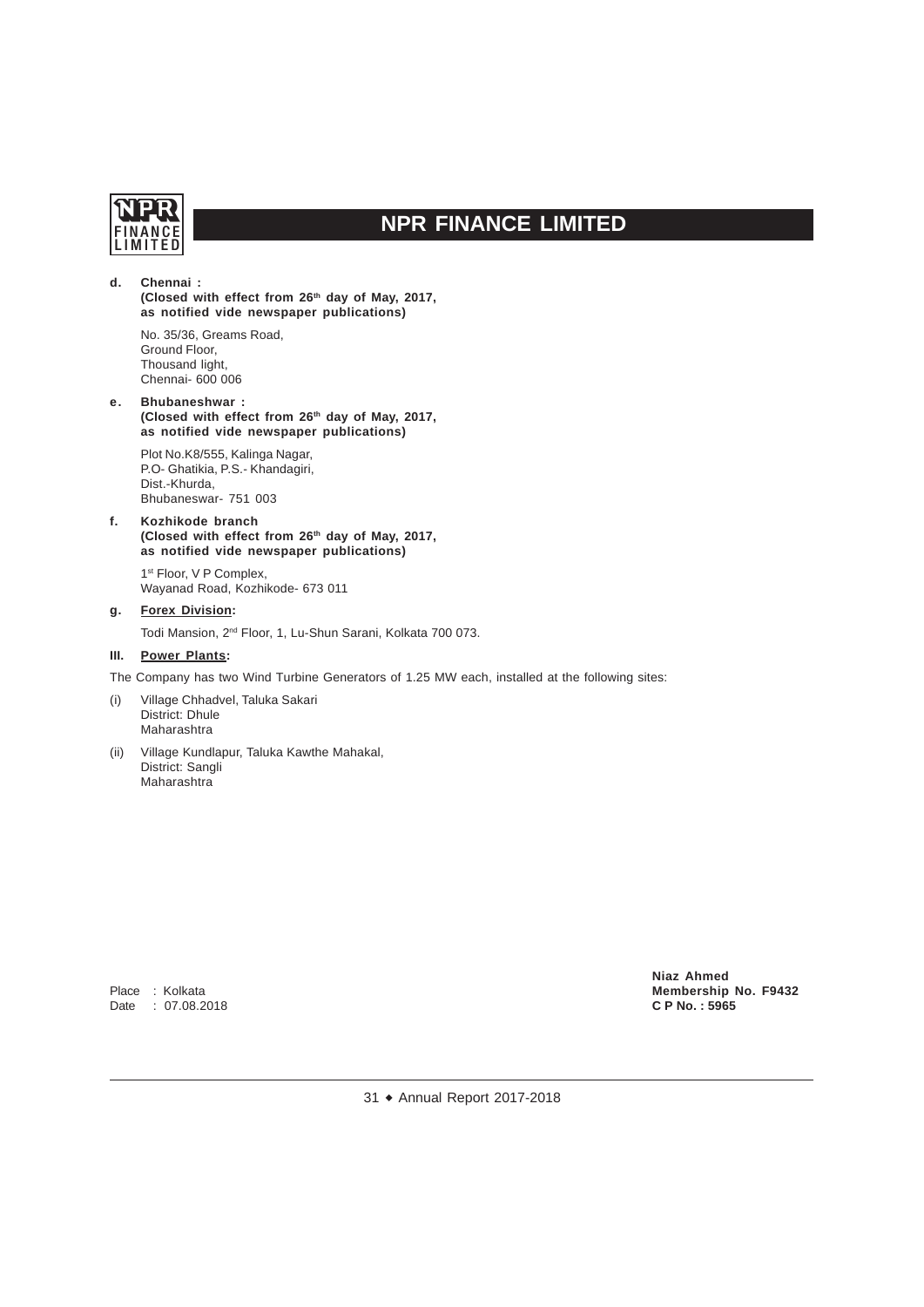

#### **ANNEXURE – 2**

#### **Auditor's Note on the Maintenance of Secretarial Records of the Company**

- 1. The Company's Management is responsible for the maintenance of Secretarial Records in a manner to ensure compliance by the Company of applicable laws and to take adequate steps for the existence of proper and adequate systems and processes in this regard.
- 2. Secretarial Audit postulates verification on a test basis of records, books, papers and documents to check compliance with the provisions of various statutes, laws and rules & regulations. I have applied the following general techniques of auditing:
- a. Sample checking;
- b. Test checking;
- c. Random checking; and
- d. Trial and error checking.
- 3. I have relied on the representation made by the Company and its Officers for systems and mechanism formed by the Company for compliances under other applicable Acts, Laws and Regulations to the Company.
- 4. In case of Financial Laws, I have relied on the Report of the Statutory Auditor and have not verified the financial records and Books of Accounts of the Company.
- 5. This Secretarial Audit Report is not an assurance of the effectiveness with which the Management has conducted the affairs of the Company.

Date : 07.08.2018

**Niaz Ahmed** Place : Kolkata **Membership No. F9432**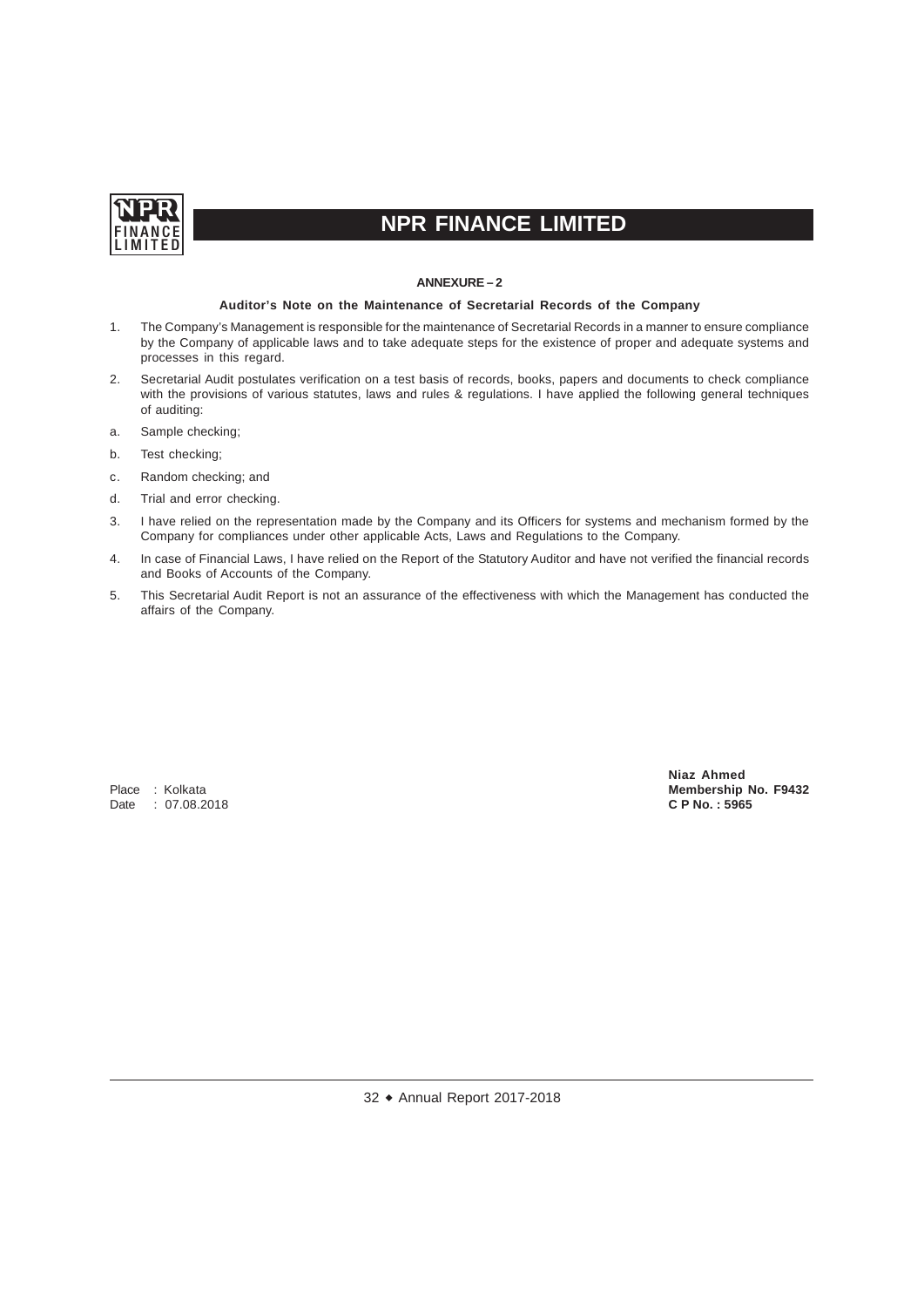

*Annexure - III to the Directors' Report*

#### **FORM AOC -2**

**(Pursuant to clause (h) of sub-section (3) of section 134 of the Act and Rule 8(2) of the Companies (Accounts) Rules, 2014)**

**Form of Disclosure of particulars of contracts/arrangements entered into by the company with related parties referred to in sub-section (1) of section 188 of the Companies Act, 2013 including certain arm's length transactions under third proviso thereto.**

**1. Details of contracts or arrangements or transactions not at arm's length basis.4**

During the year under review, the contracts or arrangements with related party were done at arm's length basis.

**2. Details of material contracts or arrangement or transactions at arm's length basis.**

| Name of related party<br>and nature of relationship                                            | <b>GNB Motors Pvt. Ltd.</b><br>- Enterprise where<br>control exist | Star Wire (India)<br>Vidyut Pvt. Ltd.<br>- Enterprise where<br>control exist | TP Farms Pvt. Ltd.<br>- Enterprise where<br>control exist   |
|------------------------------------------------------------------------------------------------|--------------------------------------------------------------------|------------------------------------------------------------------------------|-------------------------------------------------------------|
| Nature of contracts /<br>arrangements / transactions                                           | Loan Given.                                                        | Loan Given.                                                                  | Loan Given.                                                 |
| Duration of the contracts /<br>arrangements / transactions                                     | Payable on Demand.                                                 | Payable on Demand.                                                           | Payable on Demand.                                          |
| Salient terms of the contracts /<br>arrangements / transactions<br>including the value, if any | 1. Loan given during<br>the year: $\bar{\tau}$ 3,50,00,000.        | 1. Loan given during<br>the year: ₹ 30,00,000.                               | 1. Refund of Loan given<br>during the year:<br>₹ 60,00,000. |
|                                                                                                | 2. Refund of Loan given<br>during the year:<br>₹ 1,80,71,300.      | 2. Refund of Loan given<br>during the year:<br>₹ 1,40,00,000.                | 2. Interest Received<br>during the year:<br>₹ 2,08,852.     |
|                                                                                                | 3. Interest Received<br>during the year:<br>₹ 1,44,12,653.         | 3. Interest Received<br>during the year:<br>₹ 56,18,464.                     |                                                             |
| Amount paid as advances, if any                                                                |                                                                    |                                                                              |                                                             |

| Name of related party<br>and nature of relationship        | <b>Viewlink Highrise LLP</b><br>(formerly Viewlink<br>Highrise Pvt. Ltd.)<br>- Enterprise where<br>control exist | <b>Mountview Tracom</b><br>LLP - Enterprise<br>where control exist | <b>Ganesh Narayan</b><br>Brijlal Pvt. Ltd.<br>- Enterprise where<br>control exist |
|------------------------------------------------------------|------------------------------------------------------------------------------------------------------------------|--------------------------------------------------------------------|-----------------------------------------------------------------------------------|
| Nature of contracts /<br>arrangements / transactions       | Loan Given.                                                                                                      | Loan Given.                                                        | Rent Paid.                                                                        |
| Duration of the contracts /<br>arrangements / transactions | Payable on Demand.                                                                                               | Payable on Demand.                                                 | Rental Agreement for<br>five years subject to<br>renewal.                         |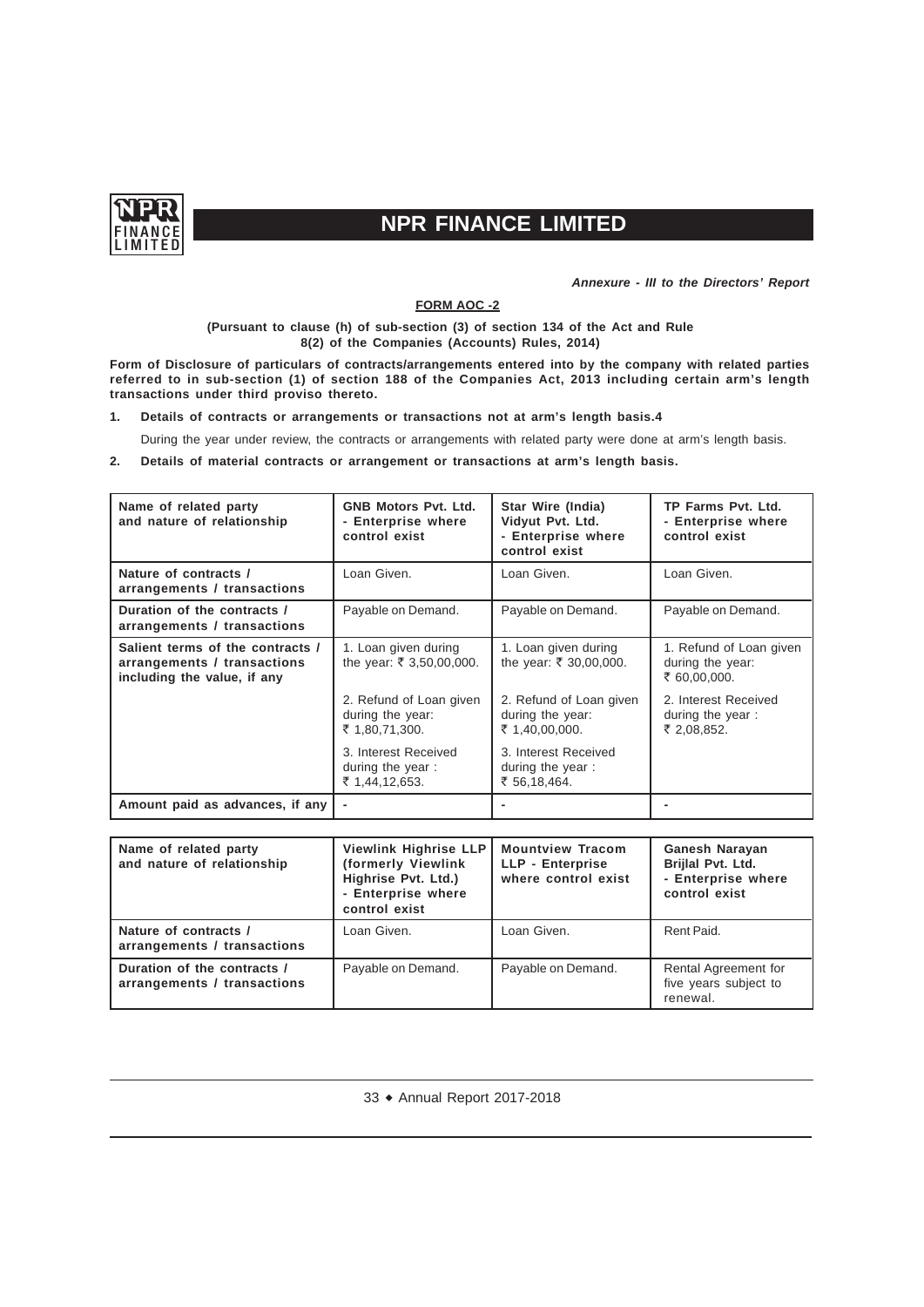

| Name of related party<br>and nature of relationship                                            | <b>Viewlink Highrise LLP</b><br>(formerly Viewlink<br>Highrise Pvt. Ltd.)<br>- Enterprise where<br>control exist                                                             | <b>Mountview Tracom</b><br>LLP - Enterprise<br>where control exist | Ganesh Narayan<br>Brijlal Pvt. Ltd.<br>- Enterprise where<br>control exist |
|------------------------------------------------------------------------------------------------|------------------------------------------------------------------------------------------------------------------------------------------------------------------------------|--------------------------------------------------------------------|----------------------------------------------------------------------------|
| Salient terms of the contracts /<br>arrangements / transactions<br>including the value, if any | 1. Loan given during<br>the year: ₹ 1,76,56,300.<br>2. Refund of Loan given<br>during the year:<br>₹ 39,203,303.<br>3. Interest Received<br>during the year:<br>₹ 25,23,018. | 1. Interest Received<br>during the year:<br>₹ 6,20,710.            | 1. Rent Paid during the<br>$year: ₹ 1,07,055/-.$                           |
| Amount paid as advances, if any                                                                |                                                                                                                                                                              |                                                                    |                                                                            |

| Name of related party<br>and nature of relationship                                                                                                       | <b>Sheersh Enclave</b><br><b>Private Limited</b><br>(formerly Rose velly<br><b>Enclave Private</b><br>Limited) - Enterprise<br>where control exist | <b>Oval Promoters LLP</b><br>- Enterprise where<br>control exist | <b>Matra Studios LLP</b><br>- Enterprise where<br>control exist |
|-----------------------------------------------------------------------------------------------------------------------------------------------------------|----------------------------------------------------------------------------------------------------------------------------------------------------|------------------------------------------------------------------|-----------------------------------------------------------------|
| Nature of contracts /<br>arrangements / transactions                                                                                                      | Loan Given.                                                                                                                                        | Loan Given.                                                      | Loan Given.                                                     |
| Duration of the contracts /<br>arrangements / transactions                                                                                                | Payable on Demand.                                                                                                                                 | Payable on Demand.                                               | Payable on Demand.                                              |
| Salient terms of the contracts /<br>1. Interest Received<br>during the year:<br>arrangements / transactions<br>including the value, if any<br>₹ 3.51.389. |                                                                                                                                                    | 1. Interest Received<br>during the year:<br>₹ 9.40.279.          | 1. Interest Received<br>during the year:<br>₹4.15.494.          |
| Amount paid as advances, if any                                                                                                                           |                                                                                                                                                    |                                                                  |                                                                 |

| Name of related party<br>and nature of relationship        | Silva Computech<br>Pvt Ltd<br>- Enterprise where<br>control exist | Ajanta Offset and<br><b>Packaging Limited</b><br>- Director(s) of the<br>above Company,<br>are relatives of the<br><b>Promoter-Directors</b><br>of the Company | Rani Leasings &<br><b>Finance Private</b><br><b>Limited - Enterprise</b><br>where control exist |
|------------------------------------------------------------|-------------------------------------------------------------------|----------------------------------------------------------------------------------------------------------------------------------------------------------------|-------------------------------------------------------------------------------------------------|
| Nature of contracts /<br>arrangements / transactions       | Loan Given.                                                       | Loan Given.                                                                                                                                                    | Loan Taken.                                                                                     |
| Duration of the contracts /<br>arrangements / transactions | Payable on Demand.                                                | Payable on Demand.                                                                                                                                             | Repayable on Demand.                                                                            |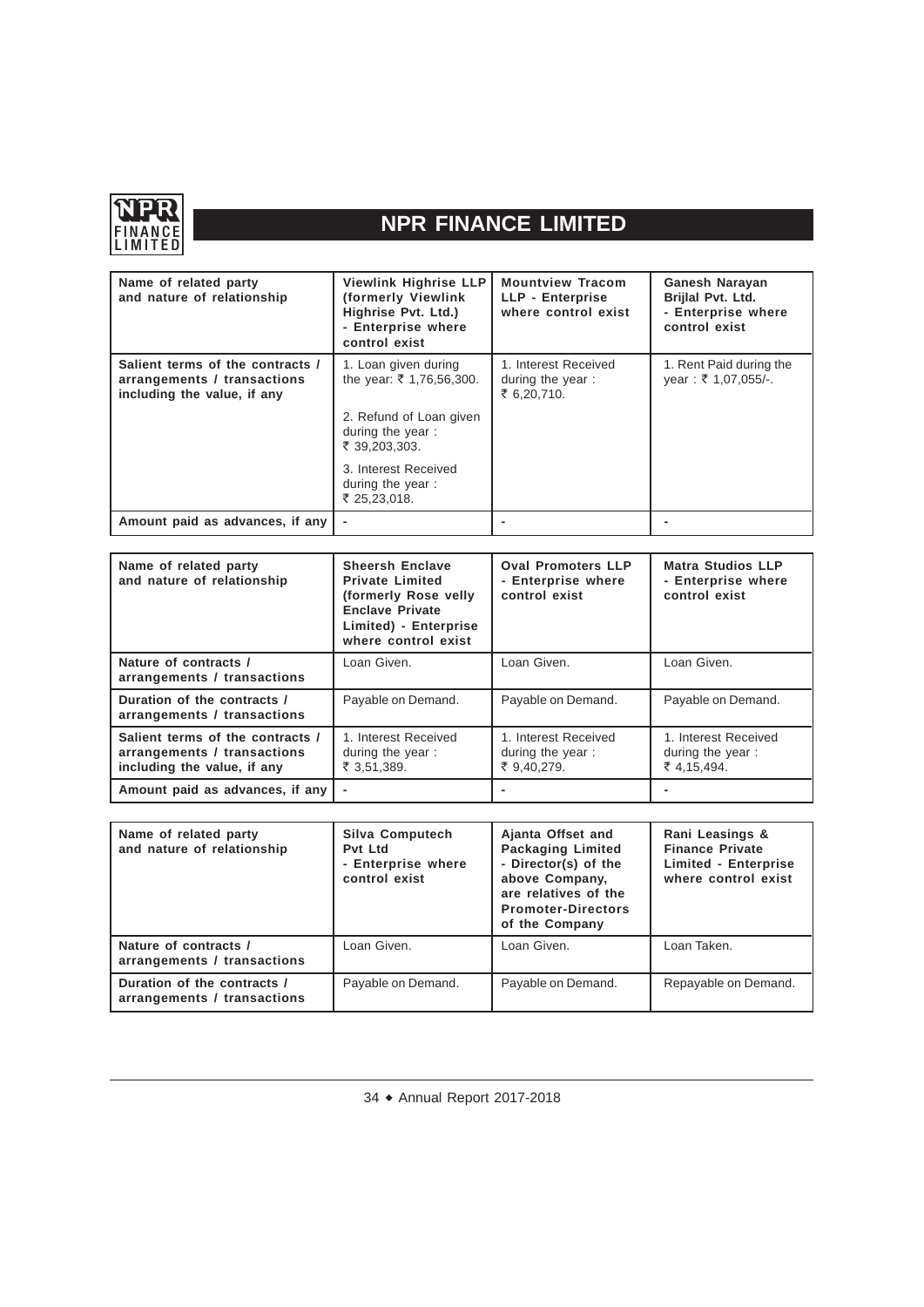

| Name of related party<br>and nature of relationship                                            | <b>Silva Computech</b><br>Pvt Ltd<br>- Enterprise where<br>control exist | Ajanta Offset and<br><b>Packaging Limited</b><br>- Director(s) of the<br>above Company,<br>are relatives of the<br><b>Promoter-Directors</b><br>of the Company | Rani Leasings &<br><b>Finance Private</b><br>Limited - Enterprise<br>where control exist |
|------------------------------------------------------------------------------------------------|--------------------------------------------------------------------------|----------------------------------------------------------------------------------------------------------------------------------------------------------------|------------------------------------------------------------------------------------------|
| Salient terms of the contracts /<br>arrangements / transactions<br>including the value, if any | 1. Refund of Loan given<br>during the year:<br>₹ 13,00,000.              | 1. Loan given during<br>the year: ₹ 2,55,00,000.                                                                                                               | 1. Loan taken during<br>the year: $\bar{\tau}$ 1,12,00,000.                              |
|                                                                                                | 2. Interest Received<br>during the year : ₹73,287                        | 2. Interest Received<br>during the year:<br>₹ 3,56,301.                                                                                                        | 2. Refund of Loan taken<br>during the year:<br>₹ 96.97.340.                              |
|                                                                                                |                                                                          |                                                                                                                                                                | 3. Interest Paid<br>during the year:<br>₹ 1,61,522.                                      |
| Amount paid as advances, if any                                                                |                                                                          |                                                                                                                                                                |                                                                                          |

| Name of related party<br>and nature of relationship                                            | Neha Todi<br>- Relative of<br><b>Key Managerial</b><br>Personnel | Chetan Todi<br>- Relative of<br><b>Key Managerial</b><br>Personnel | Karan Todi<br>- Relative of<br><b>Key Managerial</b><br>Personnel |
|------------------------------------------------------------------------------------------------|------------------------------------------------------------------|--------------------------------------------------------------------|-------------------------------------------------------------------|
| Nature of contracts /<br>arrangements / transactions                                           | Purchase/Sale of foregin<br>Currency/traveller's<br>cards.       | Purchase/Sale of foregin<br>Currency/traveller's<br>cards.         | Purchase/Sale of foregin<br>Currency/traveller's<br>cards.        |
| Duration of the contracts /<br>arrangements / transactions                                     | Non-recurring<br>transaction                                     | Non-recurring<br>transaction                                       | Non-recurring<br>transaction                                      |
| Salient terms of the contracts /<br>arrangements / transactions<br>including the value, if any | 1. Sale: ₹ 3.50.464.                                             | 1. Purchase: ₹ 1,16,219.<br>2. Sale: ₹ 2,59,062.                   | 1. Purchase: ₹93.863.<br>2. Sale: ₹ 1,72,349.                     |
| Amount paid as advances, if any                                                                |                                                                  |                                                                    |                                                                   |

| Name of related party<br>and nature of relationship        | Varun Todi<br>- Relative of<br><b>Key Managerial</b><br>Personnel | Priya Manjari Todi<br>- Relative of<br><b>Key Managerial</b><br>Personnel | Rishi Todi<br>- Relative of<br><b>Key Managerial</b><br>Personnel |
|------------------------------------------------------------|-------------------------------------------------------------------|---------------------------------------------------------------------------|-------------------------------------------------------------------|
| Nature of contracts /<br>arrangements / transactions       | Purchase/Sale of foregin<br>Currency/traveller's<br>cards.        | Purchase/Sale of foregin<br>Currency/traveller's<br>cards.                | Purchase/Sale of foregin<br>Currency/traveller's<br>cards.        |
| Duration of the contracts /<br>arrangements / transactions | Non-recurring<br>transaction                                      | Non-recurring<br>transaction                                              | Non-recurring<br>transaction                                      |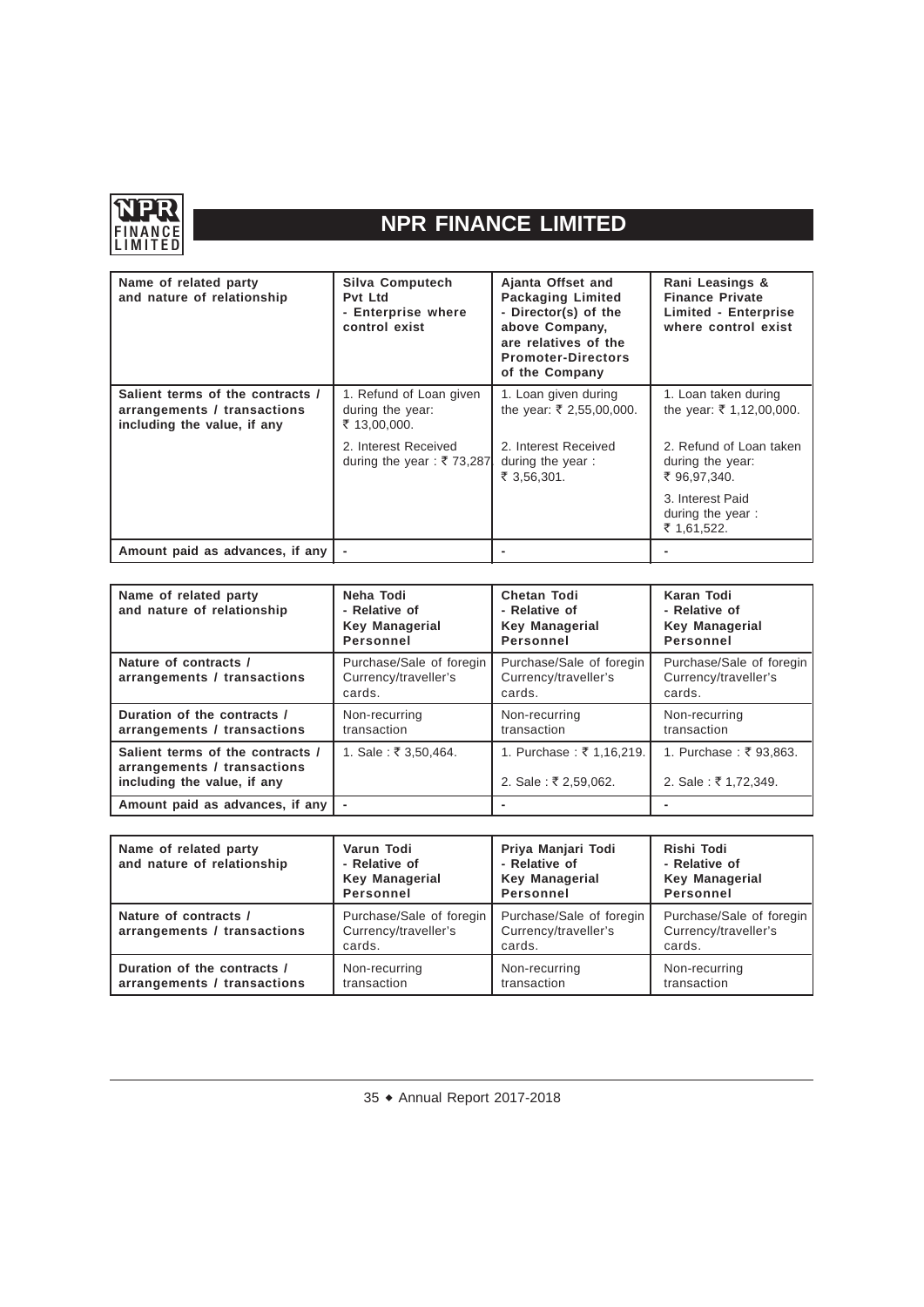

| Name of related party<br>and nature of relationship                                            | Varun Todi<br>- Relative of<br><b>Key Managerial</b><br><b>Personnel</b> | Priya Manjari Todi<br>- Relative of<br><b>Key Managerial</b><br><b>Personnel</b> | Rishi Todi<br>- Relative of<br><b>Key Managerial</b><br>Personnel |
|------------------------------------------------------------------------------------------------|--------------------------------------------------------------------------|----------------------------------------------------------------------------------|-------------------------------------------------------------------|
| Salient terms of the contracts /<br>arrangements / transactions<br>including the value, if any | 1. Sale: ₹7.00.928.                                                      | 1. Purchase: ₹ 11,05,839<br>2. Sale: ₹ 5,49,404.                                 | 1. Purchase: ₹4,50,223.<br>2. Sale: ₹11,04,338.                   |
| Amount paid as advances, if any                                                                |                                                                          |                                                                                  |                                                                   |

| Name of related party<br>and nature of relationship                                            | Renu Todi<br>- Relative of<br><b>Key Managerial</b><br>Personnel | Pawan Kumar Todi<br>- Key Managerial<br>Personnel          | Mr. Pawan Kumar Todi<br>- Key Managerial<br>Personnel |
|------------------------------------------------------------------------------------------------|------------------------------------------------------------------|------------------------------------------------------------|-------------------------------------------------------|
| Nature of contracts /<br>arrangements / transactions                                           | Purchase/Sale of foregin<br>Currency/traveller's<br>cards.       | Purchase/Sale of foregin<br>Currency/traveller's<br>cards. | Remuneration.                                         |
| Duration of the contracts /<br>arrangements / transactions                                     | Non-recurring<br>transaction                                     | Non-recurring<br>transaction                               | Remuneration paid for<br>the year.                    |
| Salient terms of the contracts /<br>arrangements / transactions<br>including the value, if any | 1. Purchase: ₹6,25,652.<br>2. Sale: ₹ 10,68,617.                 | 1. Purchase: ₹6,91,692.<br>2. Sale: ₹ 11,87,003.           | Remuneration paid for<br>the year: ₹ 27,59,258.       |
| Amount paid as advances, if any                                                                |                                                                  |                                                            |                                                       |

| Name of related party<br>and nature of relationship                                            | Ms. Sarika Mehra<br>- Key Managerial<br><b>Personnel</b> | Mr. Ashok Kumar<br>Shah - Key Managerial<br><b>Personnel</b> |
|------------------------------------------------------------------------------------------------|----------------------------------------------------------|--------------------------------------------------------------|
| Nature of contracts /<br>arrangements / transactions                                           | Remuneration.                                            | Remuneration.                                                |
| Duration of the contracts /<br>arrangements / transactions                                     | Remuneration paid for<br>the year.                       | Remuneration paid for<br>the year.                           |
| Salient terms of the contracts /<br>arrangements / transactions<br>including the value, if any | Remuneration paid for<br>the year: ₹ 13,17,076.          | Remuneration paid for<br>the year: ₹ 9,90,437.               |
| Amount paid as advances, if any                                                                |                                                          |                                                              |

**Note:-**.

- 1. All the transactions referred above are in the ordinary course of business and on an arm's length basis.
- 2. Tenancy Agreement entered with M/s Ganesh Narayan Brijlal Private Limited has been renewed for a period of five years.
- 3. The Board at its meeting held on 31<sup>st</sup> July, 2017, has accorded consent to ratify/approve various related party transactions with reference to unsecured loan which was subsequently approved / ratified by the shareholders at the 28<sup>th</sup> Annual General Meeting (AGM) held on 14<sup>th</sup> September, 2017. Further, the Board at its meeting held on 13<sup>th</sup> February, 2018, accorded approval to obtain loan from M/s Ajanta Offset and Packaging Limited.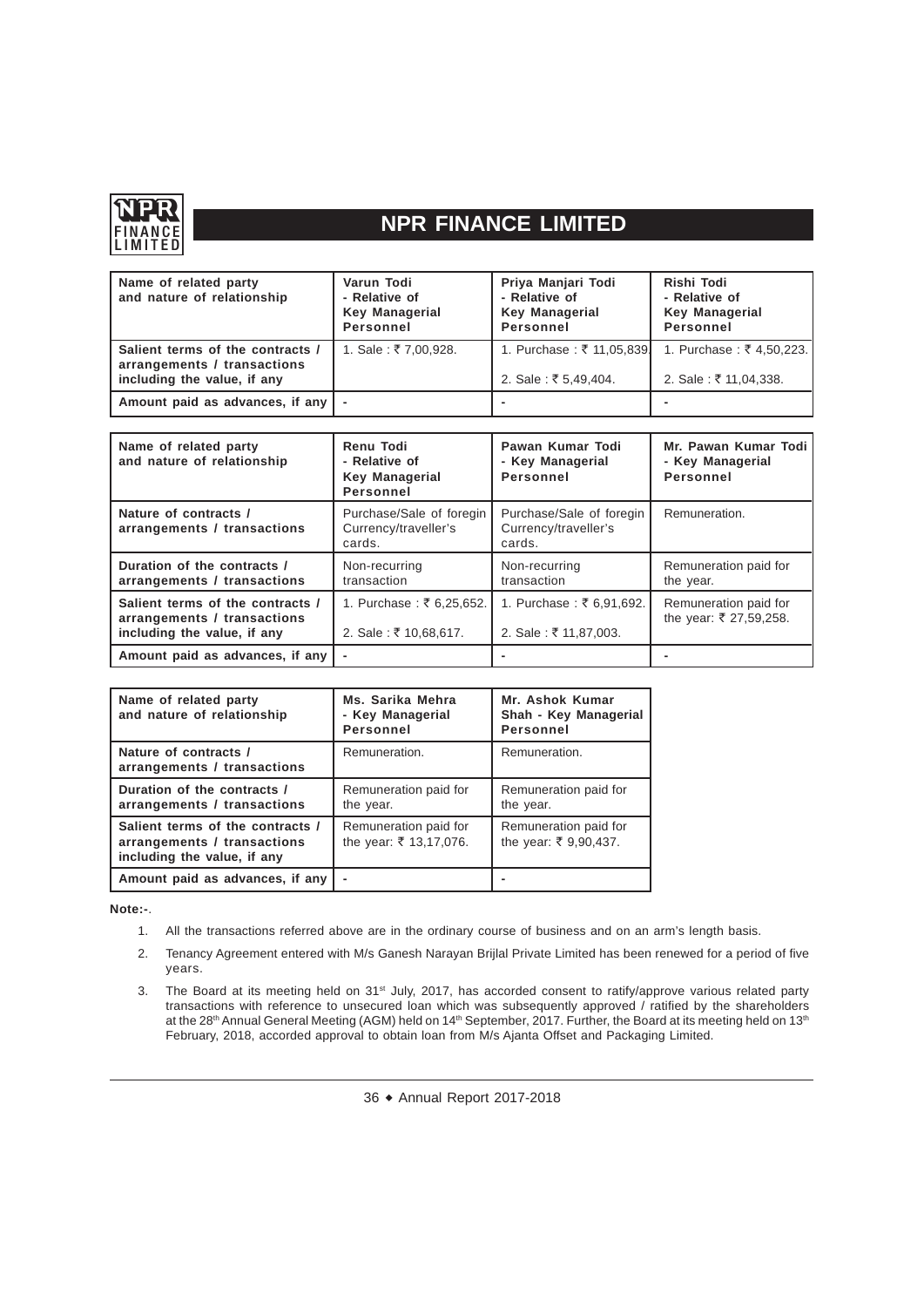

- 4. Mr. Pawan Kumar Todi's (DIN-00590156) remuneration was revised with effect from 1<sup>st</sup> June, 2017, being duly approved by the Board of Directors at its meeting held on 22<sup>nd</sup> May, 2017 and also by the shareholders at the 28<sup>th</sup> AGM.
- 5. The appointment of Ms. Sarika Mehra (DIN-06935192) as an Executive Director, was approved at the 25<sup>th</sup> AGM held on 19<sup>th</sup> September, 2014 for a period of five years. Further, the Board at its meeting held on 22<sup>nd</sup> May, 2017, accorded consent to make her office liable to retirement by rotation in terms of section 152 of the Companies Act, 2013, which was subsequently approved by the members at the 28<sup>th</sup> AGM.

**On Behalf of the Board of Directors NPR Finance Ltd. Nandlal Todi Chairman DIN-00581581**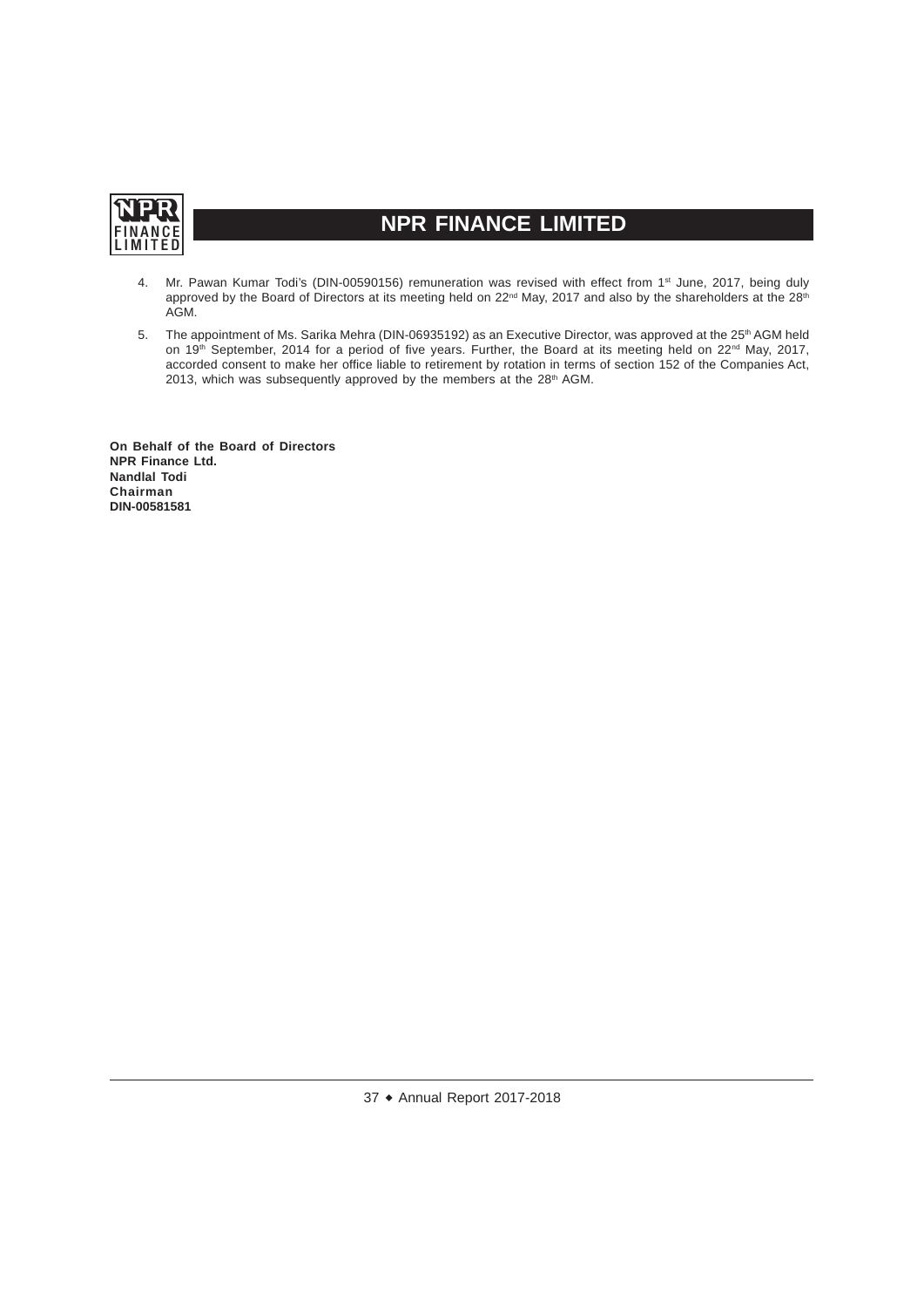

### *Annexure - IV to the Director's Report*

#### **NOMINATION AND REMUNERATION POLICY**

### **(updated on 14th November, 2015)**

NPR Finance Ltd. (the "Company") recognizes that Human Capital plays an essential role in developing a company's strategy. The future of any company depends on what it knows rather than what it owns. The former is intimately tied to the knowledge and experience of the people of the organization. Further, the honesty, integrity, sound judgement and performance of the Directors and the Senior Management are the key criteria for the success of the Company.

### **1. PREFACE**

- 1.1 Section 178 of the Companies Act, 2013, read with Rules made thereunder, and applicable regulations of the Securities and Exchange Board of India (Listing Obligations and Disclosure Requirements) Regulations 2015 (hereinafter referred to as the "Listing Regulations"), defines the role of the Nomination and Remuneration Committee to include, inter alia amongst others, the following:
- $\triangleright$  To formulate the criteria for determining qualifications, positive attributes and independence of a director and to recommend to the Board a policy, relating to the remuneration of the directors, key managerial personnel and other employees.
- ¾ To identify persons who are qualified to become directors and who may be appointed in senior management in accordance with the criteria laid down, and recommend to the Board their appointment and removal.
- 1.2 This Policy shall be applicable upon all the Directors, Key Managerial Personnel, Senior Management Personnel and other employees of the Company as prescribed.
- 1.3 This amended Policy shall be effective from 1<sup>st</sup> December, 2015.

#### **2. POLICY OBJECTIVES**

This Policy is framed to define the basic principles and procedure of nomination and determination of remuneration of all the Directors, Key Managerial Personnel and other employees of the Company. It is further intended to ensure that the Company is able to attract, develop and retain high-performing Directors, Key Managerial Personnel and other employees and that their remuneration is aligned with the Company's business strategies, values and goals.

#### **3. DEFINITIONS**

- 3.1 "Act" means the Companies Act, 2013 and the Rules made thereunder, including, any modifications, amendments or re-enactment thereof.
- 3.2 "Audit Committee" means the Audit Committee constituted by the Board of Directors of the Company in accordance with Section 177 of the Act.
- 3.3 "Board of Directors" or "Board" means the collective body of the Board of Directors of the Company.
- 3.4 "Committee" means the Nomination and Remuneration Committee of the Company as constituted or reconstituted by the Board, in accordance with the provisions of Section 178 of the Companies Act, 2013, and the Listing Regulations, as amended time to time.
- 3.5 "Company" means NPR Finance Limited inclusive of its Registered Office and all Branch Offices.
- 3.6 "Director" means a Director appointed to the Board of a Company.
- 3.7 "Independent Director" means a Director referred under provisions of Section 149 of the Companies Act, 2013 and the Rules framed thereunder and as provided under the Listing Regulations, as amended time to time.
- 3.8 "Key Managerial Personnel" means a Key Managerial Personnel as defined in the Act.
- 3.9 "Manager" means an individual, who subject to the superintendence, control and direction of the Board, has the management of the whole or substantially the whole of the affairs of a Company, and includes a director or any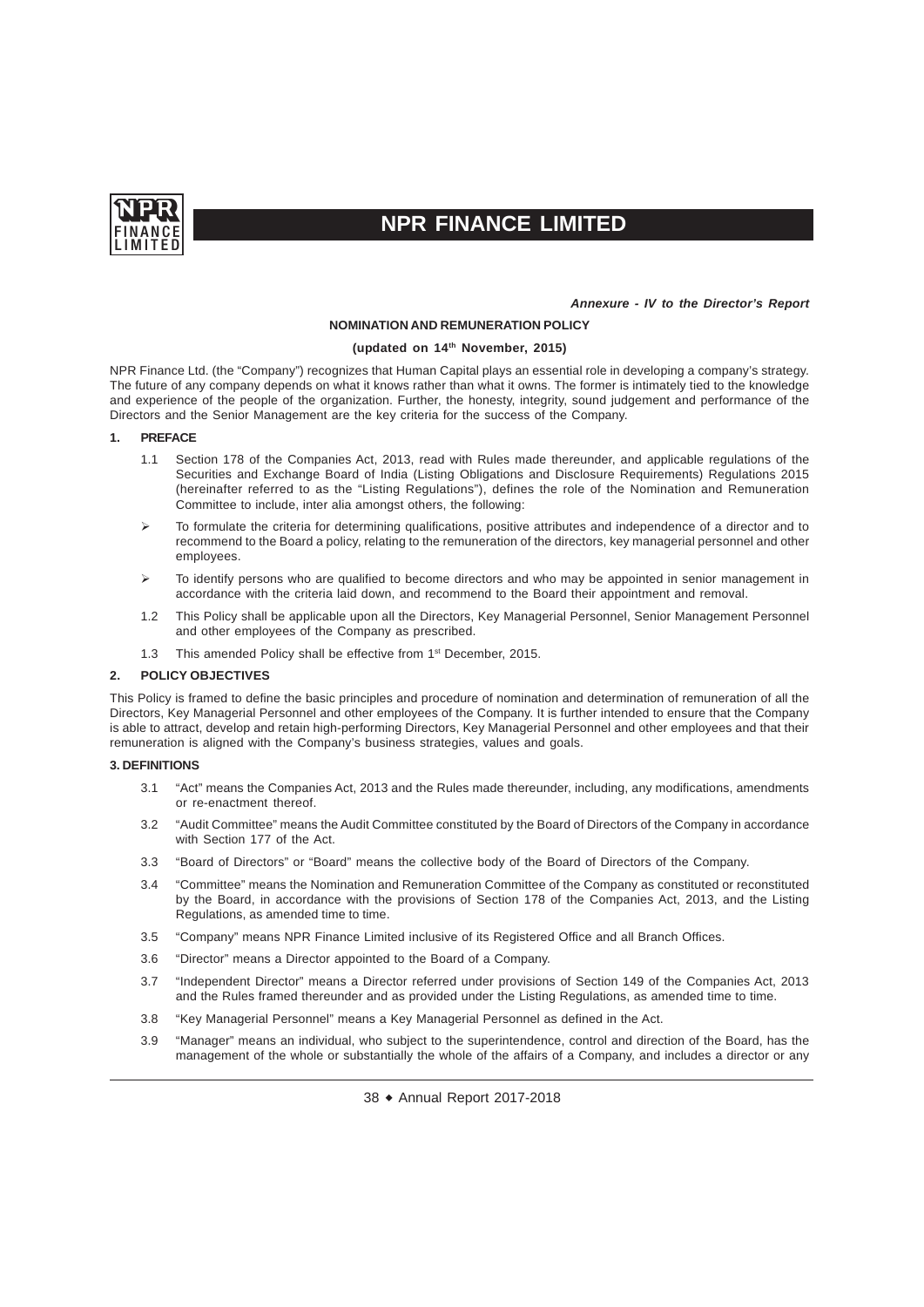

other person occupying the position of a manager, by whatever name called, whether a contract of service or not.

- 3.10 "Policy" means this Nomination and Remuneration Policy
- 3.11 "Relative" means a relative as defined in the Act.
- 3.12 "Senior Management" shall mean personnel of the Company who are members of the core management team excluding the Board of Directors. This would also include all members of the management one level below the executive directors including all functional heads.

Interpretation: Words and/or expressions not specifically defined here shall derive their meaning from the Companies Act, 2013, read with the Rules made thereunder, Listing Regulations or any other law/legislature applicable upon the Company.

#### **4. POLICY**

**4.1** *Identification process of persons qualified to become Directors and who may be appointed in senior management.*

The Committee shall identify persons who are qualified to become directors and who may be appointed in senior management in accordance with the criteria laid down in the Act and the Listing Regulations. Subsequently, they shall recommend to the Board their appointment and removal and carryout the evaluation of every director's performance in accordance with Section 178(2) of the Act readwith the Rules framed thereunder and the Listing Regulations.

#### **4.2** *Criteria for determining qualifications, positive attributes and independence of a director.*

## ¾ **Qualifications, positive attributes of a director :**

The supreme executive authority controlling the management and affairs of a company vests in the team of directors of the company, collectively known as its Board of Directors. Therefore, considering the pivotal role of the Directors, it is important to define the required qualifications and positive attributes of a person appointed as a director :

- 1. The person should not be disqualified pursuant to Section 164 of the Act, read with the Rules made thereunder.
- 2. The Company shall consider the balance of skills, experience, expertise appropriate to the requirements of the businesses of the Company, etc. of persons for appointment as Directors, Key Managerial Personnel. The need of the hour also requires such person to possess requisite business literacy/skill.
- 3. The person should be open to learning and possess strong ethical values and requisite communication skills to execute his or her task as a Director.
- 4. A director should have the ability to respect alternative viewpoints.

The Board has not established specific minimum age, education, years of business experience or specific types of skills for Board members, but, in general, expects a candidate to have extensive experience and proven record of professional success, leadership and the highest level of personal and professional ethics, integrity and values.

The aforesaid criteria and attributes are not exhaustive principles and the Committee and Board can look beyond the aforesaid guidelines, to take the best decisions in the interest of the Company.

#### ¾ **Additional Qualifications for a director appointed as a member of the Audit Committee:**

In addition to the attributes laid in Clause No. 4.1 of this Policy, a Director proposed to be appointed as a member of the Audit Committee should possess the following additional qualifications, in lieu of requirements of Section 177 of the Act read with the Rules made thereunder and the Listing Regulations:

- 1. All members of the Audit Committee shall be financially literate. The term "financially literate" means the ability to read and understand basic financial statements i.e. balance sheet, profit and loss account, and statement of cash flows.
- 2. At least one member shall have accounting or related financial management expertise. A member will be considered to have accounting or related financial management expertise if he or she possesses experience in finance or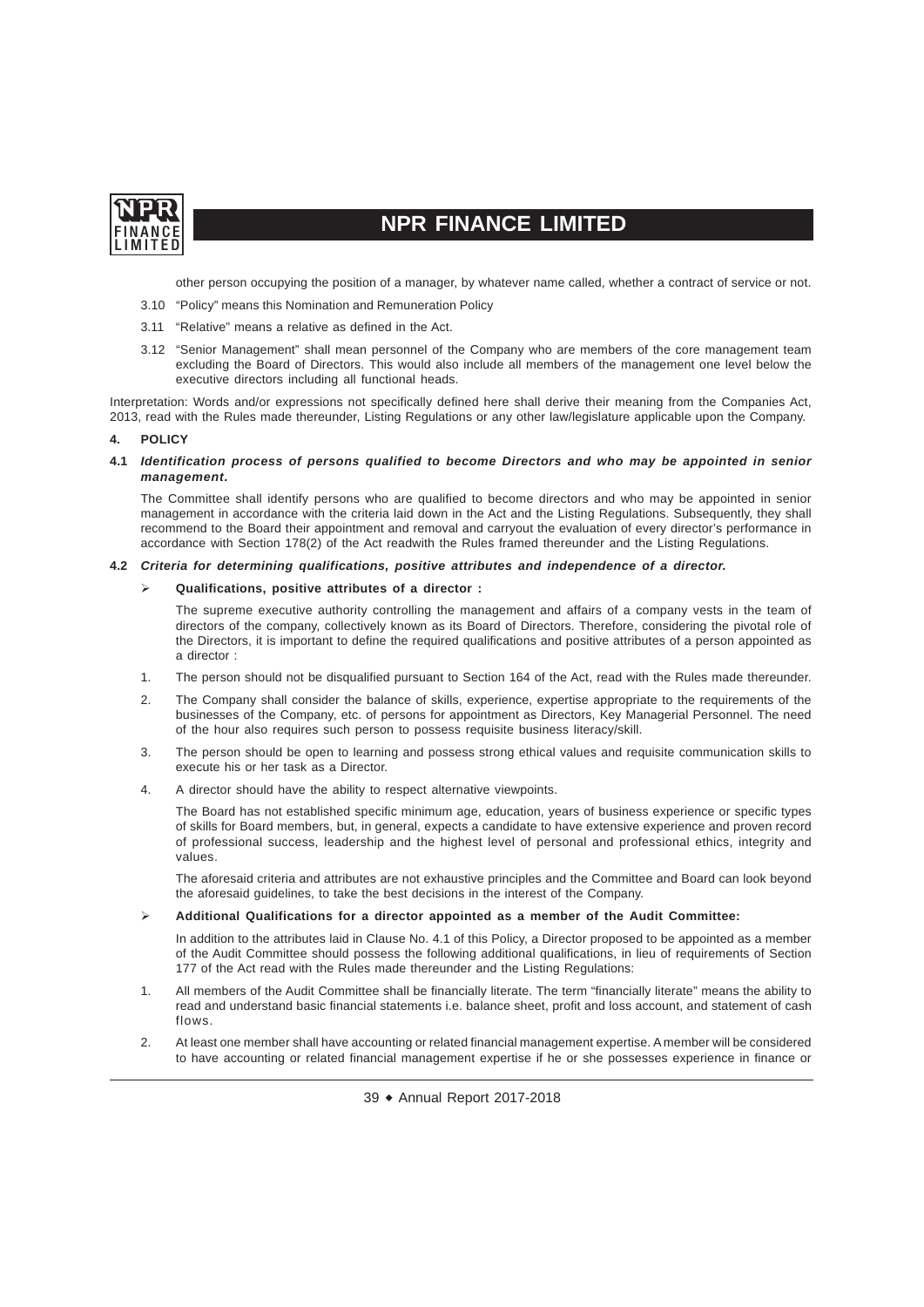

accounting, or requisite professional certification in accounting, or any other comparable experience or background which results in the individual's financial sophistication, including being or having been a chief executive officer, chief financial officer or other senior officer with financial oversight responsibilities.

¾ **Additional Criteria/Qualifications for a person proposed to be appointed as a Managing Director, Whole-time Director or Manager :**

In addition to the aforesaid criteria, the Company shall also adhere to the provisions of Section 196 of the Act, read with the Rules made thereunder and Schedule V of the Act, alongwith the relevant provisions of the Listing Regulations, if any.

### ¾ **Criteria of Independence for independent Directors :**

Pursuant to the Listing Regulations and Section 149(6) of the Act, read with the Rules made thereunder, 'independent director' shall mean a non-executive director, other than a nominee director of the company:

- 1. who, in the opinion of the Board, is a person of integrity and possesses relevant expertise and experience;
- 2. (a) who is or was not a promoter of the company or its holding, subsidiary or associate company;

(b) who is not related to promoters or directors in the company, its holding, subsidiary or associate company;

- 3. apart from receiving director's remuneration, has or had no material/pecuniary relationship with the company, its holding, subsidiary or associate company, or their promoters, or directors, during the two immediately preceding financial years or during the current financial year;
- 4. none of whose relatives has or had pecuniary relationship or transaction with the company, its holding, subsidiary or associate company, or their promoters, or directors, amounting to two per cent or more of its gross turnover or total income or fifty lakh rupees or such higher amount as may be prescribed, whichever is lower, during the two immediately preceding financial years or during the current financial year ;
- 5. who, neither himself nor any of his relatives -
- (a) holds or has held the position of a key managerial personnel or is or has been employee of the company or its holding, subsidiary or associate company in any of the three financial years immediately preceding the financial year in which he is proposed to be appointed;
- (b) is or has been an employee or proprietor or a partner, in any of the three financial years immediately preceding the financial year in which he is proposed to be appointed, of —
	- (A) a firm of auditors or company secretaries in practice or cost auditors of the company or its holding, subsidiary or associate company; or
	- (B) any legal or a consulting firm that has or had any transaction with the company, its holding, subsidiary or associate company amounting to ten per cent or more of the gross turnover of such firm;
- (c ) holds together with his relatives two per cent or more of the total voting power of the company; or
- (d) is a Chief Executive or director, by whatever name called, of any non profit organisation that receives twentyfive per cent or more of its receipts from the company, any of its promoters, directors or its holding, subsidiary or associate company or that holds two per cent or more of the total voting power of the company;
- (e) is a material supplier, service provider or customer or a lessor or lessee of the company;
- 6. who is not less than 21 years of age.
- ¾ **Limits on number of Directorships:**
- 1. The number of Directorships of the proposed appointee and the present directors, should be within the prescribed limits of Section 165 of the Act, read with Rules made thereunder, including any statutory modification(s) and/or reenactment thereof and relavant provisions of the Listing Regulations, if any.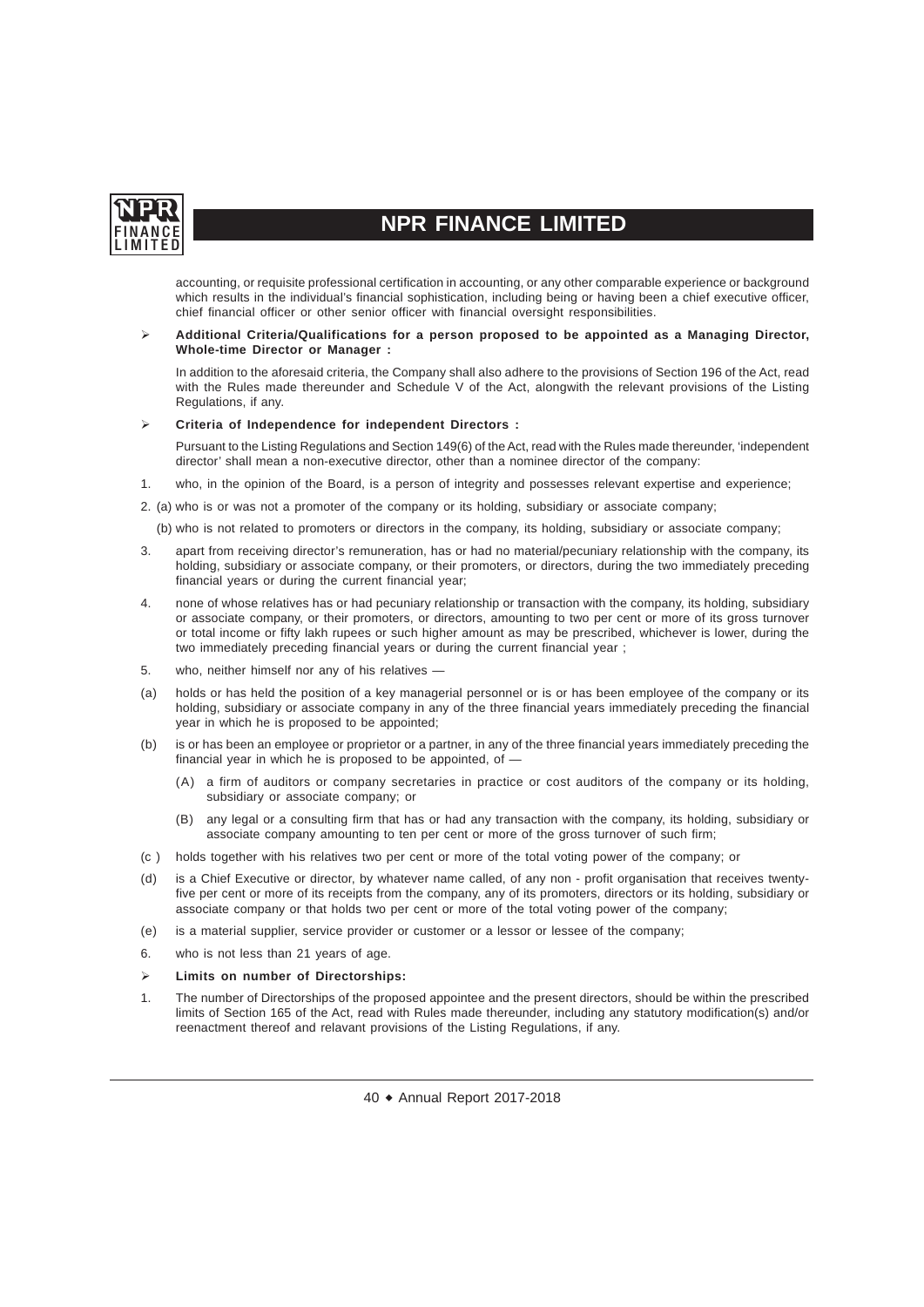

2. Pursuant to Listing Regulations, a person shall not serve as an independent director in more than seven (7) listed companies. Further, any person who is serving as a whole time director in any listed company shall serve as an independent director in not more than 3(three) listed companies.

### **4.3** *Criteria for determining qualifications, positive attributes of persons who may be appointed in senior management.*

The Company shall consider the balance of skills, experience, expertise appropriate to the requirements of the businesses of the Company, etc. of persons for appointment at Senior Management levels.

### **4.4** *Procedure of appointment:*

The appointment of the Directors, Manager, Key Managerial Personnel and Senior Management Personnel shall be governed by this Policy alongwith the Articles of Association, relevant provisions of the Act, read with the Rules and Schedules forming part thereto and the provisions of the Listing Regulations.

## **4.5** *Tenure*

## ¾ **Independent Directors**

Pursuant to Listing Regulations :

The maximum tenure of independent directors shall be in accordance with the Companies Act, 2013 and rules made thereunder, in this regard, from time to time.

### ¾ **Executive Directors**

Pursuant to Section 196 of the Act read with the Rules made thereunder, the re-appointment of the Managing Director, Whole-time Director or manager, shall be for a term not exceeding five (5) years at a time.

Provided that no re-appointment shall be made earlier than one year before the expiry of the term.

## ¾ **Retirement**

The Directors, Key Managerial Personnel and Senior Management Personnel shall retire as per the applicable provisions of the Act and the prevailing policy of the Company. The Board will have the discretion to retain the Director, Key Managerial Personnel, Senior Management Personnel in the same position/ remuneration or otherwise even after attaining the retirement age, in the interest of the Company.

### **4.6** *Succession Planning*

The Board shall satisfy itself that plans are in place for orderly succession for appointments to the Board and to senior management. The Company recognizes that succession planning will ensure that investors do not suffer due to sudden or unplanned gaps in leadership. Succession Planning will therefore ensure that the Company is well-prepared for expansion, loss of any key talent, business continuity and that there is an appropriate balance of skills, experience and expertise on the Board and Senior Management.

### **4.7** *Removal*

The Committee may recommend with reasons recorded in writing, removal of a Director, Key Managerial Personnel or Senior Management Personnel subject to the provisions of this Policy, the Articles of Association, Companies Act, 2013, read with the Rules made thereunder, the Listing Regulations, and any other applicable Law in force. The tenure of the Managing Director and the Executive Director can be terminated by either party by giving ninety (90) days notice in writing and shall be subject to the approval of the Nomination and Remuneration Committee and the Board of Directors.

## **4.8** *Criteria for determining remuneration to Directors, Key Managerial Personnel and Senior Management Personnel.*

## ¾ **Remuneration to the Non-Executive Directors.**

1. All Non-Executive Directors including the Independent Directors are entitled to receive remuneration by way of sitting fees for each meeting of the Board or Committee of the Board( Audit Committee & the Nomination and Remuneration Committee).The sitting fees is determined and revised by the Board and is subjected to the threshold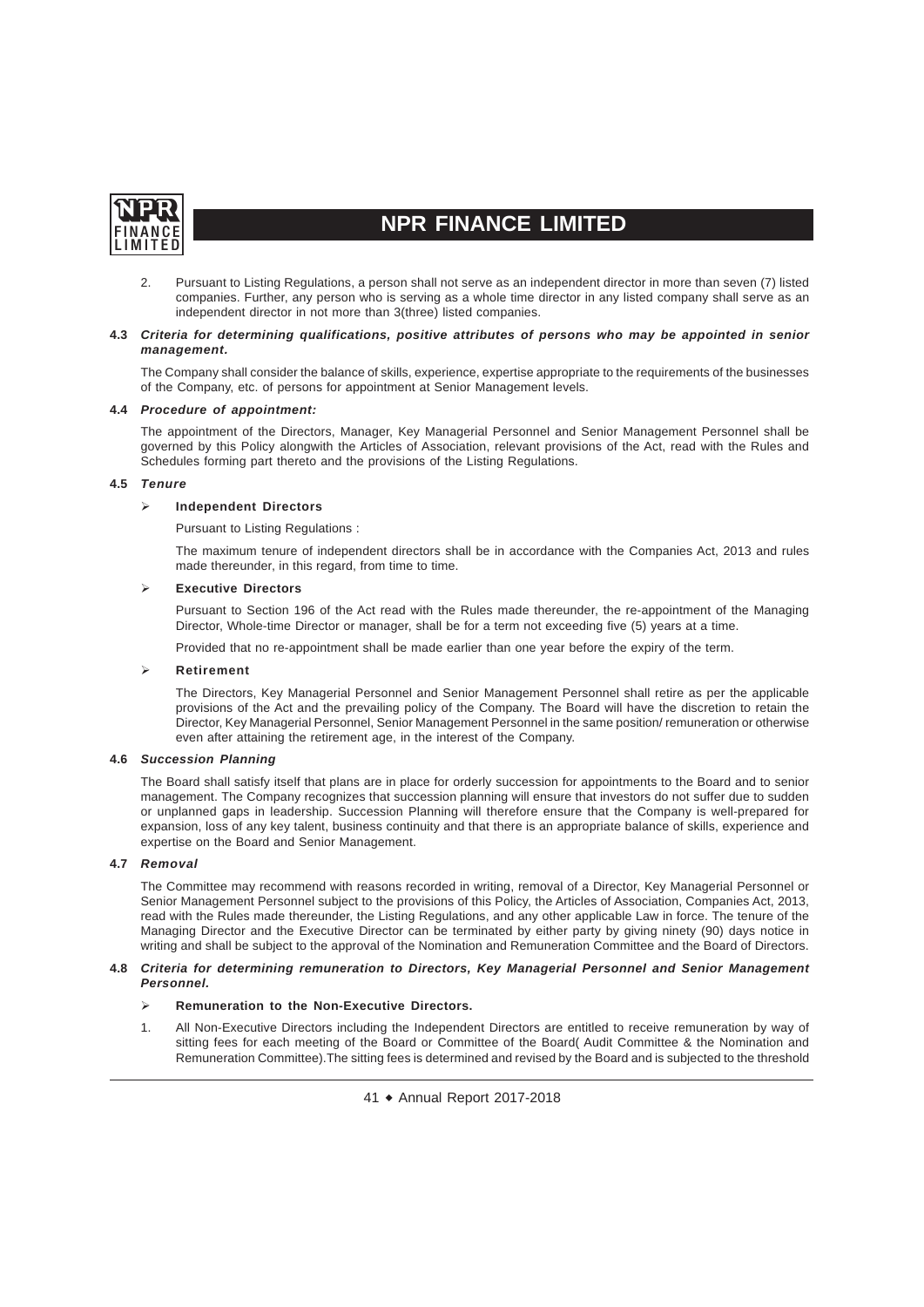

limit prescribed in the Listing Regulations, Companies Act, 2013 and the Rules made thereunder, and any other applicable law(s) in force.

- 2. Further, they may receive such other remuneration as permissible under the provisions of the Companies Act, 2013 read with Rules made thereunder and/or the provisions of the Listing Regulations.
- 3. The Listing Regulations provide that :

All fees / compensation, if any paid to non-executive directors, including independent directors, shall be fixed by the Board of Directors and shall require previous approval of shareholders in general meeting. The shareholders' resolution shall specify the limits for the maximum number of stock options that can be granted to non-executive directors, in any financial year and in aggregate.

Provided that the requirement of obtaining prior approval of shareholders in general meeting shall not apply to payment of sitting fees to non-executive directors, if made within the limits prescribed under the Companies Act, 2013 for payment of sitting fees without approval of the Central Government.

- ¾ **Remuneration of the Key Managerial Personnel, Senior Management Personnel, Manager, and the Executive Directors including Whole-time Director and Managing Director.**
- 1. The remuneration of the Managing Director and Whole-time Director is determined by the Board of Directors, subject to the Listing Regulations, statutory limits laid in the Companies Act, 2013, read with the Rules and Schedules forming part thereto and the approval of the shareholders and/or Central Government, wherever required.
- 2. The remuneration shall be broadly divided into the following components:
	- **I. The Fixed Components-** This shall broadly encompass: Salary, allowances, perquisites, retirement benefits, etc.
	- **II. The Variable Components-** Performance based promotion and bonus shall be primarily included hereto.
- 3. The remuneration package of the employees will comprise of the aforesaid two components. However, the same shall also depend upon various factors including: their grade, industry bench mark, overall business performance.

Further, in determining the director's remuneration, their performance evaluation as duly carried out by the Board and/or Independent Directors, shall also be given due weightage.

4. Any annual increase in the remuneration of the Directors, Key Managerial Personnel and Senior Managerial Personnel shall be at the sole discretion of the Board, based on the recommendation of the Committee and subject to such statutory approvals, if any.

### **5. Disclosures**

- a. Pursuant to the provisions of section 178(5) of the Act read with the Rules made thereunder, the Company shall disclose this Policy in the Board's Report.
- b. Further, the Company shall publish its criteria of making payments to non-executive directors in its Annual Report. Alternatively, this may be put up on the company's website and reference drawn thereto in the Annual Report.

### **6. Amendments in the Policy**

- a. The Nomination & Remuneration Committee shall review and amend this Policy as and when required, subject to the approval of the Board of Directors.
- b. Any subsequent amendment / modification in the applicable laws in this regard shall automatically apply to this Policy.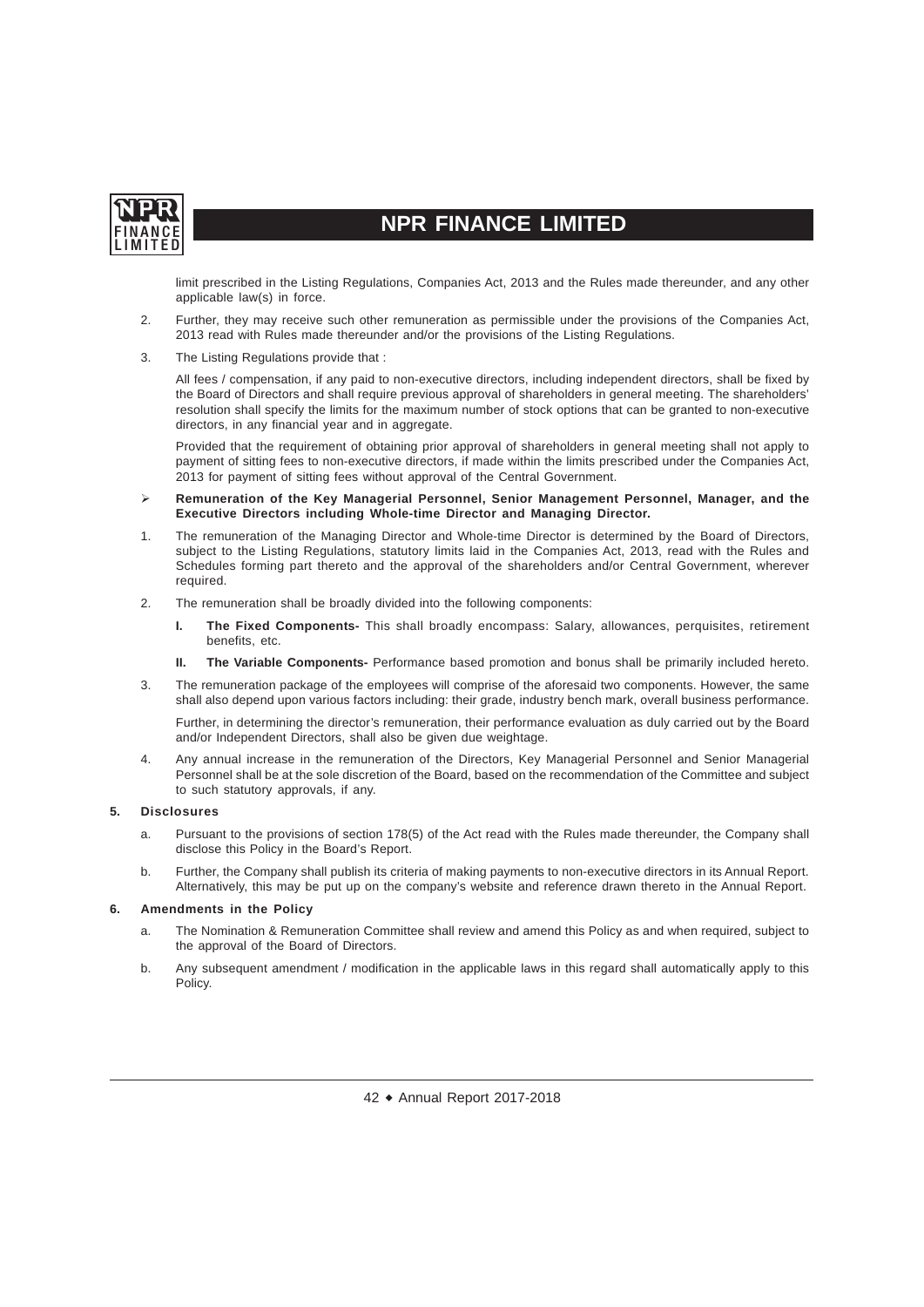

## **MANAGEMENT DISCUSSION AND ANALYSIS**

This Management Discussion and Analysis Report is framed in compliance with the Securities and Exchange Board of India (Listing Obligations and Disclosure Requirements) Regulations, 2015 ("Listing Regulations").

### **1. Industry Structure and Developments.**

The year 2017-18 witnessed digitisation and an array of major reforms for the economy. The spillovers of the demonetisation impact were clearly witnessed. Further, the transformational Goods and Services Tax (GST) was launched in July 2017, with the motive of the creation of a single national market, common tax base and common tax laws for the Centre and States and to eliminate the cascading effects of various taxes, thereby, aiming at facilitating the ease of doing business. Also, the Indian Bankruptcy Code (IBC) has provided a resolution framework that will help corporates clean up their balance sheets and reduce their debts. Moreover, the Government has also given significant importance to digitisation. In fact, the Budget 2018, has emphasised on the need to inculcate reforms, digitisation, employment and corruption free nation.

Indian businesses have successfully coped with numerous policy-led realignments, which will enable a secured future for the market. As global economic activity continues to strengthen, the Indian Economy is expected to grow further in the upcoming years.

The **Non Banking Financial Companies (NBFCs)** play a vital role in promoting inclusive growth since, it is an important alternative channel of finance for the commercial sector in India's bank dominated financial sector. Their role in promoting financial inclusion and catering to the needs of small businesses and specialised segments is an additional dimension of their relevance in the Indian context. Presently, the importance of NBFCs has increased, in lieu of the mounting bad-debt problems and asset quality concerns being faced by the public sector banks. Also, the government has a strong focus on promoting entrepreneurship so that India can emerge as a country of job creators instead of being one of job seekers and hence, the role of NBFCs has gained more importance because, they play an important role in nation building and financial inclusion by complementing the banking sector in reaching out credit to the unbanked segments of society, especially to the micro, small and medium enterprises (MSMEs), which form the cradle of entrepreneurship and innovation. In fact, while presenting the Budget 2018, the Finance Minister made a special mention on the role of Non-Banking Finance Companies (NBFCs) as a powerful medium in delivering finances and that, NBFCs can be very powerful vehicle for delivering loans under Micro Units Development and Refinance Agency Ltd. (MUDRA).

The Money-Changing Sector plays a very crucial position in today's global market place since, money-exchange facilitates easy buying/selling of goods across borders. This sector is expected to provide increasing growth, since it is directly proportional to the growth of the economy.

As regards the **Wind Energy Sector**, the future for renewable Energy sector is promising, with the Government setting target of 175 GW by 2022. The Government also targeted an ambitious bidding trajectory of 60GW capacity of Wind Energy over the next 3 years laid down. The aforementioned targets may be further revised upwards, considering the Government's impetus to boost this sector. Further, off-shore Wind Energy division is also being continuously encouraged by the government. However, competitive bidding regime in respect of projects whose Power Purchase Agreement is coming to an end in the current financial year, needs to be watched out. Overall, the prospects for the Wind Energy sector thus continue to remain positive.

For the **Real Estate Sector,** there are several Government initiatives expected to steer industry growth. These include: the Government schemes/plans such as 'Housing for All by 2022', Credit-Linked Subsidy Scheme (CLSS) in terms of interest rate subsidy, under the Pradhan Mantri Awas Yojana (PMAY), the Smart Cities mission, Atal Mission for Rejuvenation and Urban Transformation (AMRUT), etc.

## **2. Opportunities and threats.**

The competition in the **NBFC Sector** is intense on account of large number of players. However, regulations relating to governing non-banking financial companies (NBFCs) are being increasingly harmonised with those of banks to forge the right balance for financial stability while encouraging them to focus on specialised areas. With the Banks being preoccupied with cleaning up their balance sheets, the NBFCs have a golden opportunity to shine in growth metrics with a widely diversified loan book. Yet, adverse interest rates can significantly hit the cost of borrowing for NBFCs.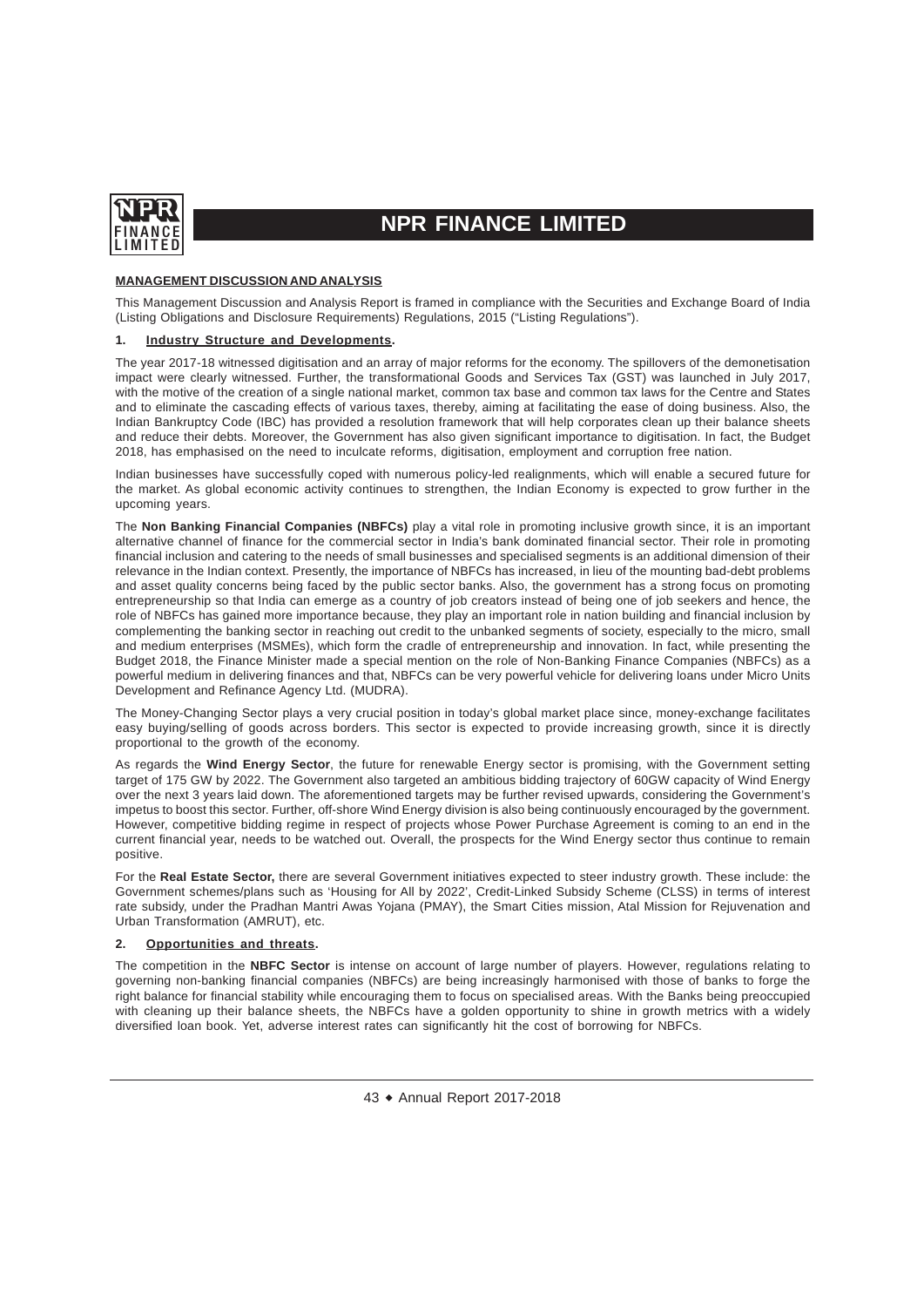

The **Money-Changing Sector** is adversely impacted by Exchange rate volatility. However, the Indian Economy is expected to grow further in the coming years, and subsequently foreign travels are also being projected to rise on account of projected rise in oversees shootings, greater foreign tours and demand for abroad education. This has provided positive signals for the money changing business in India in the coming financial year.

The **Wind Energy Sector** has been going through radical changes including, digitisation. Such technical upgradation is being considered as the Government's efforts to enable the achievement of its renewable energy target by 2022. The government is keen to tap-in the full potential of the renewable energy sector – which is a good sign. However, the unexpected wind trend, low plant load factor, high capital cost may hinder the growth of this sector.

As regards the **Real Estate Sector**, increased Government support to developers as well as buyers is likely to boost this sector. Further, the Real Estate (Regulation and Development) Act, 2016, is expected to bring in more transparency. Moreover, the Government's push in promoting affordable housing is a positive sign. Nevertheless, this sector may be adversely affected by various factors such as: volatility in the interest rates, income inequality resulting in supply-demand mismatch, etc.

## **3. Segment–wise or product-wise performance.**

Segment-wise or product wise performance data is enumerated in accordance with AS-17 in Note No. 2.29 of the "Notes to the Financial Statement" section of the Annual Report.

## **4. Discussion on financial performance with respect to operational performance.**

Company has recorded turnover at  $\bar{\tau}$  3573.41 lakhs during the financial year under review in comparison to  $\bar{\tau}$  4108.74 lakhs of the previous year. The decline in turnover is primarily due to the following reasons:

- Gradual reduction in financing activities over the past few years on account of stiff competition. However, there has been a rise in recovery against losses and write-offs, which is a positive sign for the Company. Here it may be noted that net income from financing operation after considering recoveries & write-offs remained more or less at the same level.
- (b) Reduction in turnover from the money changing sector Tours and travels was partly effected by the after effects of the demonetisation policy and this led to reduction in sale of foreign currency, Travellers Cheques & Cards. Further, there is a rising preference of customers for Travel Cards over foreign currency products since, the former is comparatively cheaper and also safer during travel. Also, whereas prepaid travel cards allow loading multiple currencies in them, cash transaction requires customers to carry different currencies as cash, which is a hassle for travellers.
- (c) Reduction in Income from Wind Energy sector due to :
	- (i) Reduction in wind speed;
	- (ii) Repeated mechanical error(s) in one of the machines;
	- (iii) Scheduled downtime;

Further, the comparative fall in income from the Wind Energy sector is also due to the fact that, in the previous financial year, the Company had recorded a one-time income amounting to ₹28.03 lakhs, towards reimbursement of Expenses incurred by the Company towards Common Power Evacuation at the time of purchase of Wind power Generators.

Fall in revenue generated from Sale of Shares & Securities and interest received on inter-corporate deposits.

Employee Benefit Expenses and Other administrative expenses have increased by 23.90% and 16.47% respectively.

Finance Cost has reduced by ₹14.78 lakhs primarily due to reduction in interest expenses on Inter Corporate Deposits taken.

Profit after taxes (PAT) is registered at ₹149.15 lakhs against ₹293.87 lakhs of the previous financial year. The outflow on account of Current Tax is lower in the financial year under review as the Company has claimed deduction under section 80IA of the Income Tax Act, 1961 in respect of profit derived from wind power division.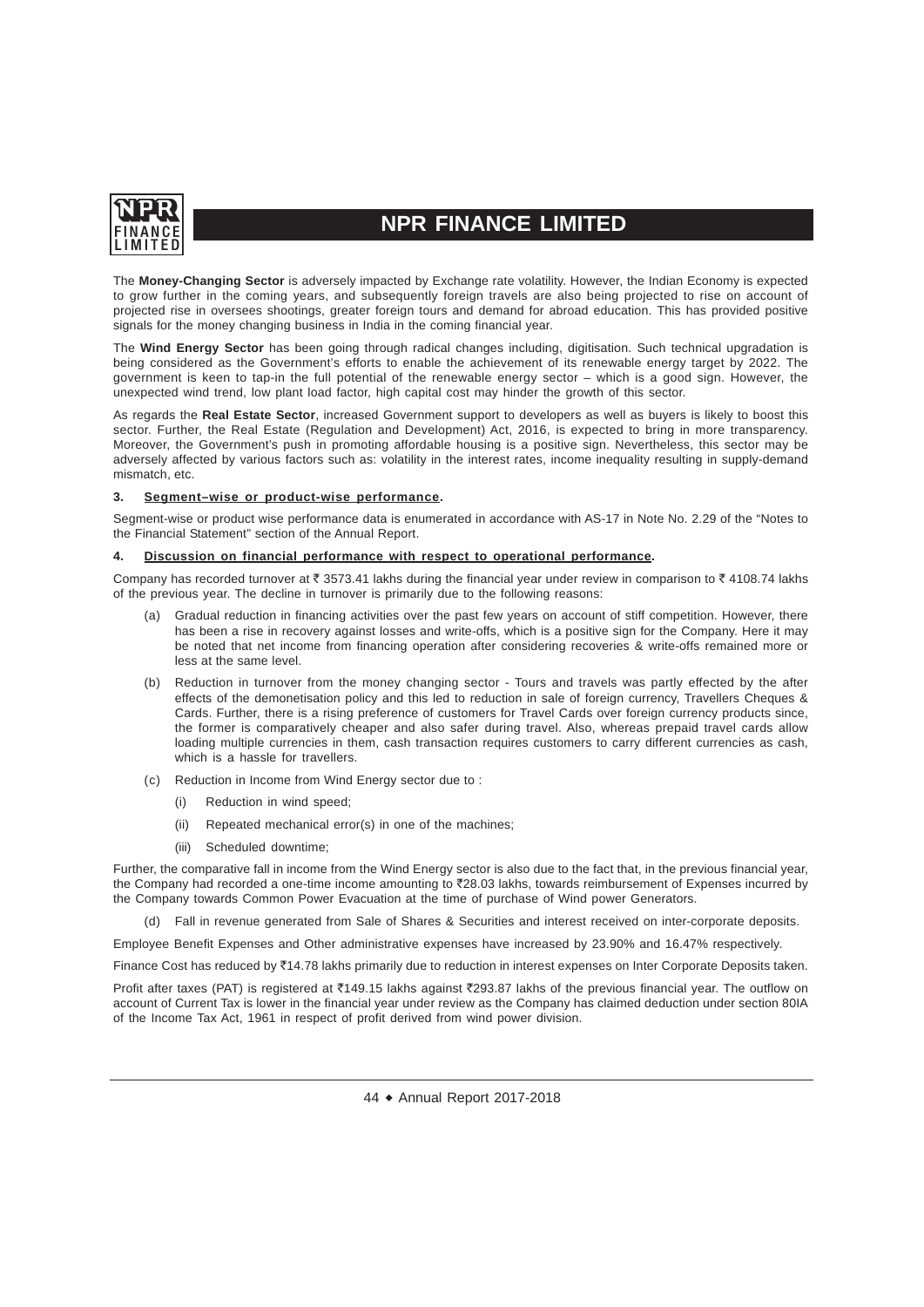

Owned Fund of the Company stands at ₹4142.81 lakhs as against ₹3919.07 lakhs, recorded in previous year.

### **5. Debt Structure.**

There has been a net increase in the Secured Loan of the Company by 55.86% (approx) due to increase in term loan taken for purchase of motor vehicles. Unsecured Loan has reduced (net) by `132.08 lakhs (approx.) due to repayment of intercorporate deposits. The Company's % of outside debt to Equity as on 31<sup>st</sup> March, 2018 is only 10.32%.

## **6. Outlook.**

Considering the stiff competition from similar market players, the Company is following a cautious approach in fresh financing and is poised to initiate all possible efforts to recover losses booked in the earlier financial years.

As regards the money changing business, the Company is expecting a consistent profitability from this area of business.

With the Government's commitment and initiatives for the growth of the Wind Energy Sector in India, this arena now poses a very promising growth potential in India in the near future.

The Indian Real Estate Sector is currently witnessing a structural transformation towards being a complete organized sector on account of multiple initiatives by the Government. Considering the fact that, India is a growing economy, the expected outlook for the Real Estate Sector continuous to remain positive and improving over time.

### **7. Risks and concerns.**

The risk management plan of the Company is monitored by the Risk Management Committee in accordance with the Risk Management Policy of the Company.

**NBFCs** customarily focus on those segments of the population which are neglected by Banks. Thus, the success of NBFCs largely depends on correctly judging the creditworthiness of the customer. Your Company believes that, the success of NBFCs can be attributed to lower cost, wider and effective reach, strong risk management capabilities to check and control bad debts, and better understanding of their customer segments. In this manner, the Company strives to achieve success not only in its traditional segment of financing – i.e.: three-wheeler finance, but also in the personal loan segment, in which, the Company is following a cautious beginners approach. The Company manages credit risks through stringent credit norms to verify the identity of an individual and determine their intent and ability to repay a loan.

Further, NBFC's on the one hand, are also exposed to Interest Rate Risk (resulting from changes in market interest rates may have adverse impact on NBFC's earnings by changing its Net Interest Income) and liquidity risk (which poses a threat to the ability to meet short term financial demands). In this connection, Interest Risks and Liquidity Risks are managed through regular monitoring of maturity profile.

Besides, operational risks in the form of risks of incurring losses due to manual errors, fraud or system failure, can be monitored through an effective internal control system management and its periodic assessment. NBFCs also face regulatory arbitrage risk to some extent, in comparision to banks. However, the evolution of the regulatory framework for NBFCs in India has gone through a cyclical phase–from simplified regulations to stringent and extensive regulations and finally towards rationalisation as part of the recently revised NBFC regulatory framework.

The **Money Changing Sector** has been exposed to stiff competition from various market players. Further, the sector is also adversely affected by Rupee depreciation. The Company has in place, detailed policies on customer acceptance policy, customer identification procedures etc. in accordance with the Reserve Bank of India guidelines to ensure that there is timely identification of business risks and operational risks, evaluation of their impact and mitigation of the same through appropriate measures. Further, while, Currency fluctuations can be managed by having a better geographic balance in revenue mix, the Company also closely monitors the exchange rate movement.

Wind Turbine Technology is very advanced and complex and requires skilled personnel with domain knowledge to carry out the operation & maintenance of turbines working at remote and hostile conditions. Thus, the **Wind Energy Sector** is adversely affected by lack of skilled manpower. The sector is also exposed to various other types of risks, including: unfavourable wind velocity, low plant load factor and Operation and Maintenance Risk. Since the wind resource cannot be controlled, it is important to ensure the efficient operation and management of the machines, for which, the Company has looped in M/s Windforce Management Services Private Limited for providing consultancy and technical services, besides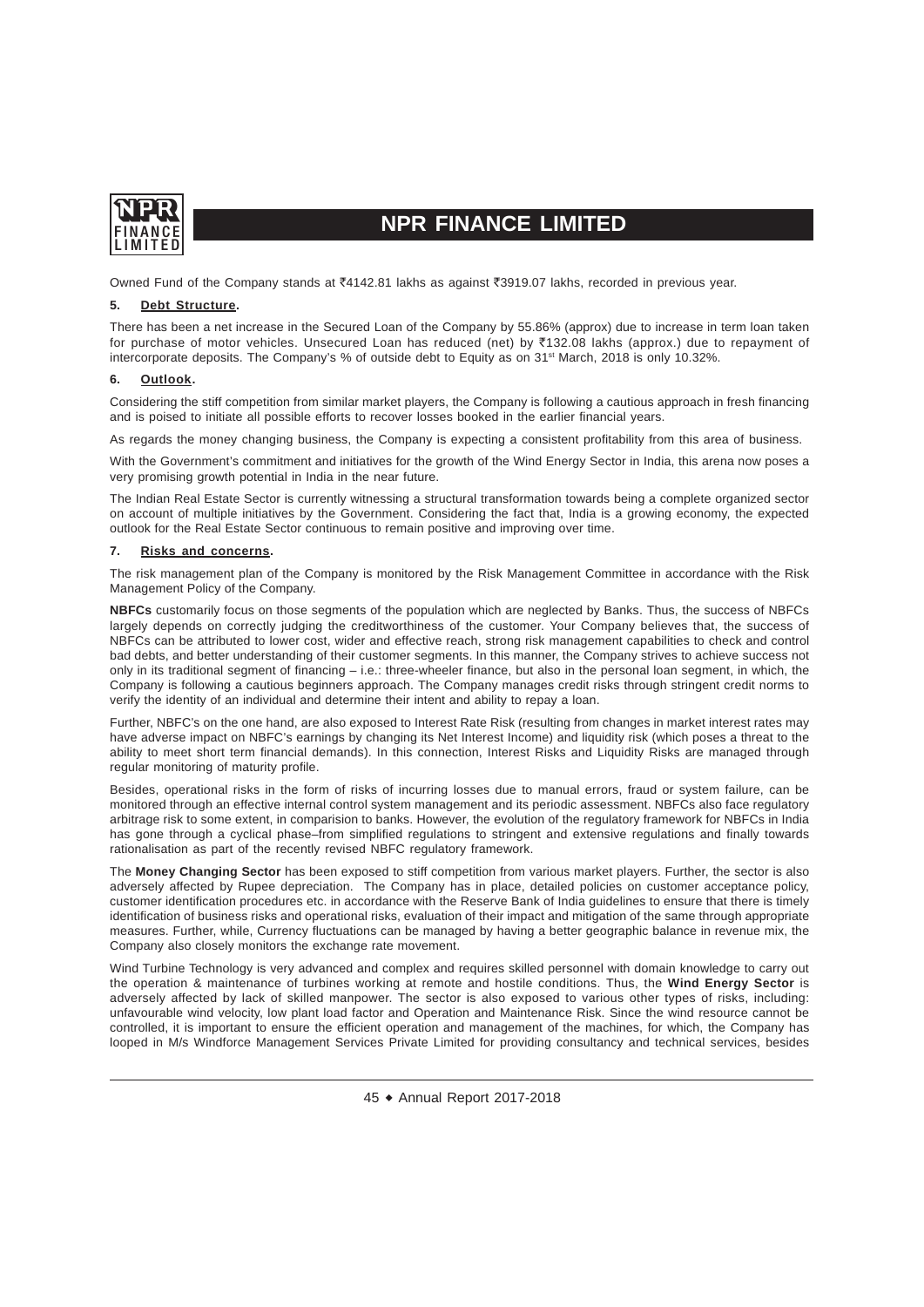

M/s. Suzlon Global Services Limited, which is involved in the operation and maintenance of the Company's Wind Turbine Generators at Dhule and Sangli.

**The Real Estate Sector** is adversely affected by demand lag, unfavourable economic conditions, slow income growth, high borrowing costs etc.

## **8. Internal Control Systems and their Adequacy**

The Company's Internal Control System commensurate with its size and the nature of its operations and is aimed at providing reasonable assurance with regard to recording and providing reliable financial and operational information, complying with applicable statutes, safeguarding assets from unauthorised use, executing transactions with proper authorisation and ensuring compliance of corporate policies.

The Audit Committee in coordination with the Internal Audit team regularly reviews the adequacy and effectiveness of internal control systems, in view of the ever changing business environments.

## **9. Material developments in Human Resources / Industrial Relations front, including number of people employed.**

The Company strives to provide positive work environment to its employees which builds a result-oriented, high performance culture. We firmly believe that, employees are the enabling pillars for the achievement of Company's success and hence, abide by the philosophy of providing equal opportunity to all, irrespective of race, religion, gender and age and in empowering individuals and helping them realise their potential. Employees' relations continued to be harmonious throughout the year with the management.

Number of employees on roll was 30 as on 31st March 2018 against 37 as at the end of previous year.

## **10. Cautionary Statement.**

This report contains forward-looking statements which are based on certain assumptions, risks, uncertainties and expectations of future events. All statements that address expectations or projections about the future are forward-looking statements. The actual results, performance or achievements can thus differ materially from those projected in any such statements depending on various factors including: the demand supply conditions, change in government regulations, tax regimes, economic development within the country and abroad and such other incidental factors over which, the Company does not have any direct control.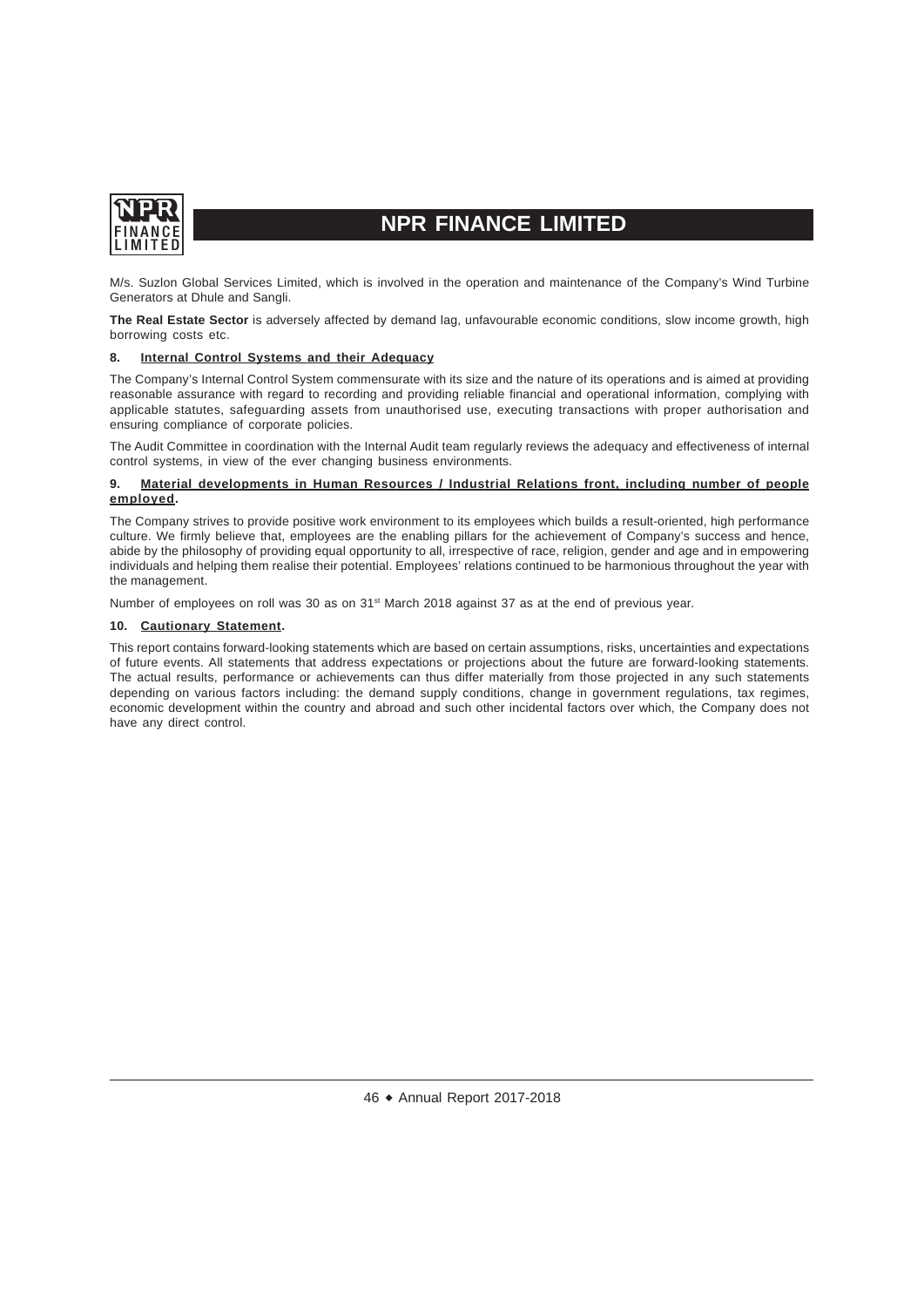

## **CERTIFICATE ON COMPLIANCE OF CONDITIONS OF CORPORATE GOVERNANCE.**

To The Members, NPR Finance Ltd.

I have examined the compliance of conditions of Corporate Governance by NPR Finance Ltd. for the year ended on 31<sup>st</sup> March, 2018, in terms of the applicable provisions of the Securities and Exchange Board of India (Listing Obligations and Disclosure) Regulations, 2015 (hereinafter referred to as the "Listing Regulations"), based on the relevant records and documents maintained by the Company and furnished to me.

The compliance of conditions of Corporate Governance is the responsibility of the management. My examination has been limited to a review of the procedures and implementations thereof, adopted by the Company for ensuring compliance with the conditions of the Corporate Governance as stipulated in the above mentioned Listing Regulations. It is neither an audit nor an expression of opinion on the financial statements of the Company.

In my opinion and to the best of my information and according to the explanations given to me and the representations made by the Directors and the management, I certify that the Company has complied with the conditions of Corporate Governance as applicable and stipulated in Chapter IV of the Listing Regulations.

I further state that such compliance is neither an assurance as to future viability of the Company nor of the efficiency or effectiveness with which the management has conducted the affairs of the Company.

Place : Kolkata Niaz Ahmed Niaz Ahmed Niaz Ahmed Niaz Ahmed Niaz Ahmed Niaz Ahmed Niaz Ahmed Niaz Ahmed Niaz A

Dated : 07.08.2018 07.08.2018 Company Secretary in Practice M. No. F9432 C.P.No.5965

47 ◆ Annual Report 2017-2018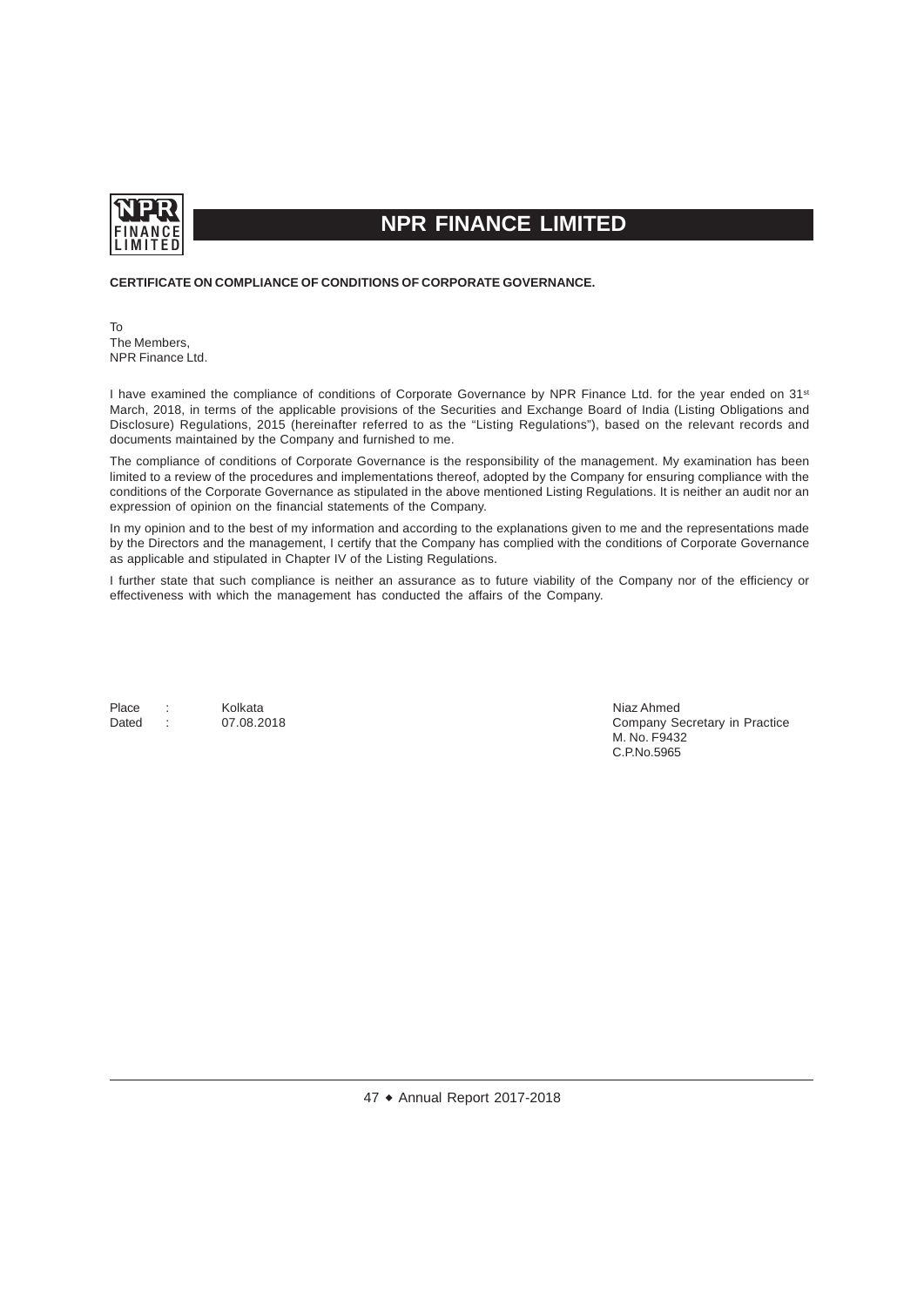

## **CORPORATE GOVERNANCE REPORT**

#### **1. Brief Statement on Company's Philosophy on Code of Governance.**

Corporate Governance envisages commitment of the Company towards the attainment of high levels of transparency, accountability and equity with the ultimate objective of increasing long-term shareholders value, keeping in view the needs and interests of all the stakeholders.

Your Company also believes that good Corporate Governance makes good business sense and build up a good Corporate Image. As such your Company not only complies with all requirements of Corporate Governance laid by various bodies, but follows it in spirit also.

During the period under review, the Company has complied with applicable Corporate Governance norms as stipulated in the Securities and Exchange Board of India (Listing Obligations and Disclosure Requirements) Regulations, 2015 (hereinafter, the "Listing Regulations").

## **2. Board of Directors**

The Board of Directors (hereinafter referred to as "the Board") of the Company is a reflection of enriched experience, optimum diversity and vast knowledge. The Board of Directors have performed their role from time to time and have periodically reviewed the compliance reports as was required in terms of the applicable provisions of the Listing Regulations and other laws in force, if any. The Board has also sufficiently reviewed and acted upon the various agenda items placed before it.

**2.1 The composition and category of the Board of Directors and their attendance at the Board Meetings during the year and at the last Annual General Meeting and also the number of shares held by them in the Company alongwith their Directorship and Committee Membership /Chairpersonship in other Companies.**

The Company's Board of Directors as on 31<sup>st</sup> March, 2018, comprises of one Managing Director (Promoter), one Executive Woman Director and five Non-executive Directors, including four Independent Directors and one Promoter.

Mr. Arun Charan Mukherji (DIN- 00063975), Independent Non-Executive Director, was the Chairperson of the Board.

Mr. Arun Charan Mukherji (DIN- 00063975), resigned from the Company with effect from 2<sup>nd</sup> April, 2018 and Mr. Nandlal Todi (DIN-00581581), Non- Executive Promoter Director, was appointed as the Chairperson of the Board.

Four Meetings of the Board were held during the financial year 2017-2018 i.e. on 22/05/2017, 31/07/2017, 14/11/2017 and 13/02/2018.The maximum time gap between any two Board Meetings was not more than 120 days.

Requisite quorum was present at all meetings and the Directors who were unable to attend any particular Board Meeting(s), had obtained leave of absence from the Board.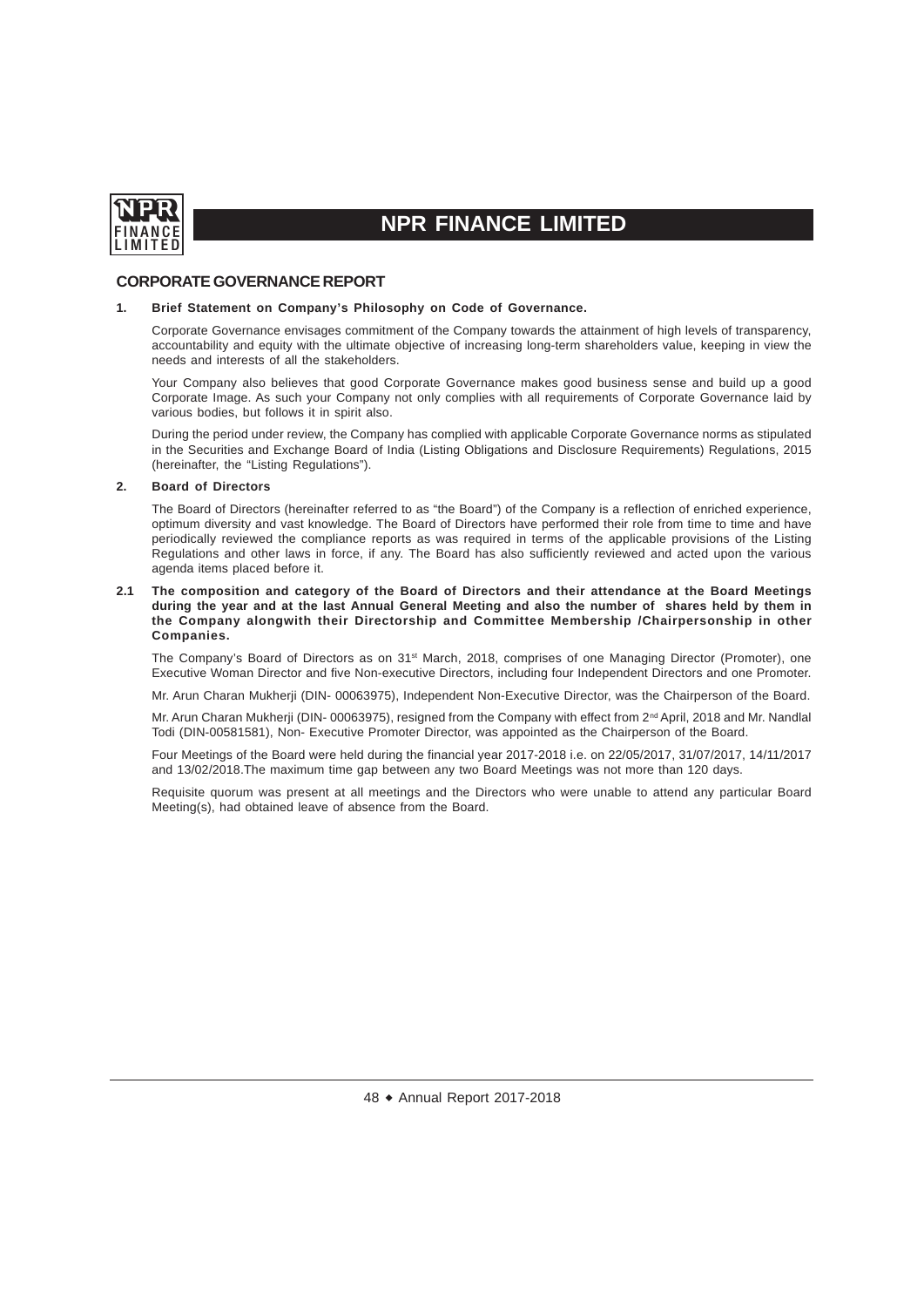

The details are as follows:

| Name of<br><b>Director</b>     | Category                                                        | No of shares<br>held & % of<br>shareholding<br>in the Co. | No. of<br><b>Board</b><br><b>Meetings</b><br>attended | Whether<br>last AGM<br><b>Attended</b> |              | No. of<br><b>Directorships</b><br>in other<br><b>Companies</b><br><b>Public Private</b> | Member | No. of<br>Committee<br>Membership(s)/<br>Chairpersonship(s)<br>held in other<br><b>Companies</b><br>Chairperson |
|--------------------------------|-----------------------------------------------------------------|-----------------------------------------------------------|-------------------------------------------------------|----------------------------------------|--------------|-----------------------------------------------------------------------------------------|--------|-----------------------------------------------------------------------------------------------------------------|
| Mr. Pawan<br>Kumar Todi        | Executive.<br>Non-independent,<br><b>Promoter Director</b>      | 794210<br>shares<br>(13.26%)                              | 4                                                     | Yes                                    | $\mathbf{1}$ | 12                                                                                      |        |                                                                                                                 |
| Mr. Nandlal<br>Todi            | Non-Executive,<br>Non-independent,<br>Promoter Director         | 340888<br>shares<br>$(5.69\%)$                            | 3                                                     | <b>No</b>                              |              | 8                                                                                       |        |                                                                                                                 |
| Ms. Sarika<br>Mehra            | Executive,<br>Non-independent,<br>Whole-time<br><b>Director</b> | $\cdots$                                                  | 4                                                     | Yes                                    |              |                                                                                         |        |                                                                                                                 |
| Mr. Arun<br>Charan<br>Mukherji | Non Executive,<br>Independent<br><b>Director</b>                | 300<br>shares<br>$(0.01\%)$                               | 3                                                     | Yes                                    | $\mathbf{1}$ |                                                                                         | 1      | 1                                                                                                               |
| Mr. Nitin<br>Guha              | Non Executive,<br>Independent<br>Director                       | $\cdots$                                                  | 4                                                     | Yes                                    | $\cdots$     | 1                                                                                       |        | .                                                                                                               |
| Mr. Rajendra<br>Kr. Duggar     | Non Executive,<br>Independent<br><b>Director</b>                | $\cdots$                                                  | 3                                                     | Yes                                    |              | 5                                                                                       |        |                                                                                                                 |
| Mr. Ashok<br>Bhandari          | Non Executive,<br>Independent<br>Director                       |                                                           | 3                                                     | <b>No</b>                              | 9            | 3                                                                                       | 5      |                                                                                                                 |

Mr. Ashok Bhandari (DIN- 00012210), was appointed as an Additional Director with effect from May 22, 2017 in the category of Non-Executive Independent Director. Further, he was appointed as a Director by the Members at 28<sup>th</sup> Annual General Meeting held on 14<sup>th</sup> September, 2017.

Mr. Arun Charan Mukherji (DIN- 00063975), resigned from the Company with effect from 2<sup>nd</sup> April, 2018.

Ms. Sarika Mehra (DIN-06935192), Executive Director and Company Secretary, acts as the Secretary of the Company as well as of Committees.

Every Director has informed the Company about the committee positions he or she occupies in other listed entities, if any, and has further, intimated changes thereto, as and when the same has taken place.

None of the Directors on the Board is a member of more than 10 Committees & Chairperson of more than 5 Committees across all the Companies in which he or she is a Director. It be noted that, for the purpose of determination of limit, chairpersonship of the Audit Committee and the Stakeholders' Relationship Committee alone, have been considered.

None of the Independent Directors serve as an Independent Director in more than 7 listed companies.

## **2.2 Disclosure of relationships between Directors inter-se.**

Mr. Pawan Kumar Todi (DIN-00590156), Managing Director and Promoter, is the son of Mr. Nandlal Todi (DIN-00581581), Non- Executive Promoter Director.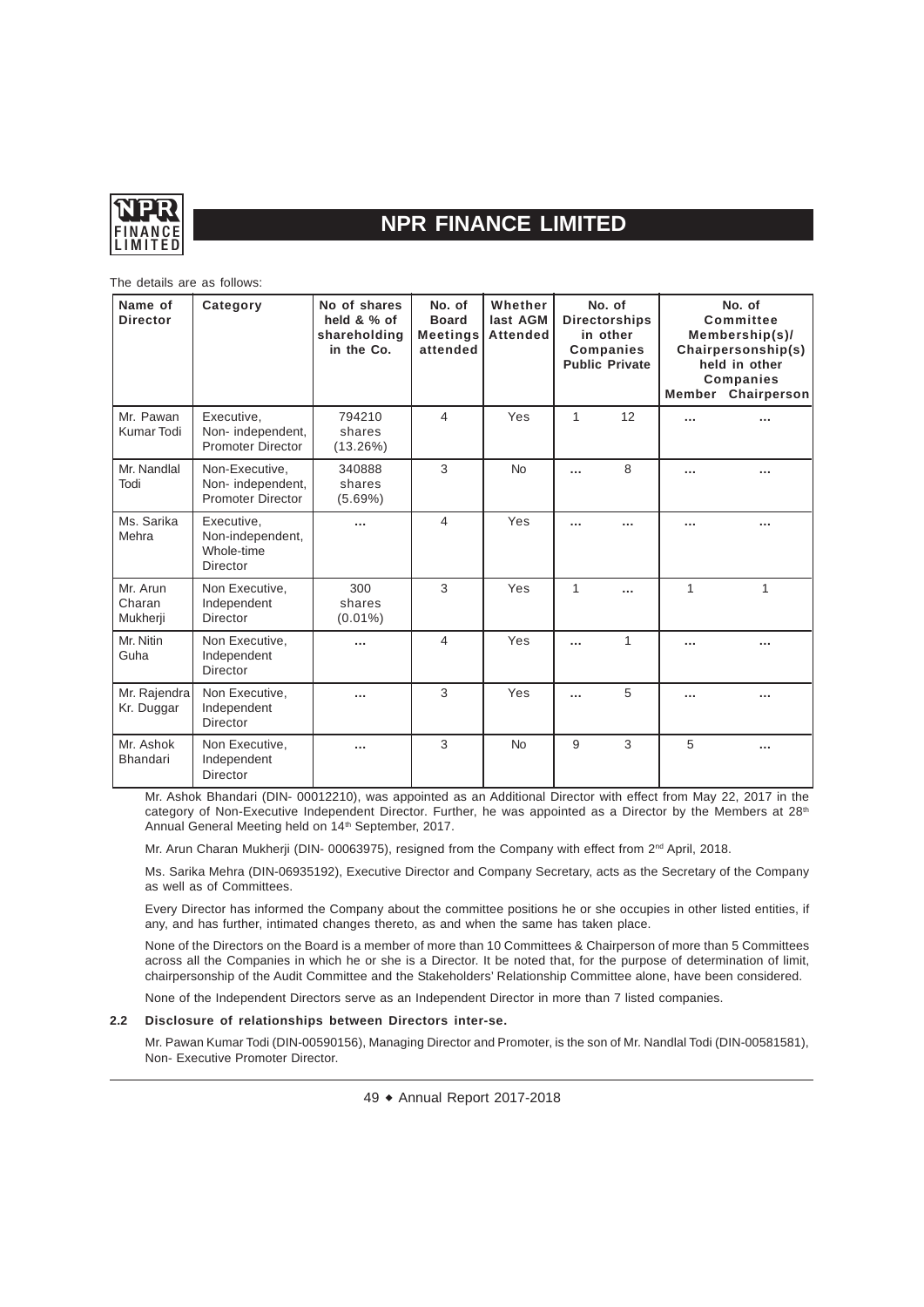

### **2.3 Invitees**

Apart from the Board members, the Company Secretary and the Chief Financial Officer (CFO) are invited to attend all the Board Meetings. Other senior management executives are called as and when necessary, to provide additional inputs for the items being discussed by the Board.

#### **2.4 Independent Directors**

## (a) **Criteria of Independence.**

The Independent Directors have confirmed that they meet the criteria of 'Independence' as stipulated under Regulation 16(1)(b) of the Securities and Exchange Board of India (Listing Obligations and Disclosure Requirements) Regulations, 2015 and Section 149(6) of the Companies Act, 2013.

### (b) **Separate meetings of the Independent Directors.**

In terms of Regulation 25(3) of the Securities and Exchange Board of India (Listing Obligations and Disclosure Requirements) Regulations, 2015, read with Schedule IV of the Companies Act, 2013, one exclusive meeting of the Independent Directors was held on 13<sup>th</sup> February, 2018, to discuss inter-alia amongst others, the agenda items as specified in 25(4) of the Listing Regulations, read with Schedule IV of the Companies Act, 2013.

The quorum for the separate meeting of the Independent Directors has been fixed as two (2).

## (c) **Tenure & Formal Letter of appointment to Independent Directors.**

Mr. Ashok Bhandari (DIN- 00012210), was appointed as an Additional Director with effect from May 22, 2017 in the category of Non-Executive Independent Director. Further, he was appointed as Non-Executive Independent Director by the Members at 28<sup>th</sup> Annual General Meeting held on 14<sup>th</sup> September, 2017 for a term of five years.

All the other Independent Directors of the Company were re-appointed for a term of five years at the 25<sup>th</sup> Annual General Meeting of the Company with effect from 19<sup>th</sup> September, 2014 & were issued Appointment Letters in this regard.

The appointment letters containing the terms and conditions of appointment have been disclosed on the website of the Company.

#### (d) **Familiarisation programme for Independent Directors.**

Pursuant to Regulation 25(7) of the Securities and Exchange Board of India (Listing Obligations and Disclosure Requirements) Regulations, 2015, effective from 1st December, 2015, the company shall familiarise the independent directors about the company, including- their roles, rights, responsibilities in the company, nature of the industry in which the company operates, business model of the company, etc., through various programmes.

In this connection, various familiarization programmes were conducted during the Financial Year 2017-18, and the details of such familiarisation programmes has been disclosed on the website of the Company ; viz: www.nprfinance.com, via the following link:

http://www.nprfinance.com/showreport.aspx?prmRsCtg=FPID&prmCtgType=S

## **2.5 Profile of the Directors appointed/re-appointed.**

Mr. Ashok Bhandari (DIN- 00012210), was appointed as an Additional Director with effect from May 22, 2017 in the category of Non-Executive Independent Director. Accordingly, he held office till the 28<sup>th</sup> Annual General Meeting held on 14<sup>th</sup> September, 2017, where, he was appointed for a term of five years.

All the other Independent Directors of the Company were appointed for a term of five years at the  $25<sup>th</sup>$  Annual General Meeting of the Company with effect from 19th September, 2014.

Further, Mr. Nandlal Todi (DIN-00581581), who retired by rotation at the 28<sup>th</sup> Annual General Meeting, was re-appointed thereto.

Further, it is being proposed to make the office of Ms. Sarika Mehra (DIN-06935192), Executive Director & Company Secretary, as liable to retire by rotation with effect from the ensuing Annual General Meeting.

The profile of all the Directors is described on the website of the Company, viz: www.nprfinance.com.

50 Annual Report 2017-2018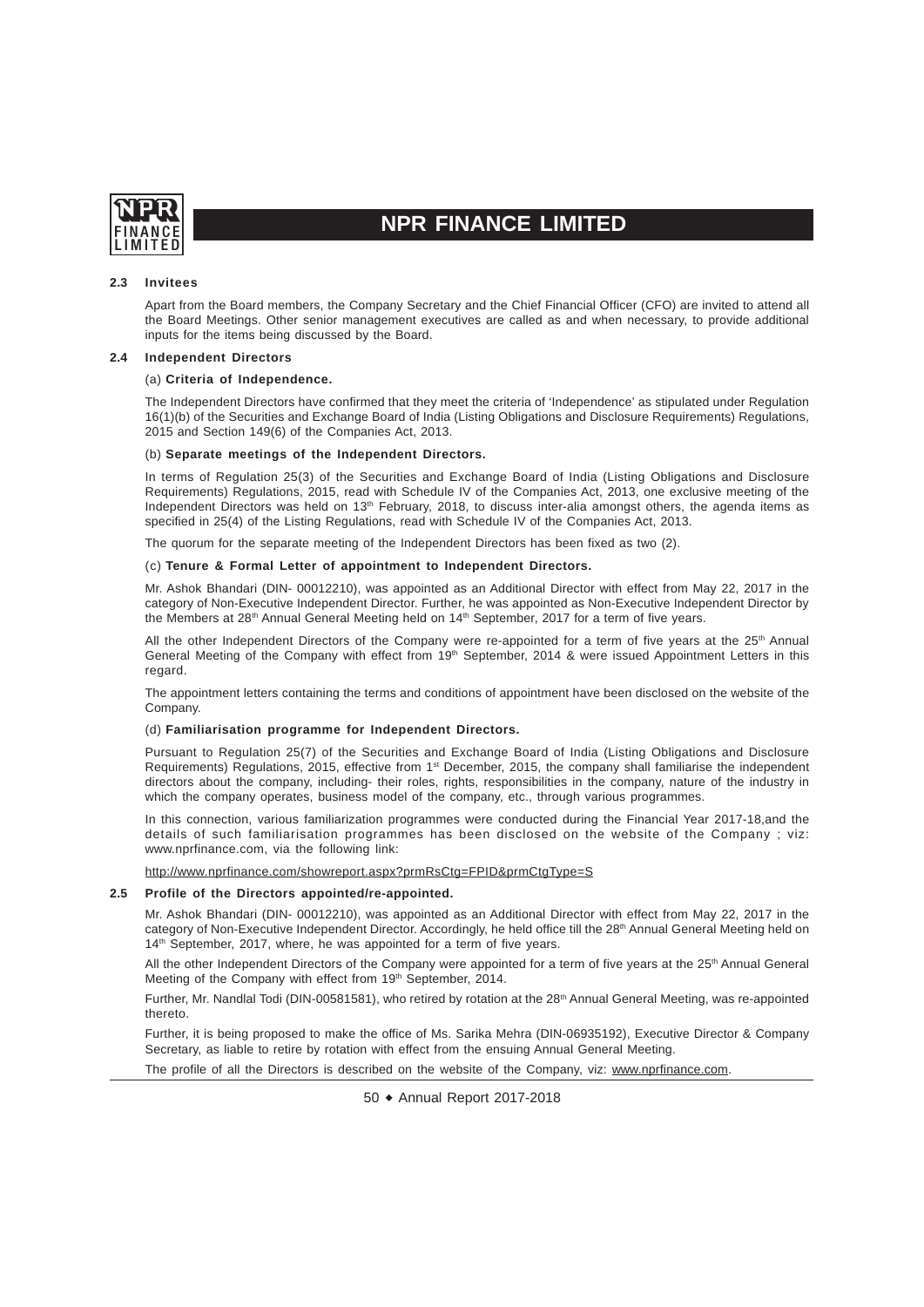

## **2.6 Disclosure to the Board of Directors by the Senior Management, in terms of Regulation 26(5) of the Securities and Exchange Board of India (Listing Obligations and Disclosure Requirements) Regulations, 2015.**

There have been no material, financial and commercial transactions in which, the senior management have such personal interest that may have a potential conflict with the interest of the Company. Hence the question of disclosure by the senior management in terms of Regulation 26(5) of the Securities and Exchange Board of India (Listing Obligations and Disclosure Requirements) Regulations, 2015, does not arise.

## **2.7 Succession Planning**

Pursuant to Regulation (4)(2)(f)(ii) read with Regulation 17(4) of the Listing Regulations, the Board has, during the financial year under review, satisfied itself that plans are in place for orderly succession for appointments to the Board and the senior management. The Company recognizes that succession planning will ensure that investors do not suffer due to sudden or unplanned gaps in leadership. Succession Planning will therefore ensure that the Company is well-prepared for expansion, loss of any key talent, business continuity and that there is an appropriate balance of skills, experience and expertise on the Board and Senior Management.

#### **2.8 Policy on Board Diversity**

Based on the Company's Policy on Board Diversity, as formulated by the Nomination and Remuneration Committee, the Board has time and again ensured that, optimum diversity on the Board is attained and maintained.

## **3. Audit Committee**

#### **3.1 Brief description of the terms of reference.**

The Audit Committee has the power to investigate any activity within its terms of reference, to seek information from any employee, obtain outside legal or other professional advice and secure attendance of outsiders with relevant expertise, if it considers necessary.

The terms of reference of the Committee is in accordance with that specified in Regulation 18(3) of the Securities and Exchange Board of India (Listing Obligations and Disclosure Requirements) Regulations, 2015, read with Part C of Schedule II thereto, and also confirms to the requirements of Section 177 of the Companies Act, 2013 read with the Companies (Meetings of Board and its Powers) Rules, 2014. The Committee was constituted on 29<sup>th</sup> July, 2000.

The Board of Directors at their meeting held on 11<sup>th</sup> February, 2017, further empowered the Audit Committee to mandatorily review the information in accordance with Part C (B)(6) of Schedule II of the Securities and Exchange Board of India (Listing Obligations and Disclosure Requirements) Regulations, 2015.

## **3.2 The composition of the Committee, meetings and attendance of the members during the year.**

The composition of the Audit Committee reflects independence and comprises of members with enriched qualification and all members are financially literate. As on 31st March, 2018, it comprises of four non-executive independent directors and one non-executive promoter director as on 31<sup>st</sup> March, 2018.

The Committee met 4 (Four) times during the year i.e. on 22/05/2017, 31/07/2017, 14/11/2017 and 13/02/2018. The maximum time gap between any two Audit Committee Meetings was not more than 120 days.

Requisite quorum was present at all meetings and the committee members who were unable to attend any particular Meeting(s) of the Committee, obtained leave of absence from the Committee.

| SI. No. | l Name                    | Category                                          | No. of Meetings<br><b>Attended</b> |
|---------|---------------------------|---------------------------------------------------|------------------------------------|
|         | Mr. Nandlal Todi          | Non-Executive, Non-independent, Promoter Director |                                    |
| 2       | Mr. Arun Charan Mukherji  | Non Executive, Independent Director               |                                    |
| 3       | Mr. Nitin Guha            | Non Executive, Independent Director               |                                    |
| 4       | Mr. Rajendra Kumar Duggar | Non Executive, Independent Director               |                                    |
| 5       | Mr. Ashok Bhandari        | Non Executive, Independent Director               |                                    |

The details are enumerated herein below:

51 ◆ Annual Report 2017-2018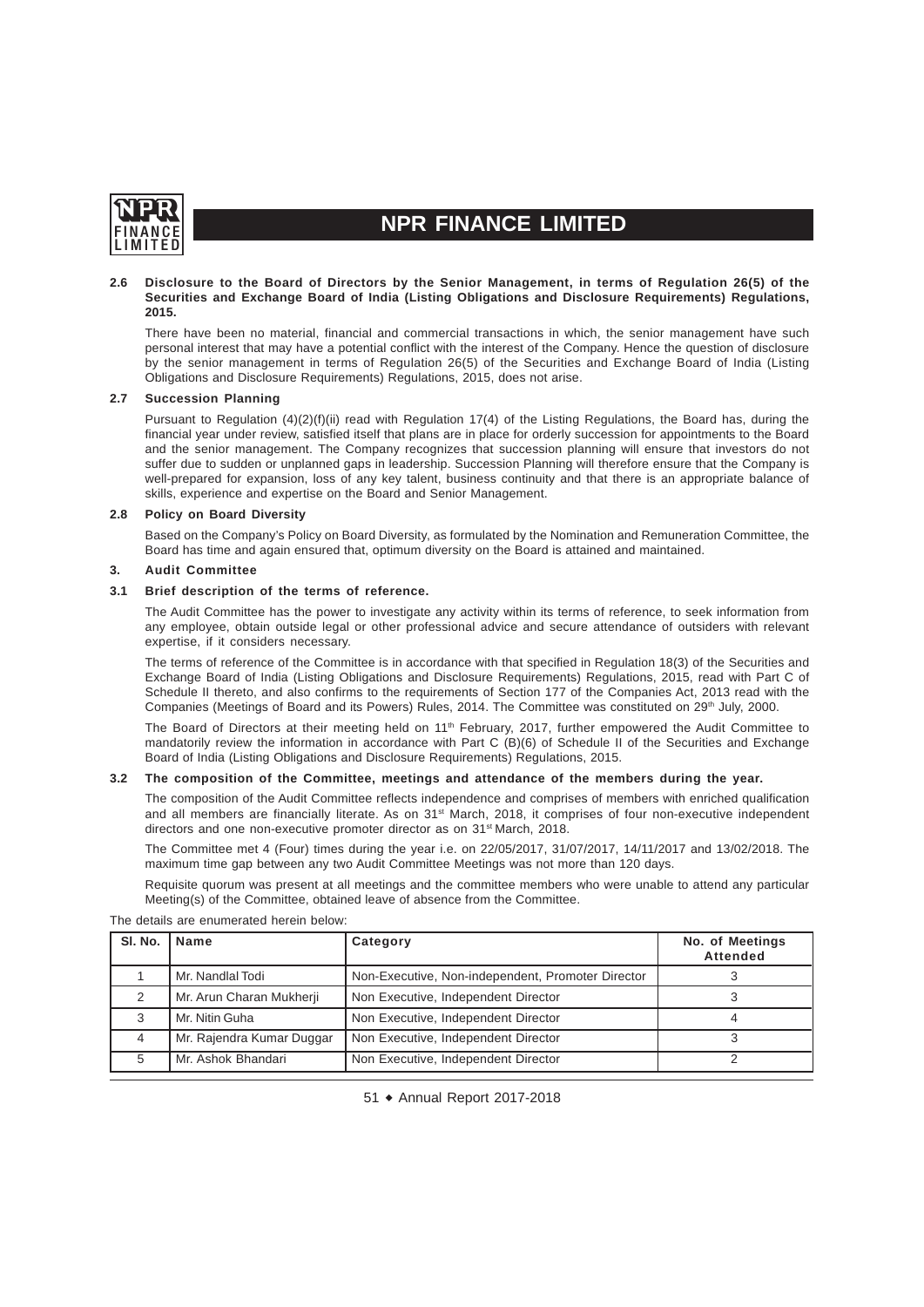

Mr. Ashok Bhandari (DIN- 00012210), was appointed as member of the committee with effect from July 31, 2017 in the category of Non-Executive Independent Director.

Mr. Nitin Guha (DIN- 01107480), Independent Non-Executive Director, was the Chairperson of the Committee, who, along with the other committee members, was present at the 28<sup>th</sup> Annual General Meeting of the Company.

Mr. Rajendra Kumar Duggar (DIN-00403512) Independent Non-Executive Director, chairs the Committee with effect from June 30, 2018.

Mr. Arun Charan Mukherji (DIN- 00063975), resigned from the Company with effect from 2<sup>nd</sup> April, 2018 and accordingly, ceased to be a member of the Committee.

Ms. Sarika Mehra (DIN-06935192), Executive Director and Company Secretary, acts as the Secretary to the Audit Committee.

## **3.3 Invitees**

Apart from the Committee members and the Company Secretary, the CFO is invited to attend all the Board Meetings. Other senior management executives, internal auditor, representative of the statutory auditor, etc., are called as and when necessary, to provide additional inputs for the items being discussed by the Committee.

#### **4. Nomination and Remuneration Committee**

## **4.1 Brief description of the terms of reference.**

The Remuneration Committee which was constituted on 30/10/2002 in accordance with Schedule XIII of the Companies Act, 1956 to carry out functions as envisaged under the said schedule, was reconstituted as the Nomination and Remuneration Committee at the meeting of the Board of Directors held on 16<sup>th</sup> May, 2014 pursuant to the requirements of Section 178 of the Companies Act, 2013 read with the Companies (Meetings of Board and its Powers) Rules, 2014.

The Nomination and Remuneration Committee has performed its role in accordance with its terms of reference of the Listing Regulations, read with Part D of Schedule II thereto.

### **4.2 The composition of the Committee, meetings and attendance of the members during the year.**

The Nomination and Remuneration Committee of the Company as on 31<sup>st</sup> March, 2018, comprises of four Non-Executive and Independent Directors.

The Committee met 1 (One) time during the year i.e. on 15/05/2017. All the Committee members were present at the meeting.

The details are as follows:

| SI. No. | Name                      | <b>Status</b>                       | No. of Meetings<br><b>Attended</b> |
|---------|---------------------------|-------------------------------------|------------------------------------|
|         | Mr. Arun Charan Mukherji  | Non Executive, Independent Director |                                    |
|         | Mr. Nitin Guha            | Non Executive, Independent Director |                                    |
| 3.      | Mr. Rajendra Kumar Duggar | Non Executive, Independent Director |                                    |

Mr. Nitin Guha (DIN- 01107480), Non-Executive Independent Director, is the Chairperson of the Committee, who, along with the other committee members, was present at the 28<sup>th</sup> Annual General Meeting of the Company.

Mr. Arun Charan Mukherji (DIN- 00063975), resigned from the Company w.e.f 2<sup>nd</sup> April, 2018.

Mr. Ashok Bhandari (DIN-00012210), Non-Executive Independent Director has been inducted in the Committee w.e.f. 22<sup>nd</sup> May, 2017.

### **5. Remuneration of Directors**

### **5.1 All pecuniary relationship or transactions of the non-executive directors vis-à-vis, the Company.**

The details of the related party transactions depicting, inter-alia amongst others, transactions of the non-executive directors, vis-à-vis, the Company, is disclosed in Note No. **"2.39"** of schedule to the Financial Statements for the period under review.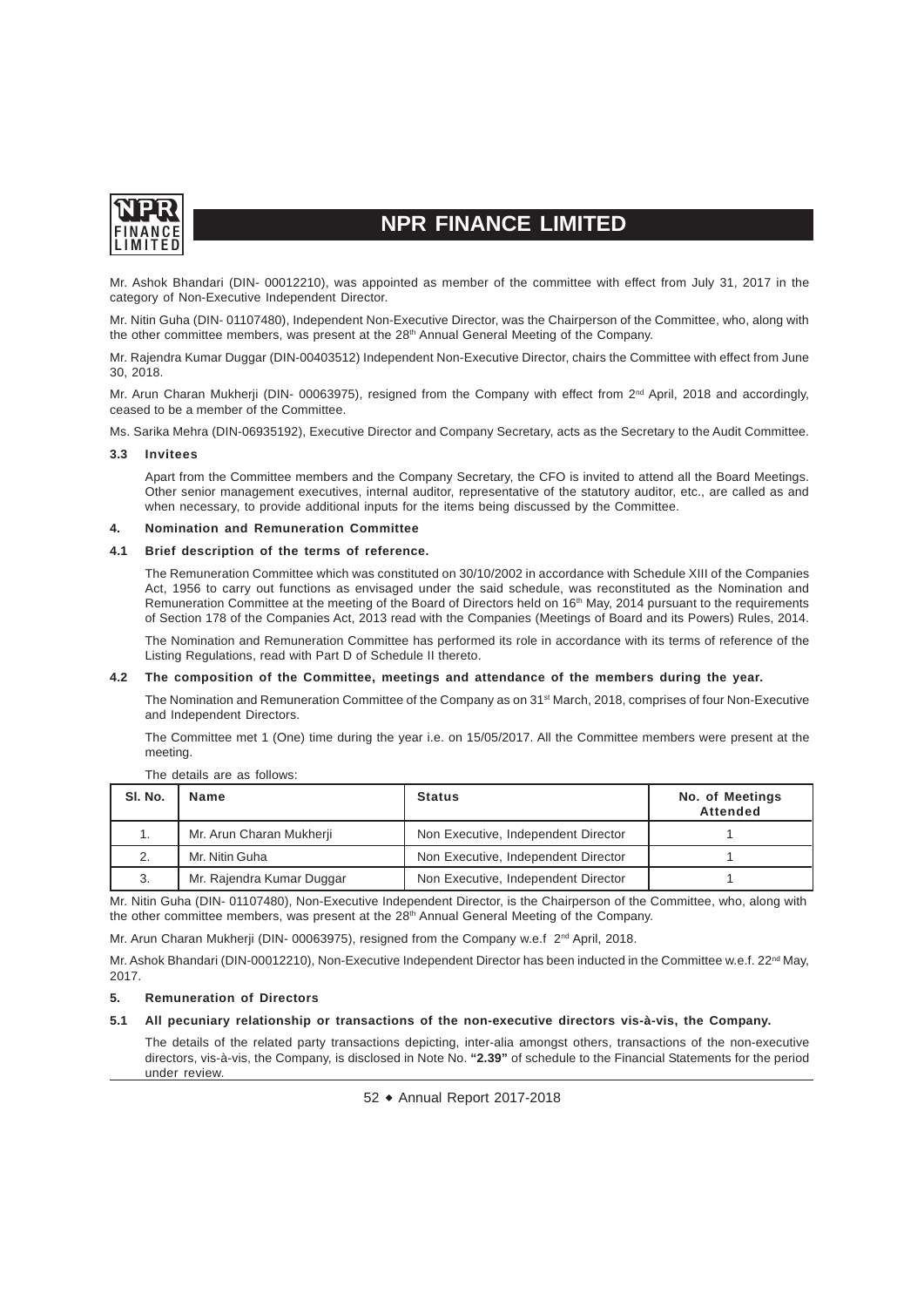

#### **5.2 Criteria of making payments to non-executive Directors.**

The Remuneration payable to the Directors, Key Managerial Personnel and Senior Management Personnel is determined in accordance with the Nomination and Remuneration Policy of the Company.

The Nomination and Remuneration Policy has been disclosed on the website of the Company: i.e.: www.nprfinance.com and also forms part of the Directors' Report.

## **5.3 Disclosures with respect to remuneration**

#### **(a) Remuneration of the Non-Executive Directors.**

During the financial year 2017-18, all non-executive Directors of the Company, including the Independent Directors, were paid sitting fees for attending Committee Meetings and the Meetings of the Board of Directors. Further the independent directors were paid sitting fees for their separate meeting held in terms of Regulation 25(3) of the Securities and Exchange Board of India (Listing Obligations and Disclosure Requirements) Regulations, 2015, read with Schedule IV of the Companies Act, 2013.

The sitting fees is determined and revised by the Board and is subjected to the threshold limit prescribed in the Securities and Exchange Board of India (Listing Obligations and Disclosure Requirements) Regulations, 2015, Companies Act, 2013 and the Rules made thereunder, and any other applicable law(s) in force.

Further, the non-executive directors may receive such other remuneration as permissible under the provisions of the Companies Act, 2013 read with the Rules made thereunder and/or the provisions of the Securities and Exchange Board of India (Listing Obligations and Disclosure Requirements) Regulations, 2015.

Regulation 17(6) of the Listing Regulations, provides that :

(i) The board of directors shall recommend all fees or compensation, if any, paid to non-executive directors, including independent directors and shall require approval of shareholders in general meeting.

(ii) The requirement of obtaining approval of shareholders in general meeting shall not apply to payment of sitting fees to non-executive directors, if made within the limits prescribed under the Companies Act, 2013, for payment of sitting fees without approval of the Central Government.

(iii) The approval of shareholders as mentioned in (i) above, shall specify the limits for the maximum number of stock options that may be granted to non-executive directors, in any financial year and in aggregate.

(iv) Independent directors shall not be entitled to any stock option.

**(b) Remuneration of the Executive Directors including Whole-time Director and Managing Director.**

The Managing Director and the Whole-time/Executive Director, receive monthly salary/remuneration.

The remuneration of the Managing Director and Whole-time Director is determined by the Board of Directors, subject to the Securities and Exchange Board of India (Listing Obligations and Disclosure Requirements) Regulations, 2015, statutory limits laid in the Companies Act, 2013, read with the Rules and Schedules forming part thereto and the approval of the shareholders and/or Central Government, wherever required.

The remuneration is broadly divided into the following components:

(i) **The Fixed Components**- This broadly encompasses: Salary, allowances, perquisites, retirement benefits, etc.

(ii) **The Variable Components**- Performance based promotion and bonus are primarily included hereto.

Any annual increase in the remuneration of the Directors shall be at the sole discretion of the Board, based on the recommendation of the Nomination and Remuneration Committee.

Further, in determining the director's remuneration, their performance evaluation as duly carried out by the Board and/ or Independent Directors, shall also be given due weightage.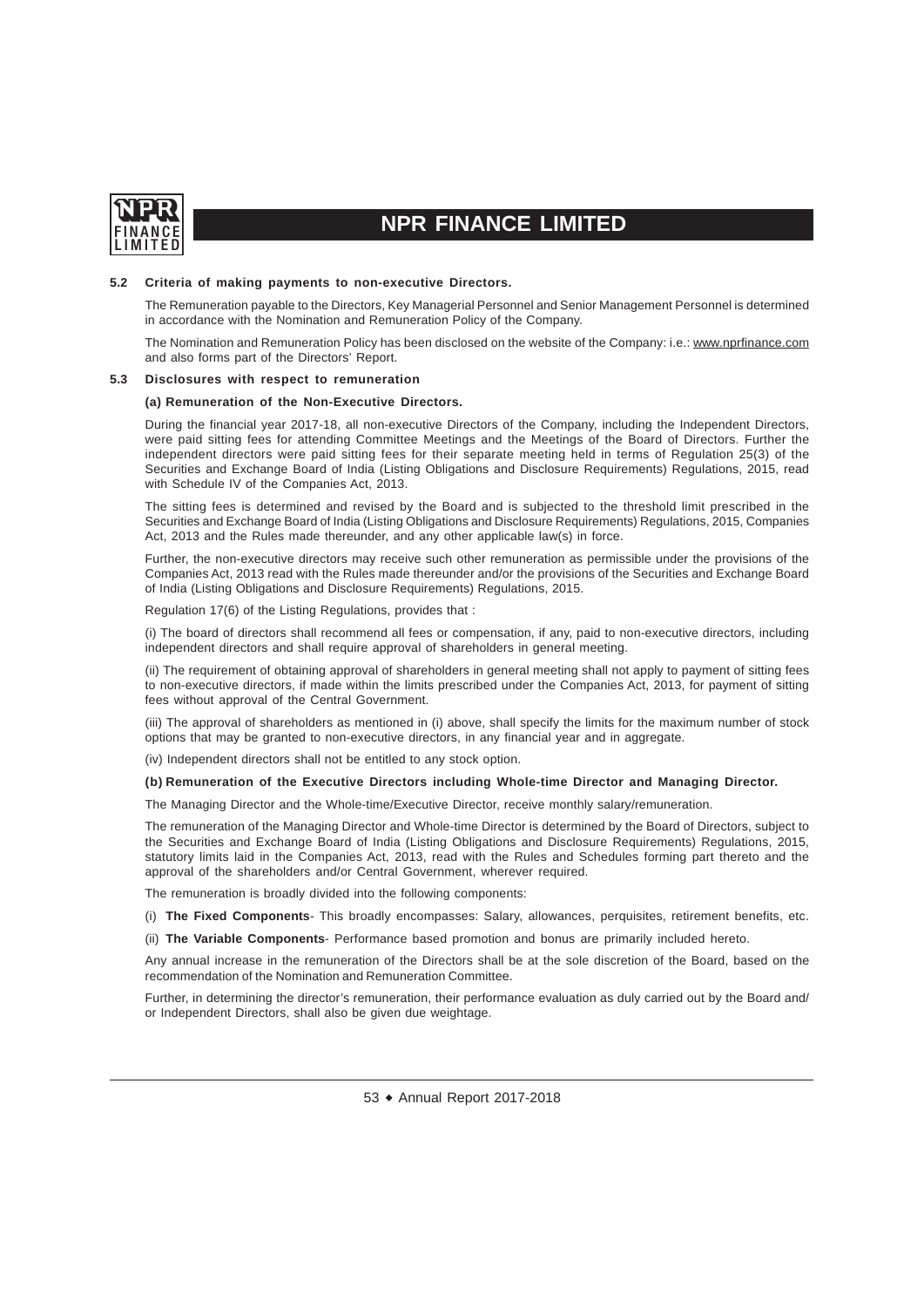

### **6. Performance Evaluation Criteria of the Board of Directors & the Committees thereto:**

Pursuant to Section 134(3)(p) of the Act read with Rule 8(4) of the Companies (Accounts) Rules, 2014, other applicable provisions of the Act, and in accordance with the SEBI Circular No. SEBI/HO/CFD/CMD/CIR/P/2017/004, dated January 5, 2017, the disclosure regarding the manner of formal annual evaluation by the Board of its own performance and that of its various committees and individual directors is provided hereto:

#### **a. Role of the Nomination and Remuneration Committee (NRC):**

- i. NRC has formulated criteria for evaluation of performance of independent directors and the board of directors.
- ii. NRC carries out evaluation of every director's performance.

iii. NRC determines whether to extend or continue the term of appointment of the independent directors, on the basis of the report of performance evaluation of independent directors.

### **b. Role of independent directors:**

In the meeting of independent directors of the company (without the attendance of non-independent directors and management), such directors :

I. Review the performance of non-independent directors and the Board as a whole.

II. Review the performance of the Chairperson of the company, taking into account, the views of executive directors and non-executive directors.

III. Assess the quality, quantity and timeliness of flow of information between the company management and the Board that is necessary for the Board to effectively and reasonably perform their duties.

IV. Bring an objective view in the evaluation of the performance of board and management.

#### **c. Evaluation of independent directors:**

The performance evaluation of independent directors is done by the entire Board of Directors, excluding the director being evaluated.

#### *d. Performance Evaluation of the Committee*

The Board of Directors evaluate the performance of all the Board Committees, based on the Company's Performance Evaluation Policy.

## **e. Details of Remuneration paid to the Directors.**

During the Financial Year 2017-18, the non-executive directors were paid sitting fees of  $\bar{z}$  7,500/- for each meeting of the Board, ₹ 4000/- for each Audit Committee meeting, ₹ 4000/- for each Nomination and Remuneration Committee Meeting and  $\bar{\tau}$  5000 for the separate meeting of the Independent Directors.

The details of remuneration paid to all the directors during the year ended 31<sup>st</sup> March, 2018, are given below:

| <b>Name</b>               | Salary &<br><b>Allowances</b> | Employer's<br>Contribution to<br>E.P.F. | <b>Sitting Fees</b> | <b>Total</b> |
|---------------------------|-------------------------------|-----------------------------------------|---------------------|--------------|
|                           | ₹                             |                                         | ₹                   | ₹            |
| Mr. Pawan Kumar Todi*     | 26,94,848/-                   | $\cdots$                                | $\cdots$            | 26,94,848/-  |
| Mr. Nandlal Todi          | $\cdots$                      | $\cdots$                                | $34,500/-$          | $34,500/-$   |
| Ms. Sarika Mehra*         | 12,48,360/-                   | $33,120/-$                              | $\cdots$            | 12,81,480/-  |
| Mr. Arun Charan Mukherji  | $\cdots$                      | $\cdots$                                | $43,500/-$          | 43,500/-     |
| Mr. Nitin Guha            | $\cdots$                      | $\cdots$                                | $55,000/-$          | 55,000/-     |
| Mr. Rajendra Kumar Duggar | $\cdots$                      | $\cdots$                                | $38,500/-$          | $38,500/-$   |
| Mr. Ashok Bhandari        | .                             | .                                       | $38,000/-$          | $38,000/-$   |
| <b>Total</b>              | 39,43,208/-                   | $33,120/-$                              | $2,09,500/-$        | 41,85,828/-  |

54 Annual Report 2017-2018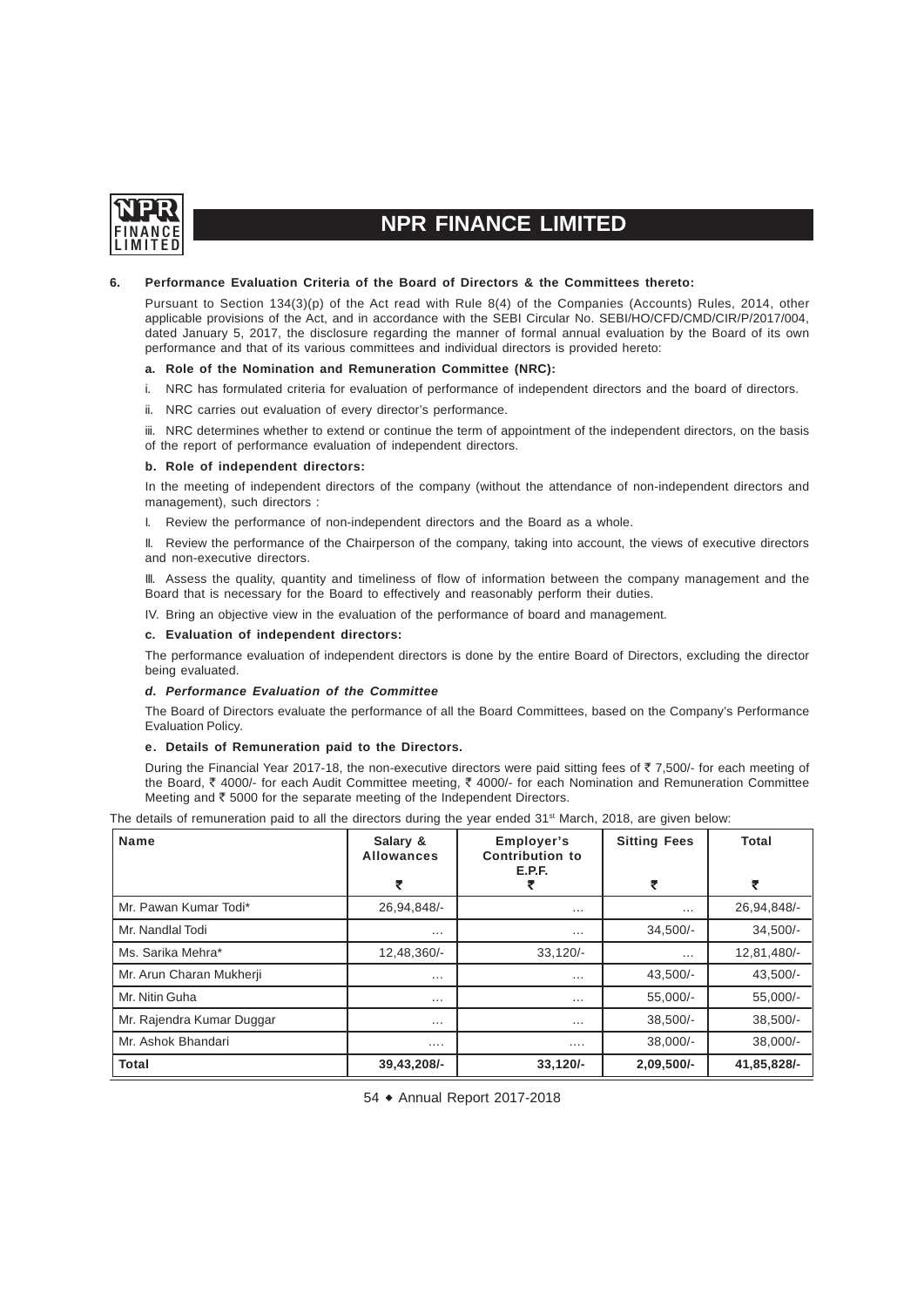

\* The Company has paid Insurance premium of  $\bar{\tau}$  64,410/- and  $\bar{\tau}$  35,596/- for Mr. Pawan Kumar Todi and Ms. Sarika Mehra respectively under the group Mediclaim Insurance Policy of the Company.

Further, the disclosure on remuneration in terms of section 178, 197 read with Rule 5 of The Companies (Appointment and Remuneration of Managerial Personnel) Rules, 2014, and other applicable provisions, if any, of the Companies Act, 2013, read with the Rules made thereunder, is disclosed in the Directors' Report.

### **f. Service Contracts, notice period and severance fees.**

Mr. Ashok Bhandari (DIN- 00012210), was appointed as an Additional Director with effect from May 22, 2017 in the category of Non-Executive Independent Director. Further, he was appointed as Non-Executive Independent Director by the Members at 28<sup>th</sup> Annual General Meeting held on 14<sup>th</sup> September, 2017 for a term of five years.

All the other Independent Directors have been re-appointed for a period of five years at the 25<sup>th</sup> Annual General Meeting of the Company with effect from 19<sup>th</sup> September, 2014 and shall hold office till the conclusion of the 30<sup>th</sup> Annual General Meeting.

The office of Mr. Nandlal Todi (DIN-00581581) is liable to retire by rotation in terms of the Companies Act, 2013.

The office of Ms. Sarika Mehra (DIN-06935192), Executive Director & Company Secretary, is liable to retire by rotation.

The tenure of the Managing Director and the Executive Director & Company Secretary can be terminated by either party by giving ninety (90) days notice in writing and shall be subject to the approval of the Nomination and Remuneration Committee and the Board of Directors.

### **7. Stakeholders Relationship Committee**

The Share Transfer and Investors Grievance Committee which was constituted on 31<sup>st</sup> July, 2001, was subsequently reconstituted as the Stakeholders Relationship Committee at the meeting of the Board of Directors held on 16<sup>th</sup> May, 2014 pursuant to the requirements of Section 178 of the Companies Act, 2013 read with the Companies(Meetings of Board and its Powers) Rules, 2014.

#### **7.1 Composition of the Committee and Compliance Officer.**

The Committee consists of one Non - Executive Independent Director and two Promoter Directors, as on 31<sup>st</sup> March, 2018. The details are as follows:

| SI. No. | Name                 | Category                                           |
|---------|----------------------|----------------------------------------------------|
|         | Mr. Nitin Guha       | Non Executive, Independent Director.               |
|         | Mr. Nandlal Todi     | Non-Executive, Non-independent, Promoter Director. |
|         | Mr. Pawan Kumar Todi | Executive, Non-independent, Promoter Director.     |

Mr. Nitin Guha (DIN- 01107480), Non-executive and Independent Director, is the Chairperson of the Committee.

Ms. Sarika Mehra, Executive Director and Company Secretary (DIN-06935192), is the Compliance Officer.

#### **7.2 Brief description of the terms of reference**

The Committee has performed the role assigned to it in terms of Schedule II of the Listing Regulations.

The Committee deals with matters relating to approval of Share Transfer, Transmissions and Transposition, Folio Consolidation, Issue of Duplicate Share Certificates, Replacement of Share Certificates, Split and Consolidation of Certificates, Dematerialisation and Rematerialisation requests, monitoring of shareholder complaints /requests. The Committee is also empowered to resolves the grievances of the security holders of the Company.

### **7.3 Status of Complaints received from the members:**

During the period under review, the Company has received 2 (Two) investor complaints, which were resolved within the stipulated time period.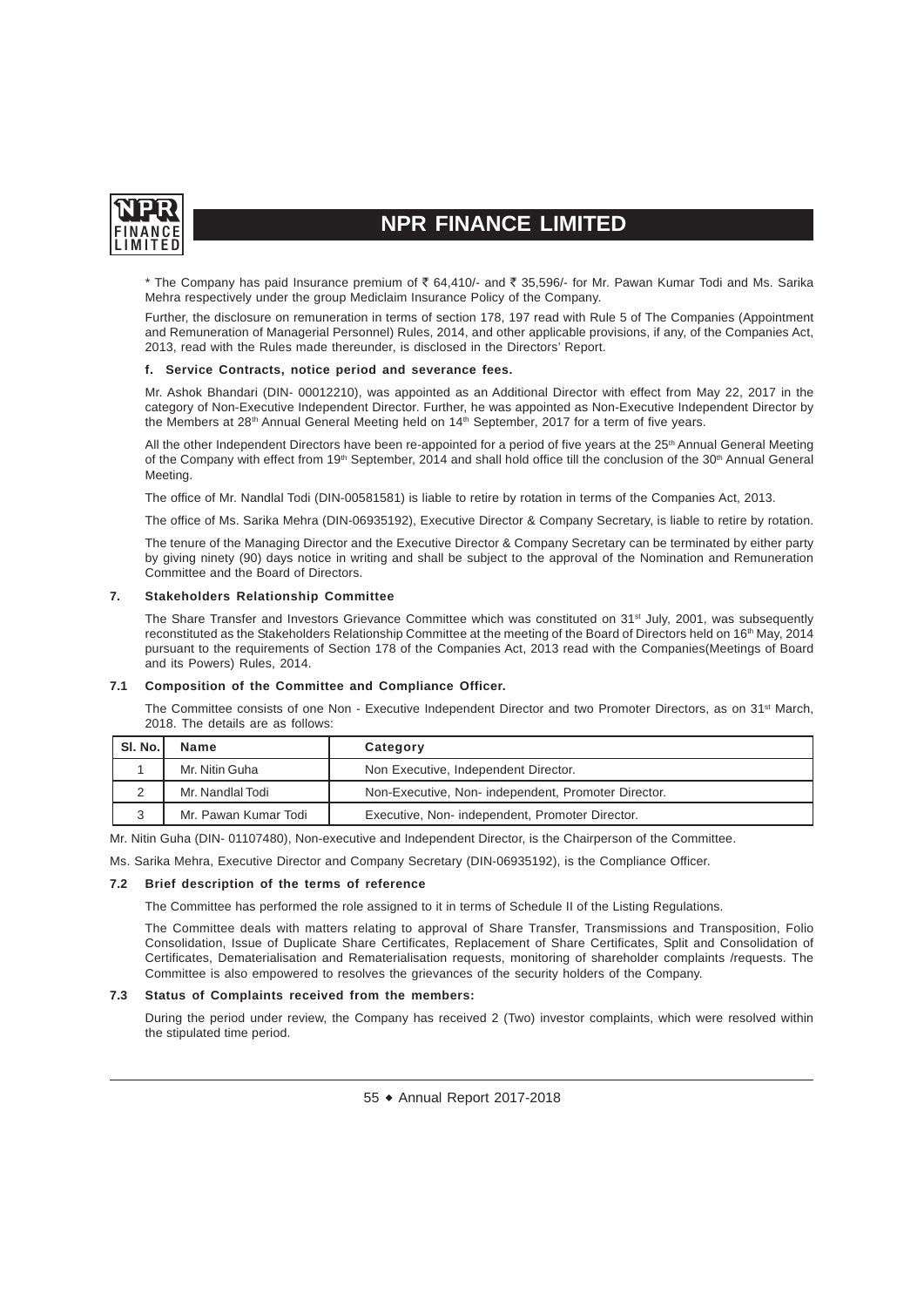

## The summary of complaints is provided herewith:

| <b>Particulars</b>                                                                     | No. of Complaints |
|----------------------------------------------------------------------------------------|-------------------|
| Pending at the beginning of the Year.                                                  | Nil               |
| Number of shareholders' complaints received so far                                     |                   |
| Disposed off during the Year.                                                          |                   |
| Number of shareholders' complaints not solved to the satisfaction of the shareholders. | Nil               |
| Number of pending complaints.                                                          | Nil               |

## **8. Risk Management Committee**

The Risk Management Committee of the Company monitors and reviews the risk management plan of the Company. It is responsible for laying down procedures to inform Board members about the risk assessment and minimization procedures. The Board shall be responsible for framing, implementing and monitoring the risk management plan for the Company.

With the enactment of the Securities and Exchange Board of India (Listing Obligations and Disclosure Requirements) Regulations, 2015, the constitution of the Risk Management Committee is not mandatory for the Company. However, on account of good Corporate Governance principles, and the fact that, NBFCs are subjected to varieties of risks which require constant monitoring and mitigation, the Company has decided to continue with the functioning of the Risk Management Committee.

## **8.1 Composition**

Majority of the members of the Committee are Board members. The Committee comprises of two promoter directors and one non-board member, who is a senior executive. The details are as follows:

| SI. No. | Name                 | Category                                          |
|---------|----------------------|---------------------------------------------------|
|         | Mr. Nandlal Todi     | Non-Executive, Non-independent, Promoter Director |
|         | Mr. Pawan Kumar Todi | Executive, Non-independent, Promoter Director.    |
| հ       | Mr. Shankar Birjuka  | General Manager                                   |

Mr. Nandlal Todi (DIN-00581581), Director, is the Chairperson of the Committee.

## **9. General Body Meetings**

## **9.1 Location and time for last three Annual General Meetings were :**

| <b>Financial Year</b> | Date of AGM | Venue                                                                                                                               | Time       |
|-----------------------|-------------|-------------------------------------------------------------------------------------------------------------------------------------|------------|
| 2016-2017             | 14-09-2017  | Jhajharia Committee Room,<br>Merchant Chamber of Commerce.<br>15-B, Hemanta Basu Sarani, 2 <sup>nd</sup> Floor,<br>Kolkata- 700 001 | 11.00 A.M. |
| 2015-2016             | 21-09-2016  | Jhajharia Committee Room,<br>Merchant Chamber of Commerce,<br>15-B, Hemanta Basu Sarani, 2 <sup>nd</sup> Floor,<br>Kolkata- 700 001 | 11.00 A.M. |
| 2014-2015             | 23-09-2015  | Jhajharia Committee Room,<br>Merchant Chamber of Commerce.<br>15-B, Hemanta Basu Sarani, 2 <sup>nd</sup> Floor,<br>Kolkata- 700 001 | 11.00 A.M. |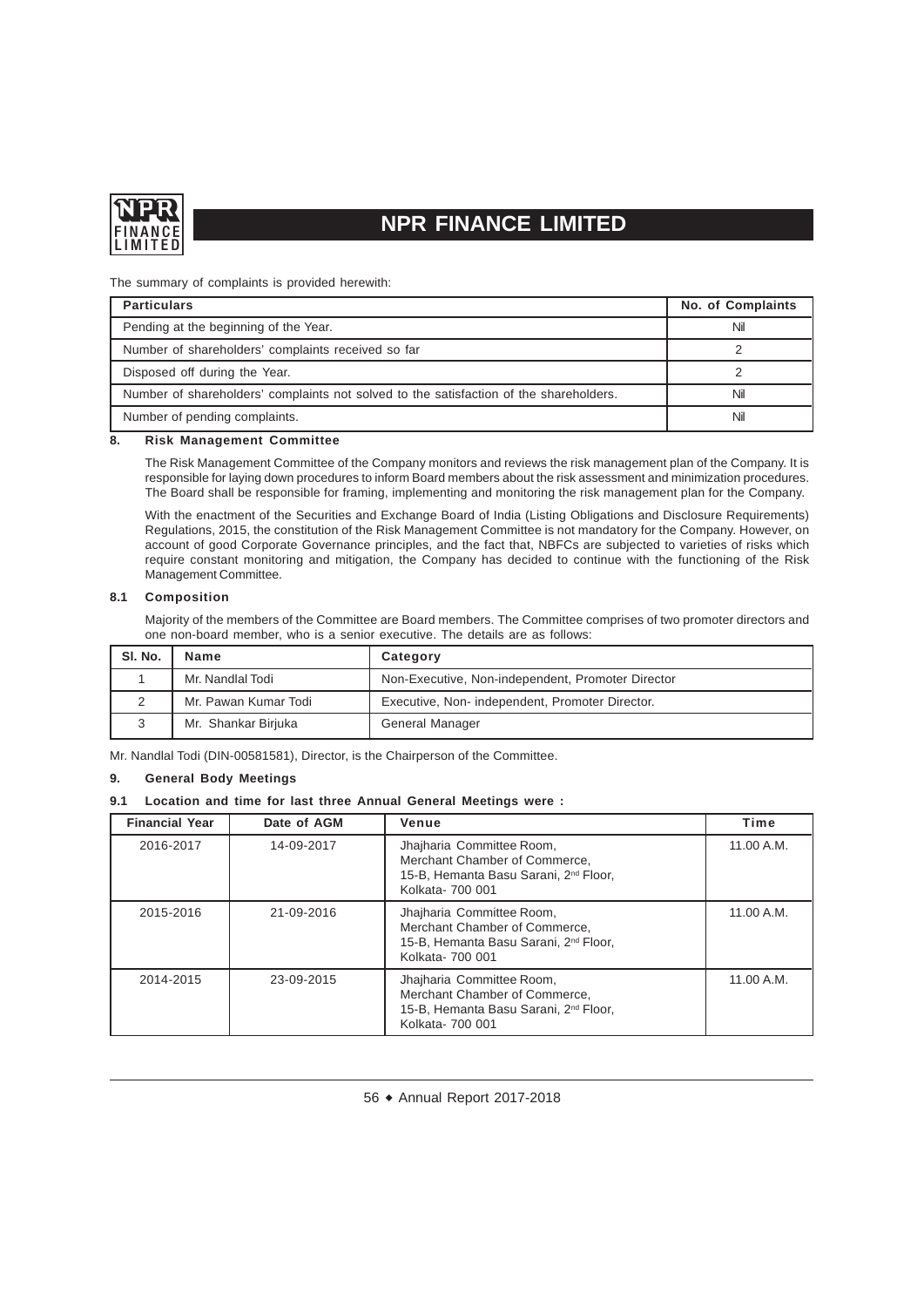

## **9.2 Special Resolutions passed at the last three Annual General Meetings.**

| At the 28 <sup>th</sup> Annual General Meeting held on 14/09/2017 |  |
|-------------------------------------------------------------------|--|
| At the 27 <sup>th</sup> Annual General Meeting held on 21/09/2016 |  |
| At the 26 <sup>th</sup> Annual General Meeting held on 23/09/2015 |  |

**9.3 Details of Special Resolution passed through postal ballot during the financial year 2017-18.**

No special resolution was passed through Postal Ballot during the Financial Year 2017-18.

**9.4 Whether any Special Resolution proposed to be conducted through postal ballot in the forthcoming Annual General Meeting.**

No special resolution is being proposed to be conducted through Postal Ballot in the forthcoming Annual General Meeting.

## **10. Management Discussion and Analysis.**

Management Discussion and Analysis Report forms part of the Annual Report.

## **11. Means of Communications.**

### **11.1 Quarterly results and Newspapers wherein the results are normally published.**

Quarterly unaudited results and the Audited results for the entire financial year/last quarter financial results, of the Company were published in accordance with the Listing Regulations in i) Arthik Lipi -Bengali (Kolkata edition), and ii) Business Standard - English (Mumbai edition).

The quarterly and the annual results of the Company are uploaded through the Listing Centre of the Exchange within the permitted time frame after the closure of the meeting of the Board of Directors.

## **11.2 Website where displayed.**

The financial results of the Company are also posted on the website of the Company, viz. **www.nprfinance.com,** under the "Stakeholder Focus" section.

## **11.3 Official news releases.**

The Company has not made any official news release during the period under review.

## **11.4 Presentations made to institutional investors or to the analysts.**

The Company was not required to make any presentations to the institutional investors or analysts.

## **11.5 Annual Reports.**

The Annual Reports are sent to every shareholder of the Company through the permitted mode within the stipulated time frame.

## **11.6 Outcome of the Annual General Meeting.**

The voting results of the 28<sup>th</sup> Annual General Meeting were displayed on the website of the Company (www.nprfinance.com). The outcome of the Annual General Meeting was also uploaded through the Listing Centre of the Exchange.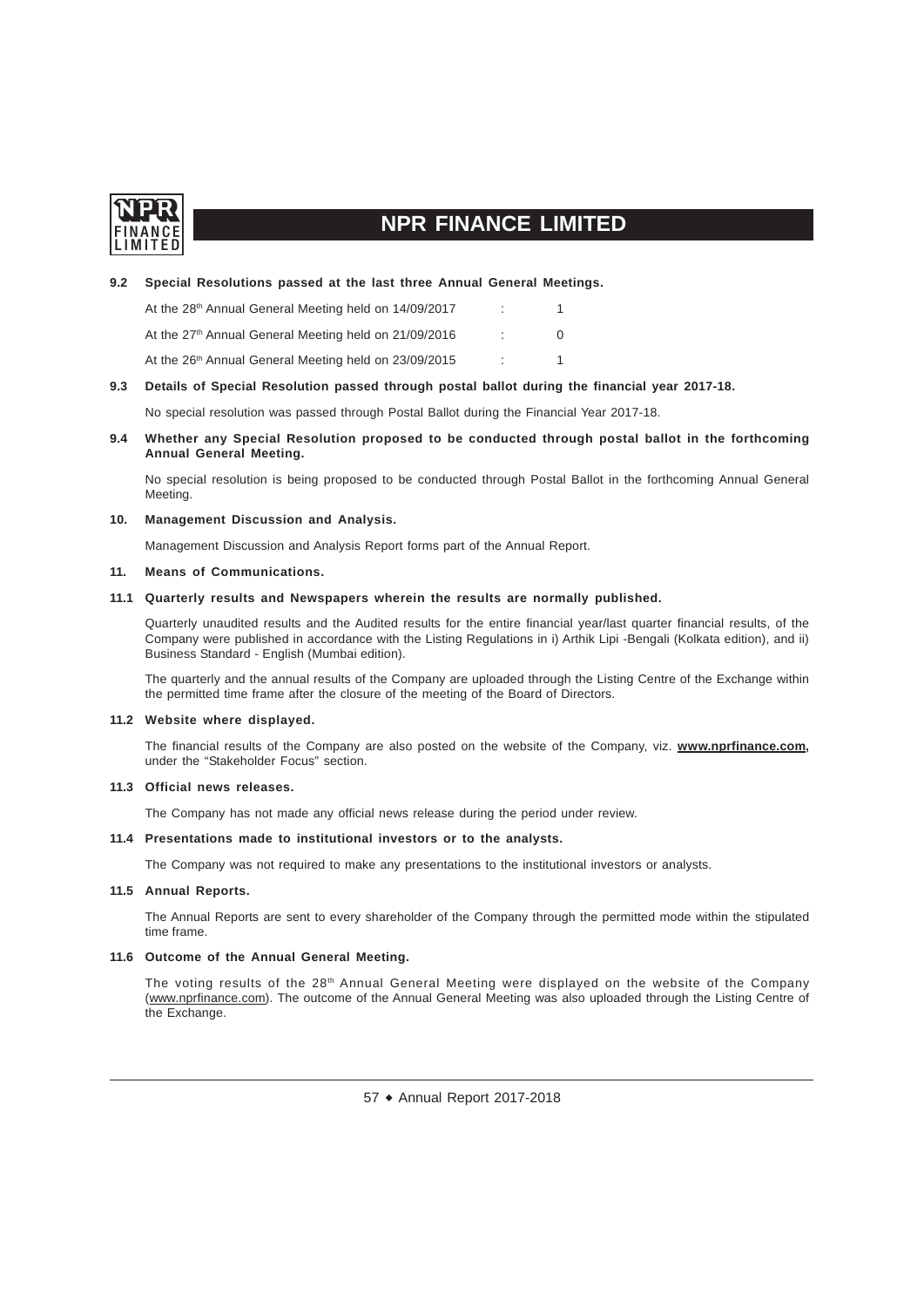

## **12. General shareholder information**

## **12.1 Annual General Meeting**

- **(a) Date :** 24th September, 2018
- **(b) Time :** 11.00 a.m.
	-
- 
- **(c) Venue :** Jhajharia Committee Room, Merchant Chamber of Commerce, 15- B, Hemanta Basu Sarani, 2nd Floor, Kolkata- 700 001

## **12.2 Financial Calendar : (Tentative)**

| Financial Year - 1 <sup>st</sup> April, 2018 to 31 <sup>st</sup> March, 2019 | <b>Relevant Dates</b>                                                                       |
|------------------------------------------------------------------------------|---------------------------------------------------------------------------------------------|
| Board Meeting for consideration of accounts                                  | 30th May, 2018                                                                              |
| Dividend payment date                                                        | No dividend has been declared for the Financial Year<br>ended 31 <sup>st</sup> March, 2018. |
| Posting of Annual Report along with notice of AGM                            | Atleast 21 clear days before the date of the Annual<br>General Meeting.                     |
| Book closure dates                                                           | 18th September, 2018 to 24th September, 2018 (both<br>days inclusive).                      |
| Last date for receipts of proxy forms                                        | 48 hrs before the date of the Annual General Meeting<br>(before 11.00 a.m.).                |
| Unaudited results for the quarter ended on June 30, 2018.                    | 7 <sup>th</sup> August, 2018                                                                |
| Unaudited results for the quarter ended on September 30, 2018.               | On or before 14 <sup>th</sup> November, 2018.                                               |
| Unaudited results for the quarter ended on December 31, 2018.                | On or before 14 <sup>th</sup> February, 2019.                                               |
| Audited results for the year ended on March, 31, 2019.                       | On or before 30 <sup>th</sup> May, 2019.                                                    |

### **12.3 Dividend payment date.**

The Board of Directors has not recommended any dividend for the Financial year 2017-18.

## **12.4 The name and address of the stock exchange at which the Company's securities are listed, alongwith the Stock code.**

The BSE Ltd. (Stock code: 530127) 1<sup>st</sup> Floor, New Trading Ring, Corporate Relation Department Rotunda Building Phiroze Jeejeebhoy Towers, Dalal Street, Fort, Mumbai - 400 001.

## **12.5 Listing Fees**

The Company has paid the listing fee to the BSE Ltd for the year 2017-2018.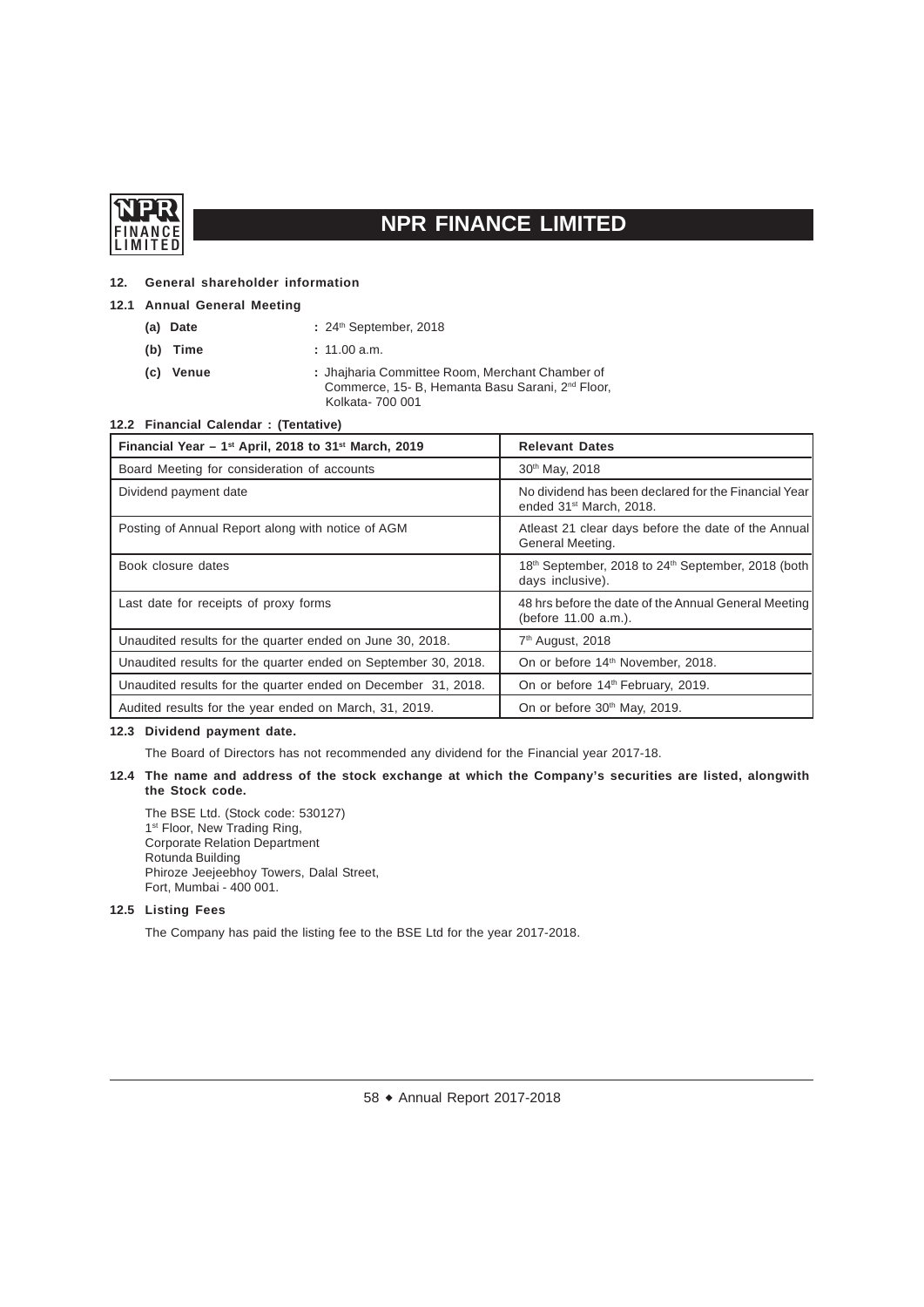

**12.6 Market price data- high, low, during each month in last financial year.**

| Month           | High $(3)$ | Low $(\overline{\zeta})$ | Volume (Nos.) |
|-----------------|------------|--------------------------|---------------|
| April, 2017     | 21.25      | 16.25                    | 37,212        |
| May, 2017       | 21.80      | 17.20                    | 51,384        |
| June, 2017      | 25.80      | 19.25                    | 2,24,040      |
| July, 2017      | 37.05      | 23.40                    | 4,68,156      |
| August, 2017    | 27.25      | 19.95                    | 1,43,508      |
| September, 2017 | 25.65      | 21.90                    | 82,263        |
| October, 2017   | 28.00      | 21.70                    | 1,98,890      |
| November, 2017  | 28.05      | 22.25                    | 2,00,487      |
| December, 2017  | 38.90      | 25.15                    | 2,78,335      |
| January, 2018   | 54.75      | 36.00                    | 6,84,727      |
| February, 2018  | 49.05      | 31.50                    | 4,25,801      |
| March, 2018     | 36.90      | 28.10                    | 1,29,936      |

## **12.7 Performance in comparison to broad-based indices.**

| Month                      | BSE Sensex Closing (in ₹) | NPR Finance Ltd Closing Share Price(in ₹) |
|----------------------------|---------------------------|-------------------------------------------|
| April, 2017                | 29918.40                  | 18.15                                     |
| May, 2017                  | 31145.80                  | 20.15                                     |
| June, 2017                 | 30921.61                  | 22.30                                     |
| July, 2017                 | 32514.94                  | 26.65                                     |
| August, 2017               | 31730.49                  | 22.25                                     |
| September, 2017            | 31283.72                  | 22.20                                     |
| October, 2017              | 33213.13                  | 27.65                                     |
| November, 2017             | 33149.35                  | 25.55                                     |
| December, 2017             | 34056.83                  | 37.50                                     |
| January, 2018              | 35965.02                  | 37.75                                     |
| February, 2018             | 34184.04                  | 34.80                                     |
| March, 2018                | 32968.68                  | 31.30                                     |
| <b>Average Share Price</b> | 32587.67                  | 27.19                                     |

## **12.8 Trading eligibility of the securities.**

The Equity Shares are eligible for active trading on the BSE Ltd. and have not been suspended from trading.

## **12.9 Registrar & Share Transfer Agent.**

M/s. Niche Technologies Private Ltd. D-511, Bagree Market, 71, B.R.B. Basu Road, Kolkata 700 001, Phone Nos. (033) 2235-7270/7271, 2234-3576 Fax: (033) 2215- 6823 E- mail: **nichetechpl@nichetechpl.com**

59 Annual Report 2017-2018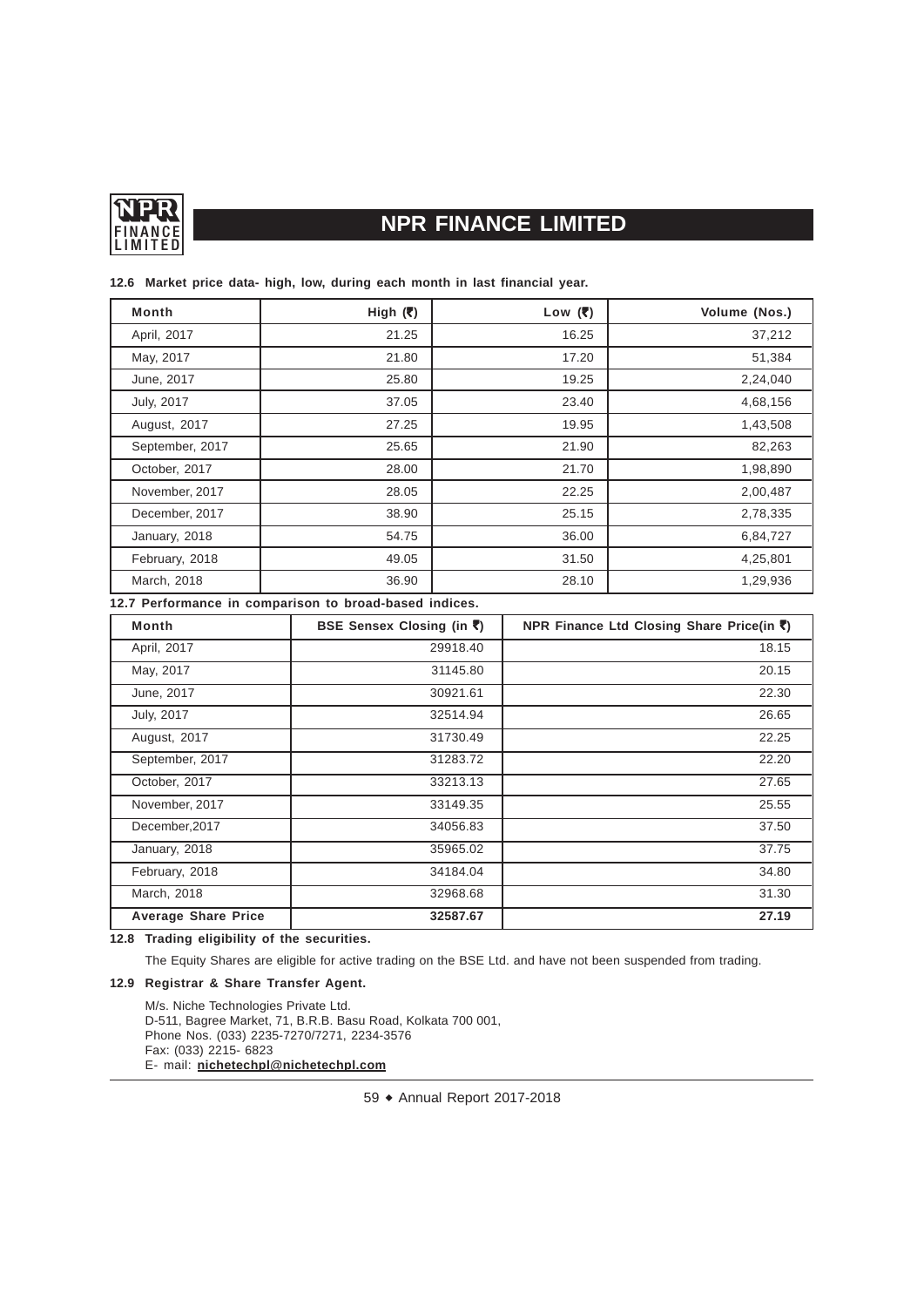

## **12.10 Share Transfer System**

The Company's shares are in compulsory demat mode. The shares received for transfer in physical mode are registered and returned within a period of 15 days from the date of receipt, if the documents are clear in all respects. Shares under objection are returned within two weeks. Total number of physical shares transferred during the year ended 31st March, 2018 were 500.

**In terms of Regulation 40(1) of the SEBI (Listing Obligation and Disclosure Requirements) Regulations, 2015 amended vide SEBI Notification No. SEBI/LAD-NRO/GN/2018/24 dated June 8, 2018, effective from December 5, 2018; securities of the listed companies can be transferred (except in case of transmission or transposition) only in the dematerialized form.**

### **12.11 Distribution of shareholding & shareholding pattern.**

#### **(a) Distribution of shareholding as on 31/03/2018.**

| <b>Ordinary Shares</b><br>held | Number of<br>shareholders | $%$ of<br>shareholders | Number of shares<br>held | % of shares<br>held |
|--------------------------------|---------------------------|------------------------|--------------------------|---------------------|
| Upto 500                       | 3067                      | 83.07                  | 5,63,628                 | 9.41                |
| 501-1000                       | 351                       | 9.51                   | 2,95,528                 | 4.94                |
| 1001-5000                      | 217                       | 5.88                   | 4,93,108                 | 8.23                |
| 5001-10000                     | 24                        | 0.65                   | 1,61,761                 | 2.70                |
| 10001-50000                    | 16                        | 0.43                   | 4,02,094                 | 6.71                |
| 50001-100000                   | $\overline{7}$            | 0.19                   | 4,22,202                 | 7.05                |
| 100001 and above               | 10                        | 0.27                   | 36,51,279                | 60.96               |
| <b>Total</b>                   | 3,692                     | 100.00                 | 59,89,600                | 100.00              |

## **(b) Shareholding Pattern as on 31/03/2018**

| Category                  | % of shareholding |
|---------------------------|-------------------|
| <b>Promoters Holding</b>  | 67.88%            |
| <b>Bodies Corporate</b>   | 0.66%             |
| Individuals               | 27.20%            |
| <b>NRIS</b>               | 2.56%             |
| <b>Clearing Members</b>   | 1.40%             |
| Overseas Corporate Bodies | 0.30%             |
| Total                     | 100.00%           |

### **12.12 Dematerialization of shares and liquidity.**

The Company's shares are tradable compulsorily in electronic form and are available for trading in the depository systems of both National Securities Depositories Ltd. (NSDL) and Central Depository Services (India) Ltd. (CDSL). The International Securities Identification Number (ISIN) of the Company as allotted by NSDL and CDSL is INE446D01011. Nearly 92.52% of total equity shares have been dematerialized as on 31.03.2018.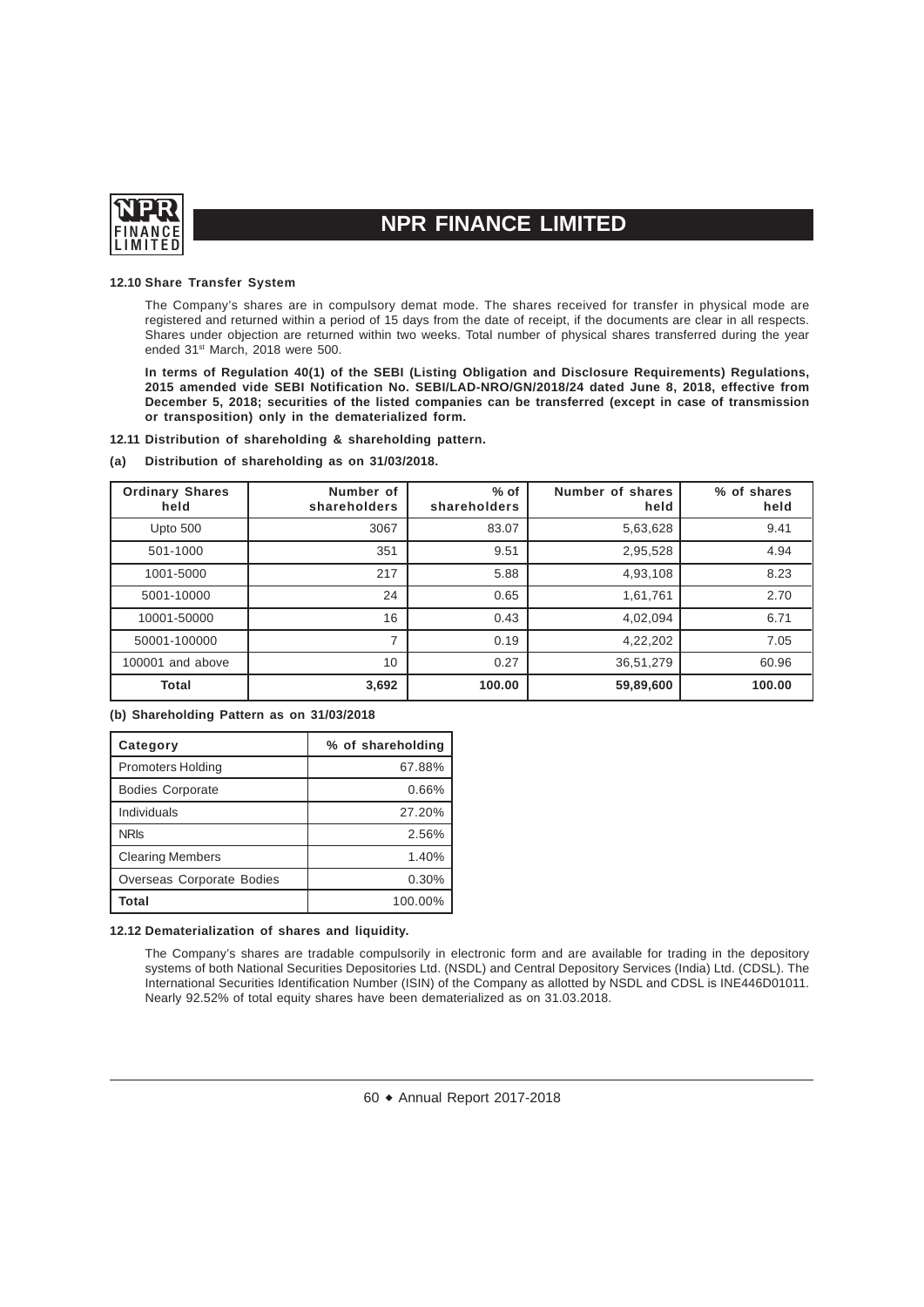

### **12.13 Outstanding American Depository Receipt/Global Depository Receipt/ Warrants/ convertible instruments, conversion data and likely impact on equity.**

Not Applicable.

#### **12.14 Commodity price risk or foreign exchange risk and hedging activities.**

Commodity price risk is the threat that a change in the price of a production input will adversely impact a producer who uses that input. Non-Banking Financial Companies (NBFCs) are, by their inherent nature, exposed to commodity price risk in the form of, fluctuation in the Rupee currency, RBI Policy on lending rates etc.

The Money Changing Sector is exposed to various types of risks such as : adverse impact of Rupee depreciation as this would lead to escalating cost of foreign travel, foreign education, etc.

Wind Energy Sector is exposed to climatic risk and Operation and Maintenance Risk. The performance of the Wind-Energy sector is largely subject to varied wind velocity over which the Company has no control. However, Operation & Maintenance Risk is by and large controlled by constantly monitoring & supervising the performance to reduce down time due to breakdowns.

The Real Estate Sector is adversely affected by poor macro economic conditions, slow income growth, high borrowing costs and very high inflation.

In order to mitigate or hedge the various risks to which the Company is exposed to, the Company strives to review and update, the adequacy of its Risk Management system from time to time. Further, diversification is also considered a mode to hedge risks.

## **12.15 Plant Locations.**

The Company has two Wind Turbine Generators of 1.25 MW each, installed at the following sites:

- (i) Village Chhadvel, Taluka Sakari District: Dhule Maharashtra
- (ii) Village Kundlapur, Taluka Kawthe Mahakal District: Sangli Maharashtra

#### **12.16 Address for correspondence.**

**(a) Address for matters related to shares, any correspondence.**

**M/s. Niche Technologies Private Ltd.** D-511, Bagree Market, 71, B.R.B. Basu Road, Kolkata 700 001, Phone Nos. (033) 2235-7270/7271, 2234-3576 Fax: (033) 2215- 6823 **E- mail: nichetechpl@nichetechpl.com**

### **(b) Address for any kind of assistance/clarification**.

**Ms. Sarika Mehra**, Compliance Officer (Executive Director & Company Secretary, DIN- 06935192). C/o NPR Finance Ltd. Todi Mansion, 1, Lu - Shun Sarani, 9<sup>th</sup> Floor, Kolkata-700 073 E-mail : smehra@nprfinance.com

## **(c) Dedicated email ID for Investors**.

For the convenience of our investors, the Company has designated an exclusive email ID for investors i.e. **investors@nprfinance.com.**

**(d) Website**

www.nprfinance.com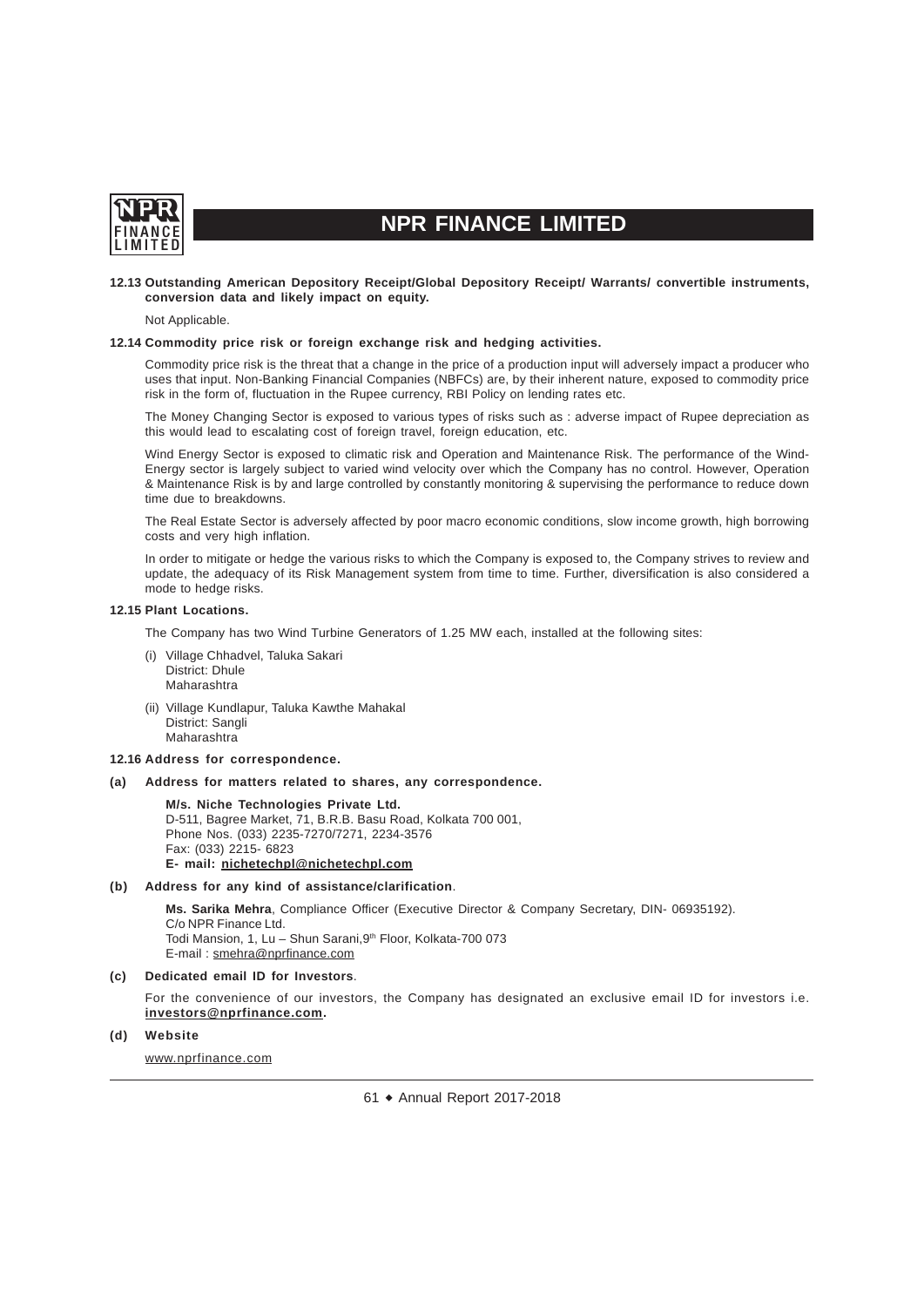

### **13. Other Disclosures**

## **13.1 Disclosures on materially significant related party transactions that may have potential conflict with the interests of the Company at large.**

Related Party transactions have been disclosed under note **"2.37"** of schedule to the Financial Statements for the year under review. Further, there were no materially significant transactions with the related parties viz. Promoters, Directors or the Management, or their relatives or Subsidiaries having potential conflict with the Company's interest.

The Audit Committee at its Meeting held on 13<sup>th</sup> February, 2018, has accorded fresh omnibus approval to pursue related party transactions subject to the maximum threshold limit prescribed in the Securities and Exchange Board of India (Listing Obligations and Disclosure Requirements) Regulations, 2015.

Further, the members at the 28<sup>th</sup> Annual General Meeting of the Company held on 14<sup>th</sup> September, 2017, resolved to accord consent/ratify various related party transactions, entered into /proposed to be entered into by the Company, by way of a special resolution.

There were no such materially significant related party transactions that could have potential conflict with the interests of the Company at large.

## **13.2 Details of non-compliance by the Company, penalties, strictures imposed on the listed entity by stock exchange(s) or the board or any statutory authority, on any matter related to capital markets, during the last three years.**

The Company has duly complied with all the various applicable requirements and regulations of the erstwhile Listing Agreement entered with the Stock Exchange and the Regulations under the Securities and Exchange Board of India (Listing Obligations and Disclosure Requirements) Regulations, 2015. No penalty has been imposed or strictures have been issued by SEBI or any other Stock Exchange or any statutory authority, on matters related to Capital Market, during the last three (3) years.

### **13.3 Details of establishment of vigil mechanism, whistle blower policy, and affirmation that no personnel has been denied access to the audit committee.**

The Board of Directors of the Company have adopted a Vigil Mechanism/Whistle Blower Policy with a view to provide a vigil mechanism for the directors and employees of the Company to raise concerns of any violations of legal or regulatory requirements, incorrect or misrepresentation of any financial statements and reports, etc. The purpose of this Policy is to encourage the Company's directors and employees who have concerns about suspected misconduct to come forward and express these concerns without fear of punishment or unfair treatment.

No personnel have been denied access to the Audit Committee. There were no instances of reporting under the Whistle Blower Policy.

The Vigil Mechanism/Whistle Blower Policy is disclosed on the website of the Company.

The details of the Policy are provided hereunder:

## **(a) Main Objectives**

i. The Company is committed to adhere to the highest standards of ethical, moral and legal conduct of business operations and to attain high level of transparency, accountability and equity with the ultimate objective of providing maximum level of customer satisfaction & increasing long term shareholders value keeping in view the needs and interest of all stakeholders. For achieving the same, the Company encourages its employees who have concerns about suspected misconduct to come forward and express these concerns without fear of punishment or unfair treatment.

ii. The Vigil mechanism of the Whistle Blower Policy shall provide a channel to the employees and Directors to report to the management concerns about unethical behavior, actual or suspected fraud or violation of the Codes of conduct or policy. Further, this mechanism shall provide for adequate safeguards against the victimization of the director(s) / employee(s) who avail of the mechanism and a direct access to the Chairperson/Chairperson of the Audit Committee in appropriate or/and exceptional cases.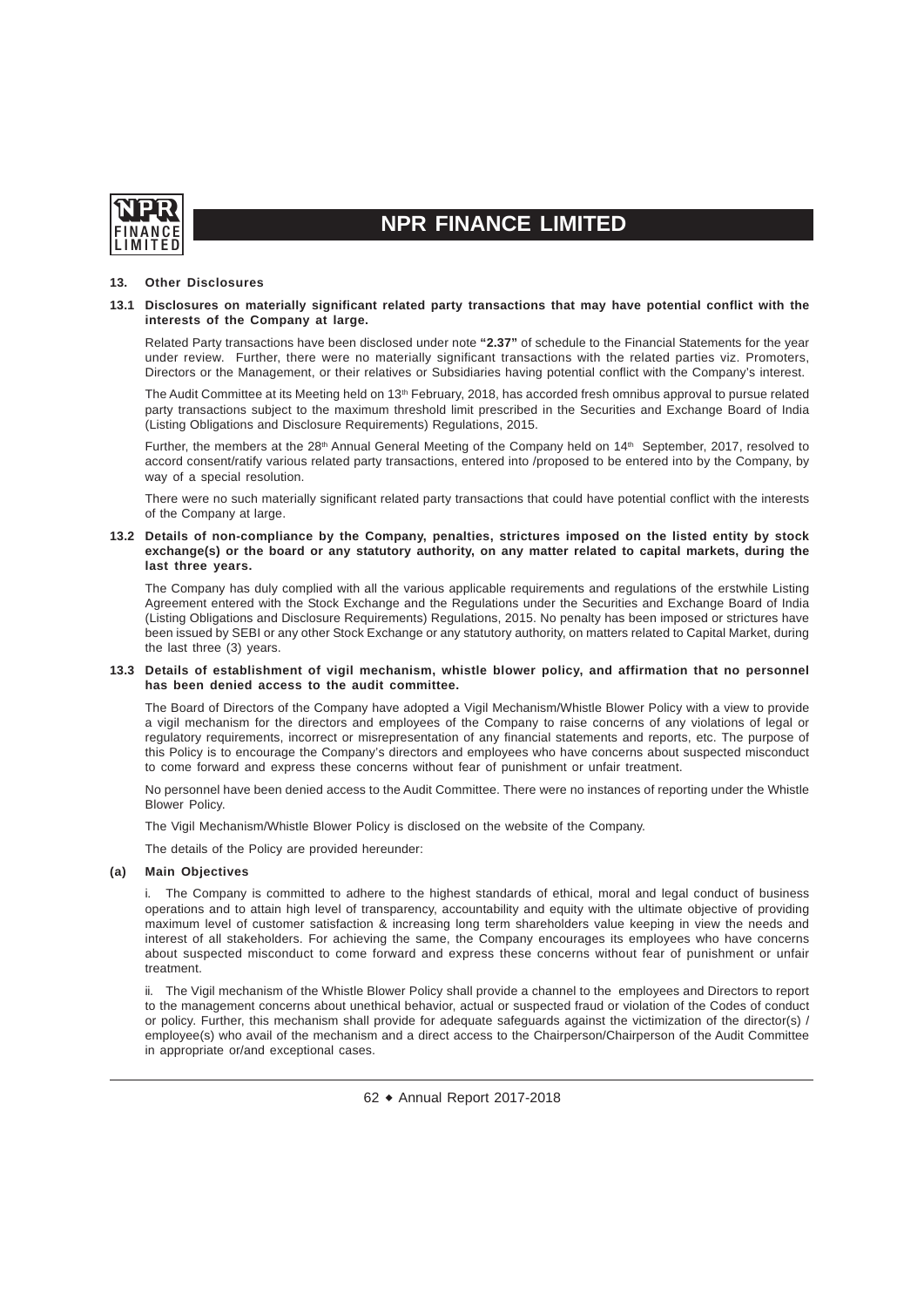

### **(b) Eligibility**

All Employees of the Company are eligible to make Protected Disclosures under the Policy in relation to issues covered under this Policy and concerning the Company.

#### **(c) Receipt and Disposal of Protected Disclosures.**

All Protected Disclosures should be reported in writing in English, Hindi or in the regional language of the place of employment of the Whistle Blower as soon as possible after the Whistle Blower becomes aware of the same so as to ensure a clear understanding of the issues raised and should either be typed or written in a legible handwriting in English, Hindi or in the regional language of the place of employment of the Whistle Blower.

Alternatively, the same can also be sent through email with the subject "Protected disclosure under the Whistle Blower Policy".

On receipt of the protected disclosure, the Vigilance and Ethics Officer / Chairperson/ Chairperson of the Audit Committee, as the case may be, shall make a record of the Protected Disclosure and also ascertain from the complainant whether he was the person who made the protected disclosure or not. He/she shall also carry out initial investigation either himself/herself or by involving any other Officer of the Company or an outside agency before referring the matter to the Audit Committee of the Company for further appropriate investigation and needful action.

## **(d) Contact details of the Vigilance and Ethics Officer.**

| Name             | Designation                               | Correspondence address                                                                        | e-mail id             |
|------------------|-------------------------------------------|-----------------------------------------------------------------------------------------------|-----------------------|
| Ms. Sarika Mehra | Executive Director<br>& Company Secretary | NPR Finance Ltd. Todi Mansion,<br>9 <sup>th</sup> Floor, 1, Lu-Shun Sarani<br>Kolkata 700 073 | smehra@nprfinance.com |

### **13.4 Details of compliance with mandatory requirements and adoption of the non-mandatory requirements.**

## **(a) Compliance with mandatory requirements.**

The Company has duly complied with all the applicable mandatory requirements as stipulated in the Listing Regulations, Companies Act, 2013, and other applicable laws in force.

#### **(b) Adoption of non-mandatory/discretionary requirements.**

The Company has fulfilled the following discretionary requirements as prescribed in Part E of Schedule II of the Securities and Exchange Board of India (Listing Obligations and Disclosure Requirements) Regulations, 2015:

#### **i. The Board - Non-Executive Chairperson's Office.**

The Board of Directors is chaired by Mr. Arun Charan Mukherji (DIN: 00063975), who is a Non-Executive and Independent Director;

### **ii. Modified opinion(s) in audit report.**

The Company's financial statements does not contain any modified audit opinion(s).

## **iii. Separate posts of Chairperson and Managing Director.**

Mr. Arun Charan Mukherji (DIN- 00063975) is the Chairperson of the Board of Directors and Mr. Pawan Kumar Todi (DIN-00590156), is the Managing Director of the Company.

#### **iv. Reporting of internal auditor.**

The Internal Auditor reports directly to the Audit Committee.

#### **13.5 Web link where policy for determining 'material' subsidiaries is disclosed.**

The Company does not have any material listed/unlisted subsidiary companies and is therefore, not required to comply with the provisions of Regulation 24 of the Securities and Exchange Board of India (Listing Obligations and Disclosure Requirements) Regulations, 2015, regarding the Corporate Governance requirements with respect to subsidiary.

63 ◆ Annual Report 2017-2018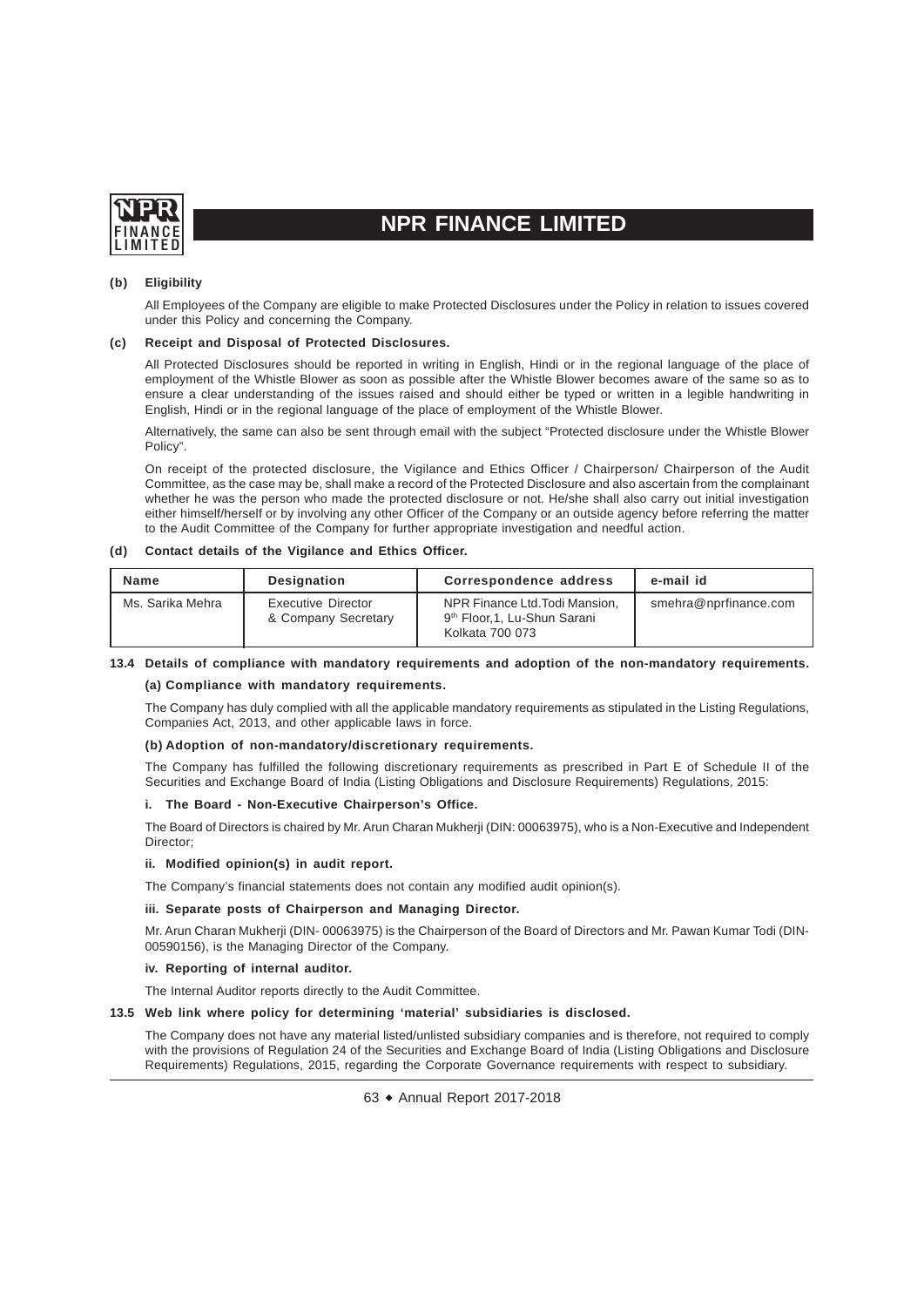

The Company has formulated a policy for determining "material subsidiary" and the same is disclosed on the website of the Company via the link :

#### http://www.nprfinance.com/showreport.aspx?prmRsCtg=MSP&prmCtgType=S

### **13.6 Web link where policy on dealing with related party transactions is disclosed.**

The Company has a Policy on Related Party Transactions and Materiality of Related Party Transactions, which is disclosed on the website of the Company via the link:

http://www.nprfinance.com/showreport.aspx?prmRsCtg=PRPT&prmCtgType=S

## **13.7 Disclosures with respect to demat suspense account/ unclaimed suspense.**

None of the issued Equity shares of the Company are in the demat suspense account or unclaimed suspense account.

#### **14. Code of Conduct on Prevention of Insider Trading.**

The Company had laid down a Code of Practices and Procedures for Fair Disclosure of Unpublished Price Sensitive Information, pursuant to the SEBI(Prohibition of Insider Trading)Regulations, 2015. This Code has been disclosed on the website of the Company via the link:

http://www.nprfinance.com/showreport.aspx?prmRsCtg=CCPIT&prmCtgType=S

#### **15. CEO/CFO Certification.**

In terms of Regulation 17(8) of the Securities and Exchange Board of India (Listing Obligations and Disclosure Requirements) Regulations, 2015, the Certificate from the Managing Director and the Chief Financial Officer (CFO) was obtained and placed before the Board.

### **16. Practising Company Secretary's Compliance Certificate on Corporate Governance.**

The Practising Company Secretary's Certificate on Compliance of Conditions of Corporate Governance as provided in Chapter IV of the Securities and Exchange Board of India (Listing Obligations and Disclosure Requirements) Regulations, 2015, forms part of the Directors' Report.

#### **17. Declaration – Code of Conduct for all Board members and selected employees.**

The Board has laid down a code of conduct for all Board members. It also suitably incorporates the duties of Independent Directors as laid down in the Companies Act, 2013 and is disclosed on the website of the Company.

The Company has a separate Code of Conduct for the senior management of the Company.

In terms of Regulation 26(3) of the Listing Regulations, the Board of Directors and select Employees have affirmed Compliance with the code of conduct and a declaration to this extent has been provided by Managing Director, Mr. Pawan Kumar Todi (DIN-00590156). The same forms part of the Annual Report.

Place : Kolkata

Dated : 07.08.2018 **For and on behalf of the Board of Directors** 

**Nandlal Todi Chairperson DIN: 00581581**

64 Annual Report 2017-2018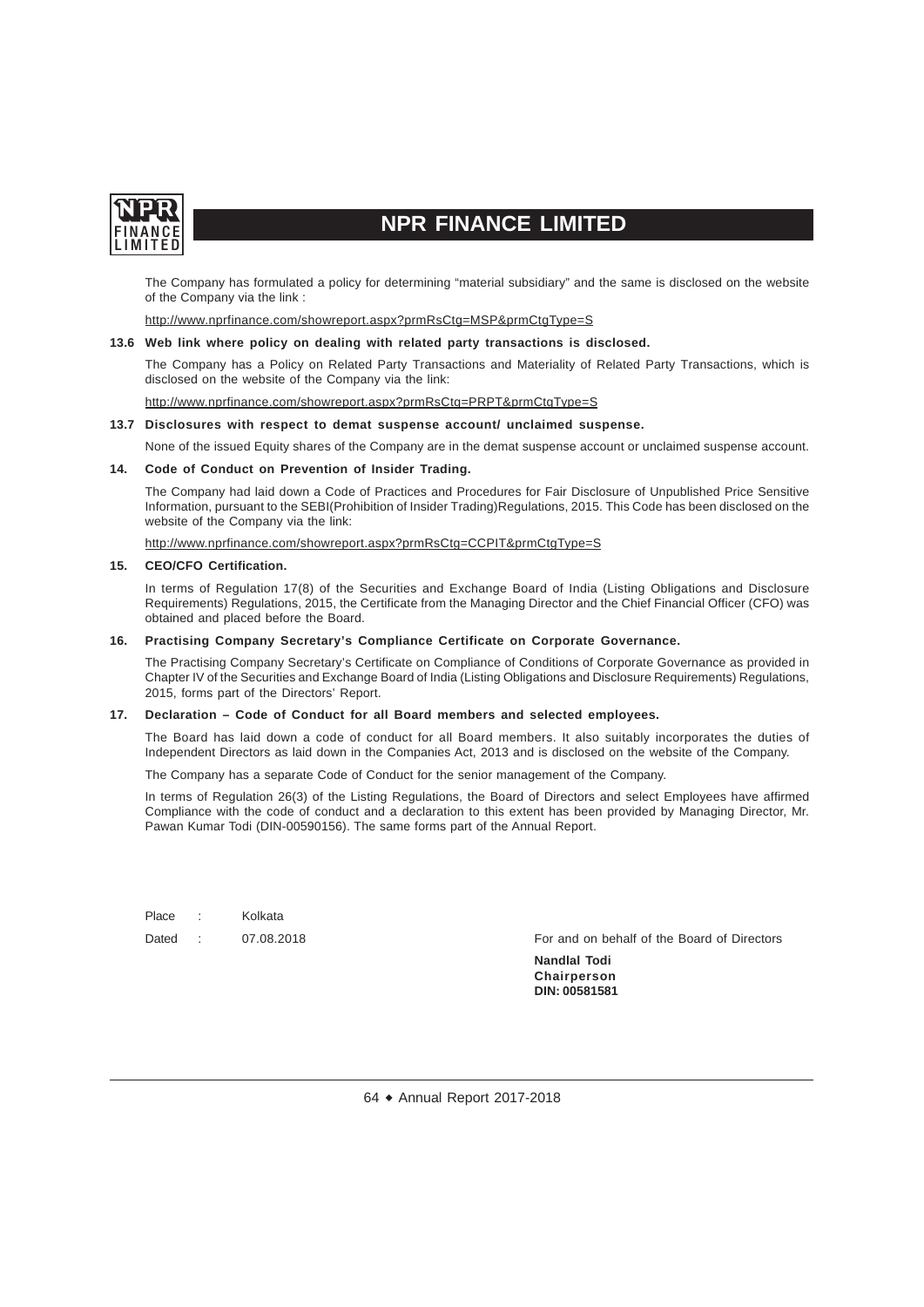

## **CEO & CFO CERTIFICATION**

To The Board of Directors NPR Finance Limited Todi Mansion, 9<sup>th</sup> Floor 1, Lu-Shun Sarani Kolkata – 700 073.

We, Pawan Kumar Todi (DIN-00590156), Managing Director and Ashok Kumar Shah, Chief Financial Officer of the Company, hereby certify that:

- A. We have reviewed the financial statements and the cash flow statement for the Financial year ending on  $31^{st}$  March, 2018 and to the best of our knowledge and belief, hereby certify that:-
- 1. These statements do not contain any materially untrue statement or omit any material fact or contain statements that might be misleading.
- 2. These statements together present a true and fair view of the Company's affairs and are in compliance with existing accounting standards, applicable laws and regulations.
- B. There are, to the best of our knowledge and belief, no transactions entered into by the company during the year ended on 31st March, 2018, which are fraudulent, illegal or violative of the Company's code of conduct.
- C. We accept responsibility for establishing and maintaining internal controls for financial reporting and we have evaluated the effectiveness of internal control systems of the Company pertaining to financial reporting and we have disclosed to the auditors and the Audit Committee, deficiencies in the design or operation of the internal controls, if any, of which we are aware and we have taken the required steps to rectify these deficiencies.
- D. We have indicated to the auditors and the Audit Committee :
- (1) significant changes, if any, in the internal control over financial reporting during the year.
- (2) significant changes, if any, in accounting policies during this year and that the same have been disclosed in the notes to the financial statements; and
- (3) instances of significant fraud of which we have become aware and the involvement therein, if any, of the management or an employee having a significant role in the Company's internal control system over financial reporting.

| Place | Kolkata    | Pawan Kumar Todi         | Ashok Kumar Shah             |
|-------|------------|--------------------------|------------------------------|
| Date  | 07.08.2018 | <b>Managing Director</b> | <b>Chief Financial Offic</b> |

DIN 00590156

Managing Director Chief Financial Officer (CFO)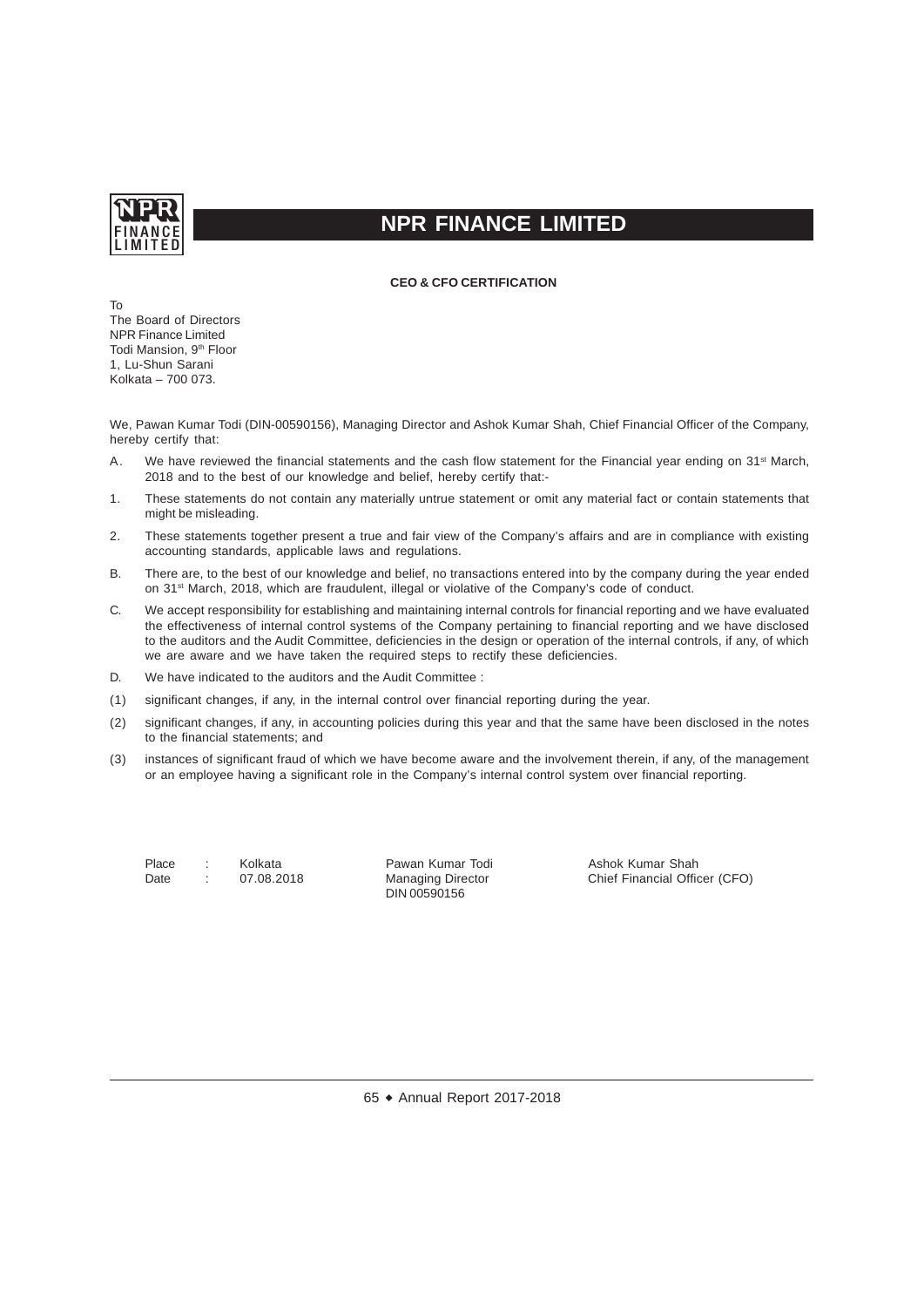

## **Declaration Regarding Compliance by Board Members and Senior Management Personnel with the Code of Conduct.**

This is to confirm that the Company has adopted Code of Conduct for its employees. In addition, the Company has adopted the Code of Conduct for the Directors of the Company. Both these Codes are posted on the Company's website.

I confirm that the Company has in respect of the financial year ended 31<sup>st</sup> March, 2018, received from the senior management team of the Company and the Members of the Board of Directors, a declaration of compliance with the Code of Conduct as applicable to them.

For the purpose of this declaration, Senior Management Team means the officers/personnel of the Company who are members of its core management team excluding Board of Directors and this shall comprise all members of management one level below the executive directors, including all functional heads.

Place : Kolkata **Pawan Kumar Todi**

**Managing Director DIN-00590156**

66 Annual Report 2017-2018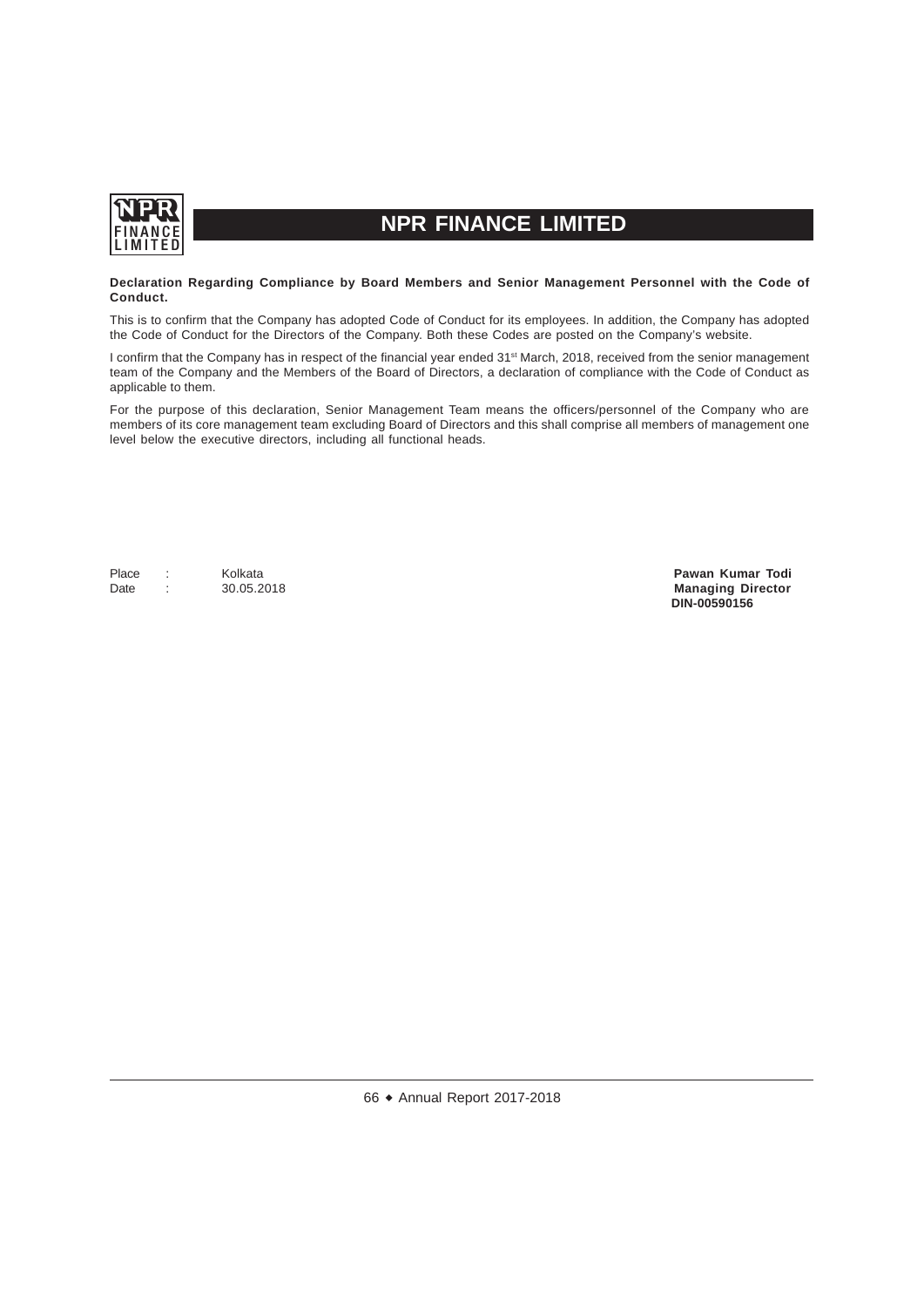

#### **INDEPENDENT AUDITORS' REPORT**

#### **To the members of NPR FINANCE LTD**

#### **Report on the Financial Statements**

We have audited the accompanying financial statements of **NPR FINANCE LIMITED** which comprise the Balance Sheet as at 31st March, 2018, the Statement of Profit and Loss and Cash Flow Statement for the year then ended, and a summary of the significant accounting policies and other explanatory information.

#### **Management's Responsibility for the Financial Statements**

The Company's Board of Directors is responsible for the matters stated in Section 134(5) of the Companies Act, 2013 ("the Act") with respect to the preparation of these financial statement that give a true and fair view of the financial position, financial performance of the company in accordance with the accounting principles generally accepted in India, including the Accounting Standards specified under Section 133 of the Act, read with Rule 7 of the Companies (Accounts) Rules, 2014. This responsibility also includes maintenance of adequate accounting records in accordance with the provisions of the Act for safeguarding the assets of the company and for preventing and detecting frauds and other irregularities, selection and application of appropriate accounting policies, making judgments and estimates that are reasonable and prudent, and design, implementation and maintenance of adequate internal financial controls, that were operating effectively for ensuring the accuracy and completeness of the accounting records, relevant to the preparation and presentation of the financial statements that give a true and fair view and are free from material misstatement, whether due to fraud or error.

## **Auditors' Responsibility**

Our responsibility is to express an opinion on these financial statements based on our audit. We have taken into account the provisions of the Act, the accounting and auditing standards and matters which are required to be included in the audit report under the provisions of the Act and the Rules made thereunder.

We conducted our audit in accordance with the Standards on Auditing specified under Section 143(10) of the Act. Those Standards require that we comply with ethical requirements and plan and perform the audit to obtain reasonable assurance about whether the financial statements are free from material misstatement.

An audit involves performing procedures to obtain audit evidence about the amounts and the disclosures in the financial statements. The procedures selected depend on the auditor's judgment, including the assessment of the risks of material misstatement of the financial statements, whether due to fraud or error. In making those risk assessments, the auditor considers internal financial control relevant to the company's preparation of the financial statements that give a true and fair view in order to design audit procedures that are appropriate in the circumstances. An audit also includes evaluating the appropriateness of the accounting policies used and the reasonableness of the accounting estimates made by the Company's Directors, as well as evaluating the overall presentation of the financial statements.

We believe that the audit evidence we have obtained, is sufficient and appropriate to provide a basis for our audit opinion on the financial statements.

#### **Opinion**

In our opinion and to the best of our information and according to the explanations given to us, the aforesaid financial statements give the information required by the Act in the manner so required and give a true and fair view in conformity with the accounting principles generally accepted in India, of the state of affairs of the company as at 31<sup>st</sup> March, 2018, and its profit for the year ended on that date.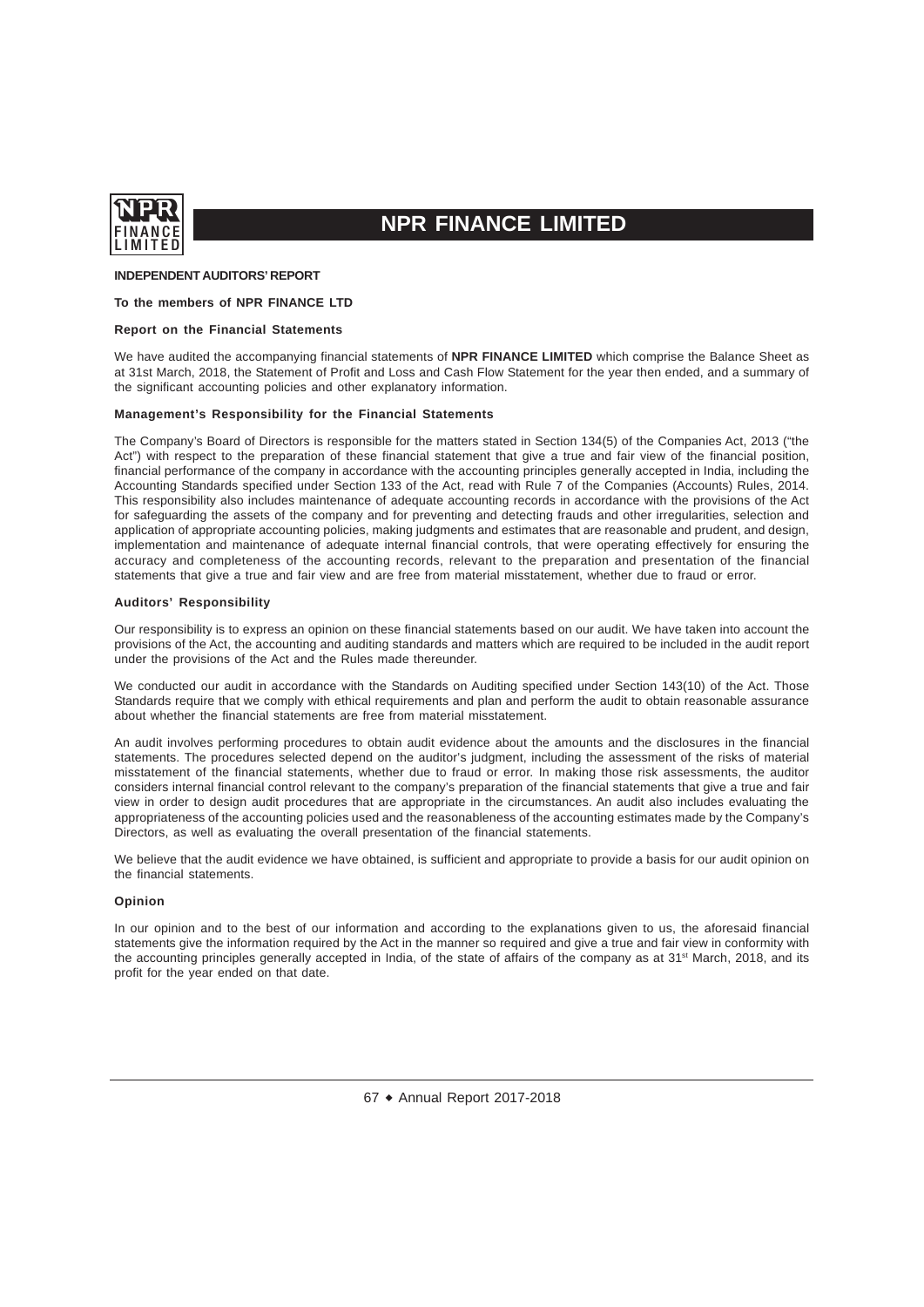

### **Report on Other Legal and Regulatory Requirements**

As required by the Companies (Auditors' Report) Order 2016 issued by the Government of India in terms of sub section (11) of sec 143 of the Companies' Act 2013, we annex herewith **"Annexure A"** on statement on the matters specified in paragraph 3 & 4 of the said order, to the extent applicable.

As required by Section 143 (3) of the Act, we report that:

- a. We have sought and obtained all the information and explanations which to the best of our knowledge and belief were necessary for the purposes of our audit.
- b. In our opinion, proper books of account as required by law have been kept by the company so far as it appears from our examination of those books and proper returns adequate for the purposes of our audit have been received from the branches not visited by us.
- c. The Balance Sheet, the Statement of Profit and Loss & the Cash Flow Statement dealt with by this Report are in agreement with the books of account and with the returns.
- d. In our opinion, the aforesaid financial statements comply with the Accounting Standards specified under Section 133 of the Act, read with Rule 7 of the Companies (Accounts) Rules, 2014.
- e. On the basis of written representations, received from the directors as on 31<sup>st</sup> March,2018 taken on record by the Board of Directors, none of the Directors are disqualified as on 31st March,2018 from being appointed as a director in terms of section 164(2) of the Act.
- f. With respect to the adequacy of the internal financial controls over financial reporting of the company and the operating effectiveness of such controls, refer to our separate report in **"Annexure B"**.
- g. During the course of audit and according to the information and explanations given to us, fraud on the company by its employee has been noticed & reported by the management during the year. Please Refer to note no.2.33 of Notes to financial statements for details.; and
- h. With respect to the other matters to be included in the Auditor's Report in accordance with Rule 11 of the Companies (Audit and Auditors) Rules, 2014, in our opinion and to the best of our information and according to the explanations given to us:
- i. The company has disclosed the impact of pending litigations on its financial position in its financial statements Refer Point No.(ii) of note no. 2.26 & 2.32 of notes to the financial statements;
- ii. The company did not have any long term contracts including derivative contracts for which there were any material foreseeable losses.
- iii. There were no amounts which were required to be transferred to the Investor Education and Protection Fund by the company at the end of the year.

**For DEOKI BIJAY & CO.** Chartered Accountants Firm Regn no. 313105E **D. N. Agrawal** Partner Membership No. 051157

Place: Kolkata Date: 30th day of May, 2018

68 Annual Report 2017-2018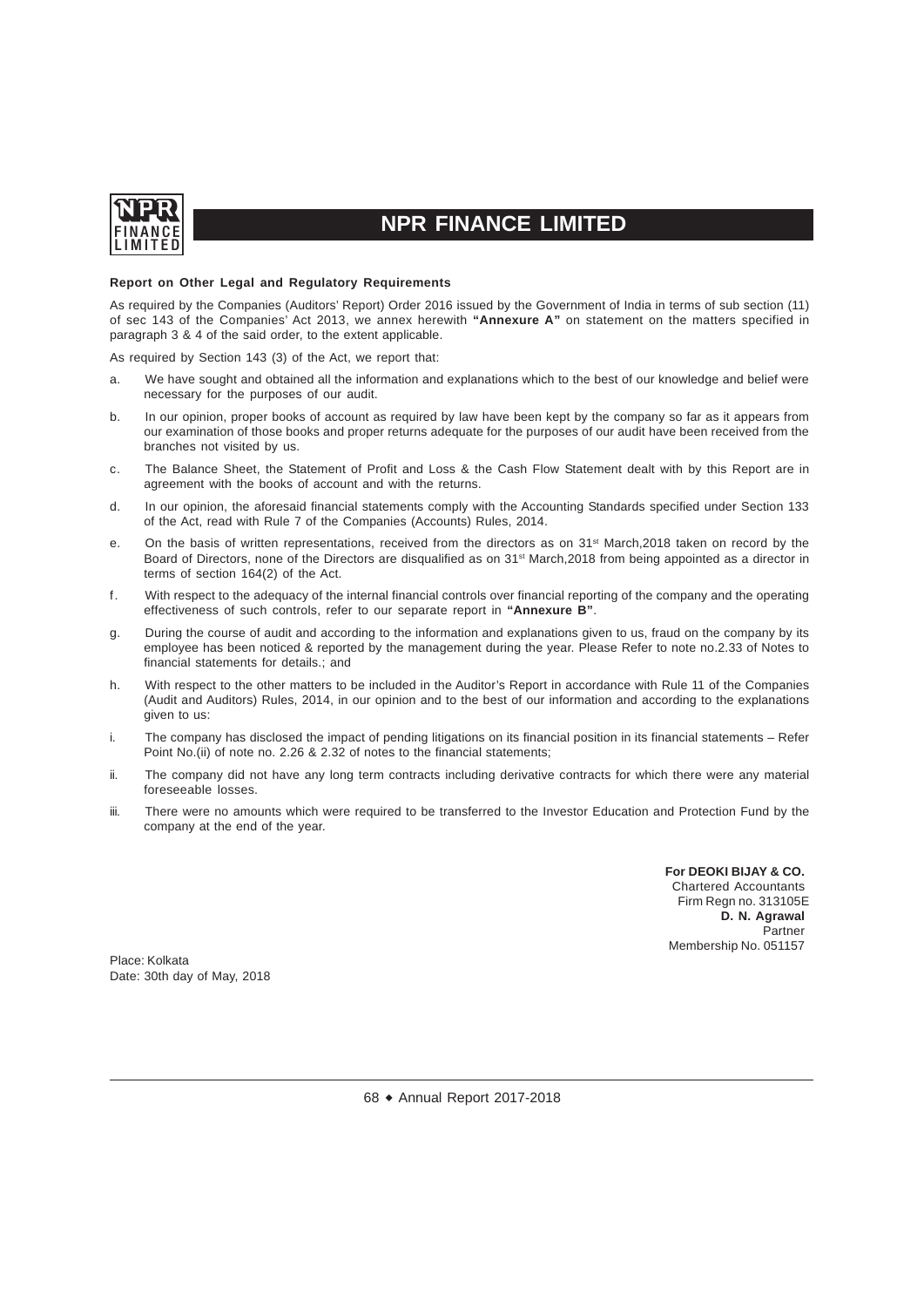

#### **Annexure A to the Auditors' Report**

As per the Annexure referred to in our Independent Auditors' Report to the members of the company on the financial statements for the year ended 31<sup>st</sup> March 2018, we report as under:

As required by the Companies (Auditors' Report) Order 2016 issued by the Government of India in terms of sub section (11) of section 143 of the Companies Act 2013, we annex herewith a statement on the matters specified in paragraph 3 & 4 of the said order and on the basis of such checking of the Books and Records as we consider appropriate and the information and explanations given to us during the course of our Audit, we further report that:

(i) a) The company has maintained proper Fixed Assets Register showing full particulars including quantitative details and situation of fixed assets.

b) The company has a regular programme of physical verification of its fixed assets by which fixed assets are verified. In accordance with this programme, certain fixed assets were verified during the year and no material discrepancies were noticed on such verification.

- c) The title deeds of immovable properties have been verified by us and are held in the name of the company.
- ii) As informed, the inventory has been physically verified by the management at reasonable intervals during the year and no material discrepancies were noticed.
- iii) According to the information and explanation given to us, the company has granted unsecured loans, to companies, firms or other parties covered in the register maintained under section 189 of the Companies Act, 2013. Please refer to point no. 2.39 of notes to the financial statements for details. As informed to us the amounts are payable on demand.

(a) The terms and conditions of the grant of such loans are, in our opinion, prima facie, not prejudicial to the Company's interest.

(b) The receipt of Principal amount as well as interest is regular. However, the terms of arrangements do not stipulate any repayment schedule and the loans are repayable on demand. Accordingly, paragraph 3(iii)(b) of the order is not applicable to the company in respect of repayment of the principal amount.

(c) Since the loans are repayable on demand, clause 3(iii)(c) of the Order is not applicable.

- iv) In our opinion & according to the information & explanation given to us, the company has complied with the provisions of Section 185 & 186 of the Companies Act, 2013 in respect of loans, investments, guarantees & securities.
- v) As informed, the company has not accepted any deposit from the public covered under the terms of section 73 to 76 of the Companies Act, 2013 or any other relevant provisions of the Act & rules framed there under.
- vi) As explained to us the Central Government has prescribed the maintenance of cost records under sub section (1) of Section 148 of the Companies Act, 2013 and the same has been made & maintained by the Company.
- vii) a) According to the information and explanation given to us, Provident Fund, Employee State Insurance, Value Added Tax, Service Tax, Goods & Service Tax , Tax Deducted at Source and other statutory dues have generally been regularly deposited with the appropriate authorities. There are no arrear outstanding statutory dues at the last day of financial year for a period of more than six months from the date they become payable.

(b) On the basis of our examination of the documents and records and according to the information and explanation given to us, there is a disputed statutory liability with respect to Income Tax. Refer point no. 2.26 (a)(v) of Notes to Financial Statements.

(viii) Based on our audit procedure and as per the information provided to us, we are of the opinion that the company has not defaulted in repayment of dues to financial institutions, banks, governments at the end of financial year covered by the audit.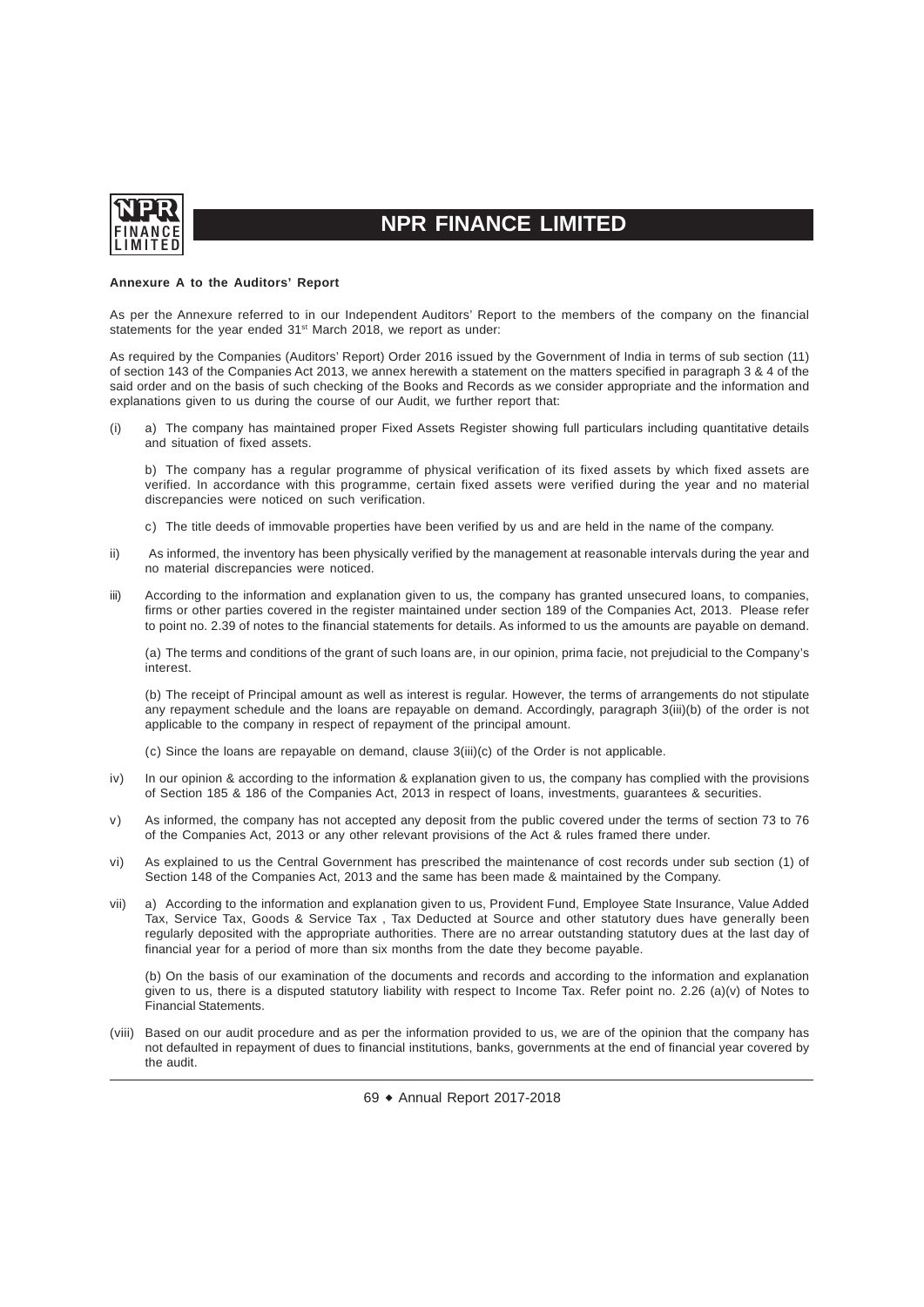

- (ix) The Company has not raised any moneys by way of initial public offer or further public offer (including debt instruments). However the company has taken term loans & the said were applied for the purpose for which it was raised.
- (x) During the course of audit and according to the information and explanations given to us, fraud on the company by its employee has been noticed & reported by the management during the year. Refer to note no.2.33 of Notes to financial statements.
- (xi) In our opinion, the managerial remuneration has been provided in accordance with the requisite approvals mandated by the provisions of section 197 read with Schedule V to the Companies Act, 2013.
- (xii) Provisions of clause 3 (xii) of the Companies (Auditor's Report) Order, 2016 regarding Nidhi Company is not applicable to the company.
- (xiii) In our opinion, all transactions with the related parties are in compliance with Section 177 & Section 188 of Companies Act, 2013 where applicable and the details have been disclosed in the Note no. 2.39 of the notes to the financial statements as required by the applicable accounting standards.
- (xiv) According to the information & explanation given to us, no preferential allotment/private placement has been made. Therefore, provisions of clause 3 (xiv) of the Companies (Auditor's Report) Order, 2016, are not applicable to the Company.
- (xv) The company has not entered into any non cash transactions with directors or persons connected with them.
- (xvi) The company is a Non-Banking Financial Institution without accepting Public Deposits registered under section 45 IA of the Reserve Bank of India Act, 1934 having valid Certificate of Registration.

**For DEOKI BIJAY & CO.** Chartered Accountants Firm Regn no. 313105E **D. N. Agrawal** Partner Membership No. 051157

Place: Kolkata Date: 30th day of May, 2018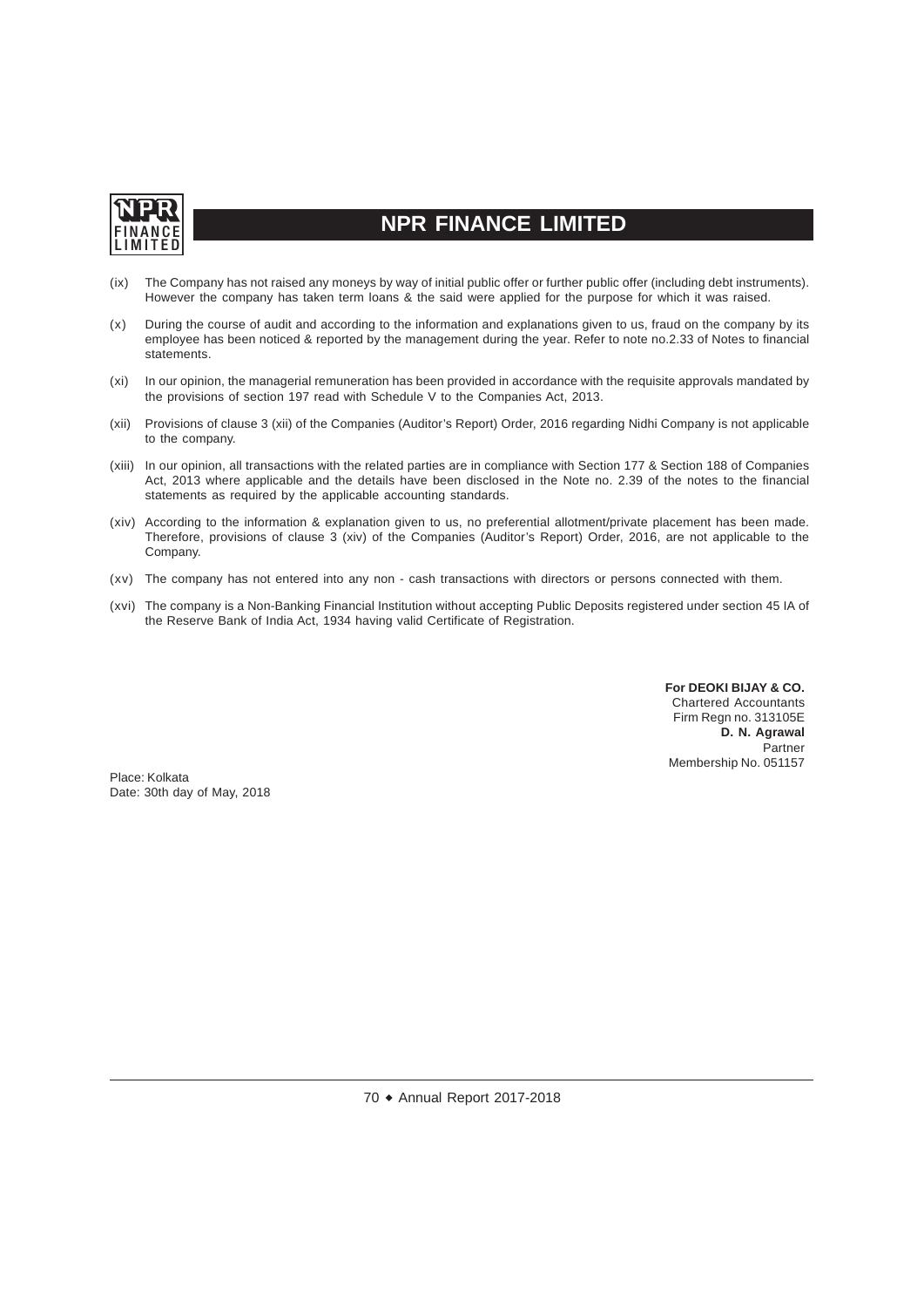

**Annexure B** to the Independent Auditors' Report of even date on the Financial Statements of **NPR Finance Limited**

Report on the Internal Financial Controls under Clause (i) of Sub-section 3 of Section 143 of the Companies Act, 2013 ("the Act")

We have audited the internal financial controls over financial reporting of **NPR Finance Limited** ('the Company") as of March 31st, 2018 in conjunction with our audit of the financial statements of the company for the year ended on that date.

#### **Management's Responsibility for Internal Financial Controls**

The Company's management is responsible for establishing and maintaining internal financial controls based on the internal control over financial reporting criteria established by the Company considering the essential components of internal control stated in the Guidance Note on Audit of Internal Financial Controls over Financial Reporting issued by the Institute of Chartered Accountants of India (ICAI). These responsibilities include the design, implementation and maintenance of adequate internal financial controls that were operating effectively for ensuring the orderly and efficient conduct of its business, including adherence to company's policies, the safeguarding of its assets, the prevention and detection of frauds and errors, the accuracy and completeness of the accounting records, and the timely preparation of reliable financial information, as required under the Act.

#### **Auditors' Responsibility**

Our responsibility is to express an opinion on the Company's internal financial controls over financial reporting of the Company based on our audit. We conducted our audit in accordance with the Guidance Note on Audit of Internal Financial Controls Over Financial Reporting (the "Guidance Note") and the Standards on Auditing, issued by ICAI and the Standards on Auditing prescribed under Section 143(10) of the Companies Act, 2013, to the extent applicable to an audit of Internal Financial Controls. Those Standards and the Guidance Note require that we comply with ethical requirements and plan and perform the audit to obtain reasonable assurance about whether adequate internal financial controls over financial reporting was established and maintained and if such controls operated effectively in all material respects.

Our audit involves performing procedures to obtain audit evidence about the adequacy of the internal financial controls system over financial reporting and their operating effectiveness. Our audit of internal financial controls over financial reporting included obtaining an understanding of internal financial controls over financial reporting, assessing the risk that a material weakness exists, and testing and evaluating the design and operating effectiveness of internal control based on the assessed risk. The procedures selected depend on the auditor's judgement, including the assessment of the risks of material misstatement of the financial statements, whether due to fraud or error.

 We believe that the audit evidence we have obtained is sufficient and appropriate to provide a basis for our audit opinion on the Company's internal financial controls system over financial reporting.

#### **Meaning of Internal Financial Controls over Financial Reporting**

Company's internal financial control over financial reporting is a process designed to provide reasonable assurance regarding the reliability of financial reporting and the preparation of financial statements for external purposes in accordance with generally accepted accounting principles. A company's internal financial control over financial reporting includes those policies and procedures that :

(1) pertain to the maintenance of records that, in reasonable detail, accurately and fairly reflect the transactions and dispositions of the assets of the company;

(2) provide reasonable assurance that transactions are recorded as necessary to permit preparation of financial statements in accordance with generally accepted accounting principles, and that receipts and expenditures of the company are being made only in accordance with authorizations of management and directors of the company; and

(3) provide reasonable assurance regarding prevention or timely detection of unauthorized acquisition, use, or disposition of the company's assets that could have a material effect on the financial statements.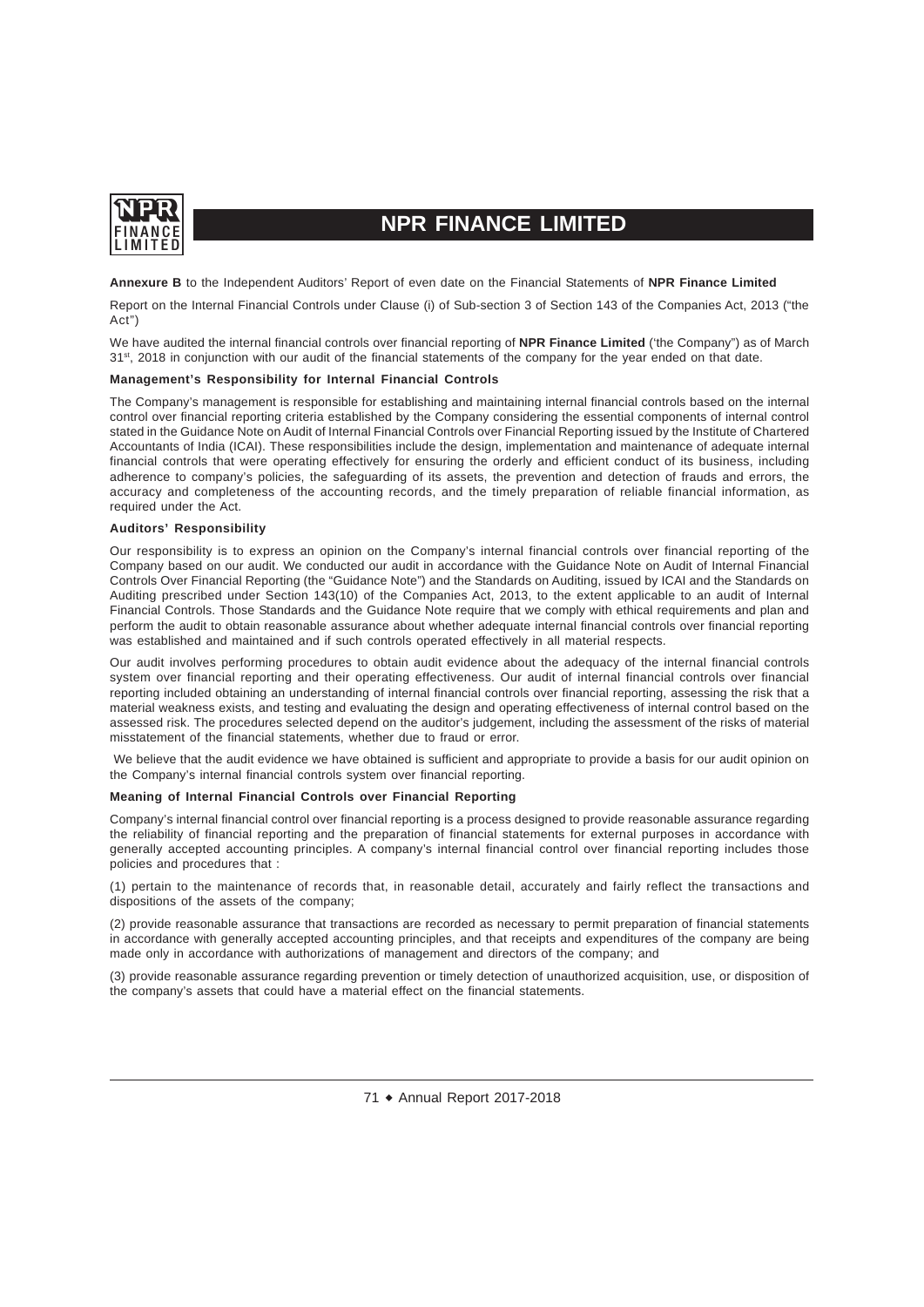

#### **Inherent Limitations of Internal Financial Controls over Financial Reporting**

Because of the inherent limitations of internal financial controls over financial reporting, including the possibility of collusion or improper management override of controls, material misstatements due to error , fraud may occur and not be detected. Also, projections of any evaluation of the internal financial controls over financial reporting to future periods are subject to the risk that the internal financial control over financial reporting may become inadequate because of changes in conditions, or that the degree of compliance with the policies or procedures may deteriorate.

#### **Opinion**

In our opinion, the company has, in all material respects, an adequate internal financial controls system over financial reporting and such internal financial controls over financial reporting were operating effectively as at March 31, 2018, based on the internal control over financial reporting criteria established by the Company considering the essential components of internal control stated in the Guidance Note on Audit of Internal Financial Controls over Financial Reporting issued by the ICAI. However in the light of fraud detected by the company, such control system has been further strengthened.

> **For DEOKI BIJAY & CO.** Chartered Accountants Firm Regn no. 313105E **D. N. Agrawal** Partner Membership No. 051157

Place: Kolkata Date: 30th day of May, 2018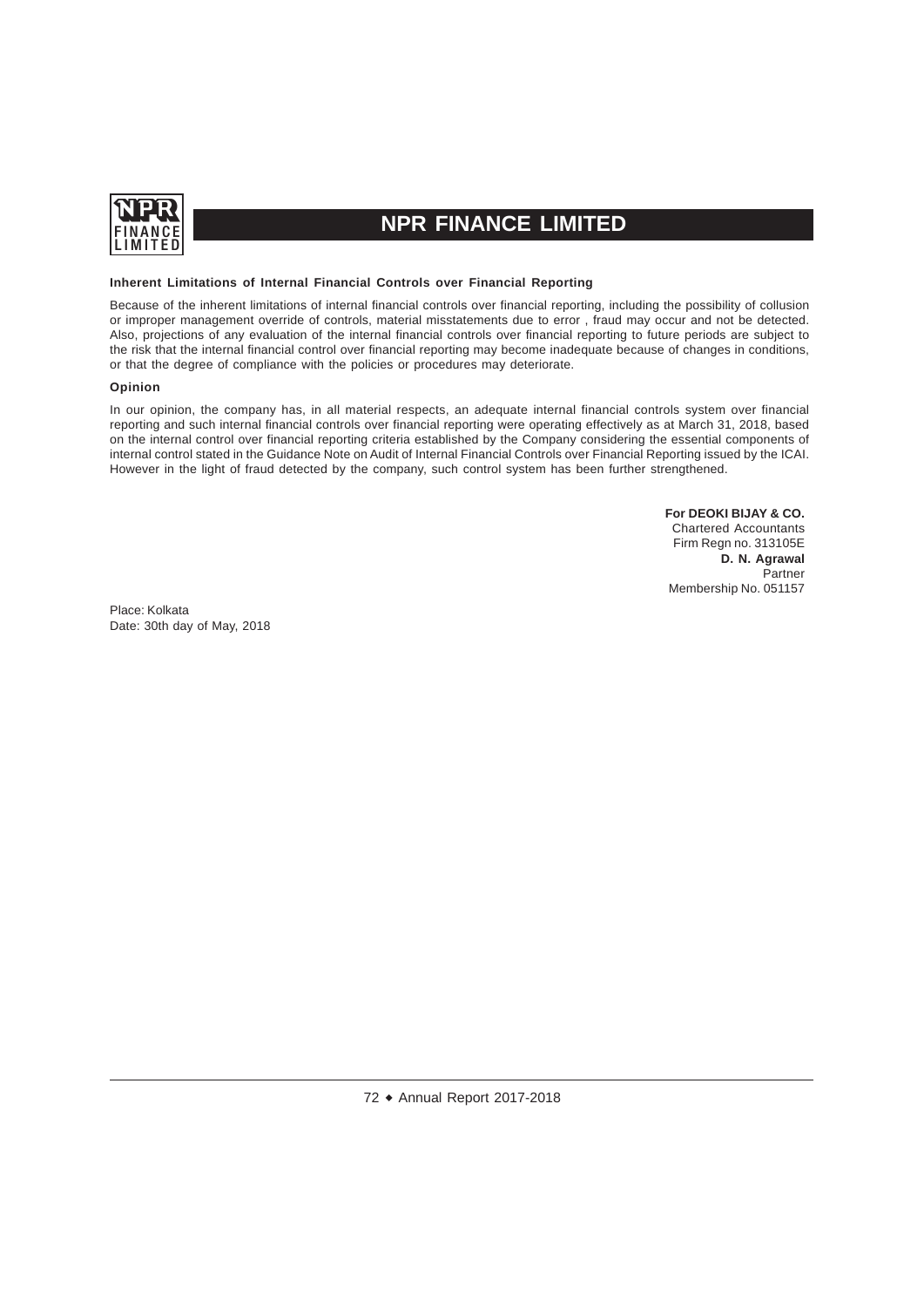

### **BALANCE SHEET AS AT 31st MARCH, 2018**

|                                                                                    | (Amount in ₹) |             |             |             |             |  |
|------------------------------------------------------------------------------------|---------------|-------------|-------------|-------------|-------------|--|
| <b>Particulars</b>                                                                 |               | As at       |             | As at       |             |  |
|                                                                                    | No.           | 31/03/2018  |             |             | 31/03/2017  |  |
| <b>I. EQUITY AND LIABILITIES</b>                                                   |               |             |             |             |             |  |
| (1) Shareholders' Funds                                                            |               |             |             |             |             |  |
| (a) Share Capital                                                                  | 2.1           | 59,966,000  |             | 59,966,000  |             |  |
| (b) Reserves and surplus                                                           | 2.2           | 354,315,219 | 414,281,219 | 331,940,699 | 391,906,699 |  |
| (2) Non-Current Liabilities                                                        |               |             |             |             |             |  |
| (a) Long-term borrowings                                                           | 2.3           | 4,594,373   |             | 1,471,786   |             |  |
| (b) Deferred tax liabilities (Net)                                                 | 2.4           | 14,613,022  |             | 18,996,922  |             |  |
| (c) Other Long term liabilities                                                    | 2.5           | 77,000      |             | 278,000     |             |  |
| (d) Long term provisions                                                           | 2.6           | 3,505,965   | 22,790,360  | 2,080,465   | 22,827,173  |  |
| (3) Current Liabilities                                                            |               |             |             |             |             |  |
| (a) Short-term borrowings                                                          | 2.7           | 36,792,276  |             | 51,918,202  |             |  |
| (b) Trade payables                                                                 | 2.8           |             |             |             |             |  |
| (i) Total Outstanding dues of micro                                                |               |             |             |             |             |  |
| enterprises and small enterprises; and<br>(ii) Total Outstanding dues of creditors |               |             |             | 275,000     |             |  |
| other than micro enterprises and small                                             |               | 2,793,454   |             |             |             |  |
| enterprises                                                                        |               |             |             |             |             |  |
| (c) Other current liabilities                                                      | 2.9           | 3,062,226   |             | 7,287,443   |             |  |
| (d) Short-term provisions                                                          | 2.6           | 190,178     | 42,838,134  | 530,277     | 60,010,922  |  |
| <b>TOTAL</b>                                                                       |               |             | 479,909,713 |             | 474,744,794 |  |
| <b>II. ASSETS</b>                                                                  |               |             |             |             |             |  |
| (1) Non-Current Assets                                                             |               |             |             |             |             |  |
| (a) Fixed assets                                                                   |               |             |             |             |             |  |
| Tangible assets                                                                    | 2.10          | 66,203,262  |             | 66,224,093  |             |  |
| (b) Non- Current Investments                                                       | 2.11          | 3,373,725   |             | 2,799,725   |             |  |
| (c) Long term loans and advances                                                   | 2.12          | 33,429,820  |             | 31,963,618  |             |  |
| (d) Other non-current assets                                                       | 2.13          |             | 103,006,807 | 4,000,000   | 104,987,436 |  |
| (2) Current Assets                                                                 |               |             |             |             |             |  |
| (a) Inventories                                                                    | 2.14          | 118,607     |             | 3,453,765   |             |  |
| (b) Trade receivables                                                              | 2.15          | 17,118,016  |             | 16,384,853  |             |  |
| (c) Cash and cash equivalents                                                      | 2.16          | 10,362,393  |             | 5,472,836   |             |  |
| (d) Short-term loans and advances                                                  | 2.12          | 341,119,952 |             | 319,912,183 |             |  |
| (e) Other current assets                                                           | 2.17          | 8,183,938   | 376,902,906 | 24,533,721  | 369,757,358 |  |
| <b>TOTAL</b>                                                                       |               |             | 479,909,713 |             | 474,744,794 |  |

Significant Accounting Policies & **1 & 2**

Notes on Financial Statements

The Notes are an integral part of the financial statements

As per our report of even date

**For Deoki Bijay & Co. PAWAN KUMAR TODI NANDLAL TODI** Chartered Accountants **NANDLAL TODI Managing Director Director** Chartered Accountants **Managing Director** Director **Director** Director **Registration No: 313105E** DIN :- 00590156 DIN :- 00581581 Registration No: 313105E

Partner **Executive Director** Chief Financial Officer<br>
Membership No. 051157 **8. Company Secretary** Chief Financial Officer Membership No . 051157 and the structure of the Secretary Sec<br>Dated : 30<sup>th</sup> Day of May 2018 **blue** DIN :- 06935192 Dated : 30<sup>th</sup> Day of May 2018

**D. N. Agrawal Community COMEX SARIKA MEHRA ASHOK KUMAR SHAH**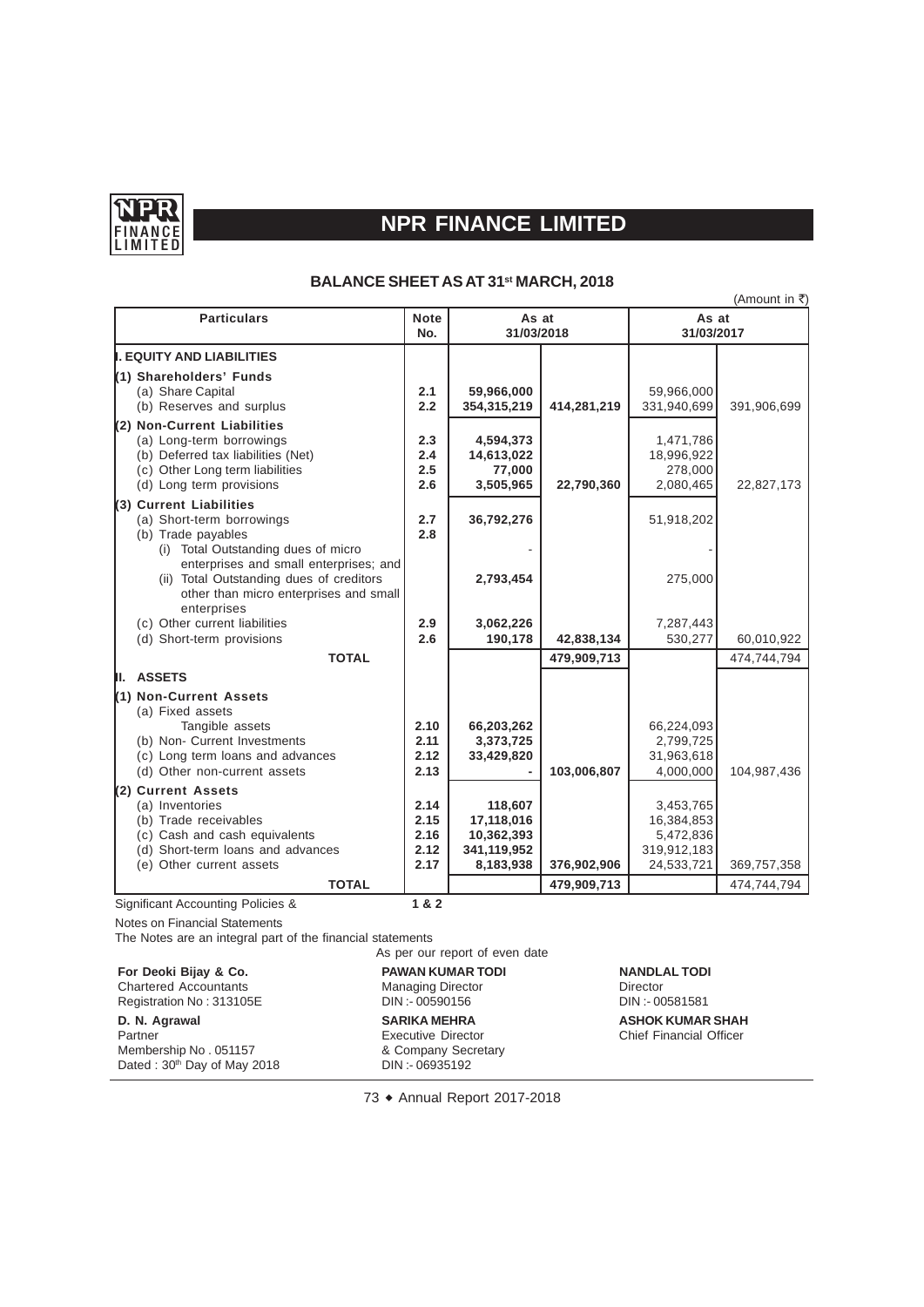

#### **PROFIT AND LOSS STATEMENT FOR THE YEAR ENDED 31st MARCH, 2018**

(Amount in  $\overline{\tau}$ )

|      | <b>Particulars</b>                                                  | <b>Note</b><br>No. | For the year<br>ended<br>31/03/2018 | For the year<br>ended<br>31/03/2017 |
|------|---------------------------------------------------------------------|--------------------|-------------------------------------|-------------------------------------|
| I.   | Revenue from operations                                             | 2.18               | 357,341,339                         | 410,873,559                         |
| II.  | Other Income                                                        | 2.19               | 343,751                             | 425,548                             |
| III. | Total Revenue (I + II)                                              |                    | 357,685,090                         | 411,299,107                         |
| IV.  | <b>EXPENSES</b>                                                     |                    |                                     |                                     |
|      | Purchases of Stock -in-Trade                                        | 2.20               | 289,562,747                         | 323,635,309                         |
|      | Changes in inventories of Stock-in-Trade                            | 2.21               | 3,301,365                           | 3,943,576                           |
|      | Employee benefit expense                                            | 2.22               | 16,433,039                          | 13,262,886                          |
|      | Finance costs                                                       | 2.23               | 6,644,613                           | 8,122,338                           |
|      | Depreciation and Amortisation Expense                               | 2.24               | 6,459,847                           | 6,567,522                           |
|      | Other expenses                                                      | 2.25               | 23,587,343                          | 20,251,690                          |
|      | Contingent Provision for Standard Assets                            |                    | 100,000                             |                                     |
|      | <b>Total Expenses</b>                                               |                    | 346,088,954                         | 375,783,321                         |
| v.   | Profit before exceptional and extraordinary items and tax (III -IV) |                    | 11,596,136                          | 35,515,786                          |
| VI.  | <b>Exceptional Items</b>                                            |                    |                                     |                                     |
|      | VII. Profit before extraordinary items and tax (V-VI)               |                    | 11,596,136                          | 35,515,786                          |
|      | VIII. Extraordinary Items                                           |                    |                                     |                                     |
|      | IX. Profit before tax (VII-VIII)                                    |                    | 11,596,136                          | 35,515,786                          |
| Х.   | Tax expense:                                                        |                    |                                     |                                     |
|      | (1) Current Tax                                                     |                    | 2,364,319                           | 7,908,000                           |
|      | (2) MAT credit entilement                                           |                    | (1, 299, 309)                       |                                     |
|      | (3) Deferred Tax Charge/(Credit)                                    |                    | (4,383,900)                         | (1,779,000)                         |
|      |                                                                     |                    | (3,318,890)                         | 6,129,000                           |
| XI.  | Profit (Loss) for the period from continuing operations (IX-X)      |                    | 14,915,026                          | 29,386,786                          |
| XII. | Earning Per Equity Share of ₹10/- each (In Rupees)                  |                    |                                     |                                     |
|      | $(1)$ Basic                                                         |                    | 2.49                                | 4.91                                |
|      | (2) Diluted                                                         |                    | 2.49                                | 4.91                                |

Significant Accounting Policies & **1 & 2** Notes on Financial Statements

The Notes are an integral part of the financial statements

Chartered Accountants

Membership No . 051157 Dated : 30<sup>th</sup> Day of May 2018

As per our report of even date **For Deoki Bijay & Co. PAWAN KUMAR TODI NANDLAL TODI** Chartered Accountants **NANDLAL TODI** Managing Director **NANDLAL TODI** Registration No : 313105E DIN :- 00590156 DIN :- 00581581 **D. N. Agrawal Community COMEX SARIKA MEHRA ASHOK KUMAR SHAH** Partner Executive Director Chief Financial Officer<br>
Membership No. 051157 8. Company Secretary<br>
Dated : 30<sup>th</sup> Day of May 2018 DIN :- 06935192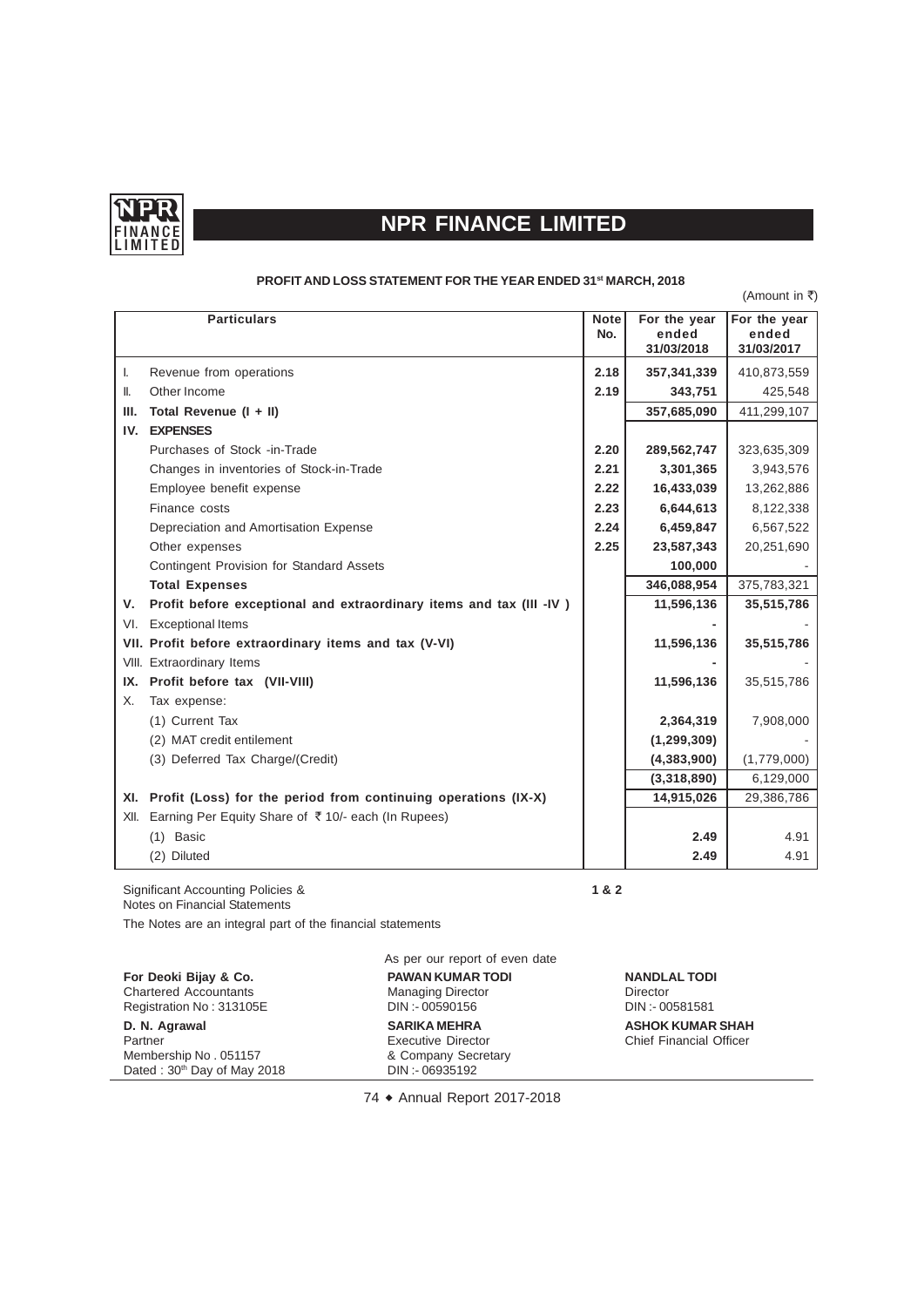

#### **SIGNIFICANT ACCOUNTING POLICIES AND NOTES ON FINANCIAL STATEMENTS**

#### **1. SIGNIFICANT ACCOUNTING POLICIES:**

#### **1.1 Accounting Convention**:

The Company prepares its financial statements in accordance with Generally Accepted Accounting Principles (GAAP) under historical cost convention on accrual basis and also in accordance with requirements of the Companies Act, 2013 and the Rules made thereunder and guidelines issued by the Securities and Exchange Board of India. It follows the directions prescribed by Reserve Bank of India for Non-Banking Financial Companies and as per the applicable accounting standards issued by the Institute of Chartered Accountants of India (ICAI).

#### **1.2 Fixed Assets:**

Fixed Assets are stated at historical cost less accumulated depreciation and impairments, if any. Direct costs are capitalized until fixed assets are ready for use.

#### **1.3 Depreciation:**

The company has applied the estimated useful lives as specified in Schedule II of The Companies Act, 2013. Accordingly the unamortised carrying value is being depreciated / amortised over the revised/remaining useful lives as provided in Schedule II. Further, the assets costing below  $\bar{\tau}$  5000 is treated as revenue expenditure.

#### **1.4 Non Current investment:**

Long-term investments are usually carried at cost. However, when there is a decline, other than temporary, in the value of a long term investment, the carrying amount is reduced to recognize the decline.

#### **1.5 Current Assets:**

- i. Stock of shares & securities are stated at cost or net realizable value whichever is lower.
- ii. Valuation of repossessed assets:

Assets when repossessed are treated as Stock of Vehicles repossessed. Such stock is revalued as on year end and are stated at cost or net realizable value whichever is lower, and the difference between such valuation and the book value of the asset is written-off.

#### **1.6 Revenue Recognition:**

- i. Income from financing transactions is accounted for on the basis of Internal Rate of Return method.
- ii. All other income are accounted for on accrual basis.

#### **1.7 Foreign Currency Transactions:**

- i. Foreign Exchange Transactions in respect of purchase and sale of Travellers' Cheques & Card and Currencies are recorded at the exchange rate prevailing at the time of transaction.
- ii. Closing Stock of Foreign Currencies and Travellers' Cheques & cards are valued at cost price or market price, whichever is lower.

#### **1.8 Retirement Benefits:**

In accordance with the Payment of Gratuity Act, 1972, the Company provides for gratuity, a defined benefit retirement plan ('the Gratuity Plan') covering eligible employees. The Gratuity Plan provides a lump-sum payment to vested employees at retirement, death, incapacitation or termination of employment, of an amount based on the respective employee's salary and the tenure of employment with the Company. Liabilities with regard to the Gratuity Plan are determined by actuarial valuation at each Balance Sheet date using the projected unit credit method. The employees' gratuity fund scheme is managed by Life Insurance Corporation of India.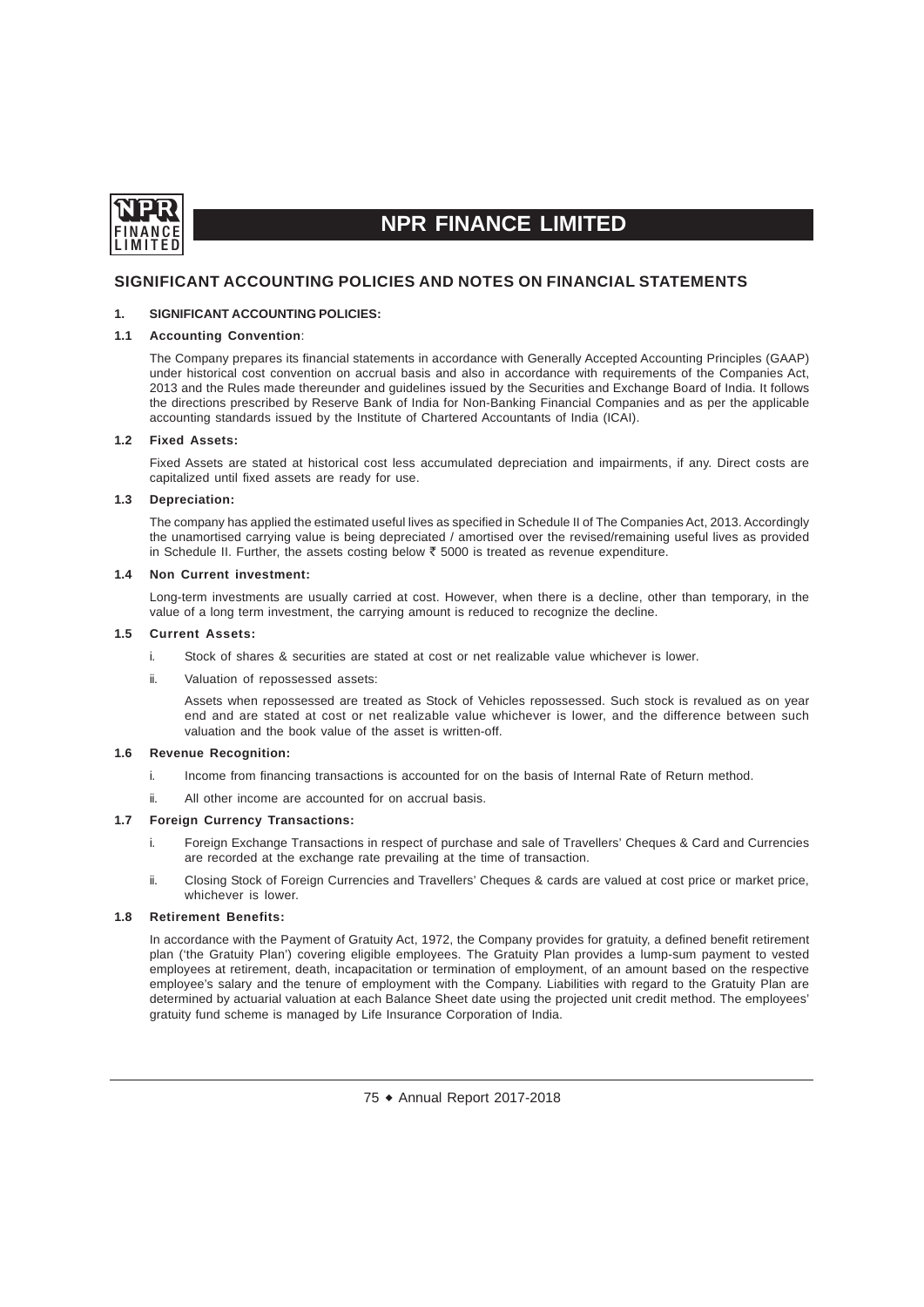

#### **1.9 Non-Performing Assets:**

Identification of Non-Performing Assets (NPAs) has been done as per the guidelines of Master Direction- Non Banking Financial Company –Non –Systemically Important Non- Deposit taking Company (Reserve Bank) Directions, 2016 prescribed by the Reserve Bank of India. The company is following the policy of writing off the NPAs in its books of accounts every year instead of making provisions as per the guidelines.

#### **1.10 Provisions & Contingent Liabilities:**

A provision is recognized if, as a result of a past event, the Company has a present legal obligation that can be estimated reliably, and it is probable that an outflow of economic benefits will be required to settle the obligation. Provisions are determined by the best estimate of the outflow of economic benefits required to settle the obligation at the reporting date. Where no reliable estimate can be made, a disclosure is made as contingent liability. A disclosure for a contingent liability is also made when there is a possible obligation or a present obligation that may, but probably will not, require an outflow of resources. Where there is a possible obligation or a present obligation in respect of which the likelihood of outflow of resources is remote, no provision or disclosure is made.

Ministry of Corporate Affairs portal reveals prosecution proceedings being initiated against the Company on the basis of Complaint filed by Ministry of Corporate Affairs (MCA). However, as explained by the Management, the Company did not receive any show cause notice or prosecution notice, or copy of complaint filed with Ld. Court, or any other documents pertaining to the prosecution. However, Company on its own has initiated steps for compounding proceedings.

#### **1.11 Income Taxes :**

Income taxes are accrued in the same period that the related revenue and expenses arise .A provision is made for income tax, based on the tax liability computed, after considering tax allowances and exemptions. Provisions are recorded when it is estimated that a liability due to disallowances or other matters is probable.

Minimum alternate tax (MAT) paid in accordance with the tax laws, which gives rise to future economic benefits in the form of tax credit against future income tax liability, is recognized as an asset in the Balance Sheet if there is convincing evidence that the Company will pay normal tax after the tax holiday period and the resultant asset can be measured reliably. The Company offsets, on a year on year basis, the current tax assets and liabilities, where it has a legally enforceable right and where it intends to settle such assets and liabilities on a net basis.

The differences that result between the profit considered for income taxes and the profit as per the financial statements are identified, and there after a deferred tax asset or deferred tax liability is recorded for timing differences, namely the differences that originate in one accounting period and reverse in another, based on the tax effect of the aggregate amount of timing difference. The tax effect is calculated on the accumulated timing differences at the end of an accounting period based on enacted or substantively enacted regulations. Deferred tax assets in situation where unabsorbed depreciation and carry forward business loss exists, are recognized only if there is virtual certainty supported by convincing evidence that sufficient future taxable income will be available against which such deferred tax asset can be realized. Deferred tax assets, other than in situation of unabsorbed depreciation and carry forward business loss, are recognized only if there is reasonable certainty that they will be realized. Deferred tax assets are reviewed for the appropriateness of the irrespective carrying values at each reporting date. Deferred tax assets and deferred tax liabilities have been offset wherever the Company has a legally enforceable right to set off current tax assets against current tax liabilities and where the deferred tax assets and deferred tax liabilities relate to income taxes levied by the same taxation authority. The income tax provision for the interim period is made based on the best estimate of the annual average tax rate expected to be applicable for the full financial year.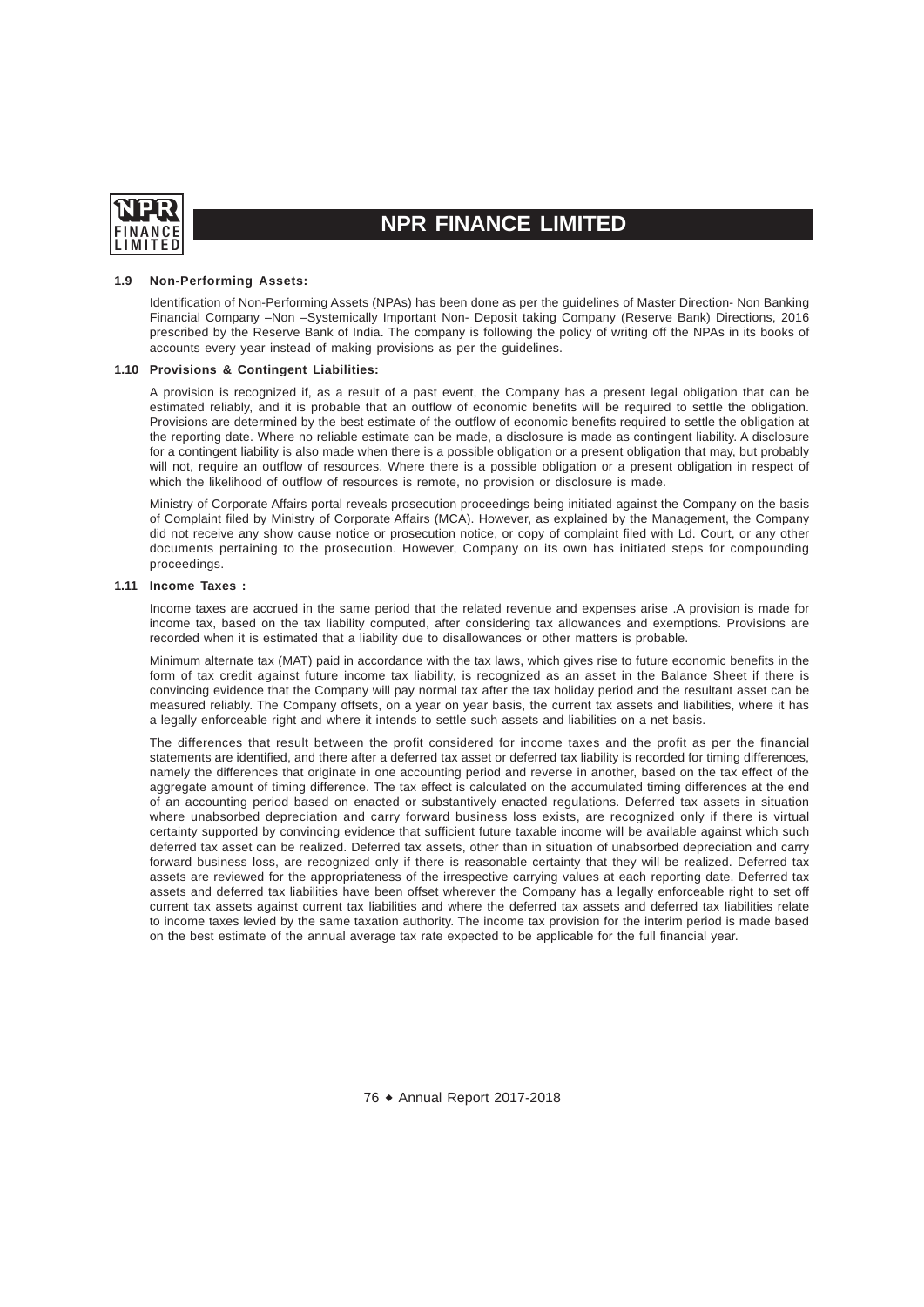

#### **2. NOTES TO THE FINANCIAL STATEMENTS**

#### **2.26 (a) Contingent Liabilities:**

- i. Bank Guarantee issued by bank on behalf of the Company is  $\bar{\zeta}$  1.67 Lakhs (P.Y  $\bar{\zeta}$  11.67 Lakhs). Bank Guarantee has been obtained by pledging Fixed Deposit of ₹1.67 Lakhs.
- ii. Suit Filed against the Company by customers under hypothecation contract pending are 14 in nos. amounting to  $\bar{\tau}$  7.27 Lakhs (P.Y  $\bar{\tau}$  7.27 lakhs). However in some cases the amounts are indeterminate and hence are not mentioned.
- iii. There are four Complaints filed against the Company by Ex-Employees in labour Court which are pending for disposal out of which in one case amount is inderminate and in rest of the three cases, amount is ₹ 4.12 Lakhs (P.Y. ₹ 6.99 lakhs).
- iv. With respect to Income Tax, there is a demand of interest amounting to  $\bar{z}$  10,970/- in respect of Assessment Year 2009-2010 for which management has submitted letter for rectification.
- v. With respect to Income Tax, there is a disputed demand of  $\bar{\xi}$  2,990/- in respect of Assessment Year 2014-15 for which management has filed appeal before the CIT(Appeal) on 19.01.2017 same is pending for disposal.
- vi. With respect to complain filed in lower court by MCA for prosecution proceedings initiated against the Company, the amount is not ascertainable.
- vii. With respect to income tax, demand amounting to ₹ 36.29 lakhs (P.Y. ₹ 38.52 lakhs) has been shown in the Income Tax Site. As per the management, these are fictitious demand which needs to be cancelled / rectified by the Income Tax Department and in respect of which corrective response has been submitted by the Company in the Income Tax Site

#### **(b) Commitments:**

i. The Estimated amount of Contracts remaining to be executed on capital account and not provided for is – **NIL**

#### **2.27 INCOME TAX :**

The net deferred tax liability of  $\bar{\tau}$  146.13 lakhs as on 31.03.2018 (P.Y. 189.97 lakhs), component of which is liability arising out of timing difference on account of depreciation on fixed assets between Companies Act, 2013 and Income Tax Act, 1961 has been recognized in the accounts.

|                                     | (Managing Director) | Pawan Kumar Todi                | Ashok Shah<br>(Chief Financial Officer) |            | Sarika Mehra<br>(Executive Director & CS) |            |
|-------------------------------------|---------------------|---------------------------------|-----------------------------------------|------------|-------------------------------------------|------------|
| <b>Particulars</b>                  | $C.Y.$ (₹)          | $P.Y.(\overline{\overline{S}})$ | C.Y. $($ ₹)                             | P.Y. $(5)$ | C.Y. $($ ₹)                               | $P.Y.$ (₹) |
| <b>Salary</b>                       | 26,80,000           | 10,80,000                       | 8,17,800                                | 7,46,280   | 11,04,360                                 | 11,02,920  |
| <b>Employers Contribution to PF</b> |                     | 1,50,000                        | 25,920                                  | 24.480     | 33.120                                    | 33,120     |
| Medical-Reimbursement               | 14,848              | 13,925                          | 1.02.000                                | 1.02.000   | 1.44.000                                  | 1,44,000   |
| Insurance Premium                   | 64.410              | 1,05,836                        | 44.717                                  | 52.926     | 35.596                                    | 53,836     |
| <b>Total</b>                        | 27,59,258           | 13,49,761                       | 9,90,437                                | 9,25,686   | 13,17,076                                 | 13,33,876  |

#### 2.28 **MANAGERIAL REMUNERATION :** Payment made to Key Managerial Personals:

#### **Note: Gratuity provided for the KMP's : (F.Y. 2017-2018)**

Pawan Kumar Todi- ₹ 10,84,553/-

Ashok Kumar Shah- ₹ 36,765/-

Sarika Mehra- ₹ 19,574/-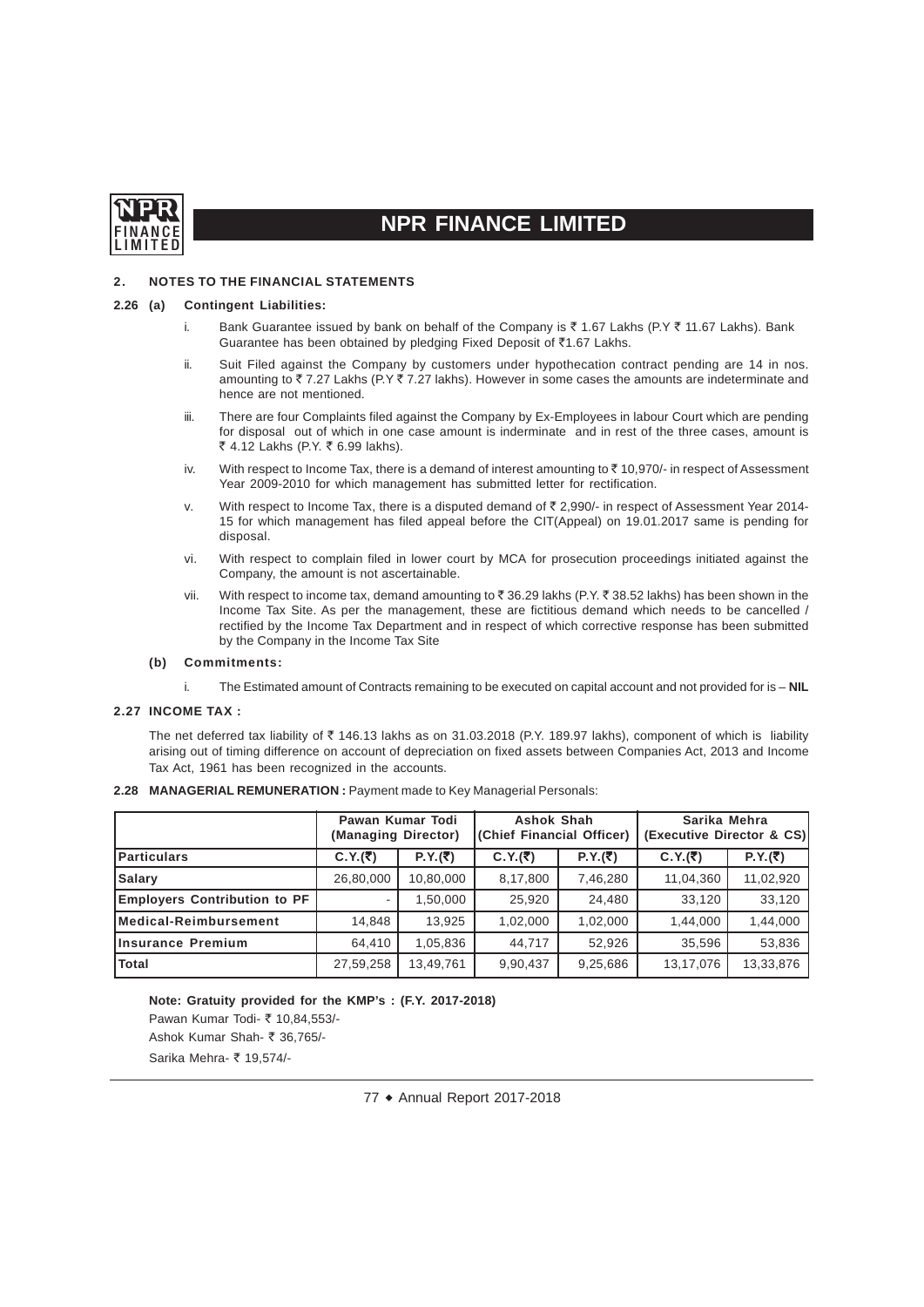

#### **2.29 SEGMENT REPORTING:**

#### **Primary Segment : Business Segment :**

- O The Company's business is organized around four business segments namely, Financial, Money Changing, Wind Power Generation and Real Estate. Financial activities consist of granting of loan covered by Hypothecation Agreements/ unsecured personal loan, Inter Corporate Deposits and Shares & Securities. Accordingly the Company has provided primary segment information for these four segments as per Accounting Standard 17 on Segment Reporting issued by ICAI.
- There is no inter-segment transfer.
- All the common income, expenses, assets and liabilities which are not possible to be allocated to different segments are treated as un-allocable items.

#### **Segment Information**

The following table presents segment revenue, results, assets & liabilities in accordance with AS-17 as on 31.03.2018

#### **Segment Reporting** ( ` **in Lacs**)

| <b>Business Segment</b>                           |         | Financing Operations |                | Money Changing |                | Power Generation |                | <b>Real Estate</b> |                | <b>Consolidated Total</b> |
|---------------------------------------------------|---------|----------------------|----------------|----------------|----------------|------------------|----------------|--------------------|----------------|---------------------------|
|                                                   | Current | Previous             | <b>Current</b> | Previous       | <b>Current</b> | Previous         | <b>Current</b> | Previous           | <b>Current</b> | Previous                  |
|                                                   | Year    | Year                 | Year           | Year           | Year           | Year             | Year           | Year               | Year           | Year                      |
| <b>REVENUE</b>                                    |         |                      |                |                |                |                  |                |                    |                |                           |
| Segment Revenue                                   | 702.44  | 1127.50              | 2706.11        | 2757.52        | 164.86         | 223.72           |                |                    | 3573.41        | 4108.74                   |
| Inter Segment Revenue                             |         |                      |                |                |                |                  |                |                    |                |                           |
| <b>Total Revenue</b>                              | 702.44  | 1127.50              | 2706.11        | 2757.52        | 164.86         | 223.72           |                |                    | 3573.41        | 4108.74                   |
| <b>RESULTS</b>                                    |         |                      |                |                |                |                  |                |                    |                |                           |
| <b>Segment Results</b>                            | 35.82   | 208.78               | 8.92           | 12.74          | 84.17          | 143.74           |                |                    | 128.91         | 365.26                    |
| Unallocated Income<br>(net of expenses)           |         |                      |                |                |                |                  |                |                    |                |                           |
| Contingent provision<br>against Standard Asset    |         |                      |                |                |                |                  |                |                    | 1.00           |                           |
| Unallocated Expenditure                           |         |                      |                |                |                |                  |                |                    | 11.95          | 10.10                     |
| Profit before tax                                 |         |                      |                |                |                |                  |                |                    | 115.96         | 355.16                    |
| Less : Income Tax                                 |         |                      |                |                |                |                  |                |                    | 23.64          | 79.08                     |
| : MAT Credit<br>Entitlements                      |         |                      |                |                |                |                  |                |                    | (12.99)        |                           |
| : Deferred Tax                                    |         |                      |                |                |                |                  |                |                    | (43.84)        | (17.79)                   |
| Profit after tax                                  |         |                      |                |                |                |                  |                |                    | 149.15         | 293.87                    |
| <b>OTHER INFORMATION</b>                          |         |                      |                |                |                |                  |                |                    |                |                           |
| Segment Assets                                    | 3881.12 | 3746.31              | 44.23          | 42.35          | 677.46         | 602.43           | 89.56          | 297.65             | 4692.37        | 4688.74                   |
| <b>Unallocated Assets</b>                         |         |                      |                |                |                |                  |                |                    | 106.72         | 58.71                     |
| <b>Total Assets</b>                               |         |                      |                |                |                |                  |                |                    | 4799.09        | 4747.45                   |
| <b>Segment Liabilities</b>                        | 471.82  | 594.72               | 27.01          | 33.69          | 140.04         | 182.76           |                |                    | 638.87         | 811.17                    |
| <b>Unallocated Liabilities</b>                    |         |                      |                |                |                |                  |                |                    | 17.41          | 17.21                     |
| <b>Total Liabilities</b>                          |         |                      |                |                |                |                  |                |                    | 656.28         | 828.38                    |
| Capital Expenditure                               | 63.72   | 7.87                 |                |                | 2.80           |                  |                |                    | 66.52          | 7.87                      |
| Depreciation                                      | 17.39   | 18.28                | 0.48           | 0.70           | 46.73          | 46.69            |                |                    | 64.60          | 65.67                     |
| Non - Cash Expenditure<br>other than depreciation |         |                      |                |                |                |                  |                |                    |                |                           |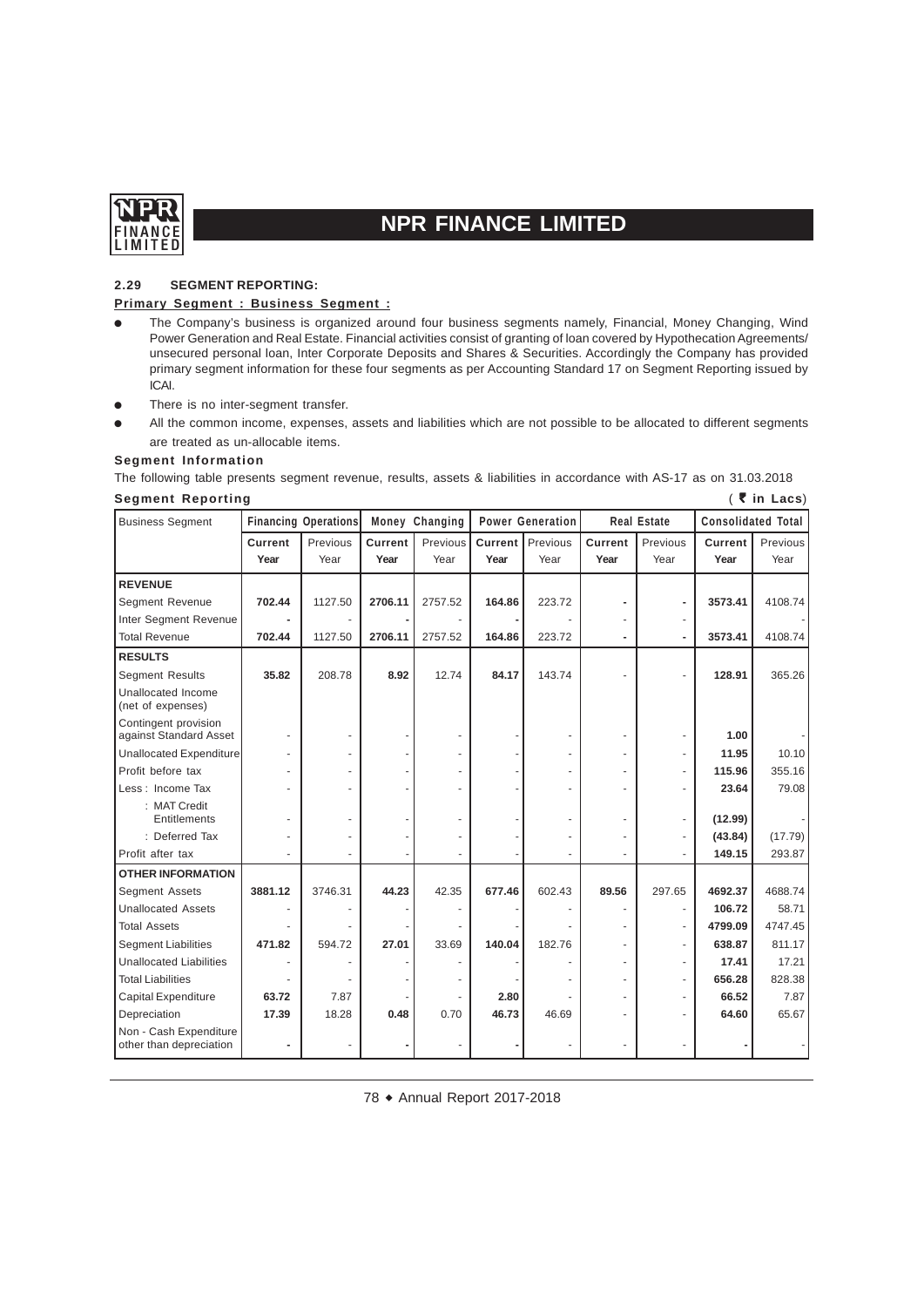

#### **2.30 EARNING PER SHARE**

Calculation of weighted Average Number of Equity Shares of  $\bar{\tau}$  10/- each.

| <b>Particulars</b>                                                                        | 31.03.2018  | 31.03.2017  | 31.03.2016 |
|-------------------------------------------------------------------------------------------|-------------|-------------|------------|
| Number of shares outstanding at the beginning of the year<br>(excluding shares forfeited) | 59,89,600   | 59,89,600   | 59,89,600  |
| Shares issued during the year                                                             | $- -$       | --          | --         |
| Number of shares outstanding at the end of the year                                       | 59,89,600   | 59,89,600   | 59,89,600  |
| Net profit after tax available for equity shares $(3)$                                    | 1,49,15,026 | 2,93,86,786 | 41,31,307  |
| Basic and diluted earning per share $(\bar{\zeta})$                                       | 2.49        | 4.91        | 0.69       |

#### **2.31 Depreciation**

Depreciation on Fixed Assets is provided on the Straight line Method over the useful life of assets as prescribed under Part C of Schedule II of the Companies Act, 2013. Depreciation for assets purchased/sold during a period is proportionately charged.

#### **2.32 Suit filed by the Company**

During the year and in earlier years, Company had filed cases against the customers to whom loans were given under the Hypothecation Contract. Total number of cases pending are 3508 & the amount involved is approximately  $\bar{\zeta}$  6526.82 lakhs. Book value of entire such Loan has been written off in earlier years and the money realized against such cases is shown as income in the profit & loss account.

#### **2.33 Fraud**

During the year under review the company has detected a fraud pertaining to misappropriation of cash amounting to  $\bar{z}$ 0.74 lakhs which was committed by an employee of the Company at its Delhi Branch. The Company has lodged an FIR with the Karol Bagh Police Station, New Delhi on 01.02.2018. The fraud has been reported to the Audit Committee meeting on 13.02.2018 and to the BSE Ltd. on 02.02.2018 The Company has also filed petition under section 156 of Criminal Procedure Code, 1973.

#### **2.34 Information relating to Micro and Small Enterprises (MSEs) :**

| (1)   | The principal amount and interest due thereon remaining unpaid to any supplier as at the end of the year                                                                                                                                                                                                                               |  |
|-------|----------------------------------------------------------------------------------------------------------------------------------------------------------------------------------------------------------------------------------------------------------------------------------------------------------------------------------------|--|
|       | Principal<br>Interest                                                                                                                                                                                                                                                                                                                  |  |
| (II)  | The amount of interest paid by the buyer in terms of Section 16 to the Micro, Small and Medium Enterprise<br>Development Act, 2006 along with the amounts of the payment made to the supplier beyond the appointed<br>day during the year                                                                                              |  |
|       | Principal<br>Interest                                                                                                                                                                                                                                                                                                                  |  |
| (III) | The amount of interest due & payable for the period of delay in making payment but without adding the<br>interest specified under the Micro, Small and Medium Enterprise Development Act, 2006                                                                                                                                         |  |
|       | (IV) The amount of interest accrued and remaining unpaid at the end of accounting year                                                                                                                                                                                                                                                 |  |
|       | (V) The amount of further interest remaining due & payable even in the succeeding years, until such date<br>when the interest due above are actually paid to the Small Enterprise, for the purpose of disallowance of<br>a deductible expenditure under Section 23 of the Micro, Small and Medium Enterprise Development Act,<br>2006. |  |

The above particulars, as applicable, have been given in respect of MSEs. No party could be identified on the basis of information available with the Company.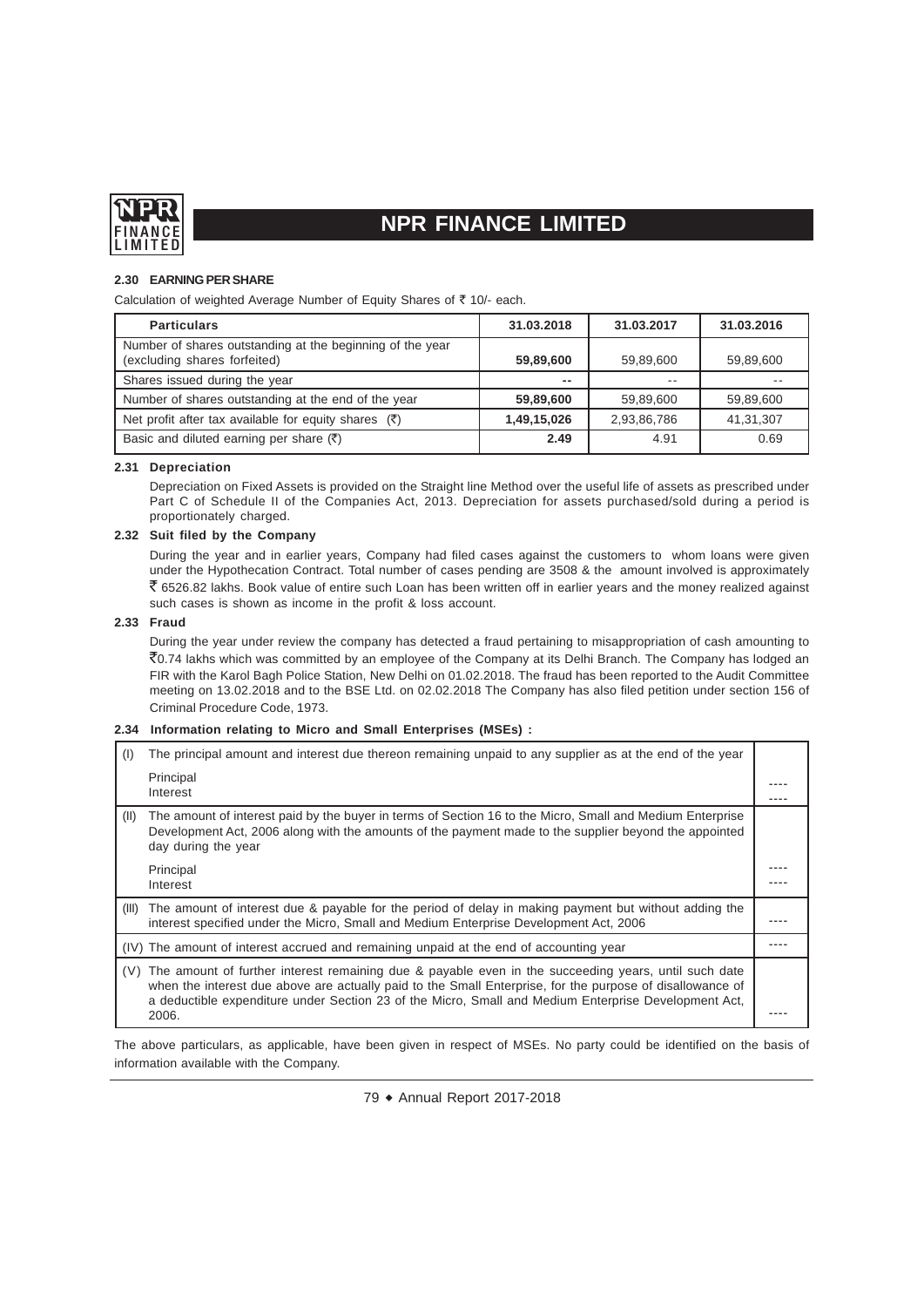

**2.35 As required by Accounting Standard (AS-28)** on 'Impairment of Assets' issued by the Institute of Chartered Accountants of India, in the opinion of the management, the net realizable value of fixed assets is in excess of the written down value and there is no significant impairment loss in the value of fixed assets appearing in this Balance Sheet requiring appropriation/adjustment in the Accounts.

#### **2.36 Gratuity Plan**

The following table set out the status of the Gratuity Plan as required under AS 15.

**Reconciliation of opening and closing balances of the present value of the defined benefit obligation and Plan assets:**

| <b>Particulars</b>                                                                                                                            | $\bar{\tau}$ in lakhs<br>As at March 31   |                                         |  |
|-----------------------------------------------------------------------------------------------------------------------------------------------|-------------------------------------------|-----------------------------------------|--|
|                                                                                                                                               | 2018                                      | 2017                                    |  |
| Obligations at year beginning<br>Transfer of obligation<br>Service cost                                                                       | 24.87<br>1.16                             | 25.77<br>1.45                           |  |
| Interest cost<br>Actuarial (gain)/ loss<br>Benefits paid<br>Amendment in benefit plans                                                        | 1.77<br>13.91<br>(4.15)                   | 1.90<br>(2.70)<br>(1.55)                |  |
| Obligations at the year end (A)                                                                                                               | 37.56                                     | 24.87                                   |  |
| Less:- Fair Value of Plan Assets (B)                                                                                                          | 14.51                                     | 16.13                                   |  |
| Net Assets /(Liabilities) (B-A)                                                                                                               | (23.05)                                   | (8.74)                                  |  |
| Change in plan assets                                                                                                                         |                                           |                                         |  |
| Plan assets at the year beginning, at fair value<br>Expected return on plan assets<br>Actuarial gain/(Loss)<br>Contributions<br>Benefits paid | 16.13<br>1.25<br>(0.18)<br>1.46<br>(4.15) | 16.05<br>1.21<br>0.04<br>0.38<br>(1.55) |  |
| Plan assets at the year end at fair value                                                                                                     | 14.51                                     | 16.13                                   |  |

**Reconciliation of present value of the obligation and the fair value of the plan assets:**

| <b>Particulars</b>                                            | $\bar{\bar{\mathbf{x}}}$ in lakhs<br>As at March 31                       |          |  |  |
|---------------------------------------------------------------|---------------------------------------------------------------------------|----------|--|--|
|                                                               | 2018                                                                      | 2017     |  |  |
| Fair Value of Plan assets at the end of the year              | 14.51                                                                     | 16.13    |  |  |
| Present value of defined benefit obligation                   | 37.56                                                                     | 24.87    |  |  |
| Liability recognized in the balance sheet                     | 23.05                                                                     | 8.74     |  |  |
| <b>Assumptions</b>                                            |                                                                           |          |  |  |
| Interest rate (per annum)                                     | 7.75%                                                                     | 7.50%    |  |  |
| Estimated rate of return on plan assets (per annum)           | 7.75%                                                                     | 7.50%    |  |  |
| Weighted expected rate of salary increase (per annum)         | $6.00\%$                                                                  | $6.00\%$ |  |  |
| Expected Average remaining working lives of employees (years) | 13.90                                                                     | 17.48    |  |  |
| <b>Withdrawal Rates:</b>                                      | Varying between 8% p.a and 1% p.a<br>depending on duration and ago of the |          |  |  |

depending on duration and age of the employees.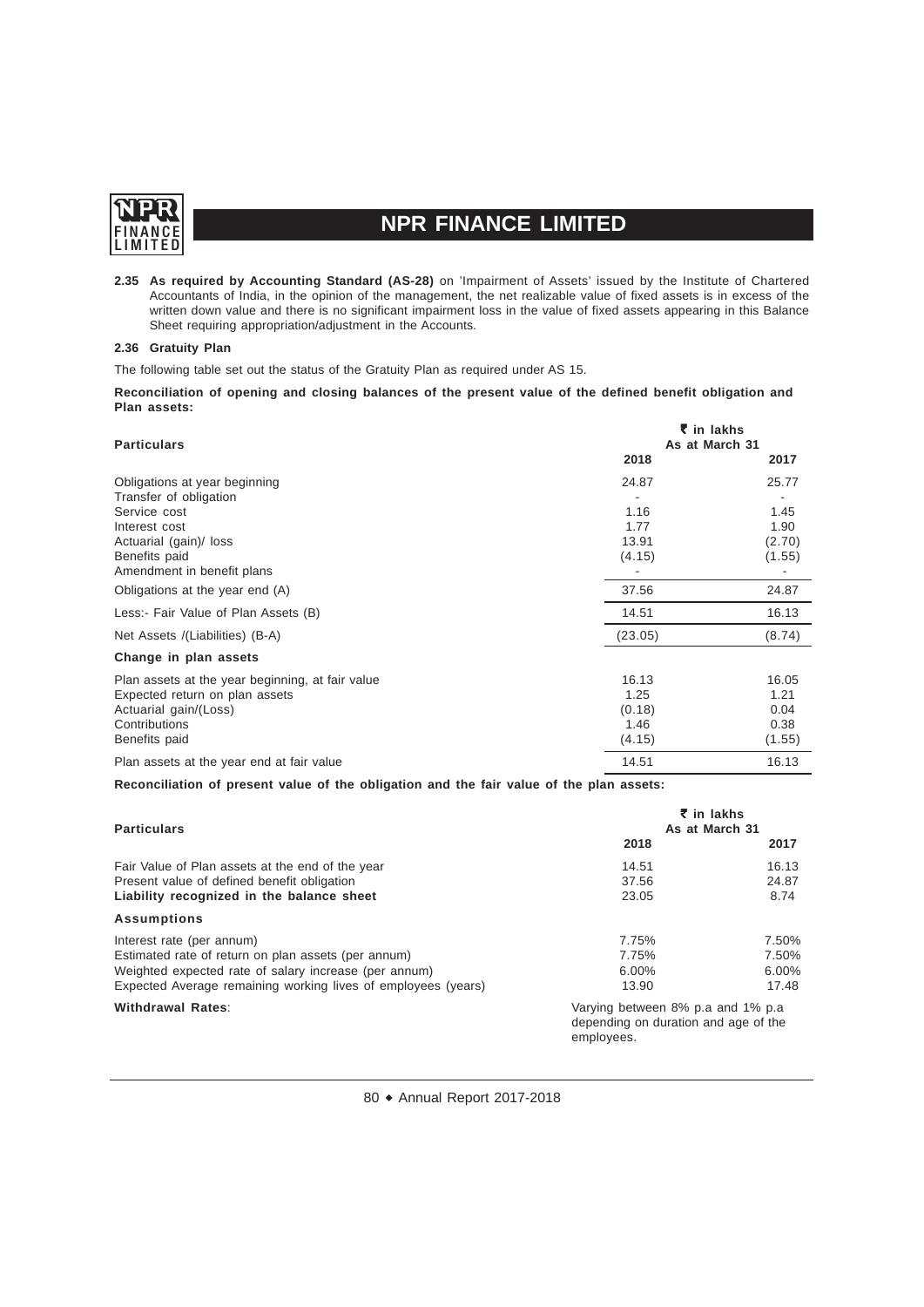

**Net gratuity cost for the year ended March 31, 2018 and March 31, 2017 comprises of the following components:**

| <b>Particulars</b>             | ₹ in lakhs<br>As at March 31 |        |  |
|--------------------------------|------------------------------|--------|--|
|                                | 2018                         | 2017   |  |
| Gratuity Cost for the Year     |                              |        |  |
| Service cost                   | 1.16                         | 1.45   |  |
| Interest cost                  | 1.77                         | 1.90   |  |
| Expected return on plan assets | (1.25)                       | (1.21) |  |
| Actuarial (gain)/loss          | 14.09                        | (2.74) |  |
| Plan amendment amortization    |                              |        |  |
| Net gratuity cost              | 15.77                        | (0.60) |  |

In the actuarial valuation report of gratuity, expense recognized in Profit & Loss account has been shown at  $\bar{\tau}$  15.77 lakhs, which is after adding net expense of  $\bar{z}$  14.09 lakhs by the Group Gratuity Cash accumulation plan fund for the Financial Year ended 31.03.2018 as reported by LIC. The short provision of  $\bar{x}$  15.77 lakhs has been provided and accordingly has been considered in Employee Benefit Expenses.

#### **2.37 Leave Encashment Plan**

The following table set out the status of the Leave Encashment Plan as required under AS 15.

**Reconciliation of opening and closing balances of the present value of the defined benefit obligation and Plan assets:** ` **in lakhs**

| <b>Particulars</b>                | र in lakhs<br>As at March 31 |        |  |  |
|-----------------------------------|------------------------------|--------|--|--|
|                                   | 2018                         | 2017   |  |  |
| Obligations at the year beginning | 4.22                         | 4.61   |  |  |
| Transfer of obligation            | ۰                            |        |  |  |
| Service cost                      | 1.99                         | 0.52   |  |  |
| Interest cost                     | 0.29                         | 0.33   |  |  |
| Actuarial (gain)/ loss            | (2.71)                       | (0.70) |  |  |
| Benefits paid                     | (0.87)                       | (0.54) |  |  |
| Amendment in benefit plans        | ۰                            |        |  |  |
| Obligations at the year end       | 2.92                         | 4.22   |  |  |

#### **Defined benefit obligation liability as at the balance sheet date is not funded by the Company.**

| Change in plan assets                   |        | Plan                     |
|-----------------------------------------|--------|--------------------------|
| assets at year beginning, at fair value |        | $\overline{\phantom{a}}$ |
| Expected return on plan assets          |        |                          |
| Actuarial gain                          |        |                          |
| Contributions                           | 0.87   | 0.54                     |
| Benefits paid                           | (0.87) | (0.54)                   |
| Plan assets at year end, at fair value  |        |                          |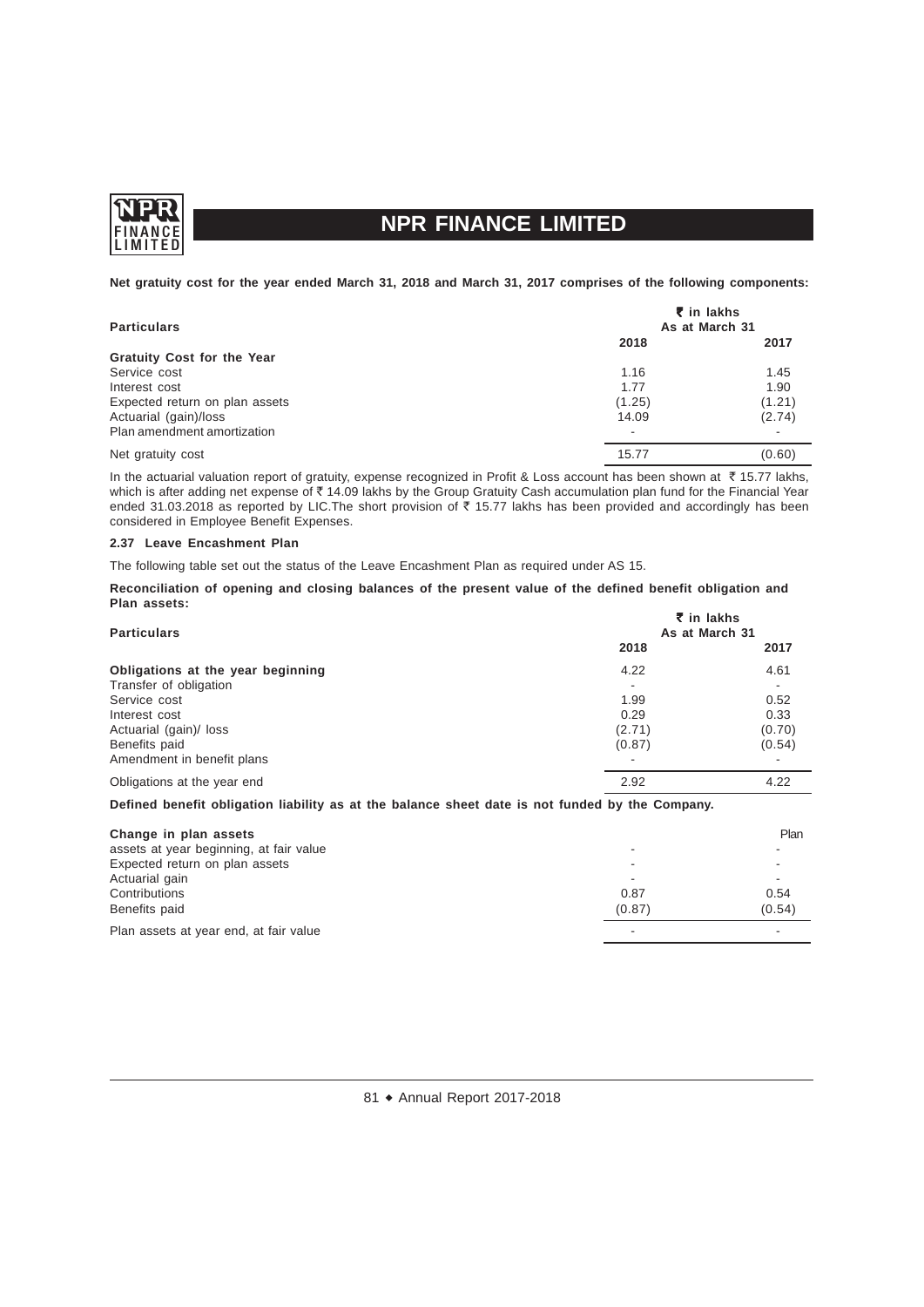

**Reconciliation of present value of the obligation and the fair value of the plan assets:**

| <b>Particulars</b>                                            | $\bar{\tau}$ in lakhs<br>As at March 31                                                 |          |  |
|---------------------------------------------------------------|-----------------------------------------------------------------------------------------|----------|--|
|                                                               | 2018                                                                                    | 2017     |  |
| Fair Value of Plan assets at the end of the year              |                                                                                         |          |  |
| Present value of defined benefit obligation                   | 2.92                                                                                    | 4.22     |  |
| Liability recognized in the balance sheet                     | 2.92                                                                                    | 4.22     |  |
| <b>Assumptions</b>                                            |                                                                                         |          |  |
| Interest rate (per annum)                                     | 7.75%                                                                                   | 7.50%    |  |
| Estimated rate of return on plan assets (per annum)           | $0.00\%$                                                                                | $0.00\%$ |  |
| Weighted expected rate of salary increase (per annum)         | $6.00\%$                                                                                | 6.00%    |  |
| Expected Average remaining working lives of employees (years) | 12.62                                                                                   | 16.06    |  |
| <b>Withdrawal Rates:</b>                                      | Varying between 8% p.a and 1% p.a<br>depending on duration and age of the<br>employees. |          |  |

**Net leave encashment cost for the year ended March 31, 2018 and March 31, 2017 comprises of the**

**following components:**

| <b>Particulars</b>                 | ₹ in lakhs<br>As at March 31 |        |  |  |
|------------------------------------|------------------------------|--------|--|--|
|                                    | 2018                         | 2017   |  |  |
| Leave Encashment cost for the year |                              |        |  |  |
| Service cost                       | 1.99                         | 0.52   |  |  |
| Interest cost                      | 0.29                         | 0.33   |  |  |
| Expected return on plan assets     |                              |        |  |  |
| Actuarial (gain)/loss              | (2.71)                       | (0.70) |  |  |
| Plan amendment amortization        |                              |        |  |  |
| Net Leave Encashment cost          | (0.43)                       | 0.15   |  |  |
|                                    |                              |        |  |  |

Actual return on plan assets

The excess provision of  $\bar{\tau}$  1.30/- lakhs has been written back and accordingly has been considered in Employee Benefit Expense.

#### **2.38 Contingent Provision Against Standard Asset**

As per Notification No. DNBS.222/ CGM(US)-2011 dated January 17, 2011 issued by Reserve Bank of India , NBFCs are required to make general provision @ 0.25% of the outstanding standard asset . Accordingly the company had created Contingent Provision against Standard Assets amounting to Rs. 10 Lakhs as on 31st March, 2011. The company has further created Contingent Provision against Standard Assets amounting to Rs. 1 Lakh as on 31st March, 2018 totalling to Rs.11 Lakhs.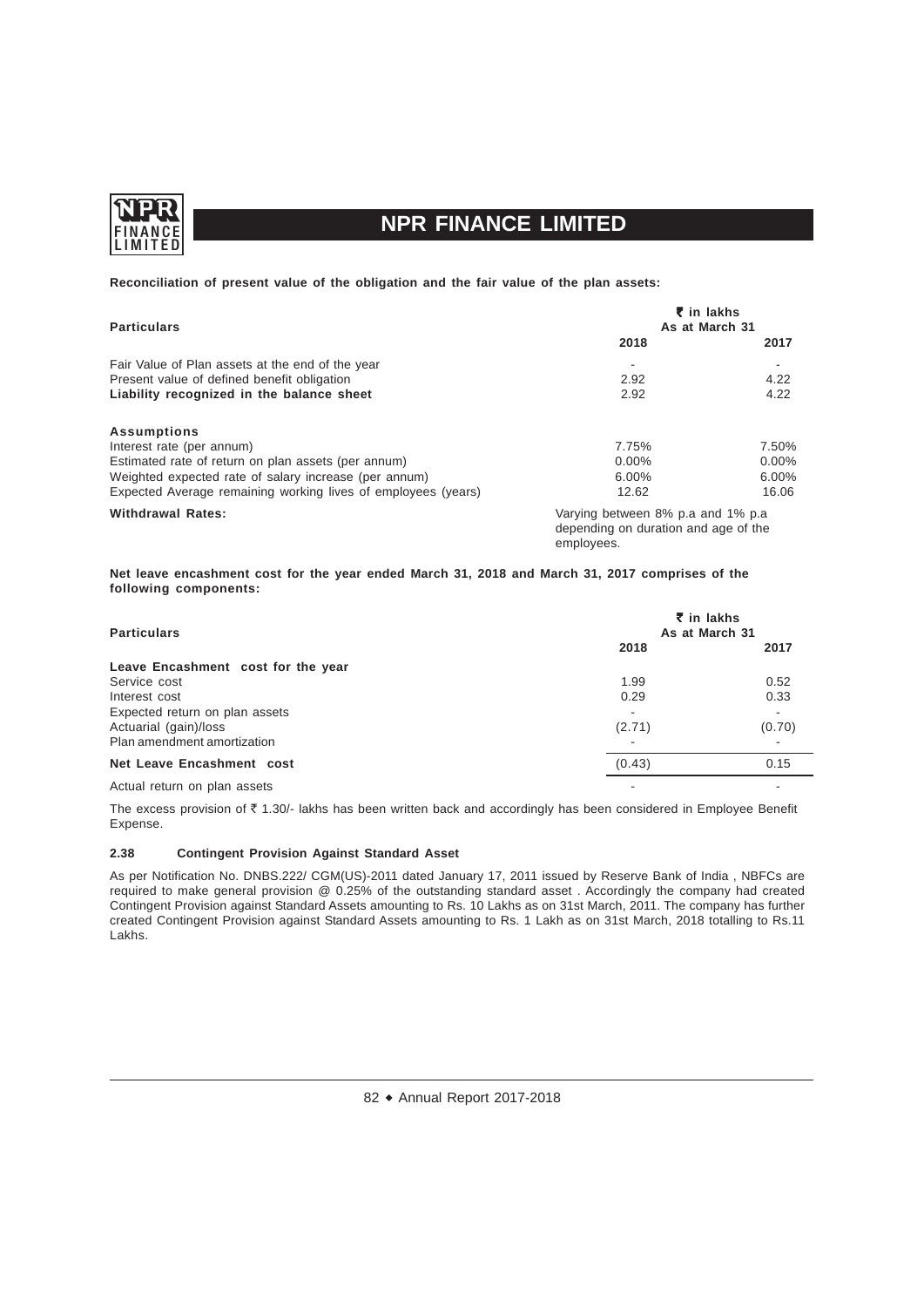

#### **2.39 RELATED PARTY TRANSACTIONS DISCLOSURE**

#### **Enterprises where control Exists**

- 1 GNB Motors Private Limited
- 2 Mountview Tracom LLP<br>3 Rani Leasings & Financ
- Rani Leasings & Finance Private Limited
- 4 TP Farms Private Limited
- 5 Viewlink Highrise LLP
- (formerly Viewlink Highrise Private Limited)
- 6 Ganesh Narayan Brijlal Private Limited
- Zee ABC Agro Industries Private Limited
- 8 Tamal Stationers Pvt. Ltd.
- 9 NSP Finance Pvt. Ltd.<br>10 Global Developers Pri
- 10 Global Developers Private Limited
- 11 Bengal NPR Housing Development Limited<br>12 GNB Investment Pvt Ltd GNB Investment Pvt Ltd
- 
- 13 Regent Enclave Private Limited
- 14 Lime light Holdings Pvt Ltd<br>15 El Investments Pvt Ltd 15 E I Investments Pvt Ltd
- 
- 16 Frontline Global Services Private Limited 17 Dream Properties Private Limited
- 
- 18 Ace Impex Pvt Ltd
- 19 East End Finance Private Limited 20 Krishnav Construction Private Limited
- 
- 21 NPR Developers Private Limited<br>22 NPR Motors Private Limited
- 22 NPR Motors Private Limited<br>23 Rishi Motors Pvt Ltd Rishi Motors Pvt Ltd
- 24 Silva Computech Pvt Ltd
- 
- 25 Shristi Developers Private Limited<br>26 Supreme Credit Corpn Ltd Supreme Credit Corpn Ltd
- 27 Matra Studios LLP
- 28 Priyashi Construction Private Limited
- 29 Raninagar Paper & Board Private Limited
- 
- 30 New Age Enclave Private Limited<br>31 Bananaquit Builders Private Limite Bananaquit Builders Private Limited
- 32 Baxter Conclave Private Limited
- 33 Oval Promoters LLP
- 34 Serene Enclave LLP
- 35 Star wire (India) Vidyut Private Limited
- Badu Road Developers LLP
- 37 Aakash Libra Lights LLP
- (formerly Aakash Libra Lights Pvt Ltd)
- 38 Akash Libra Pvt Ltd.<br>39 Akshav Vinimav LLP Akshay Vinimay LLP
- (formerly, Akshay Vinimay Private Limited)
- 40 Alisa Vinimay Pvt Ltd<br>41 Capricon Towers Prive
- Capricon Towers Private Limited
- 42 Elgin Impex Pvt Ltd<br>43 Joolz Creations Priv
- 43 Joolz Creations Private Limited
- 44 Krishi Realty Private Limited<br>45 Maximum Enclave Private Lir
- 45 Maximum Enclave Private Limited<br>46 Mirage Goods Private Limited
- Mirage Goods Private Limited
- 47 Sheersh Enclave Private Limited
- (formerly, Rose Velly Enclave Private Limited) 48 Seven Eighty One Anandapur Maintenance
- Service Private Limited
- 49 Startrade Goods P Ltd
- 50 Sustaindia Technocrats Private Limited
- (formerly Sustaindia Developers Private Limited & Sustaindia Energy Private Limited)
- 51 Three Ha Industries Private Limited
- 52 UVM Finance Pvt Ltd
- 53 Hazra Exotica LLP
- 54 Adya Kutir Private Limited<br>55 Raving View Highrise LLP
- 
- 55 Raving View Highrise LLP<br>56 Anuttam Enclave Private Li
- 56 Anuttam Enclave Private Limited<br>57 Anaaya Abeer Realty LLP
- 57 Anaaya Abeer Realty LLP<br>58 Bergamot Conbuild Private 58 Bergamot Conbuild Private Limited
- 59 Foxglove Conclave Private Limited
- 60 Mimosa Properties Private Limited
- 
- 61 Nilabhuja Properties Private Limited<br>62 Pumpkin Properties Private Limited Pumpkin Properties Private Limited
- 63 Tamopaha Builcon Private Limited
- 64 Tanagers Developer Private Limited<br>65 Yogadhina Promoter Private Limited
- Yogadhipa Promoter Private Limited
- 66 Selfie Films LLP

#### **Other Related Parties**

- 1 Pawan Kumar Todi
- 2 Nandlal Todi
- 3 Renu Todi<br>4 Varun Tod
- Varun Todi
- 5 Rishi Todi
- 6 Shanti Devi Todi
- 7 Priya Manjari Todi
- 8 Raj Kumar Todi
- 9 Sangita Todi
- 10 Dhruv Todi
- 11 Riddhi Todi
- 12 Chetan Todi<br>13 Karan Todi
- Karan Todi
- 14 Nandlal Pawan Kumar Todi HUF<br>15 Pawan Kumar Todi HUF
- Pawan Kumar Todi HUF
- 16 Pawan Kumar Raj Kumar Todi HUF
- 17 Pawan Kumar NandLal Todi HUF<br>18 Nandlal Rai Kumar Todi HUF
- Nandlal Raj Kumar Todi HUF
- 19 Ajanta Offset & Packaging Limited

#### **Key Managerial Personnel**

- 
- 1 Pawan Kumar Todi, Managing Director<br>2 Sarika Mehra, Executive Director & Co Sarika Mehra, Executive Director & Company Secretary
- 3 Ashok kumar Shah ,Chief Financial Officer
-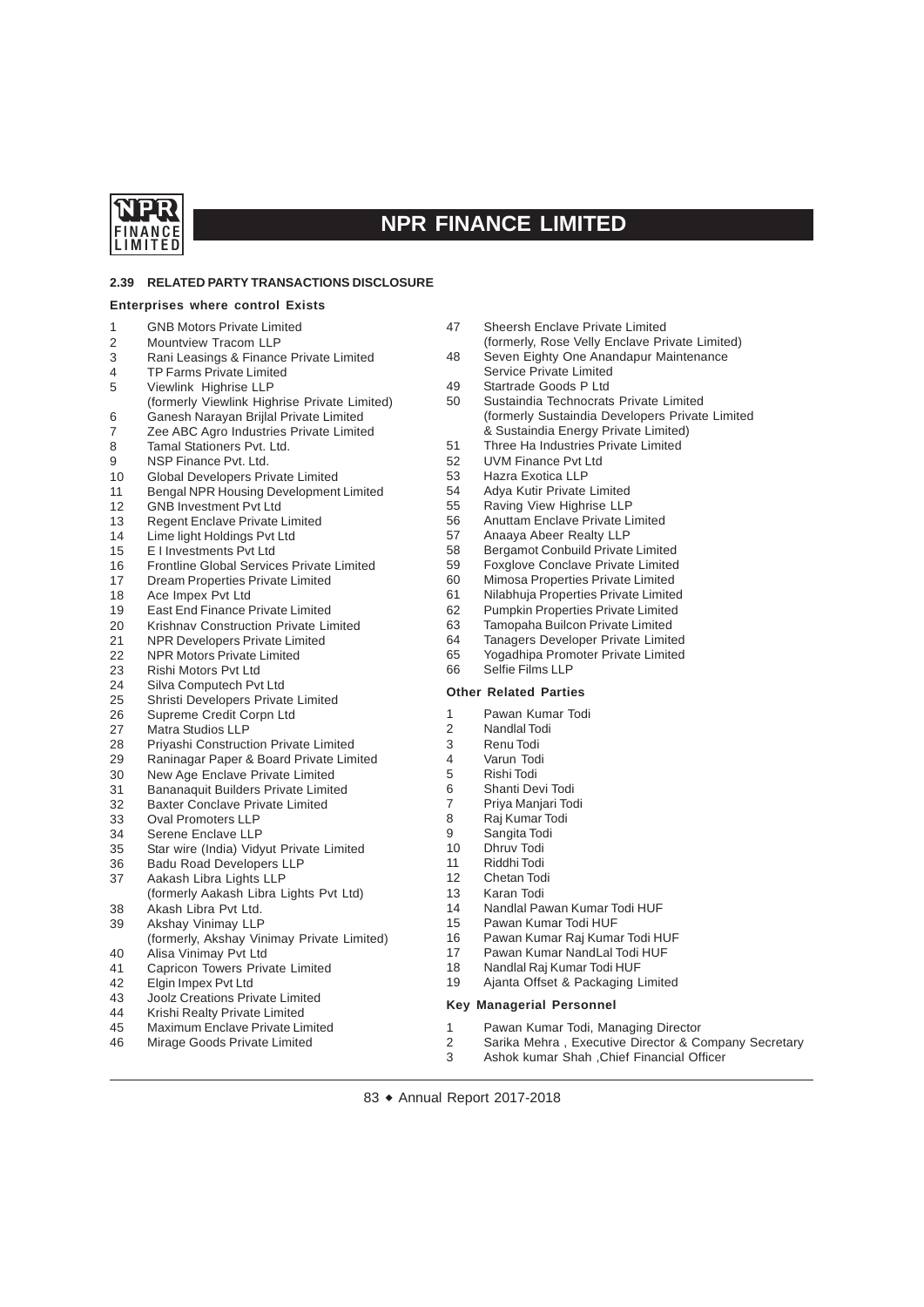**NPR FINANCE** 

2.39 Related party transcation (AS-18)

2.39 Related party transcation (AS-18)

## **NPR FINANCE LIMITED**

| Amount in ₹ | Minimum<br>Amount                                                                                                 |              |                                     |                          | ×,                       |                                           |                                                |                                                |                                                 |                                                |                                                 |                                                | 2,050,000                                      | 749,725    |                                       | 2,799,725 |
|-------------|-------------------------------------------------------------------------------------------------------------------|--------------|-------------------------------------|--------------------------|--------------------------|-------------------------------------------|------------------------------------------------|------------------------------------------------|-------------------------------------------------|------------------------------------------------|-------------------------------------------------|------------------------------------------------|------------------------------------------------|------------|---------------------------------------|-----------|
|             | Maximum<br>Amount                                                                                                 |              |                                     |                          |                          |                                           |                                                |                                                |                                                 |                                                |                                                 |                                                | 2,066,000                                      | 1,307,725  |                                       | 3,373,725 |
|             | 31/03/2018<br>as on<br>Bal                                                                                        |              |                                     |                          |                          |                                           |                                                |                                                |                                                 |                                                |                                                 |                                                | 2,066,000                                      | 1,307,725  |                                       | 3,373,725 |
|             | $rac{1}{T}$ C<br>Sale<br>$\sigma_{\text{L}}$                                                                      |              | 1,187,003                           |                          | ٠                        | 259,062                                   | 1,068,617                                      | 1,104,338                                      | 549,404                                         | 700,928                                        | 172,349                                         | 350,464                                        |                                                |            | J.                                    | 5,392,165 |
|             | Purchase<br>$\begin{array}{c}\n\text{A} \\ \text{B} \\ \text{C} \\ \text{D} \\ \text{D} \\ \text{D}\n\end{array}$ |              | 691,692                             |                          | f,                       | 116,219                                   | 625,652                                        | 450,223                                        | 1,105,839                                       |                                                | 93,863                                          |                                                |                                                |            | ï                                     | 3,083,488 |
|             | Investment<br>(Written Back)<br>for dimunition<br>Provision<br>in value of                                        | í.           |                                     |                          | ٠                        |                                           |                                                |                                                |                                                 |                                                |                                                 |                                                | (16,000)                                       | (558,000)  | $\blacksquare$                        | (574,000) |
|             | Rent<br>Paid                                                                                                      | f,           |                                     |                          | f,                       |                                           |                                                |                                                |                                                 |                                                |                                                 |                                                |                                                |            | 107,055                               | 107,055   |
|             | Remuneration<br>Paid                                                                                              | 2,759,258    |                                     | 1,317,076                | 990,437                  |                                           |                                                |                                                |                                                 |                                                |                                                 |                                                |                                                |            | f,                                    | 506,6771  |
|             | 01/04/2017<br>Opening<br>Balance<br>as on                                                                         | í.           |                                     |                          | f,                       |                                           |                                                |                                                |                                                 |                                                |                                                 |                                                | 2,050,000                                      | 749,725    |                                       | 2,799,725 |
|             | Nature of<br>Transaction                                                                                          | Remuneration | Purchase/Sale<br>of FC and/or<br>TC | Remuneration             | Remuneration             | Purchase/Sale<br>of FC and/or<br>$\Gamma$ | Purchase/Sale<br>of FC and/or<br>$\frac{0}{1}$ | Purchase/Sale<br>of FC and/or<br>$\frac{0}{1}$ | Purchase/Sale<br>of FC and/or<br>$\overline{C}$ | Purchase/Sale<br>of FC and/or<br>$\frac{0}{1}$ | Purchase/Sale<br>of FC and/or<br>$\overline{C}$ | Purchase/Sale<br>of FC and/or<br>$\frac{0}{1}$ | Investment                                     | Investment | Rent Paid                             |           |
|             | Character                                                                                                         |              | Key Managerial<br>Person            | Key Managerial<br>Person | Key Managerial<br>Person | Relative of<br>Key Managerial<br>Person   | Relative of<br>Key Managerial<br>Person        | Relative of<br>Key Managerial<br>Person        | Relative of<br>Key Managerial<br>Person         | Relative of<br>Key Managerial<br>Person        | Relative of<br>Key Managerial<br>Person         | Relative of<br>Key Managerial<br>Person        | Enterprises where<br>control Exists            | ises where | Exists<br>Enterpris<br>control E      |           |
|             | Name of the<br>Parties                                                                                            |              | Mr. Pawan Kumar<br>Todi             | Ms. Sarika Mehra         | Mr Ashok kumar<br>Shah   | Chetan Todi                               | Renu Todi                                      | Rishi Todi                                     | Priya Manjari<br>Todi                           | Varun Todi                                     | Karan Todi                                      | Neha Todi                                      | Star wire (india)<br>Vidyut Private<br>Limited |            | Ganesh Narayan<br>Brijlal pvt Limited |           |

FC denotes " Foreign Currency ".<br>TC denotes " Travellers' Cheques and Cards ". TC denotes " Travellers' Cheques and Cards ".FC denotes " Foreign Currency ".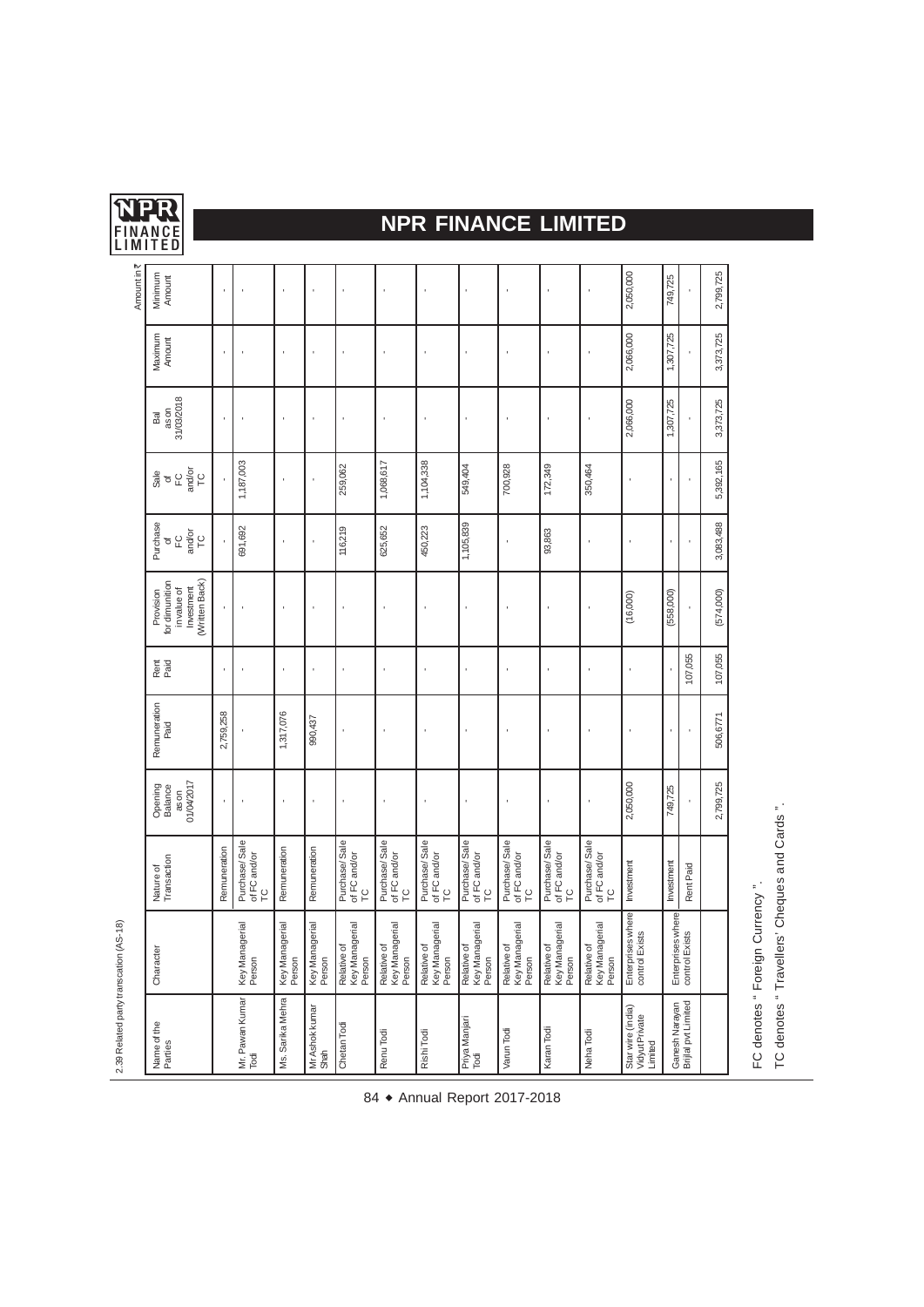

2.39 Related party transcation (AS-18)

2.39 Related party transcation (AS-18)

# **NPR FINANCE LIMITED**

| Amountin <sup>₹</sup> | Minimum<br>Amount                                            | 150,555,959                          | 8,867,286                           | 1,935,222                           | 4,888,166                           | 61,996,780                                     | 504,438                             | 3,904,319                                                                          |                                                                              | 13,432,555                              |                                                     |                                         | 246,084,725 |
|-----------------------|--------------------------------------------------------------|--------------------------------------|-------------------------------------|-------------------------------------|-------------------------------------|------------------------------------------------|-------------------------------------|------------------------------------------------------------------------------------|------------------------------------------------------------------------------|-----------------------------------------|-----------------------------------------------------|-----------------------------------------|-------------|
|                       | Maximum<br>Amount                                            | 180,956,046                          | 9,425,924                           | 8,095,509                           | 5,262,112                           | 70,582,782                                     | 1,804,438                           | 4,220,569                                                                          | 34,003,303                                                                   | 14,278,806                              | (4,600,000)                                         | 25,820,671                              | 349,850,160 |
|                       | 31/03/2018<br>ason<br>Bal                                    | 180,956,046                          | 9,425,924                           | 2,123,188                           | 5,262,112                           | 63,090,389                                     | 570,396                             | 4,220,569                                                                          | 2,270,716                                                                    | 14,278,806                              | (1,648,029)                                         | 25,820,671                              | 306,370,788 |
|                       | eceivable/<br>(payable)<br>TDS                               | 1,441,266                            | 62,071                              | 20,886                              | 41,549                              | 561,853                                        | 7,329                               | 35,139                                                                             | 252,302                                                                      | 94,028                                  | (16, 153)                                           | 35,630                                  | 2,535,900   |
|                       | eceived<br>the Year<br>Interest<br>during<br>Gross<br>(paid) | 14,412,653                           | 620,710                             | 208,852                             | 415,494                             | 5,618,464                                      | 73,287                              | 351,389                                                                            | 2,523,018                                                                    | 940,279                                 | (161, 522)                                          | 356,301                                 | 25,358,925  |
|                       | Refund<br>of Loan<br>the Year<br>(taken)<br>during<br>given/ | 18,071,300                           |                                     | 6,000,000                           |                                     | 14,000,000                                     | 1,300,000                           |                                                                                    | 39,203,303                                                                   |                                         | (9,697,340)                                         |                                         | 68,877,263  |
|                       | he Year<br>(Taken)<br>during<br>Given/<br>Loan               | 35,000,000                           |                                     |                                     |                                     | 3,000,000                                      |                                     |                                                                                    | 17,656,300                                                                   |                                         | (11,200,000)                                        | 25,500,000                              | 69,956,300  |
|                       | ason<br>01/04/2017<br>Opening<br>Balance                     | 151,055,959                          | 8,867,285                           | 7,935,222                           | 4,888,167                           | 69,033,778                                     | 1,804,438                           | 3,904,319                                                                          | 21,547,003                                                                   | 13,432,555                              |                                                     |                                         | 282,468,726 |
|                       | Transaction<br>Nature of                                     | Loan Given                           | Loan Given                          | Loan Given                          | Loan Given                          | Loan Given                                     | Loan Given                          | Loan Given                                                                         | Loan Given                                                                   | Loan Given                              | Loan Taken                                          | Loan Given                              |             |
|                       | Character                                                    | Enterprises where<br>control Exists  | Enterprises where<br>control Exists | Enterprises where<br>control Exists | Enterprises where<br>control Exists | Enterprises where<br>control Exists            | Enterprises where<br>control Exists | Enterprises where<br>control Exists                                                | Enterprises where<br>control Exists                                          | Enterprises where<br>control Exists     | Enterprises where<br>control Exists                 | Relative of<br>Promoter-<br>Director(s) |             |
|                       | Name of the<br>Parties                                       | Private Limited<br><b>GNB Motors</b> | Tracom LLP<br>Mountview             | TP Farms Private<br>Limited         | Matra Studios LLP                   | Star wire (India)<br>Vidyut Private<br>Limited | Silva Computech<br>PvtLtd           | Shreesh Endave<br>(formerly Rose<br>Private Limited)<br>Velly Enclave<br>Pvt. Ltd. | Viewlink Highrise<br>Viewlink Highrise<br>Private Limited)<br>LLP (formerly, | <b>Oval Promoters</b><br>$\overline{a}$ | Rani Leasings &<br>Finance Private<br><i>imited</i> | Ajanta Offset &<br>Packaging<br>Limited |             |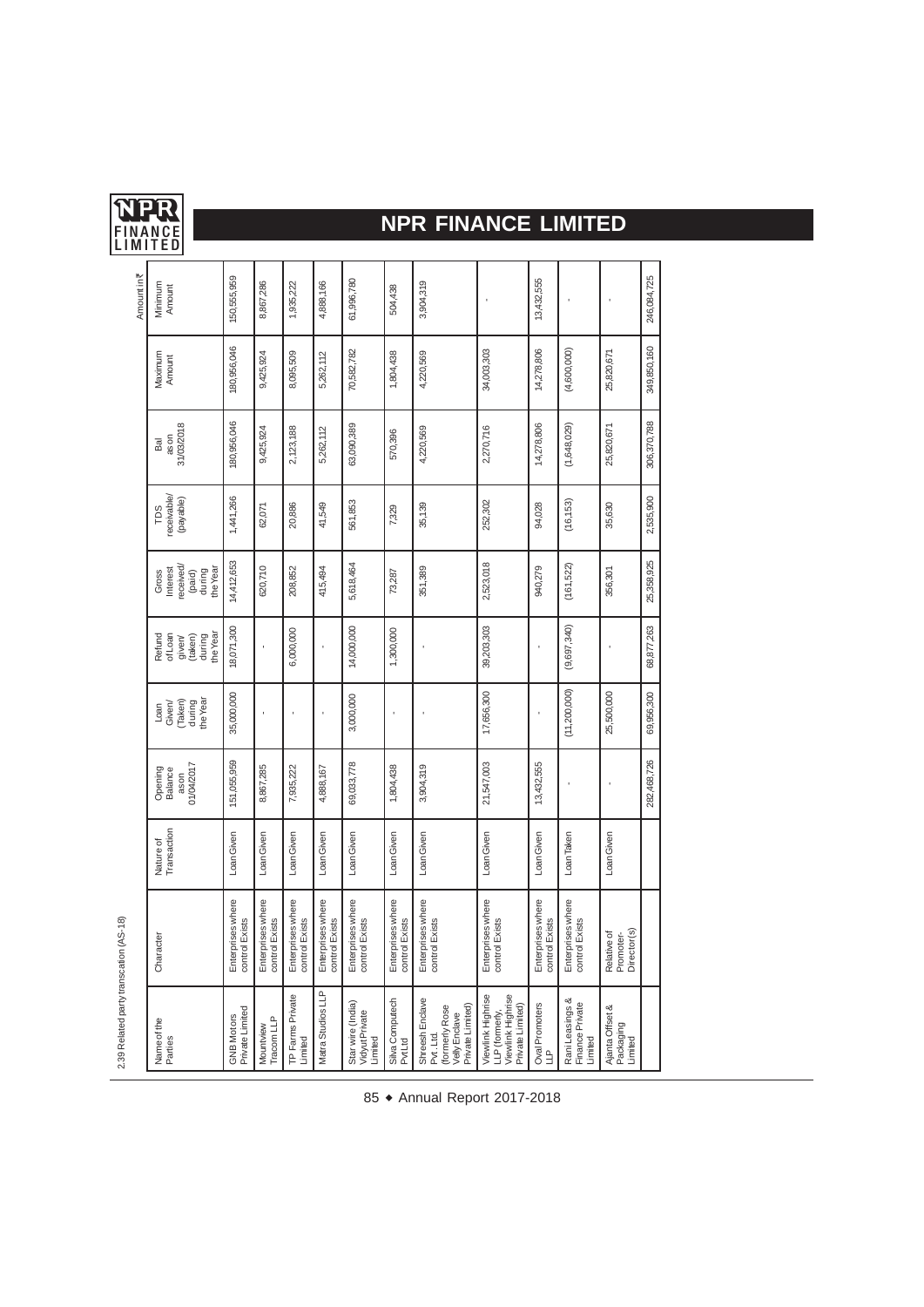

#### **NOTES TO THE FINANCIAL STATEMENTS (Amount in ₹) (Amount in ₹)**

| <b>Particulars</b>                                                            | As on 31/03/2018 | As on 31/03/2017 |
|-------------------------------------------------------------------------------|------------------|------------------|
| <b>2.1. SHARE CAPITAL</b>                                                     |                  |                  |
| Authorised                                                                    |                  |                  |
| 70,00,000 Equity Share of ₹10 each                                            | 70,000,000       | 70,000,000       |
| (Previous Year 70,00,000 Equity Shares of ₹10 each)                           | 70,000,000       | 70,000,000       |
| <b>Issued &amp; Subscribed</b>                                                |                  |                  |
| 59,89,600 Equity Share of ₹10 each fully paid up                              | 59,896,000       | 59,896,000       |
| (Previous Year 59,89,600 Equity Shares of $\bar{\tau}$ 10 each fully paid up) | 59,896,000       | 59,896,000       |
| Paid up                                                                       |                  |                  |
| 59,89,600 Equity Share of ₹10 each fully paid up                              |                  |                  |
| (Previous Year 59,89,600 Equity Shares of ₹10 each fully paid up)             | 59,896,000       | 59,896,000       |
| Add: Equity Share Forfeited (paid up)                                         | 70,000           | 70,000           |
|                                                                               | 59,966,000       | 59,966,000       |

a) There has been no change/ movements in number of shares outstanding at the beginning and at the end of the reporting period.

b) The company has only one class of issued shares i.e Ordinary Shares having par value of  $\bar{z}$  10/- per share. Each holder of Ordinary Shares is entitled to One vote per share and equal right for dividend. The dividend proposed by the Board of Directors is subject to the approval of shareholders in ensuing Annual General Meeting, except in case of interim dividend. In the event of liquidation, the ordinary shareholders are eligible to receive the remaining assets of the Company after payment of all preferential amounts, in proportion to their Shareholding.

c) The Company does not have any Holding Company/ ultimate Holding Company .

d) Details of Shareholders holding more than 5% Shares in the Company.

Ordinary Shares of  $\bar{\tau}$  10/- each fully paid

|                            | As on 31/03/2018        |                        | As on 31/03/2017        |                        |  |
|----------------------------|-------------------------|------------------------|-------------------------|------------------------|--|
|                            | No. of<br><b>Shares</b> | $%$ of<br>Shareholding | No. of<br><b>Shares</b> | $%$ of<br>Shareholding |  |
| Pawan Kumar Todi           | 794210                  | 13.26                  | 794210                  | 13.26                  |  |
| E.I Investment Pyt. Ltd.   | 659360                  | 11.01                  | 659360                  | 11.01                  |  |
| Nand Lal Todi              | 340888                  | 5.69                   | 340888                  | 5.69                   |  |
| Silva Computech Pvt. Ltd.  | 335800                  | 5.61                   | 335800                  | 5.61                   |  |
| Tamal Stationers Pvt. Ltd. | 319000                  | 5.33                   | 319000                  | 5.33                   |  |
| Priya Manjari Todi         | 357470                  | 5.97                   | 357470                  | 5.97                   |  |

e) No Ordinary Shares have been reserved for issue under option and contracts/ commitments for the sale of shares/ disinvestment as at the balance sheet date.

f) No Shares has been alloted or bought back by the company during the period of 5 years preceeding the date at which the balance sheet is prepared.

g) No Securities convertible into Equity/ Prefrence Shares issued by the company during the year.

h) No calls are unpaid by any director or officer of the company during the year.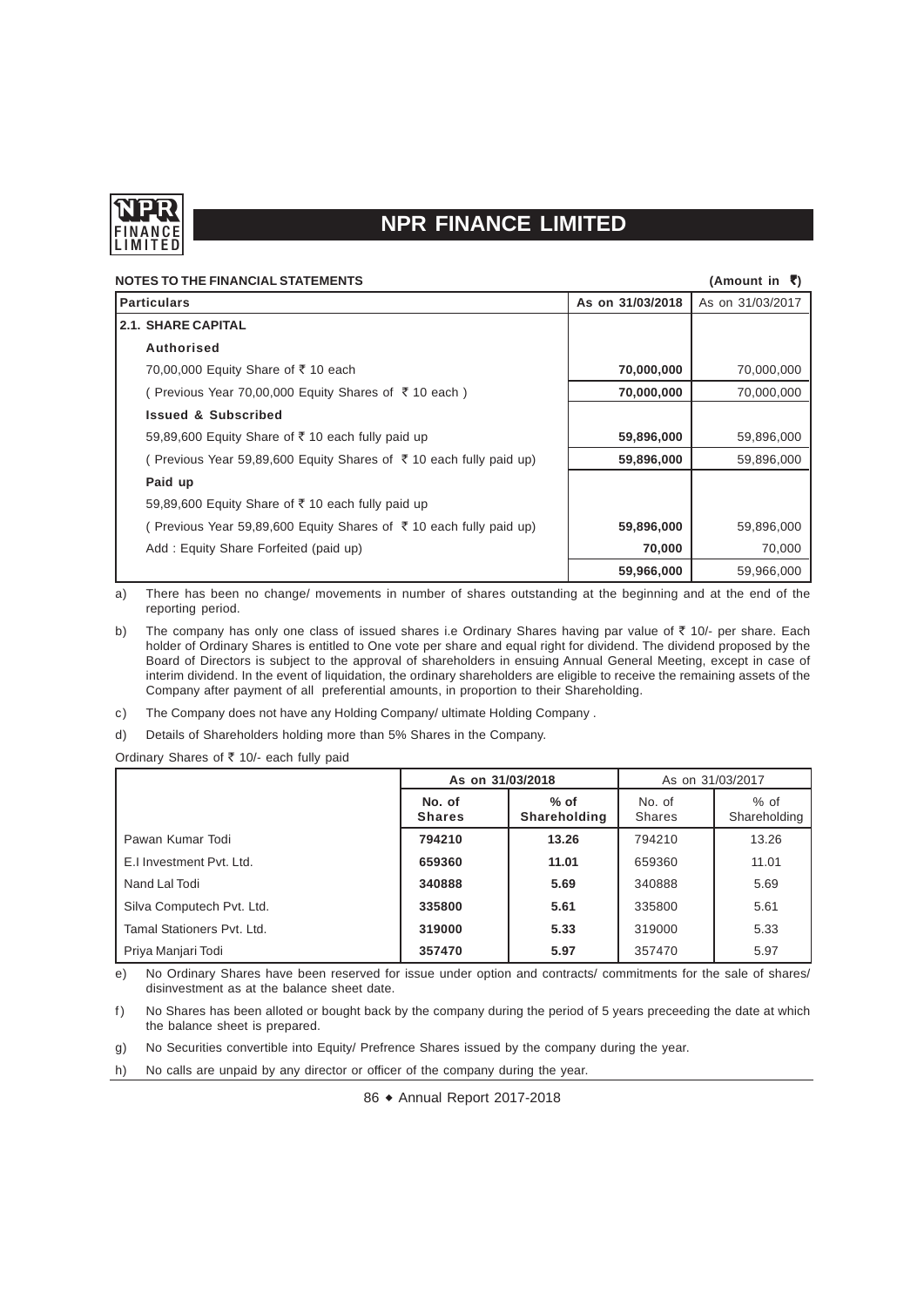

**Secured Term Loan**

## **NPR FINANCE LIMITED**

|                                                             |   |                  | (Amount in $\bar{x}$ ) |
|-------------------------------------------------------------|---|------------------|------------------------|
| <b>Particulars</b>                                          |   | As on 31/03/2018 | As on 31/03/2017       |
| <b>2.2. RESERVES AND SURPLUS</b>                            |   |                  |                        |
| <b>Securities Premium Reserve</b>                           |   |                  |                        |
| As per last financial Statements                            | A | 24,948,000       | 24,948,000             |
| <b>General Reserve</b>                                      |   |                  |                        |
| As per last financial Statements                            | B | 37,389,486       | 37,389,486             |
| Reserve Fund u/s 45IC of RBI Act 1934                       |   |                  |                        |
| As per last financial Statements                            |   | 72,647,725       | 66,770,725             |
| $(+)$ Addition during the year                              |   | 2,983,000        | 5,877,000              |
|                                                             | C | 75,630,725       | 72,647,725             |
| Surplus as per Profit & Loss Statement                      |   |                  |                        |
| As per last financial Statements                            |   | 196,955,488      | 174,046,593            |
| $(+)$ Profit for the year                                   |   | 14,915,026       | 29,386,786             |
|                                                             | D | 211,870,514      | 203,433,379            |
| Appropriations<br>$(-)$                                     |   |                  |                        |
| Income Tax Adjustment of earlier years                      |   | (7, 405, 324)    | 600,891                |
| Fringe Benefit Tax Adjustment of earlier years              |   | (54, 170)        |                        |
| Transfer to Statutory Reserve Fund u/s 45IC of RBI Act 1934 |   | 2,983,000        | 5,877,000              |
|                                                             | E | (4, 476, 494)    | 6,477,891              |
| NET SURPLUS $(D-E) = F$                                     |   | 216,347,008      | 196,955,488            |
| TOTAL (A+B+C+F)                                             |   | 354,315,219      | 331,940,699            |
|                                                             |   |                  |                        |

## **(Amount in** `**) Non - current Current Maturities Particulars As on As on As on As on As on As on As on As on As on As on As on As on As on As on As on As on As on As on As on As on As on As on As on As on As on As on 31/03/2018** 31/03/2017 **31/03/2018** 31/03/2017 **2.3. LONG-TERM BORROWINGS**

| From Banks                                                          | 985.190   | 1.471.786                | 486.597   | 441.393 |
|---------------------------------------------------------------------|-----------|--------------------------|-----------|---------|
| From Others                                                         | 3.609.183 | ٠                        | 890.585   |         |
| <b>TOTAL</b>                                                        | 4.594.373 | 1.471.786                | 1.377.182 | 441.393 |
| Amount disclosed under the head "other current liablity" (Note 2.9) | -         | $\overline{\phantom{0}}$ | 1,377,182 | 441.393 |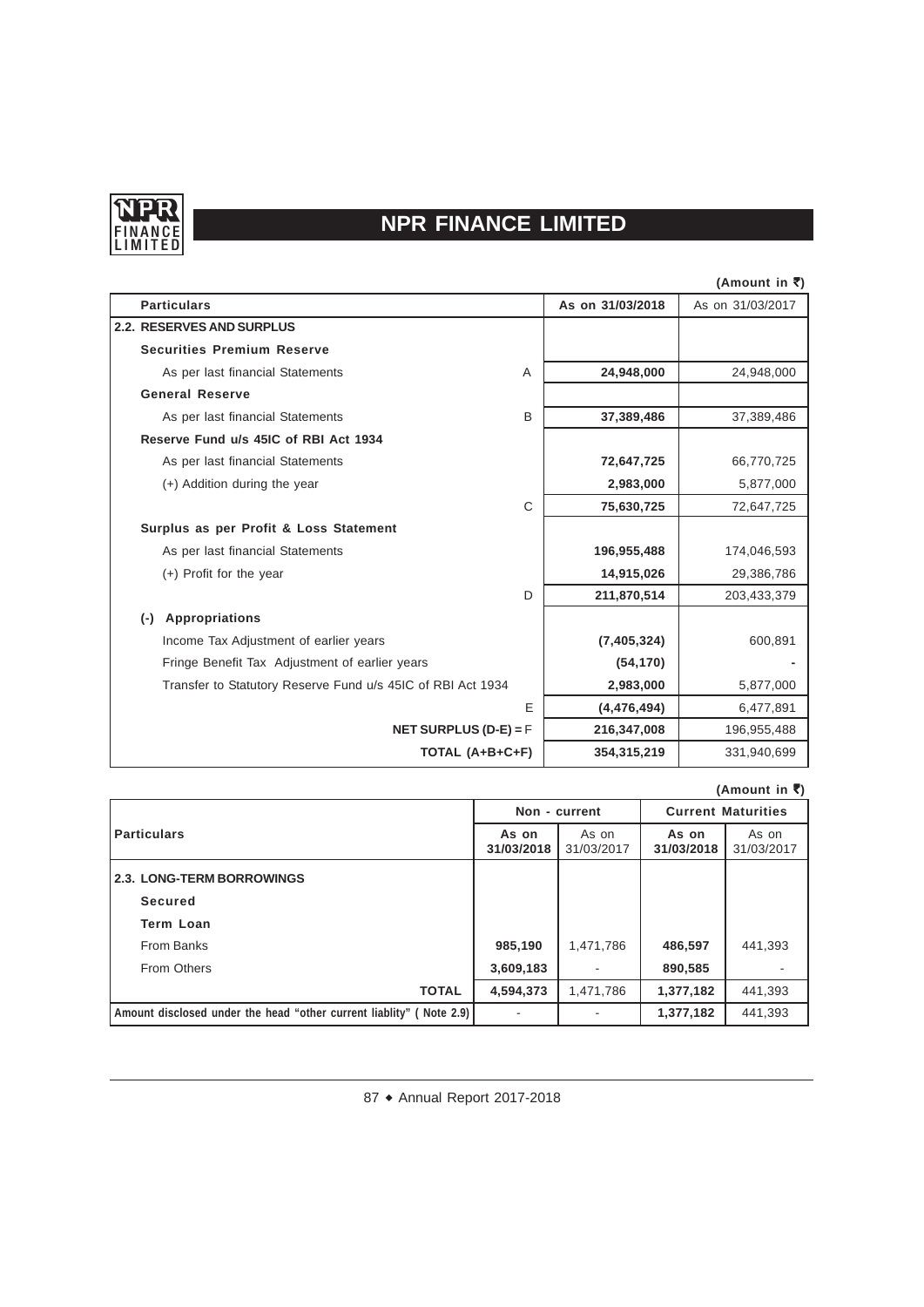

#### **Repayment Terms and nature of securities given for Indian Rupee term loans from banks & other financial institutions are as follows:**

| Name of Bank/<br><b>Financial Institution</b> | <b>Nature of Security</b> | <b>Repayment Terms</b>                                                                                             |
|-----------------------------------------------|---------------------------|--------------------------------------------------------------------------------------------------------------------|
| <b>ICICI Bank Limited</b>                     | Skoda Car                 | Repayment in 60 monthly instalments of ₹42347/- per month at<br>9.85% rate of interest commencing from 01.11.2015  |
| <b>ICICI Bank Limited</b>                     | Tiagio Car                | Repayment in 60 monthly instalments of ₹8391/- per month at<br>9.45% rate of interest commencing from 01.01.2017.  |
| Kotak Mahindra Prime Limited                  | <b>Toyota Camry Car</b>   | Repayment in 60 monthly instalments of ₹60690/- per month at<br>7.90% rate of interest commencing from 01.08.2017. |
| Kotak Mahindra Prime Limited I                | Tuscon Car                | Repayment in 60 monthly instalments of ₹40458/- per month at<br>7.90% rate of interest commencing from 01.10.2017. |

#### **(Amount in** `**)**

| <b>Particulars</b>                                                                                                                            | As on 31/03/2018   As on 31/03/2017 |            |
|-----------------------------------------------------------------------------------------------------------------------------------------------|-------------------------------------|------------|
| 2.4. DEFERRED TAX LIABILITIES (NET)                                                                                                           |                                     |            |
| Difference between written down value of block of assets as per Income<br>Tax Laws and book value of Fixed Assets as per Straight Line Method | 14,613,022                          | 18,996,922 |
| <b>TOTAL</b>                                                                                                                                  | 14,613,022                          | 18,996,922 |

#### **(Amount in** `**)**

| l Particulars                           |              | As on 31/03/2018   As on 31/03/2017 |         |
|-----------------------------------------|--------------|-------------------------------------|---------|
| <b>2.5. OTHER LONG-TERM LIABILITIES</b> |              |                                     |         |
| Security deposit                        |              | 77.000                              | 278,000 |
|                                         | <b>TOTAL</b> | 77,000                              | 278,000 |

#### **(Amount in** `**)**

|                                                                         |                          | Long-term           | Short-term          |                     |  |
|-------------------------------------------------------------------------|--------------------------|---------------------|---------------------|---------------------|--|
| <b>Particulars</b>                                                      | As on<br>31/03/2018      | As on<br>31/03/2017 | As on<br>31/03/2018 | As on<br>31/03/2017 |  |
| <b>2.6. PROVISIONS</b>                                                  |                          |                     |                     |                     |  |
| <b>Provision for Employee Benefits</b>                                  |                          |                     |                     |                     |  |
| For Gratuity (Refer Note No. 2.36)                                      | 2,304,255                | 873,613             |                     |                     |  |
| For Leave Encashment (Refer Note No. 2.37)                              | 101,710                  | 206,852             | 190,178             | 214,846             |  |
| <b>Other Provisions</b>                                                 |                          |                     |                     |                     |  |
| Income Tax, Fringe Benefit Tax (Net)                                    | $\overline{\phantom{a}}$ |                     |                     | 315,431             |  |
| For Contingent Provision Against Standard Asset<br>(Refer Note No 2.38) | 1,100,000                | 1,000,000           |                     |                     |  |
| <b>TOTAL</b>                                                            | 3,505,965                | 2,080,465           | 190,178             | 530.277             |  |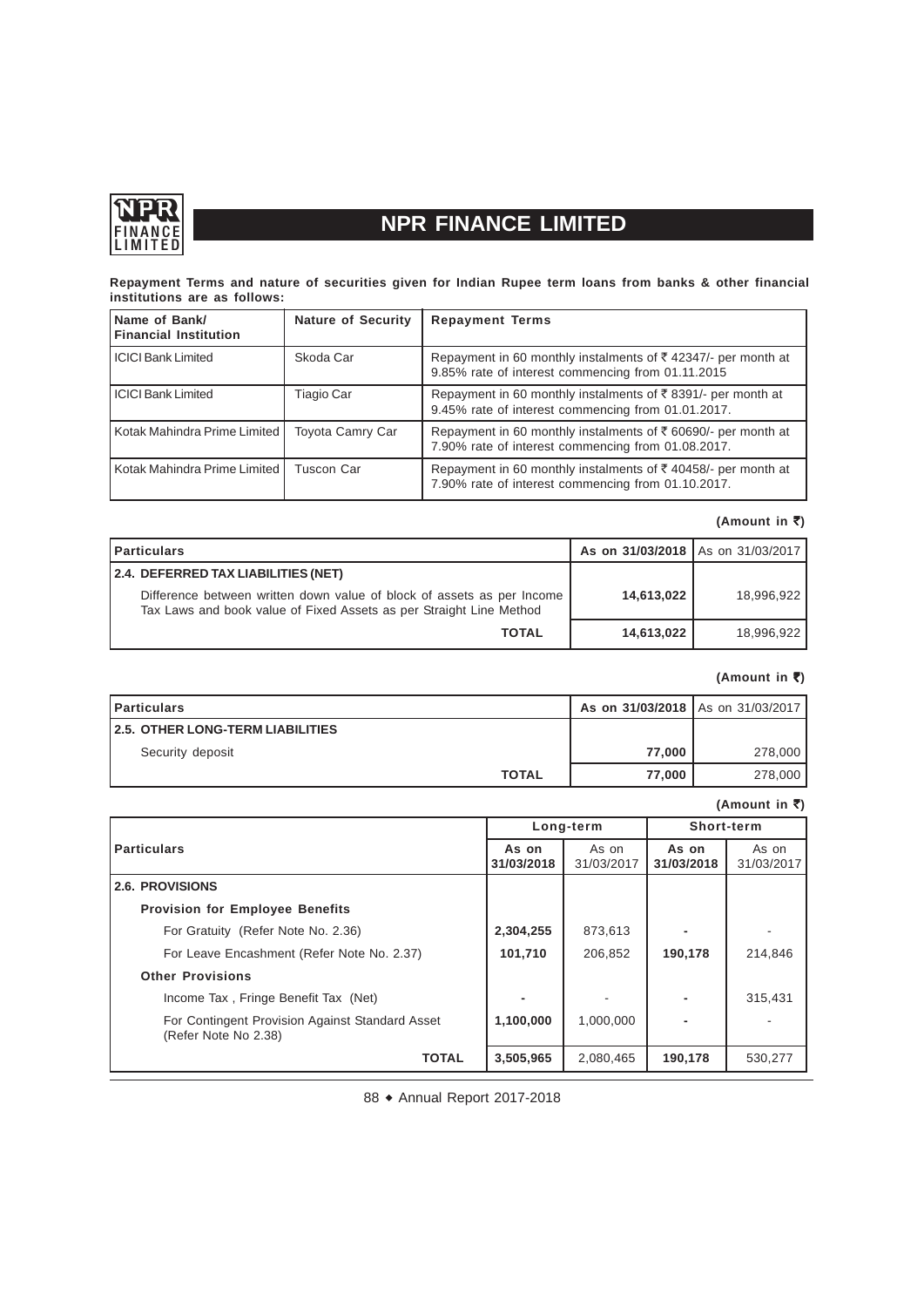

#### $(Amount in **3**)$

| <b>Particulars</b>                                  | As on 31/03/2018   As on 31/03/2017 |            |
|-----------------------------------------------------|-------------------------------------|------------|
| <b>2.7. SHORT-TERM BORROWINGS</b>                   |                                     |            |
| <b>Secured</b>                                      |                                     |            |
| Working Capital Loan repayable on demand from Banks |                                     | 1,918,202  |
| Unsecured                                           |                                     |            |
| Inter Corporate deposit                             | 36,792,276                          | 50,000,000 |
| <b>TOTAL</b>                                        | 36,792,276                          | 51,918,202 |

Working Capital Loan from State Bank of India is provided by way of Overdraft Facility & the same is secured by charge over the Fixed Deposit of ₹ 30,00,000

|                                                                                                   |                                     | (Amount in ₹) |
|---------------------------------------------------------------------------------------------------|-------------------------------------|---------------|
| <b>Particulars</b>                                                                                | As on 31/03/2018   As on 31/03/2017 |               |
| <b>2.8. TRADE PAYABLES</b>                                                                        |                                     |               |
| (A) Total Outstanding dues of micro enterprises<br>and small enterprises; and                     |                                     |               |
| Total Outstanding dues of creditors other than<br>(B)<br>micro enterprises and small enterprises; | 2,793,454                           | 275,000       |
| <b>TOTAL</b>                                                                                      | 2,793,454                           | 275,000       |

#### **(Amount in** `**)**

| <b>Particulars</b>                                              | As on 31/03/2018          | As on 31/03/2017 |
|-----------------------------------------------------------------|---------------------------|------------------|
| <b>2.9. OTHER CURRENT LIABILITIES</b>                           |                           |                  |
| Current Maturities on Long-term Debt (See Note 2.3)             | 1,377,182                 | 441,393          |
| Interest accrued but not due on Borrowings                      |                           | 15,576           |
| <b>Other Payables</b>                                           |                           |                  |
| Advance Insurance Premium                                       | 11,156                    | 1,044,993        |
| Advance Instalments                                             | 375,756                   | 1,153,628        |
| Creditor for TC settlement                                      |                           | 3,347,018        |
| Output Service Tax & Education Cess                             |                           | 15,536           |
| Output Goods & Service tax (Net)                                | 16,648                    |                  |
| Employees' Provident Fund                                       | 57,753                    | 60,953           |
| Employees' State Insurance                                      | 15,722                    | 15,027           |
| Professional Tax                                                | 2,330                     | 2,020            |
| Liabilities for expenses                                        | 1,029,345                 | 928,444          |
| <b>Tax Deducted at Source</b>                                   | 176,334                   | 262,855          |
|                                                                 | <b>TOTAL</b><br>3,062,226 | 7,287,443        |
| For details of micro and small enterprise (Refer Note No. 2.34) |                           |                  |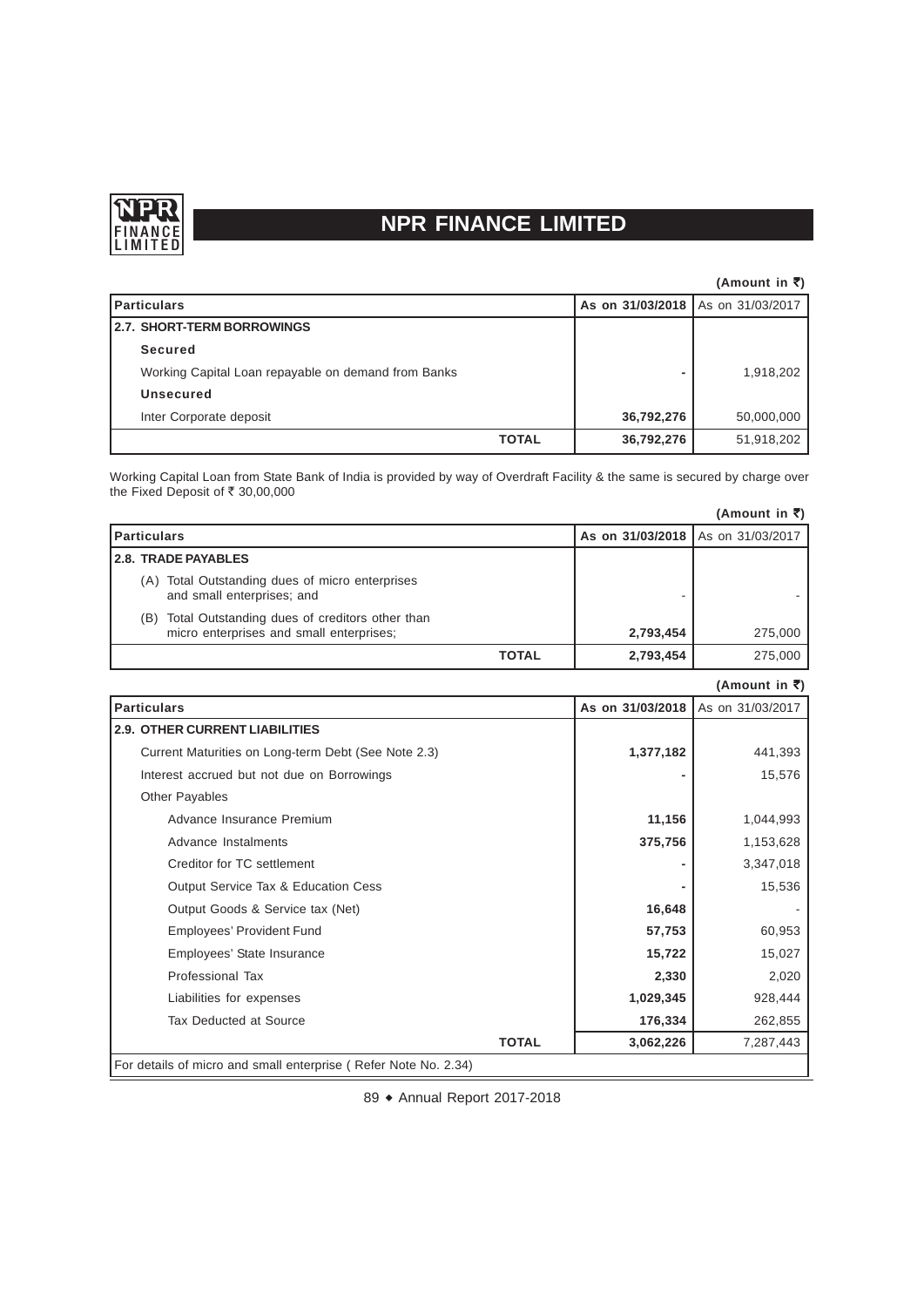

| FIXED ASSETS (OWNED)                        |  |         |             |            |           |         |                     |                |             |                                  | (Amount in ₹)    |
|---------------------------------------------|--|---------|-------------|------------|-----------|---------|---------------------|----------------|-------------|----------------------------------|------------------|
| GROSS BLOCK                                 |  |         |             |            |           |         | <b>DEPRECIATION</b> |                |             |                                  | <b>NET BLOCK</b> |
| DEDUC-<br>ADDI-<br>AS ON                    |  | DISCA-  | TOTAL       | AS ON      | FOR THE   | IMPAIR- | ADJUS-              | ADJUS-         | TOTAL       | AS ON                            | AS ON            |
| <b>TION</b><br>TION<br>01/04/2017           |  | RDED/   | AS ON       | 1/4/2017   | PERIOD    | EMENT   | TMENT               | TMENT          | AS ON       | 31/3/2018                        | 31/3/2017        |
| <b>DURING</b><br><b>DURING</b>              |  | IMPAI-  | 31/3/2018   |            |           | FOR     | FOR                 | FOR            | 31/3/2018   |                                  |                  |
| Ë<br>当<br>三                                 |  | RED     |             |            |           | Ë       | SALE                | <b>DISCARD</b> |             |                                  |                  |
| PERIOD<br>PERIOD                            |  |         |             |            |           | PERIOD  |                     | IMPAIR-        |             |                                  |                  |
|                                             |  |         |             |            |           |         |                     | EMENT          |             |                                  |                  |
|                                             |  |         |             |            |           |         |                     |                |             |                                  |                  |
| 353,020                                     |  |         | 353,020     |            | Î,        |         | í.                  |                |             | 353,020                          | 353,020          |
| 6,959,651                                   |  | Î,      | 6,959,651   | 1,898,812  | 254,212   |         | Î,                  |                | 2, 153, 024 | 4,806,627                        | 5,060,839        |
| 279,741<br>125,812,812                      |  |         | 126,092,553 | 70,542,186 | 4,673,104 | ï       | Î,                  |                | 75,215,290  | 50,877,263                       | 55,270,626       |
| 44,912<br>2,025,430                         |  | 2,863   | 1,977,655   | 1,800,329  | 20,754    | 143     | 34,856              | 2,863          | 1,783,507   | 194,148                          | 225,101          |
| 12,800<br>2,500,285                         |  | 139,753 | 2,347,732   | 1,883,755  | 205,222   | 5,420   | 10,844              | 139,753        | 1,943,800   | 403,932                          | 616,530          |
| 21,550<br>1,093,112                         |  | 80,070  | 991,492     | 908,215    | 68,341    | 4,004   | 20,472              | 80,070         | 880,018     | 111,474                          | 184,897          |
| 928,495<br>6,318,595<br>7,245,594           |  | ł       | 12,635,694  | 2,732,514  | 1,224,390 |         | 728,286             | ï              | 3,228,618   | 9,407,076                        | 4,513,080        |
| 53,979<br>í.                                |  | ł,      | 53,979      |            | 4,257     | í.      |                     | í,             | 4,257       | 49,722                           |                  |
| 1,007,757<br>6,652,315<br>145,989,904       |  | 222,686 | 151,411,776 | 79,765,811 | 6,450,280 | 9,567   | 794,458             | 222,686        | 85,208,514  | 66,203,262                       | 66,224,093       |
| 500,729 9,789,705<br>787,227<br>155,493,111 |  |         | 145,989,904 | 83,389,955 | 6,256,269 | 311,253 | 401,961             | 9,789,705      |             | 79,765,811 66,224,093 72,103,156 |                  |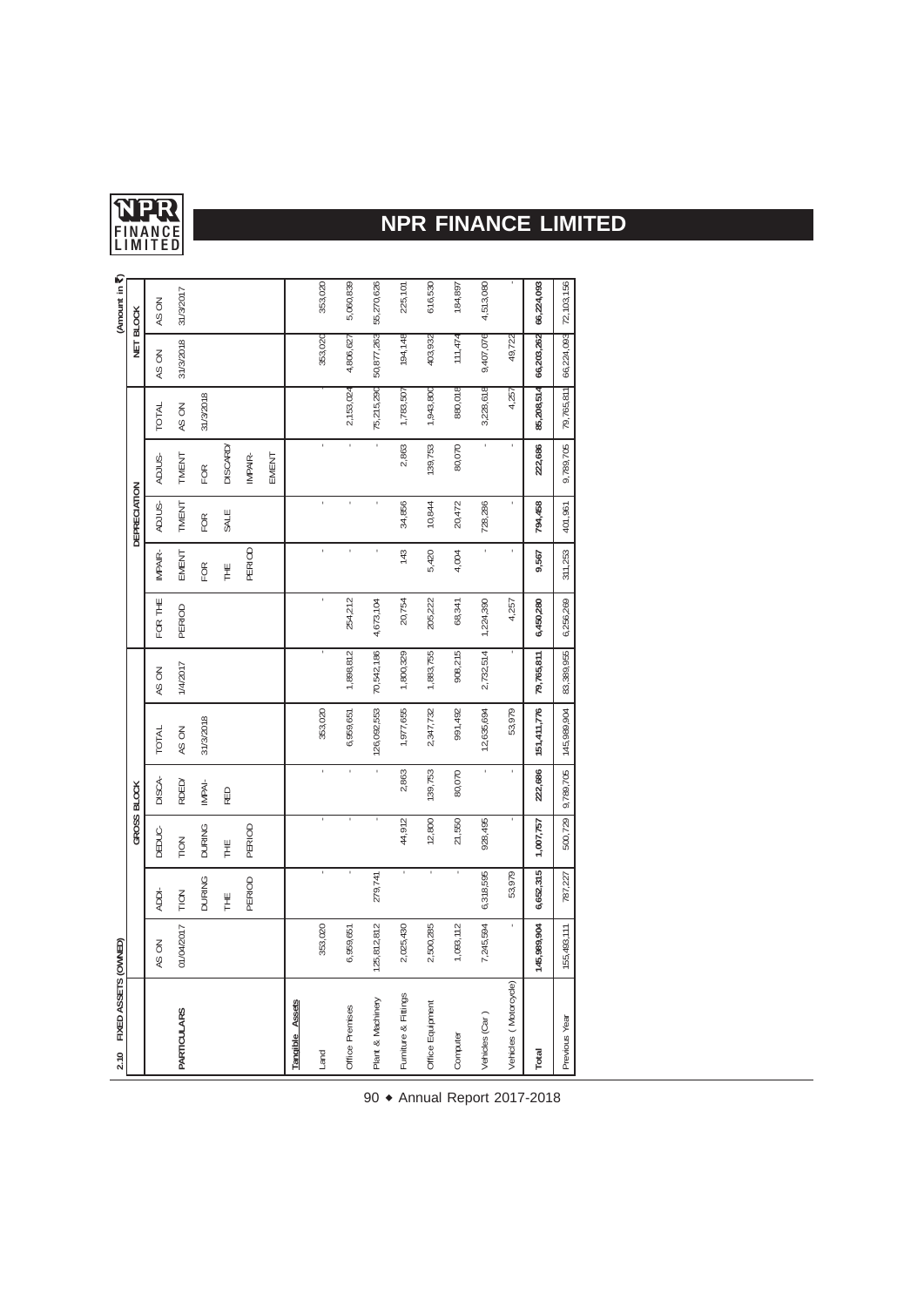

|                                                                                                                               |                  | (Amount in ₹)    |
|-------------------------------------------------------------------------------------------------------------------------------|------------------|------------------|
| <b>Particulars</b>                                                                                                            | As on 31/03/2018 | As on 31/03/2017 |
| <b>2.11. NON CURRENT INVESTMENT</b>                                                                                           |                  |                  |
| <b>Trade Investment</b>                                                                                                       |                  |                  |
| Investment in Equity Instrument Associates - Unquoted<br>Star Wire (India) Vidyut Pvt. Ltd. (Enterprise where control exists) | 7,000,000        | 7,000,000        |
| <b>Face Value</b><br>No. of Shares                                                                                            |                  |                  |
| 70,000<br>₹100 fully paid up                                                                                                  |                  |                  |
| (Less) Provision for dimunition in value of Investment                                                                        | (4,934,000)      | (4,950,000)      |
| A                                                                                                                             | 2,066,000        | 2,050,000        |
| Ganesh Narayan Brijlal Pvt. Ltd (Enterprise where control exists)                                                             |                  |                  |
| <b>Face Value</b><br>No. of Shares                                                                                            | 1,307,725        | 1,307,725        |
| ₹10 fully paid up<br>1,53,850                                                                                                 |                  |                  |
| (Less) Provision for dimunition in value of Investment                                                                        |                  | (558,000)        |
| <sub>B</sub>                                                                                                                  | 1,307,725        | 749,725          |
| TOTAL (A+B)                                                                                                                   | 3,373,725        | 2,799,725        |
| Aggregate Amount of Unquoted Investments                                                                                      | 8,307,725        | 8,307,725        |
| Aggregate Provision for dimunition in value of Investments                                                                    | 4,934,000        | 5,508,000        |

### **(Amount in** `**)**

| <b>Particulars</b>                                                                                                                                              | $Long -$                 | Term                     |                                      | Short - Term                           |
|-----------------------------------------------------------------------------------------------------------------------------------------------------------------|--------------------------|--------------------------|--------------------------------------|----------------------------------------|
|                                                                                                                                                                 | As on<br>31/03/2018      | As on<br>31/03/2017      | As on<br>31/03/2018                  | As on<br>31/03/2017                    |
| <b>2.12 LOANS AND ADVANCES</b>                                                                                                                                  |                          |                          |                                      |                                        |
| Secured Considered Good<br><b>Gross Installment Receivable</b><br>(Less): Unearned Interest income                                                              | 24,731,166<br>(885, 863) | 4,247,194<br>(2,227,510) | 4,882,850<br>(1,318,360)             | 15,923,106<br>(2,919,408)              |
| A                                                                                                                                                               | 23,845,303               | 2,019,684                | 3,564,490                            | 13,003,698                             |
| <b>Unsecured Considered Good</b><br><b>Gross Installment Receivable</b><br>(Less): Unearned Interest income                                                     | 614,362<br>(102, 044)    |                          | 767,808<br>(267, 031)                |                                        |
| B                                                                                                                                                               | 512,318                  |                          | 500,777                              | ä,                                     |
| Loans and advances to Employees<br>Income Tax, Fringe Benfit Tax (Net)<br><b>Security Deposits</b>                                                              | 115,828                  | 179,009                  | 254,309<br>10,810,973                | 109,807                                |
| Inter Corporate Loan Given to related parties<br>(Refer Note No 2.39)<br>Inter Corporate Loan Given to non related parties<br>Loan given to non related parties |                          |                          | 308,018,817<br>17,768,512<br>202,074 | 282,468,726<br>21,420,804<br>2,909,148 |
| Advance for Properties                                                                                                                                          | 8,956,371                | 29,764,925               |                                      |                                        |
| C                                                                                                                                                               | 9,072,199                | 29,943,934               | 337,054,685                          | 306,908,485                            |
| TOTAL (A+B+C)                                                                                                                                                   | 33,429,820               | 31,963,618               | 341,119,952                          | 319,912,183                            |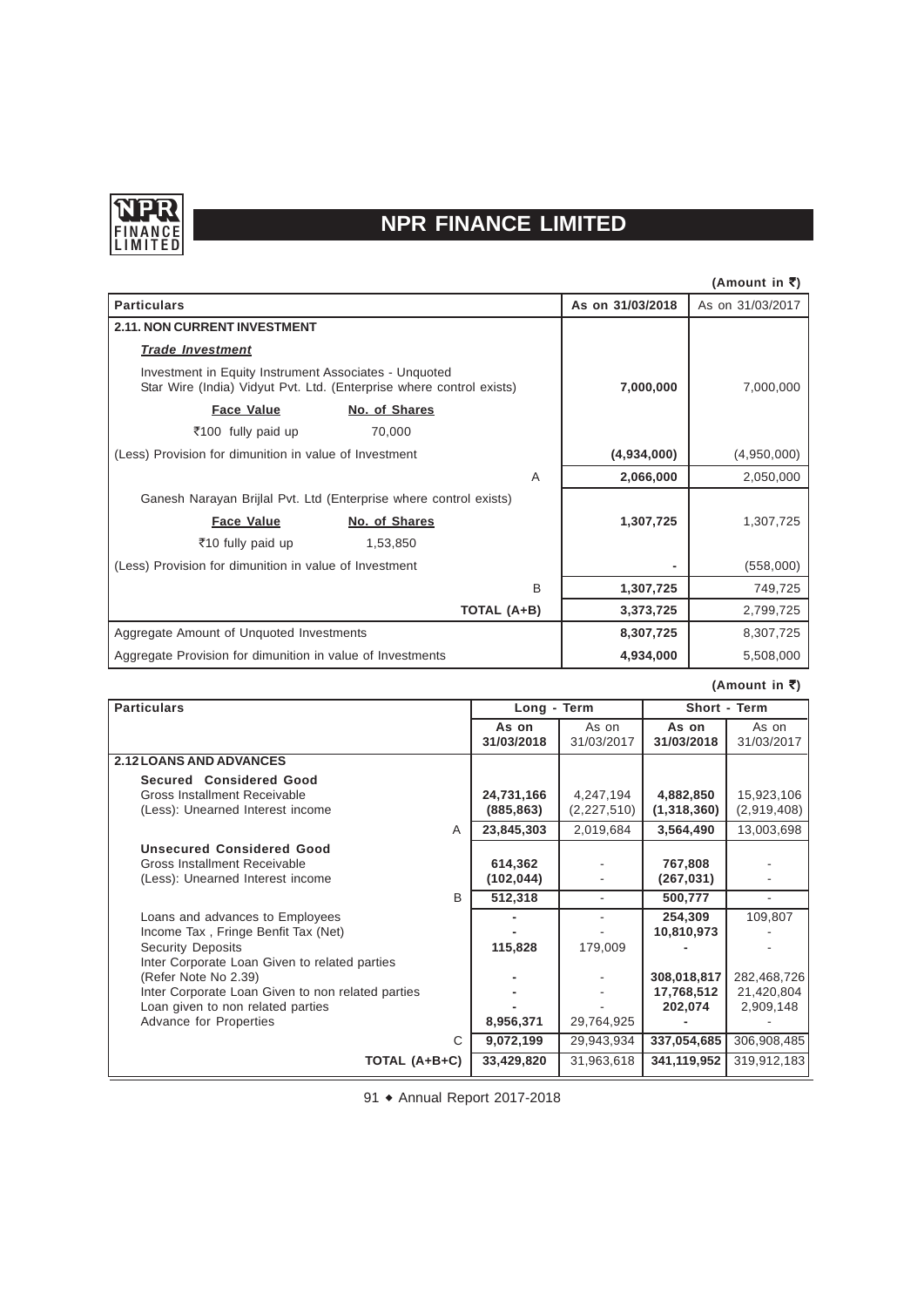

**(Amount in** `**)**

| <b>2.13 OTHER NON-CURRENT ASSETS</b><br><b>Others</b><br>Deposit Account with other banks for more than 1 year |                  | 4,000,000              |
|----------------------------------------------------------------------------------------------------------------|------------------|------------------------|
|                                                                                                                |                  |                        |
|                                                                                                                |                  |                        |
|                                                                                                                |                  |                        |
| <b>TOTAL</b>                                                                                                   |                  | 4,000,000              |
|                                                                                                                |                  | (Amount in $\bar{z}$ ) |
| <b>Particulars</b>                                                                                             | As on 31/03/2018 | As on 31/03/2017       |
| <b>2.14 INVENTORIES</b>                                                                                        |                  |                        |
| (As valued and certified by the management)                                                                    |                  |                        |
| Stock-in-trade (in respect of goods acquired for trading)                                                      |                  |                        |
| Stock of Shares & Securities                                                                                   | 16,914           | 3,049,133              |
| Stock of Foreign Currency                                                                                      | 101,693          | 370,839                |
| <b>Others</b>                                                                                                  |                  |                        |
| Stock of vehicle repossessed under hypothecation agreement                                                     |                  | 33,793                 |
| <b>TOTAL</b>                                                                                                   | 118,607          | 3,453,765              |

a) Stock of vehicle repossessed has been valued and certified by the management

b) Stock of Shares & Securities & Foreign Currency have been valued on the basis of Cost or Market value whichever is lower

|                                                                            |              |                      | (Amount in $\bar{z}$ )  |
|----------------------------------------------------------------------------|--------------|----------------------|-------------------------|
| <b>Particulars</b>                                                         |              | As on 31/03/2018     | As on 31/03/2017        |
| 2.15 TRADE RECEIVABLES                                                     |              |                      |                         |
| Outstanding for a period exceeding six months<br>Unsecured Considered Good |              | 14,086,913           | 942.726                 |
| <b>Other Debts</b><br>Secured Considered Good<br>Unsecured Considered Good |              | 471,180<br>2,559,923 | 1,555,332<br>13,886,795 |
|                                                                            | <b>TOTAL</b> | 17,118,016           | 16,384,853              |

|                                                                                                                                                                      |                                  | (Amount in $\bar{z}$ )            |
|----------------------------------------------------------------------------------------------------------------------------------------------------------------------|----------------------------------|-----------------------------------|
| <b>Particulars</b>                                                                                                                                                   | As on 31/03/2018                 | As on 31/03/2017                  |
| <b>2.16 CASH AND CASH EQUIVALENTS</b>                                                                                                                                |                                  |                                   |
| <b>Balances With Banks</b><br>On Current Account<br>On Deposit Account<br>Fixed Deposits with original maturity of less than 3 months<br>Cash in hand and as imprest | 5,171,265<br>1,000,000<br>12,653 | 4,127,344<br>1,000,000<br>178,842 |
| A                                                                                                                                                                    | 6,183,918                        | 5,306,186                         |
| Fixed Deposits with original maturity of more than 3 months<br>but less than 12 months<br>в<br>TOTAL (A+B)                                                           | 4,178,475<br>10,362,393          | 166,650<br>5,472,836              |
| Notes: 1.) The total amount of deposit is ₹ 51,78,475 of which ₹ 1,78,475 is pledged as Bank Guarantee & ₹ 40,00,000 is<br>pledged against overdraft account.        |                                  |                                   |
| 2.) Deposit Account with other banks for more than 1 year has been shown under "Other Non current Assets"                                                            |                                  |                                   |

2.) Deposit Account with other banks for more than 1 year has been shown under "Other Non current Assets" (Refer note no. 2.13)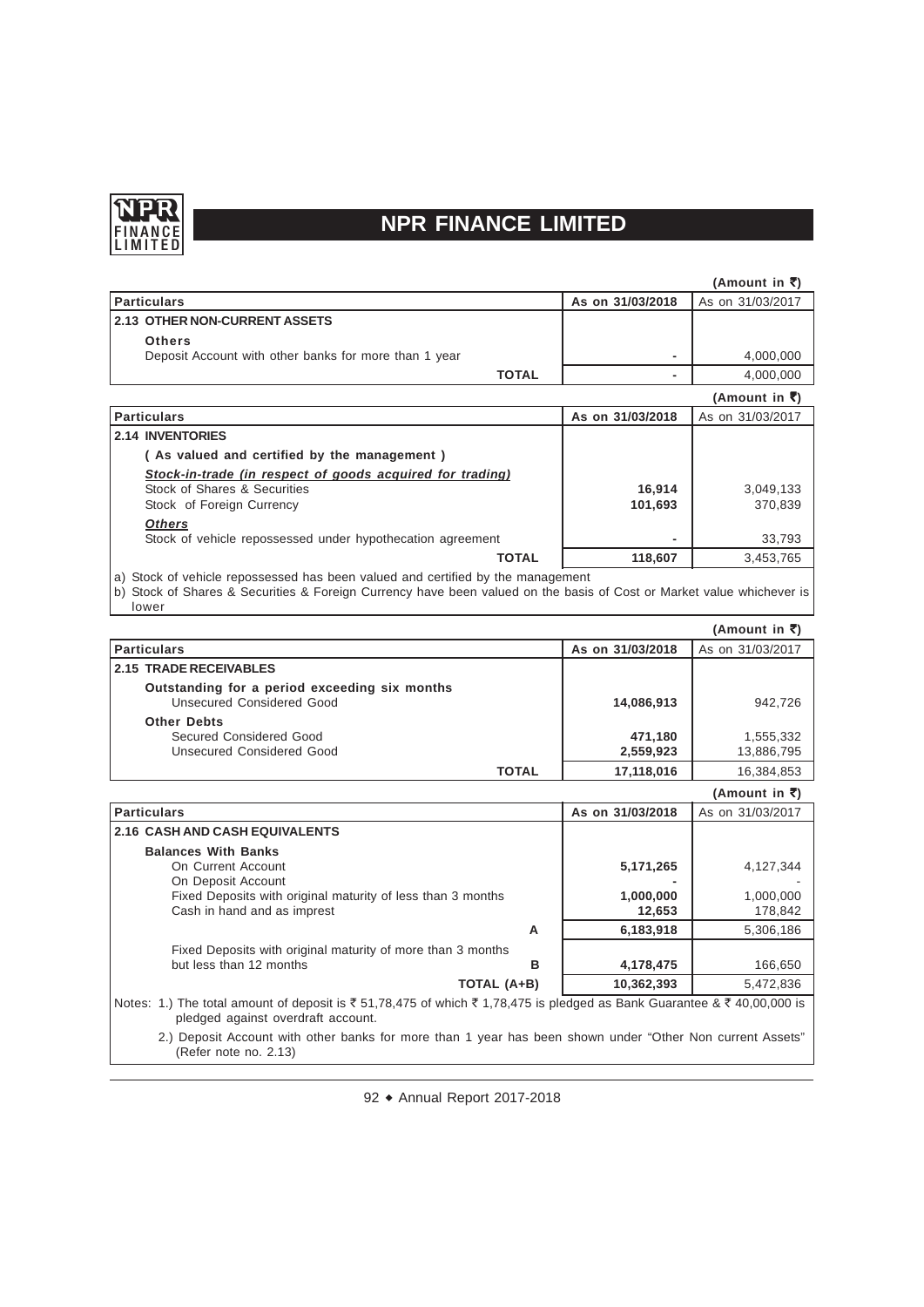

#### $(Amount in **3**)$

| <b>2.17. OTHER CURRENT ASSETS</b>                                                            |              |                              | As on 31/03/2017               |
|----------------------------------------------------------------------------------------------|--------------|------------------------------|--------------------------------|
|                                                                                              |              |                              |                                |
| Others<br>Advances - others<br>Advances for expenses                                         |              | 464,899                      | 69,779<br>472,170              |
| Advances given in relation to financing activities<br>State Bank Of India<br>Rent Receivable |              | 7,660,000                    | 23,847,593<br>84,308<br>10,000 |
| <b>Commission Receivable</b><br>Interest accrued on Fixed Deposit with bank                  | <b>TOTAL</b> | 8,564<br>50,475<br>8,183,938 | 49,871<br>24,533,721           |

**(Amount in** `**)**

| <b>Particulars</b>                                                                                                                                                         | As at 31/03/2018                  | As at 31/03/2017                       |
|----------------------------------------------------------------------------------------------------------------------------------------------------------------------------|-----------------------------------|----------------------------------------|
| <b>2.18. REVENUE FROM OPERATIONS</b><br><b>SEGMENT WISE REVENUE</b>                                                                                                        |                                   |                                        |
| <b>Financing from Hypothecation</b><br>Income from Financing under hypothecation agreements<br>Recovery from Bad Debts<br>Foreign Currencies & Travellers' Cheques & Cards | 4,663,981<br>9,700,976            | 7,900,275<br>6,436,642                 |
| Sales of Foreign Currencies & Travellers' Cheques & Cards<br>Service Charges - Forex<br>Commission Income: Forex                                                           | 270,061,118<br>102,428<br>447,413 | 274,862,987<br>102,120<br>786.717      |
| Windpower<br>Income from Generation of Wind Power<br>Reimbursement of Common Power Evacuation Expenses                                                                     | 16,486,252                        | 19,568,806<br>2,803,000                |
| <b>Other Operating Revenues</b><br>Sales: Shares & Securities<br>Provision for dimunition in value of Investment written back<br>Interest from bank                        | 24,477,249<br>574,000<br>380,921  | 55,620,010<br>8,458,000<br>369,177     |
| Dividend income<br>Interest from Government of India securities & bonds<br>Interest received on Intercorporate deposit & others<br>Miscellaneous Income                    | 30,447,001                        | 113<br>379,212<br>33,486,857<br>99,643 |
| <b>TOTAL</b>                                                                                                                                                               | 357,341,339                       | 410,873,559                            |

**Note: Miscellaneous Income comprises of expenses written back related to Bonus, Gratuity & Leave Encashment.**

|                                               |              |                  | (Amount in ₹)    |
|-----------------------------------------------|--------------|------------------|------------------|
| <b>Particulars</b>                            |              | As at 31/03/2018 | As at 31/03/2017 |
| 2.19. OTHER INCOME                            |              |                  |                  |
| Rental Income<br>Interest on Security Deposit |              | 337,050<br>400   | 424.900          |
| Profit on Sale of Assets                      |              | 6,301            | 648              |
|                                               | <b>TOTAL</b> | 343.751          | 425.548          |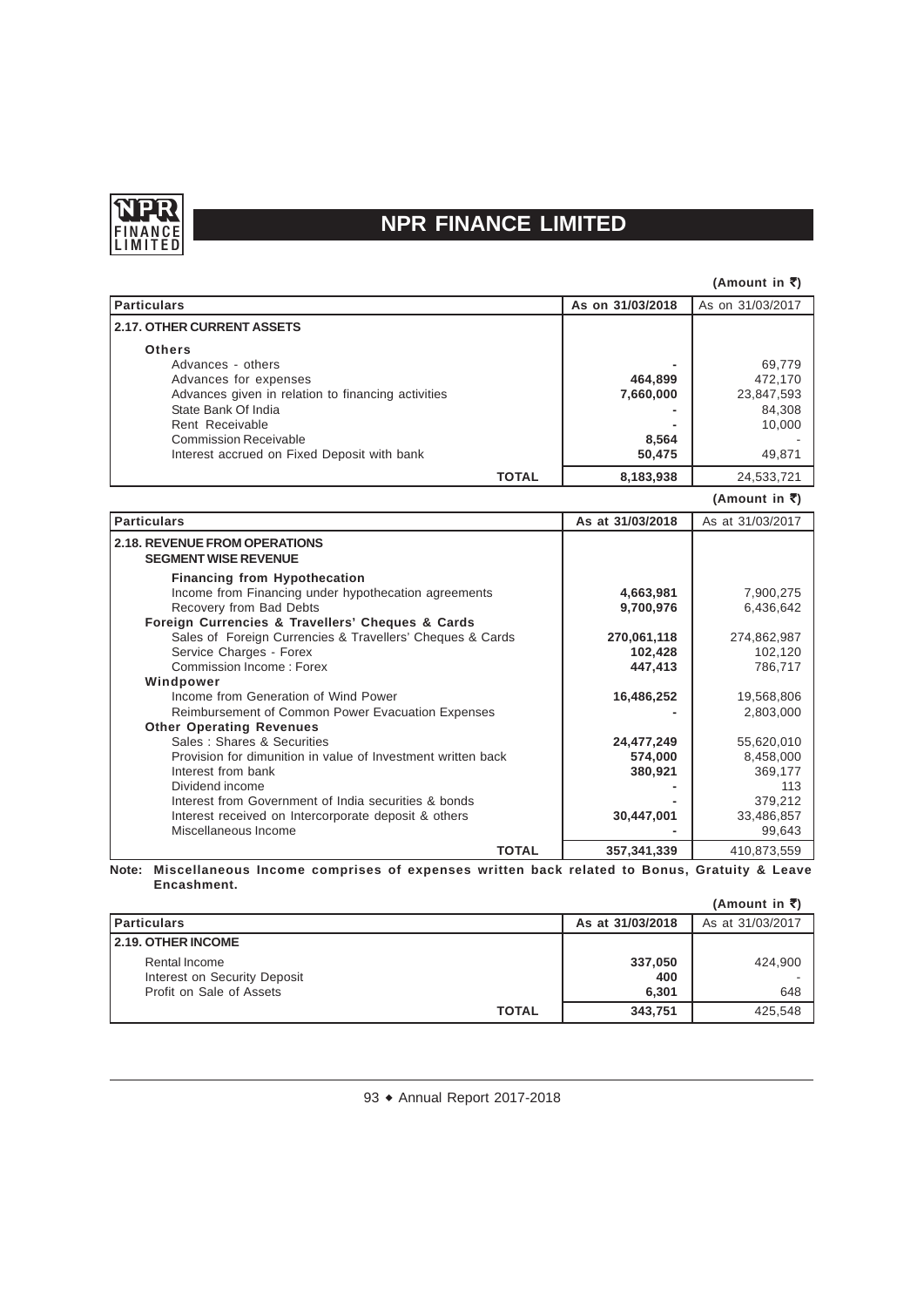

 $(Amount in **3**)$ 

| <b>Particulars</b>                                                                              | As at 31/03/2018          | As at 31/03/2017          |
|-------------------------------------------------------------------------------------------------|---------------------------|---------------------------|
| 2.20 Purchase of Stock-in-trade                                                                 |                           |                           |
| Purchase of Foriegn Currencies & Travellers' cheques & cards<br>Purchase of Shares & Securities | 268,162,747<br>21,400,000 | 272,835,709<br>50,799,600 |
| <b>TOTAL</b>                                                                                    | 289,562,747               | 323,635,309               |
|                                                                                                 |                           | (Amount in ₹)             |
| <b>Particulars</b>                                                                              | As at 31/03/2018          | As at 31/03/2017          |
| <b>2.21 CHANGES IN INVENTORIES OF STOCK-IN-TRADE</b>                                            |                           |                           |
| Inventories at the beginning of the year<br>Stock of Forex<br>Stock of Shares & Securities      | 370,839<br>3,049,133      | 716,019<br>6,647,529      |
| A                                                                                               | 3,419,972                 | 7,363,548                 |
| Inventories at the end of the year<br>Stock of Forex<br>Stock of Shares & Securities            | 101,693<br>16,914         | 370,839<br>3,049,133      |
| B                                                                                               | 118,607                   | 3,419,972                 |
| (Increase)/Decrease in Stocks<br>$(A-B)$                                                        | 3,301,365                 | 3,943,576                 |
|                                                                                                 |                           | (Amount in ₹)             |
|                                                                                                 |                           |                           |
| <b>Particulars</b>                                                                              | As at 31/03/2018          | As at 31/03/2017          |
| <b>2.22. EMPLOYEE BENEFITS EXPENSES</b>                                                         |                           |                           |
| Salaries, Wages, Bonus & allowances                                                             |                           |                           |
| <b>Directors</b>                                                                                | 3,943,208                 | 2,340,845                 |
| Employees                                                                                       | 9,830,878                 | 9,619,922                 |
| A                                                                                               | 13,774,086                | 11,960,767                |
| Gratuity<br><b>Directors</b><br>Employees                                                       | 1,104,127<br>472,731      |                           |
| B                                                                                               | 1,576,858                 |                           |
| Contribution to Provident Fund & other Funds<br><b>Directors</b><br>Employees                   | 33,120<br>486,094         | 183,120<br>465,519        |
| C                                                                                               | 519,214                   | 648,639                   |
| <b>Staff Welfare Expenses</b><br><b>Directors</b><br>Employees                                  | 100,006<br>462,875        | 159,672<br>493,808        |
| D                                                                                               | 562,881                   | 653,480                   |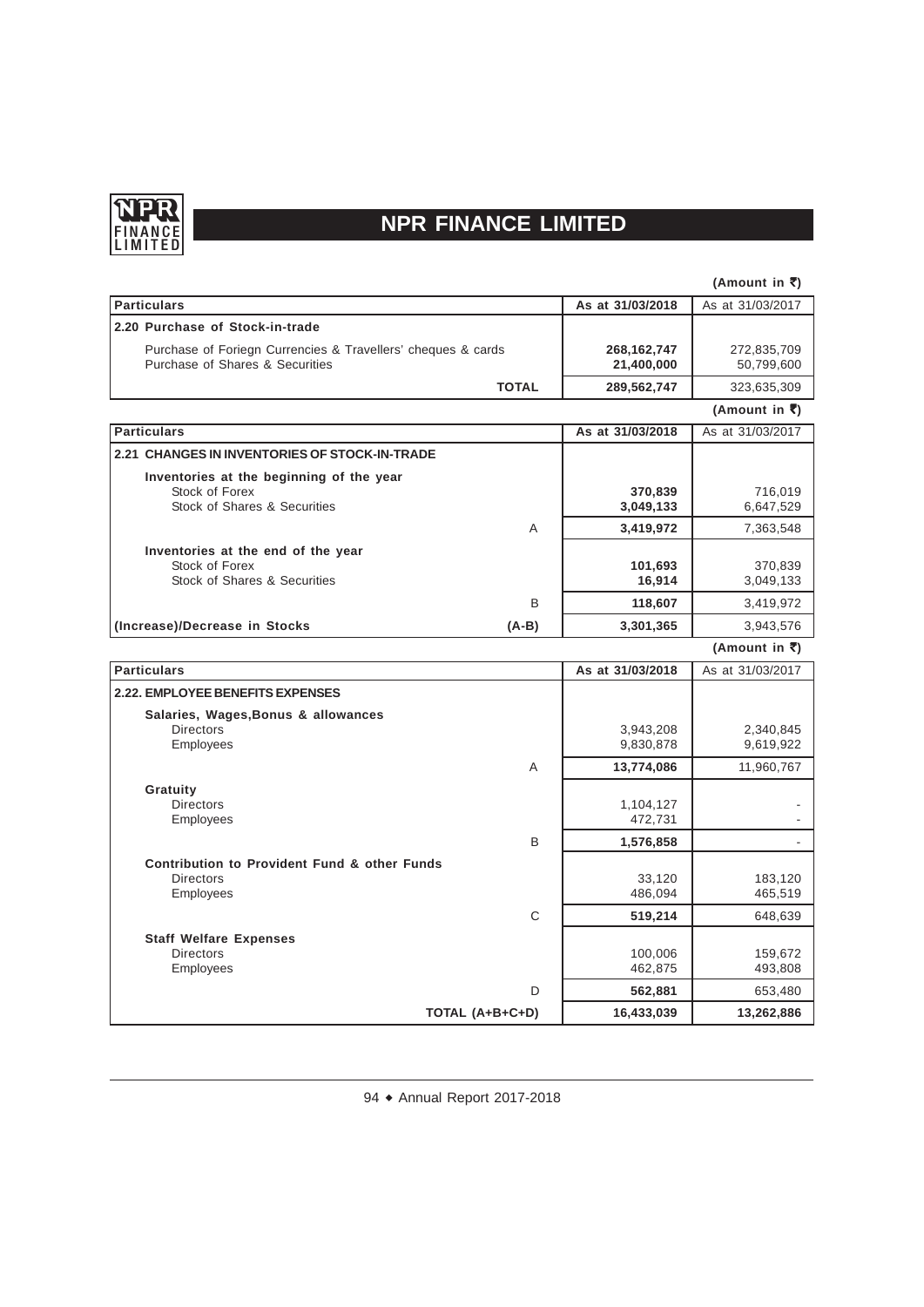

**(Amount in** `**)**

| <b>Particulars</b>                                                   | As at 31/03/2018     | As at 31/03/2017    |
|----------------------------------------------------------------------|----------------------|---------------------|
| <b>2.23 FINANCE COSTS</b>                                            |                      |                     |
|                                                                      |                      |                     |
| Interest Expense on Term Loans                                       | 5,990,555            | 7,068,741           |
| Brokerage on Intercorporate Deposits                                 | 511,811              | 745,414             |
| Interest Expense on Overdrafts & other Borrowings                    | 142,247              | 308,183             |
| <b>TOTAL</b>                                                         | 6,644,613            | 8,122,338           |
|                                                                      |                      | (Amount in ₹)       |
| <b>Particulars</b>                                                   | As at 31/03/2018     | As at 31/03/2017    |
| <b>2.24 DEPRECIATION AND AMORTISATION EXPENSES / IMPAIRMENT LOSS</b> |                      |                     |
| Depreciation on tangible assets                                      | 6,450,280            | 6,256,269           |
| Impairement on tangible assets                                       | 9,567                | 311,253             |
| <b>TOTAL</b>                                                         | 6,459,847            | 6,567,522           |
|                                                                      |                      | (Amount in ₹)       |
| <b>Particulars</b>                                                   | As at 31/03/2018     | As at 31/03/2017    |
| <b>2.25. OTHER EXPENSES</b>                                          |                      |                     |
|                                                                      |                      |                     |
| Rent                                                                 | 210,805              | 725,470             |
| Rates & Taxes                                                        | 419,043              | 723,674             |
| Repair & Maintenance                                                 |                      |                     |
| - Building                                                           | 122,166              | 211,671             |
| - Plant & machinery                                                  | 2,927,781            | 2,796,699           |
| - Others                                                             | 397,497              | 480,121             |
| Insurance<br>Advertisement, Publicity & sales Promotion              | 134,582              | 104,470             |
| Travelling and Other Incidental Expenses                             | 128,242<br>1,678,166 | 76,113<br>2,251,827 |
| Vehicle Running & Maintenance                                        | 1,012,507            | 767,877             |
| Printing & Stationary                                                | 483,357              | 460,396             |
| <b>Communication Expenses</b>                                        | 887,765              | 1,000,462           |
| Auditor's remuneration                                               |                      |                     |
| - For Statutory Audit                                                | 52,460               | 67,850              |
| - For Tax Audit                                                      | 18,800               | 23,000              |
| - For Other Services                                                 | 20,165               | 11,480              |
| Legal, Professional & Consultancy Charges                            | 5,254,751            | 4,271,738           |
| Power and Fuel                                                       | 141,862              | 380,707             |
| Vehicle Repossession & Incidental Expenses                           | 68,000               | 20,500              |
| Directors' sitting Fees                                              | 226,915              | 229,136             |
| Miscellaneous Expenses                                               | 950,354              | 920,010             |
| Discounts & Claims to Customer and Other Selling Expenses            | 6,005                | 49,002              |
| Commission/Brokerage                                                 | 30,204               | 31,693              |
| Loss/(Gain) on Sale/disposal of fixed Assets/Intangibles             | 101,479              | 59,416              |
| Bad debts & Writeoffs                                                | 8,314,437            | 4,588,378           |
| <b>TOTAL</b>                                                         | 23,587,343           | 20,251,690          |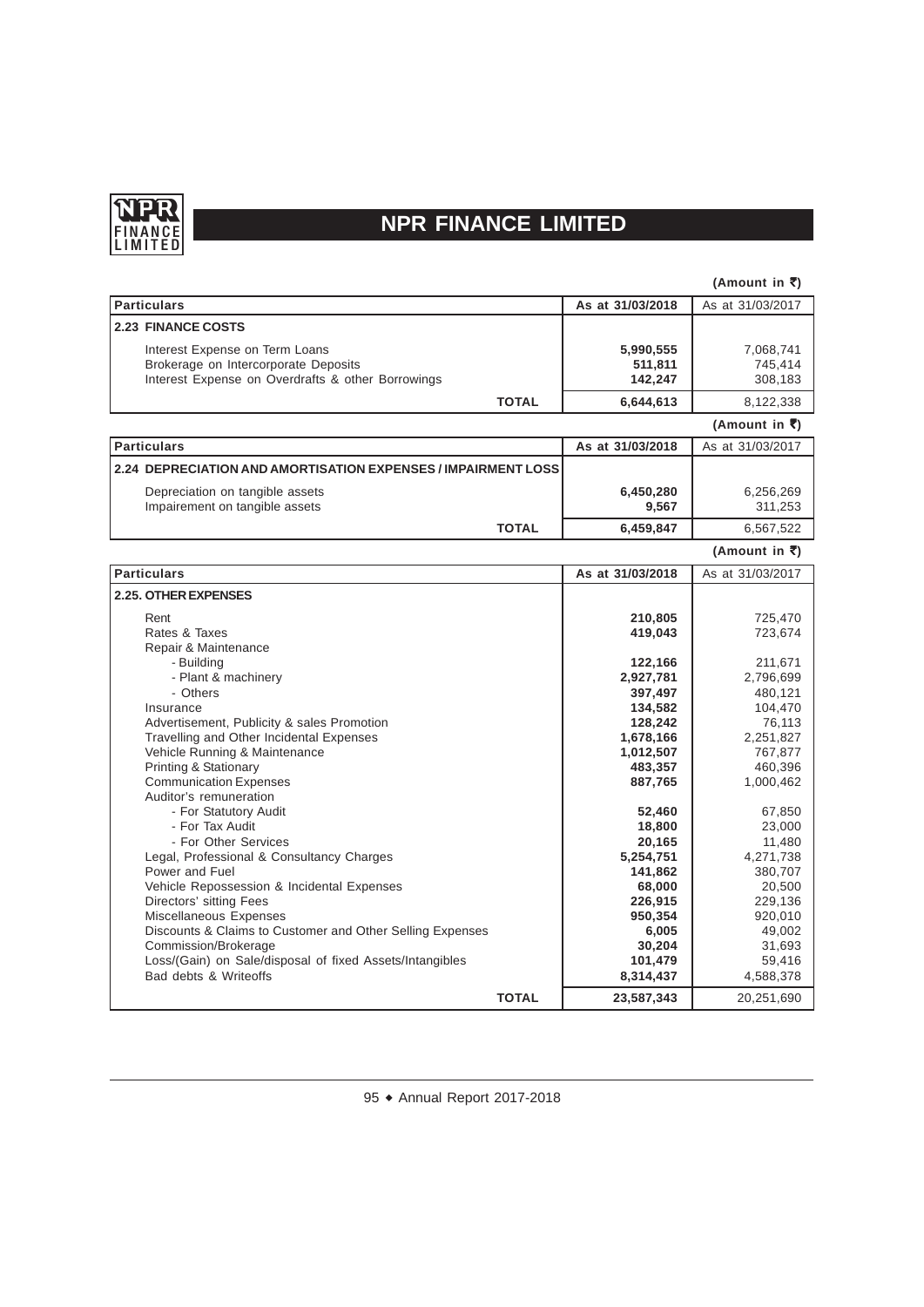

| 2.40 (i) STOCK OF SHARES & SECURITIES                                         |        |                                     |        |                 |         |                                                     |        |                                                     |         |                                                       |         |                                                  |       |                                         |                  |                                   |
|-------------------------------------------------------------------------------|--------|-------------------------------------|--------|-----------------|---------|-----------------------------------------------------|--------|-----------------------------------------------------|---------|-------------------------------------------------------|---------|--------------------------------------------------|-------|-----------------------------------------|------------------|-----------------------------------|
| <b>SECURITY/SHARE</b><br>NAME OF THE                                          |        | Opening Balance<br>as on 01/04/2016 |        | Opening Balance |         | Total Purchase for<br>the Financial<br>year 2016-17 |        | Total Purchase for<br>year 2017-18<br>the Financial |         | Total Sales for<br>the Financial<br>year 2016-17      |         | Total Sales for<br>the Financial<br>year 2017-18 |       | Closing Stock as<br>on 31.03.2017       |                  | Closing Stock as<br>on 31.03.2018 |
|                                                                               | Onty   | Value (₹)                           | Onty   | Value (₹)       | Onty    | Value (₹)                                           | Onty   | Value (₹)                                           | Onty    | Value (                                               | Onty    | Value (                                          | Onty  | Value (<)                               | On <sub>ty</sub> | Value (                           |
| Government of India<br>Securities & Bonds<br>(Quoted)                         |        |                                     |        |                 |         |                                                     |        |                                                     |         |                                                       |         |                                                  |       |                                         |                  |                                   |
| 7.50% GOVT. OF INDIA LOAN,2034<br>Face Value Rs 100'- per Bond)               | 10,000 | 851,500                             |        |                 |         |                                                     |        | $\bar{1}$                                           | 10,000  | 1,076,500                                             | à,      |                                                  |       |                                         |                  |                                   |
| 7.40% GOVT. OF INDIA LOAN,2035<br>Face Value Rs 100'- per Bond)               | 12,000 | 1,007,520                           |        |                 |         |                                                     |        | $\bar{1}$                                           | 12,000  | 1,287,600                                             | l,      |                                                  |       |                                         |                  |                                   |
| 10.03% GOVT. OF INDIA LOAN,2019<br>(Face Value Rs 100'- per Bond)             | 21,000 | 2,201,010                           |        |                 |         |                                                     |        | ò.                                                  | 21,000  | 2,249,100                                             | ï       |                                                  |       |                                         | i,               |                                   |
| 8.30 % GOVT. OF INDIA SPECIAL BOND 27,000<br>Face Value Rs 100'- per Bond)    |        | 2,568,780                           |        |                 |         |                                                     |        | $\bar{e}$                                           | 27,000  | 2,930,850                                             | ï       |                                                  |       |                                         |                  |                                   |
| TOTAL (A)                                                                     | 70,000 | 6,628,810                           |        |                 |         |                                                     |        | j,                                                  | 70,000  | 7,544,050                                             |         |                                                  |       |                                         |                  |                                   |
| (Face Value Rs.2/- per Share)<br>Equity Shares (Quoted)<br>ABAN OFFSHORE LTD. | 100    | 17,645                              | 100    | 17,645          |         |                                                     |        |                                                     |         |                                                       |         |                                                  | 100   | 17,645                                  | 100              | 15,840                            |
| INTERWORLD DIGITAL LTD.<br>(Face Value Re 1/-Per Share)                       | 5,000  | 650                                 | 5,000  | 650             |         |                                                     |        | $\bar{1}$                                           |         |                                                       |         |                                                  | 5,000 | 650                                     | 5,000            | 650                               |
| (Face Value Rs 2/- Per Share)<br>.CC INFOTECH LTD.                            | 50     | $\tilde{c}$                         | 50     | $\frac{1}{2}$   |         |                                                     |        |                                                     |         |                                                       |         |                                                  | 50    | $\tilde{c}$                             | $50\,$           | $\frac{1}{2}$                     |
| Face Value Rs.10'- per Share)<br>TCFC FINANCE LTD.                            | 75     | 315                                 | 75     | 315             |         |                                                     |        | $\epsilon$                                          |         |                                                       |         |                                                  | 75    | 315                                     | 75               | 315                               |
| <b>TOTAL (B)</b>                                                              | 5,225  | 18,623                              | 5,225  | 18,623          |         |                                                     |        |                                                     |         |                                                       |         |                                                  | 5,225 | 18,623                                  | 5,225            | 16,818                            |
| Equity Shares (unquoted)<br>TECHNOLOGIES LTD.<br><b>IEATSHRINK</b>            | 148    | 96                                  | 148    | 96              |         |                                                     |        |                                                     |         |                                                       | i,      |                                                  | 148   | 96                                      | 148              | 96                                |
| Face Value Rs.10 - per Share)<br>ENGINEE RING LTD.)<br>(FORMERLY REPL         |        |                                     |        |                 |         |                                                     |        |                                                     |         |                                                       |         |                                                  |       |                                         |                  |                                   |
| [OTAL(C)                                                                      | 148    | 96                                  | 148    | 96              | ï       |                                                     |        | ï                                                   | J.      |                                                       | $\cdot$ |                                                  | 148   | 96                                      | 148              | 96                                |
| Mutual Fund (Quoted)<br>Birla Sun Life Cash<br>Manager-Growth<br>Regular Plan |        |                                     | 7,741  | 3,030,414       | 135,102 | 50,799,600                                          | 52,824 | 21,400,000                                          | 127,361 | 48,075,960 60,565                                     |         | 24,477,249                                       | 7,741 | 3,030,414                               | $\bar{1}$        |                                   |
| TOTAL (D)                                                                     |        |                                     | 7,741  | 3,030,414       | 135,102 | 50,799,600                                          |        | 52,824 21,400,000                                   |         | 127,361 48,075,960 60,565 24,477,249                  |         |                                                  | 7,741 | 3,030,414                               |                  |                                   |
| TOTAL (A+B+C+D)                                                               |        | 75,373 6,647,529                    | 13,114 | 3,049,133       | 135,102 | 50,799,600                                          |        | 52,824 21,400,000                                   |         | 197,361 55,620,010 60,565 24,477,249 13,114 3,049,133 |         |                                                  |       |                                         | 5,373            | 16,914                            |
| Market Value of Quoted Investments<br>Equity Shares<br>Mutual fund            |        |                                     | Ą,     |                 |         |                                                     |        |                                                     |         | As on 31.03.2018                                      | 0.19    |                                                  |       | As on 31.03.2017<br>Amount in lakhs (₹) | 30.36<br>0.26    |                                   |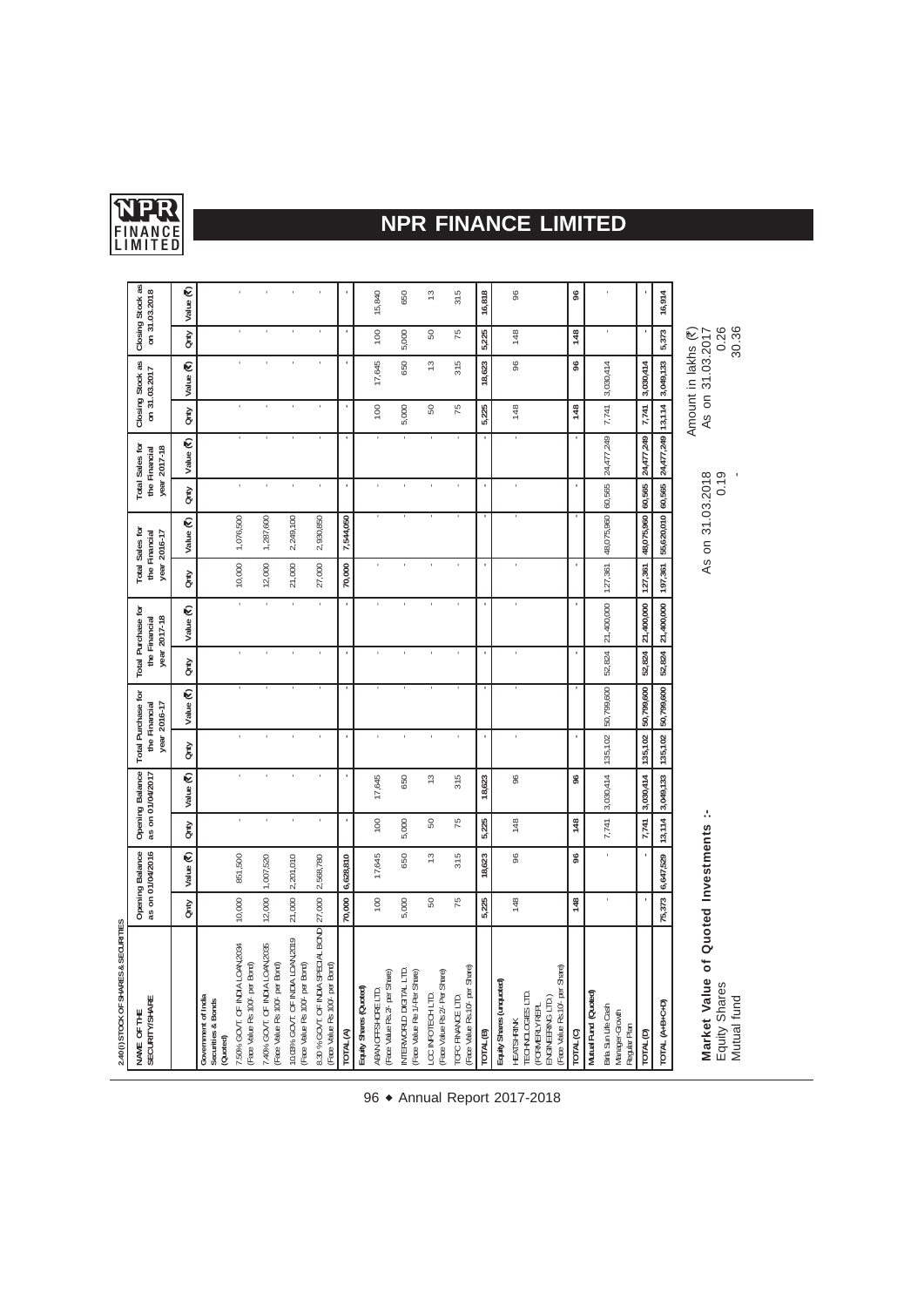

#### **2.40(ii) Particulars in respect of Purchase , Sales & Closing Stock of FFMC Operations :**

#### **A. CURRENCY NOTES**

| <b>Currency Title</b>      |        | Opening Balance<br>as on 01/04/2017 | Purchases for the<br>F.Y 2017-18 |             |           | Sales for the<br>F.Y 2017-18 |       | <b>Closing Stock</b><br>as on 31/03/18 |
|----------------------------|--------|-------------------------------------|----------------------------------|-------------|-----------|------------------------------|-------|----------------------------------------|
|                            | Qnty   | Value(Rs.)                          | Qnty                             | Value(Rs.)  | Qnty      | Value(Rs.)                   | Qnty  | Value(Rs.)                             |
| AUSTRALIAN DOLLAR          |        |                                     | 64,865                           | 3,220,071   | 64,865    | 3,240,642                    |       |                                        |
| CANADIAN DOLLAR            |        |                                     | 3,500                            | 184,650     | 3,500     | 186,125                      |       |                                        |
| CHINEESE YINHANG           | 6.000  | 54,000                              | 155,557                          | 1,496,443   | 161,557   | 1,579,597                    |       |                                        |
| <b>EURO</b>                |        |                                     | 184.915                          | 13,993,236  | 184.915   | 14,066,523                   |       |                                        |
| <b>GREAT BRITAIN POUND</b> |        |                                     | 48,405                           | 4,126,641   | 48,405    | 4,147,866                    |       |                                        |
| <b>HONGKONG DOLLAR</b>     |        |                                     | 13,420                           | 112,783     | 13,420    | 116,159                      |       |                                        |
| JAPANESE YEN               |        |                                     |                                  |             |           |                              |       |                                        |
| MALAYSIAN RINGGIT          |        |                                     | 29,249                           | 466,655     | 29,249    | 475,492                      |       |                                        |
| NEW ZEALAND DOLLAR         |        |                                     | 10,905                           | 501.810     | 10,905    | 505,773                      |       |                                        |
| <b>QATAR RIAL</b>          |        |                                     | 5,000                            | 89,800      | 5,000     | 91,000                       |       |                                        |
| SINGAPORE DOLLAR           |        |                                     | 48,793                           | 2,336,941   | 48,793    | 2,354,183                    |       |                                        |
| SOUTH AFRICAN RAND         | 10     | 47                                  | 20,000                           | 101.000     | 20.010    | 106.050                      |       |                                        |
| <b>SWISS FRANK</b>         |        |                                     | 11,420                           | 766,615     | 11,420    | 770,955                      |       |                                        |
| <b>THAIBHAT</b>            |        |                                     | 4,197,234                        | 8,259,098   | 4,197,234 | 8,358,147                    |       |                                        |
| <b>UAE DIRHAM</b>          |        |                                     | 187,215                          | 3,314,772   | 187,215   | 3,353,342                    |       |                                        |
| <b>US DOLLAR</b>           | 4,885  | 316,792                             | 1,008,185                        | 65,180,027  | 1,011,504 | 65,748,861                   | 1,566 | 101,693                                |
| Total                      | 10,895 | 370,839                             | 5,988,663                        | 104,150,542 | 5,997,992 | 105,100,715                  | 1,566 | 101,693                                |

### **B. TRAVELLERS CHEQUES & CARDS (PURCHASED FROM PUBLIC)**

| <b>Currency Title</b>      |      | Opening Balance<br>as on 01/04/2017 | Purchases for the<br>F.Y 2017-18 |            |           | Surrender for the<br>F.Y 2017-18 |      | <b>Closing Stock</b><br>as on 31/03/18 |
|----------------------------|------|-------------------------------------|----------------------------------|------------|-----------|----------------------------------|------|----------------------------------------|
|                            | Qnty | Value(Rs.)                          | Qnty                             | Value(Rs.) | Qnty      | Value(Rs.)                       | Qnty | Value(Rs.)                             |
| AUSTRALIAN DOLLAR          |      |                                     | 6,647                            | 328,677    | 6,647     | 330,519                          |      |                                        |
| <b>EURO</b>                |      |                                     | 79,843                           | 5,971,845  | 79.843    | 5,994,394                        |      |                                        |
| <b>GREAT BRITAIN POUND</b> |      |                                     | 53.247                           | 4,477,460  | 53.247    | 4,492,419                        |      |                                        |
| <b>HONGKONG DOLLAR</b>     |      |                                     | 21.797                           | 177,377    | 21.797    | 178,895                          |      |                                        |
| JAPANESE YEN               |      |                                     | 1,064,270                        | 599.266    | 1,064,270 | 606,689                          |      |                                        |
| NEW ZEALAND DOLLAR         |      |                                     | 6,466                            | 301,961    | 6.466     | 303,454                          |      |                                        |
| SINGAPORE DOLLAR           |      |                                     | 24,231                           | 1,136,101  | 24,231    | 1,142,486                        |      |                                        |
| SOUTH AFRICAN RAND         |      |                                     | 137.082                          | 660.053    | 137.082   | 667.916                          |      |                                        |
| <b>SWISS FRANK</b>         |      |                                     | 16.627                           | 1,104,058  | 16.627    | 1,108,295                        |      |                                        |
| THAI BHAT                  |      |                                     | 2,174,330                        | 4,146,534  | 2,174,330 | 4,179,463                        |      |                                        |
| <b>UAE DIRHAM</b>          |      |                                     | 86,528                           | 1,510,418  | 86.528    | 1,522,960                        |      |                                        |
| <b>US DOLLAR</b>           |      |                                     | 112,112                          | 7,201,059  | 112,112   | 7,227,601                        |      |                                        |
| Total:                     |      |                                     | 3,783,180                        | 27,614,809 | 3,783,180 | 27,755,091                       |      |                                        |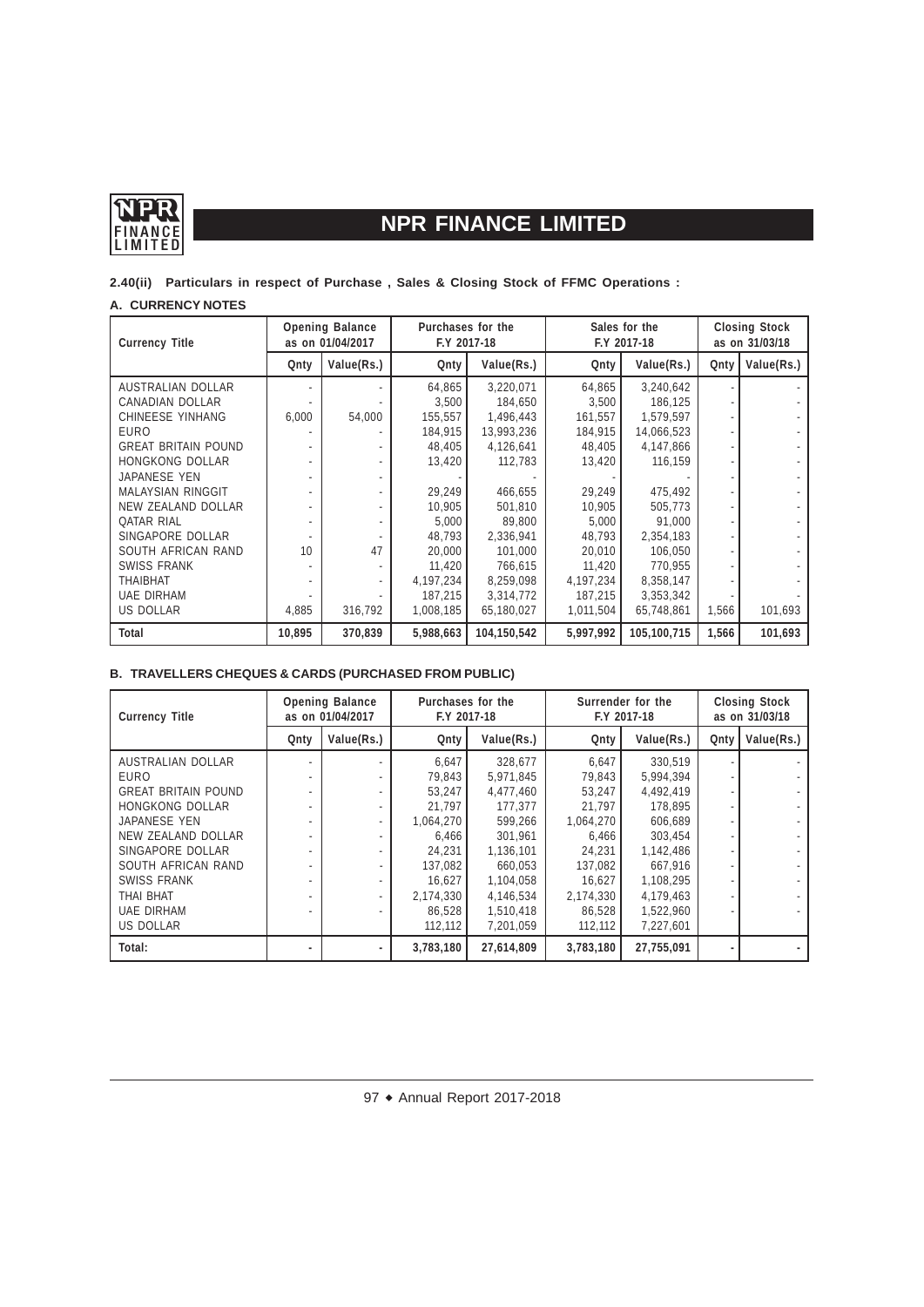

#### **C. TRAVELLERS CHEQUES & CARDS (REMITTANCE & SALES)**

| <b>Currency Title</b>      |      | <b>Opening Unremitted</b><br>Balance as on<br>01/04/2017 |            | Remittance for the<br>F.Y 2017-18 |            | Sales for the<br>F.Y 2017-18 |      | Closing<br>Unremmited<br>as on 31/03/18 |
|----------------------------|------|----------------------------------------------------------|------------|-----------------------------------|------------|------------------------------|------|-----------------------------------------|
|                            | Qnty | Value(Rs.)                                               | Qnty       | Value(Rs.)                        | Qnty       | Value(Rs.)                   | Qnty | Value(Rs.)                              |
| AUSTRALIAN DOLLAR          |      |                                                          | 89.475     | 4.545.983                         | 89.475     | 4.579.718                    |      |                                         |
| CANADIAN DOLLAR            |      |                                                          | 36,750     | 1,882,665                         | 36,750     | 1,892,625                    |      |                                         |
| <b>EURO</b>                |      |                                                          | 393.279    | 29,512,189                        | 393.279    | 29,630,165                   |      |                                         |
| <b>GREAT BRITAIN POUND</b> |      |                                                          | 259.173    | 21.890.183                        | 259.173    | 21,985,478                   |      |                                         |
| <b>HONGKONG DOLLAR</b>     |      |                                                          | 146,100    | 1,220,151                         | 146,100    | 1,238,842                    |      |                                         |
| JAPANESE YEN               |      |                                                          | 1,500,000  | 886,320                           | 1,500,000  | 899.850                      |      |                                         |
| NEW ZEALAND DOLLAR         |      |                                                          | 68.128     | 3.180.594                         | 68.128     | 3.212.489                    |      |                                         |
| SINGAPORE DOLLAR           |      |                                                          | 157.575    | 7,521,954                         | 157,575    | 7,568,875                    |      |                                         |
| SOUTH AFRICAN RAND         |      |                                                          | 734.244    | 3,704,271                         | 734,244    | 3,766,515                    |      |                                         |
| <b>SWISS FRANK</b>         |      |                                                          | 52,328     | 3,479,630                         | 52,328     | 3,493,885                    |      |                                         |
| THAI BHAT                  |      |                                                          | 6,824,622  | 13,310,148                        | 6,824,622  | 13,437,912                   |      |                                         |
| <b>UAE DIRHAM</b>          |      |                                                          | 292.180    | 5,160,219                         | 292,180    | 5,214,366                    |      |                                         |
| US DOLLAR                  |      |                                                          | 622,233    | 40,103,089                        | 622,233    | 40,284,592                   |      |                                         |
| Total:                     |      |                                                          | 11,176,087 | 136,397,396                       | 11,176,087 | 137,205,312                  |      |                                         |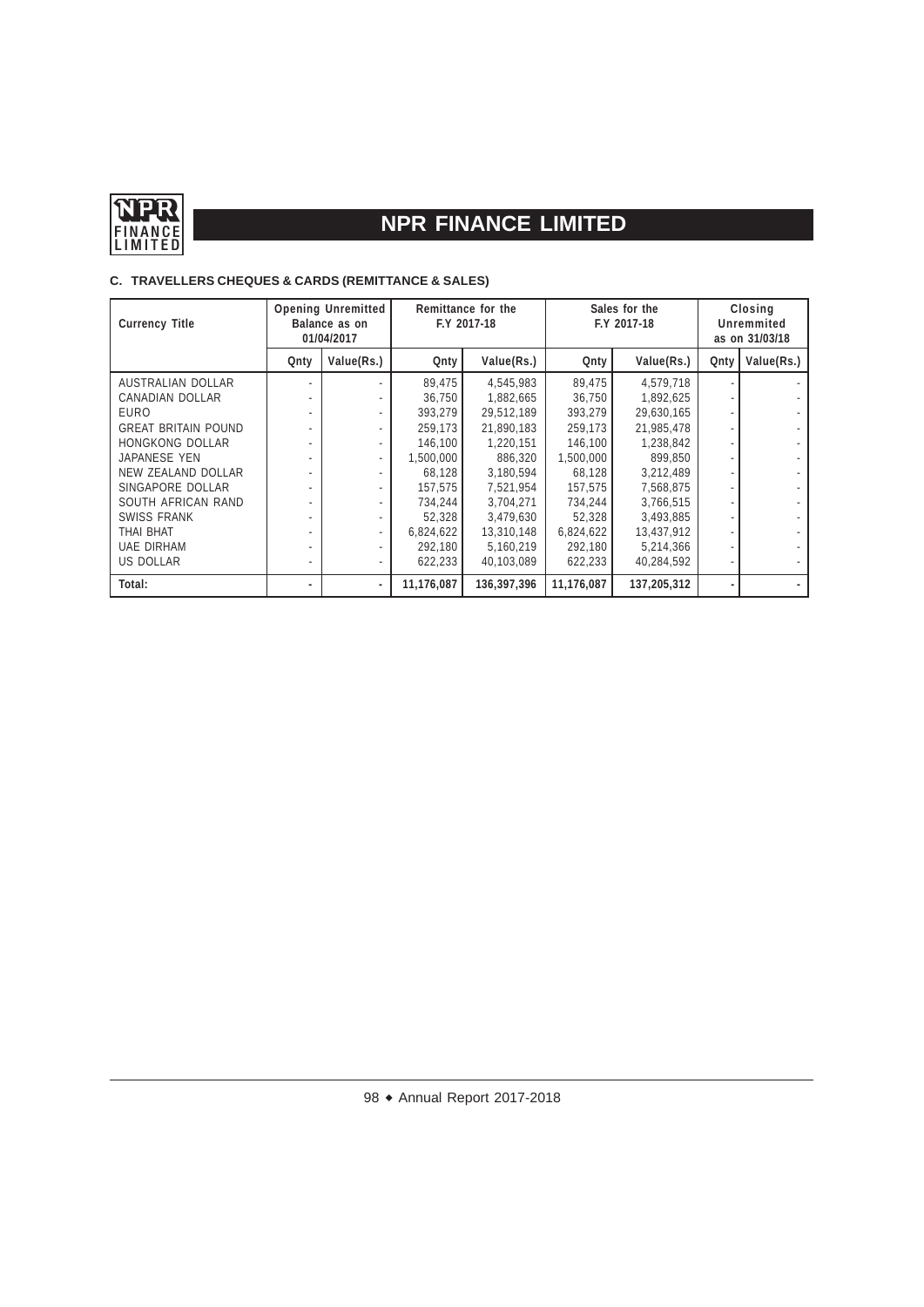

#### **2.40(iii) Particulars in respect of Purchase , Sales & Closing Stock of FFMC Operations : A. CURRENCY NOTES**

| <b>Currency Title</b>      |       | <b>Opening Stock</b><br>as on 01/04/2016 |           | Purchases for the<br>F.Y. 2016-17 |           | Sales for the<br>F.Y. 2016-17 |        | <b>Closing Stock</b><br>as on 31/03/17 |
|----------------------------|-------|------------------------------------------|-----------|-----------------------------------|-----------|-------------------------------|--------|----------------------------------------|
|                            | Qnty  | Value(Rs.)                               | Qnty      | Value(Rs.)                        | Qnty      | Value(Rs.)                    | Qnty   | Value(Rs.)                             |
| AUSTRALIAN DOLLAR          |       |                                          | 48,805    | 2,458,452                         | 48,805    | 2,473,766                     |        |                                        |
| CANADIAN DOLLAR            |       |                                          | 12,500    | 647,015                           | 12,500    | 651,516                       |        |                                        |
| <b>CHINESE YINHANG</b>     |       |                                          | 301,043   | 3,044,590                         | 295,043   | 3,046,451                     | 6,000  | 54,000                                 |
| EURO                       |       |                                          | 244,960   | 18,251,258                        | 244,960   | 18,340,277                    |        |                                        |
| <b>GREAT BRITAIN POUND</b> |       |                                          | 47.410    | 4,259,836                         | 47.410    | 4,275,902                     |        |                                        |
| HONG KONG DOLLAR           |       |                                          | 59,330    | 521,569                           | 59,330    | 533,971                       |        |                                        |
| JAPANESE YEN               |       |                                          | 82,000    | 50,540                            | 82,000    | 52,635                        |        |                                        |
| MALAYSIAN RINGGIT          |       |                                          | 22,500    | 373,650                           | 22,500    | 379,350                       |        |                                        |
| NEW ZEALAND DOLLAR         |       |                                          | 4,250     | 208,803                           | 4,250     | 210,600                       |        |                                        |
| <b>OMANI RIAL</b>          |       |                                          | 18        | 3,060                             | 18        | 3.085                         |        |                                        |
| <b>QATAR RIAL</b>          |       |                                          | 500       | 9,175                             | 500       | 9,350                         |        |                                        |
| SINGAPORE DOLLAR           |       |                                          | 69,036    | 3,397,465                         | 69,036    | 3,419,181                     |        |                                        |
| SOUTH AFRICAN RAND         |       |                                          | 116,860   | 566,442                           | 116,850   | 584,718                       | 10     | 47                                     |
| <b>SWISS FRANK</b>         |       |                                          | 13,460    | 917,372                           | 13,460    | 921.927                       |        |                                        |
| THAIBHAT                   |       |                                          | 5,955,815 | 11,488,438                        | 5,955,815 | 11,639,942                    |        |                                        |
| <b>UAE DIRHAM</b>          |       |                                          | 206,165   | 3,802,031                         | 206,165   | 3,844,211                     |        |                                        |
| <b>US DOLLAR</b>           | 5,020 | 336,102                                  | 857,808   | 57,857,130                        | 857,943   | 58,194,198                    | 4,885  | 316,792                                |
| Total                      | 5,020 | 336,102                                  | 8,042,460 | 107,856,826                       | 8,036,585 | 108,581,080                   | 10,895 | 370,839                                |

#### **B. TRAVELLERS CHEQUES & CARDS (PURCHASE FROM PUBLIC)**

| <b>Currency Title</b>      |       | <b>Opening Stock</b><br>as on 01/04/2016 |           | Purchases for the<br>F.Y. 2016-17 |           | Surrender for the<br>F.Y. 2016-17 |      | <b>Closing Stock</b><br>as on 31/03/17 |
|----------------------------|-------|------------------------------------------|-----------|-----------------------------------|-----------|-----------------------------------|------|----------------------------------------|
|                            | Qnty  | Value(Rs.)                               | Qnty      | Value(Rs.)                        | Qnty      | Value(Rs.)                        | Qnty | Value(Rs.)                             |
| AUSTRALIAN DOLLAR          |       |                                          | 9.507     | 471.073                           | 9.507     | 473.283                           |      |                                        |
| CANADIAN DOLLAR            |       |                                          | 1.763     | 89.967                            | 1.763     | 90.487                            |      |                                        |
| <b>EURO</b>                |       |                                          | 81.550    | 6,018,206                         | 81.550    | 6,040,862                         |      |                                        |
| <b>GREAT BRITAIN POUND</b> |       |                                          | 43,274    | 3,679,319                         | 43,274    | 3,689,212                         |      |                                        |
| <b>HONGKONG DOLLAR</b>     |       |                                          | 61,100    | 520.016                           | 61,100    | 528,134                           |      |                                        |
| JAPANESE YEN               |       |                                          | 17,541    | 10,076                            | 17,541    | 10,426                            |      |                                        |
| NEW ZEALAND DOLLAR         | 8,359 | 379,917                                  | 3,746     | 173,169                           | 12,106    | 555,896                           |      |                                        |
| SINGAPORE DOLLAR           |       |                                          | 28,916    | 1,395,345                         | 28,916    | 1,401,910                         |      |                                        |
| SOUTH AFRICAN RAND         |       |                                          | 59.890    | 266,753                           | 59,890    | 272,850                           |      |                                        |
| <b>SWISS FRANK</b>         |       |                                          | 14.740    | 996.718                           | 14.740    | 1.000.363                         |      |                                        |
| <b>THAIBHAT</b>            |       |                                          | 981.207   | 1.838.822                         | 981.207   | 1.852.249                         |      |                                        |
| <b>UAE DIRHAM</b>          |       |                                          | 72.437    | 1,301,768                         | 72.437    | 1,310,122                         |      |                                        |
| US DOLLAR                  |       |                                          | 146,686   | 9,779,323                         | 146,686   | 9,811,648                         |      |                                        |
| Total:                     | 8,359 | 379,917                                  | 1,522,357 | 26,540,555                        | 1,530,717 | 27,037,442                        |      |                                        |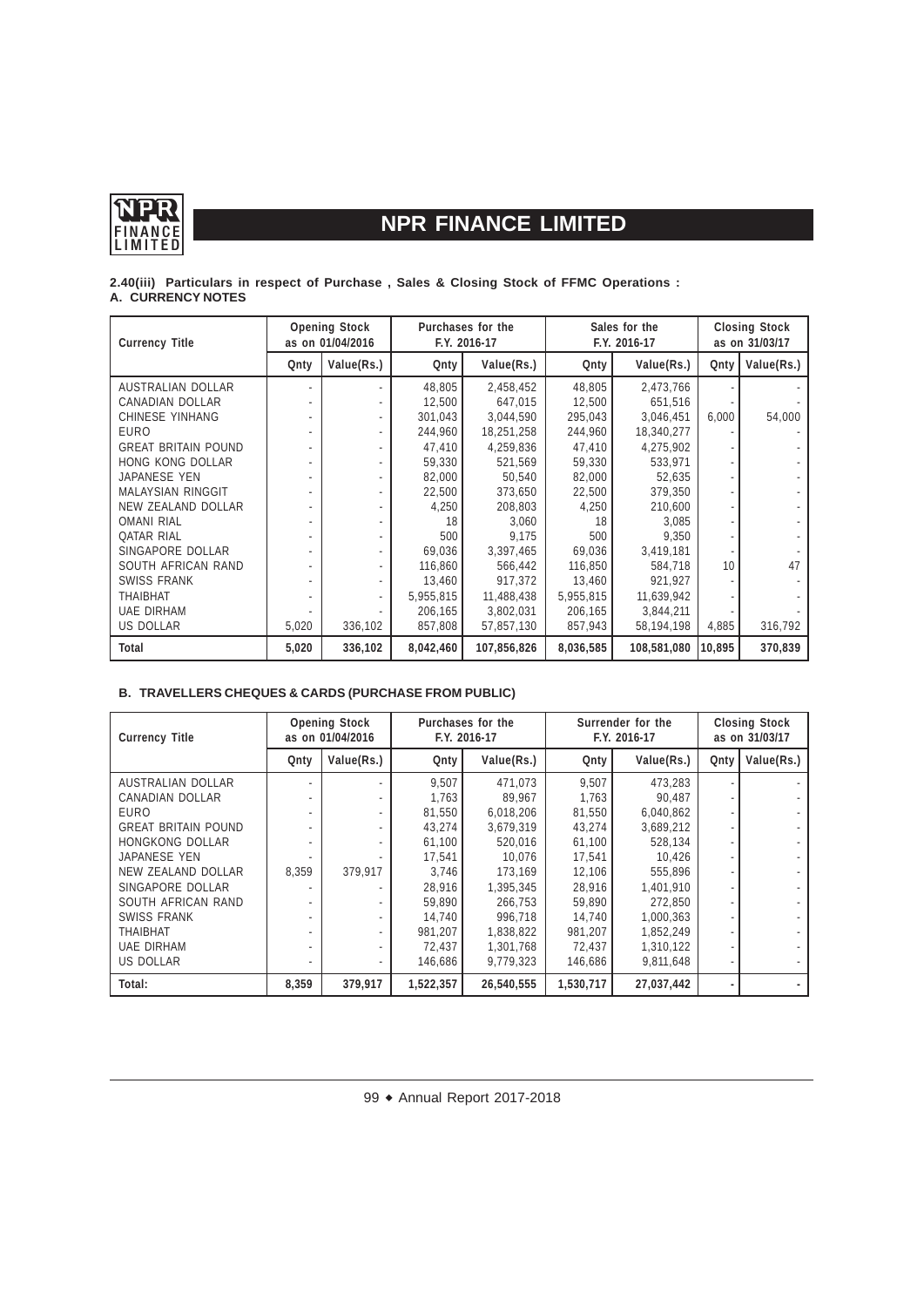

#### **C. TRAVELLERS CHEQUES & CARDS SETTLEMENT/SALES**

| <b>Currency Title</b>      |      | <b>Opening Unremitted</b><br>as on 01/04/2016 |           | Remittance for the<br>F.Y. 2016-17 |           | Sale for the<br>F.Y. 2016-17 |      | Closing<br>Unremmited<br>as on 31/03/17 |
|----------------------------|------|-----------------------------------------------|-----------|------------------------------------|-----------|------------------------------|------|-----------------------------------------|
|                            | Qnty | Value(Rs.)                                    | Qnty      | Value(Rs.)                         | Qnty      | Value(Rs.)                   | Qnty | Value(Rs.)                              |
| <b>UAE DIRHAM</b>          |      |                                               | 313,890   | 5.784.849                          | 313,890   | 5,841,851                    |      |                                         |
| AUSTRALIAN DOLLAR          |      |                                               | 68.769    | 3,478,657                          | 68,769    | 3,498,638                    |      |                                         |
| CANADIAN DOLLAR            |      |                                               | 14.000    | 728.009                            | 14,000    | 732,400                      |      |                                         |
| <b>SWISS FRANK</b>         |      |                                               | 83,000    | 5,672,041                          | 83.000    | 5,695,560                    |      |                                         |
| <b>EURO</b>                |      |                                               | 403.534   | 30.104.168                         | 403.534   | 30.240.109                   | ÷.   |                                         |
| <b>GREAT BRITAIN POUND</b> |      |                                               | 235.169   | 20.838.524                         | 235.169   | 20,924,138                   |      |                                         |
| <b>HONGKONG DOLLAR</b>     |      |                                               | 217.100   | 1.909.907                          | 217.100   | 1,952,390                    |      |                                         |
| JAPANESE YEN               |      |                                               | 1,934,500 | 1,194,921                          | 1,934,500 | 1,240,460                    | ٠    |                                         |
| NEW ZEALAND DOLLAR         |      |                                               | 64.502    | 3,100,096                          | 64.502    | 3,113,889                    |      |                                         |
| SINGAPORE DOLLAR           |      |                                               | 184,339   | 8.975.192                          | 184.339   | 9,037,651                    |      |                                         |
| <b>THAIBHAT</b>            |      |                                               | 2,978,960 | 5,758,979                          | 2,978,960 | 5,822,849                    | ٠    |                                         |
| US DOLLAR                  | 600  | 39,870                                        | 745.121   | 49,836,300                         | 744,521   | 50,060,090                   |      |                                         |
| SOUTH AFRICAN RAND         |      |                                               | 228,200   | 1,056,685                          | 228,200   | 1,084,440                    |      |                                         |
| Total:                     |      |                                               | 7,471,084 | 138,438,328                        | 7,470,484 | 139,244,465                  |      |                                         |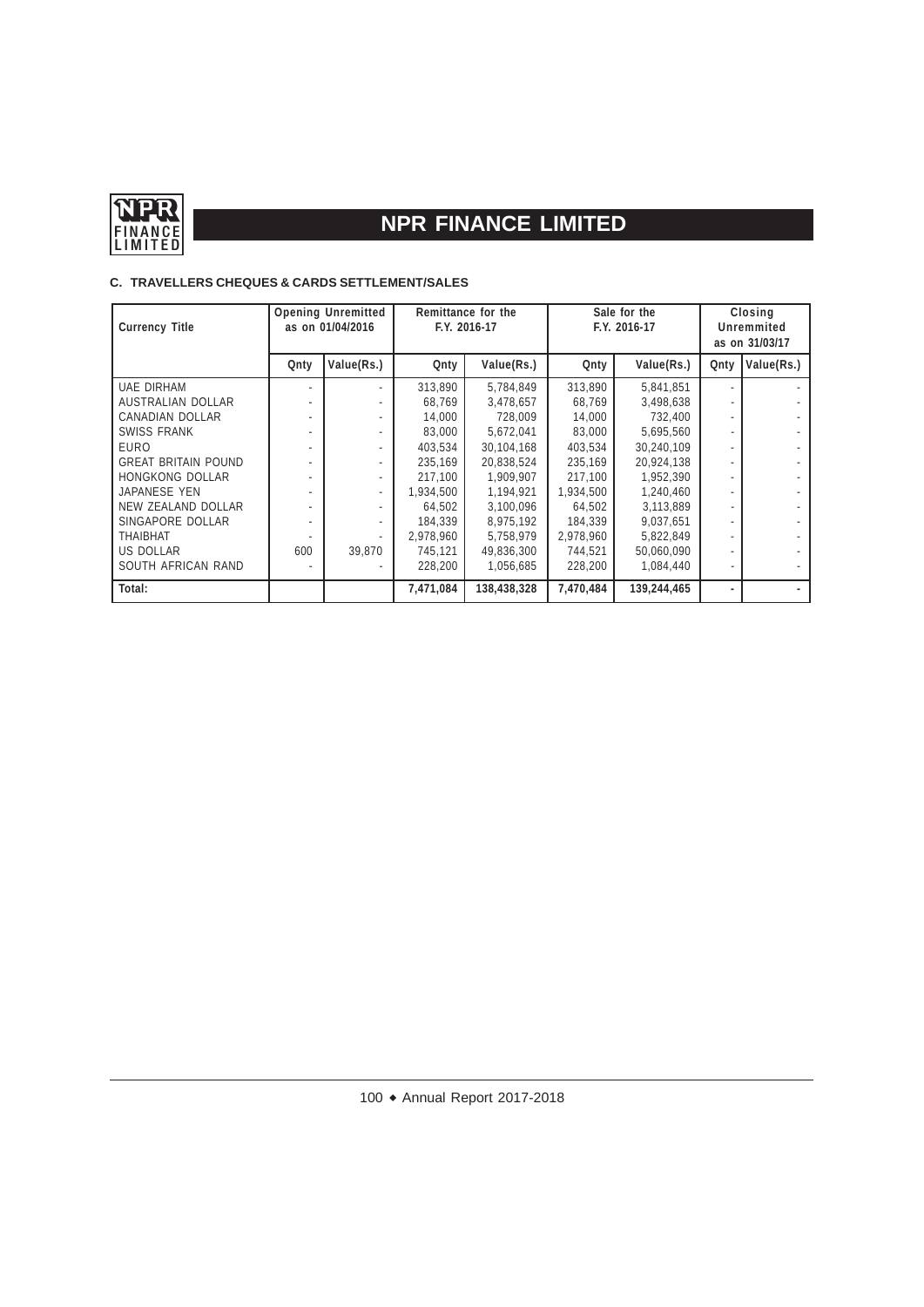

**2.41** [ As required in terms of Master Direction - Non-Banking Financial Company –Non-Systemically Important Non-Deposit taking Company (Reserve Bank) Directions, 2016.

|     |     | Liabilities side:                                                                               |                       | ˈ ₹ in lakhs )    |
|-----|-----|-------------------------------------------------------------------------------------------------|-----------------------|-------------------|
|     |     | Loans and advances availed by the NBFCs<br>inclusive of interest accrued thereon but not paid : | Amount<br>outstanding | Amount<br>overdue |
| (a) |     | Debentures: Secured                                                                             |                       |                   |
|     |     | $:$ Unsecured                                                                                   |                       |                   |
|     |     | (other than falling within the meaning of public deposits*)                                     |                       |                   |
|     | (b) | Deferred Credits                                                                                |                       |                   |
|     | (c) | Term Loans                                                                                      | 59.72                 |                   |
|     | (d) | Inter - corporate loans and borrowing                                                           | 367.92                |                   |
|     | (e) | <b>Commercial Paper</b>                                                                         |                       |                   |
|     | (f) | Other Loans:                                                                                    |                       |                   |
|     |     | Working Capital loan                                                                            |                       |                   |

#### **Assets side :**

| 2 | Break - up of Loans and Advances including bills receivables<br>[ other than those included in (4) below ] :                                 | Amount<br>outstanding |
|---|----------------------------------------------------------------------------------------------------------------------------------------------|-----------------------|
|   | Secured<br>(a)<br>(b)<br>Unsecured                                                                                                           | 3,471.40              |
| 3 | Break- up of Leased Assets and stock on hire and other assets<br>counting towards AFC activities                                             | Amount<br>outstanding |
|   | Lease assets including lease rentals under sundry debtors :<br>(i)<br><b>Financial lease</b><br>(a)<br>(b)<br>Operating lease                |                       |
|   | Stock on hire including hire charges under sundry debtors :<br>(ii)<br>Assets on hire<br>(a)<br>Repossessed Assets<br>(b)                    |                       |
|   | Other loans counting towards AFC activities<br>(iii)<br>Loans where assets have been repossessed<br>(a)<br>(b)<br>Loans other than (a) above | 274.10                |
| 4 | Break - up of Investments :                                                                                                                  | Amount<br>outstanding |
|   | Current Investments:<br>1. Quoted:                                                                                                           |                       |
|   | (i)<br>Shares:<br>Equity<br>(a)<br>Preference<br>(b)                                                                                         | 0.17                  |
|   | Debentures and Bonds<br>(ii)<br>Units of mutual funds<br>(iii)<br>Government Securities<br>(iv)<br>(v)<br>Others                             |                       |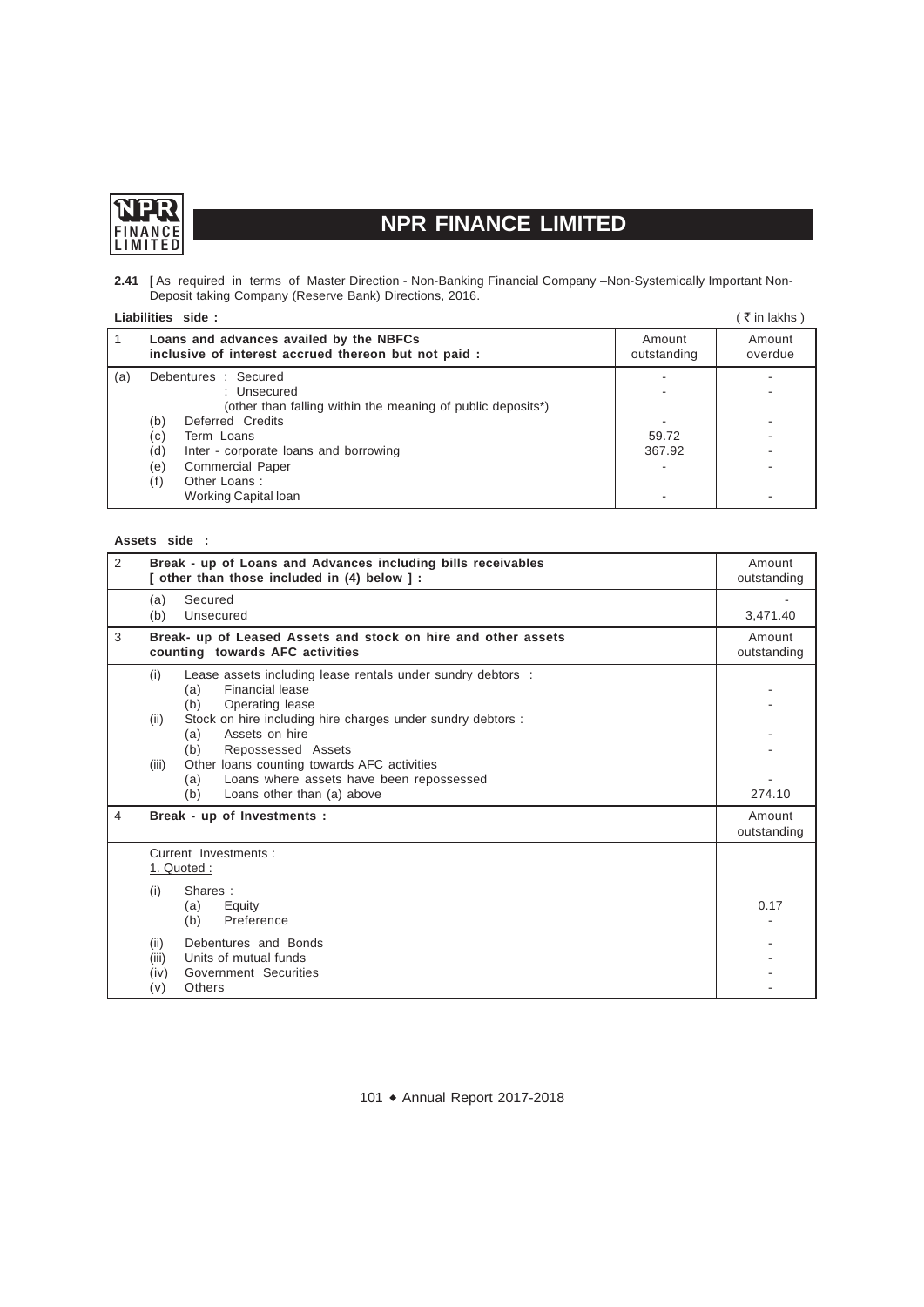

 $($   $\bar{z}$  in lakhs)

|   |                | 2. Unquoted :                                                                                              |                            |                          |                     |
|---|----------------|------------------------------------------------------------------------------------------------------------|----------------------------|--------------------------|---------------------|
|   | (i)            | Shares:                                                                                                    |                            |                          |                     |
|   |                | (a)<br>Equity                                                                                              |                            |                          |                     |
|   |                | (b)<br>Preference                                                                                          |                            |                          |                     |
|   | (ii)           | Debentures and Bonds                                                                                       |                            |                          |                     |
|   | (iii)          | Units of mutual funds                                                                                      |                            |                          |                     |
|   |                | <b>Government Securities</b>                                                                               |                            |                          |                     |
|   | (iv)           |                                                                                                            |                            |                          |                     |
|   | (v)            | Others                                                                                                     |                            |                          |                     |
|   |                | Long Term Investments :                                                                                    |                            |                          |                     |
|   |                | 1. Quoted :                                                                                                |                            |                          |                     |
|   | (i)            | Shares:                                                                                                    |                            |                          |                     |
|   |                | (a)<br>Equity                                                                                              |                            |                          |                     |
|   |                | (b)<br>Preference                                                                                          |                            |                          |                     |
|   | (ii)           | Debentures and Bonds                                                                                       |                            |                          |                     |
|   | (iii)          | Units of mutual funds                                                                                      |                            |                          |                     |
|   | (iv)           | <b>Government Securities</b>                                                                               |                            |                          |                     |
|   | (v)            | Others                                                                                                     |                            |                          |                     |
|   |                | 2. Unquoted :                                                                                              |                            |                          |                     |
|   | (i)            | Shares:                                                                                                    |                            |                          |                     |
|   |                | (a)<br>Equity                                                                                              |                            |                          | 33.74               |
|   |                | Preference<br>(b)                                                                                          |                            |                          |                     |
|   | (ii)           | Debentures and Bonds                                                                                       |                            |                          |                     |
|   | (iii)          | Units of mutual funds                                                                                      |                            |                          |                     |
|   | (iv)           | <b>Government Securities</b>                                                                               |                            |                          |                     |
|   | (v)            | Other                                                                                                      |                            |                          |                     |
| 5 |                |                                                                                                            |                            |                          |                     |
|   |                | Borrower group - wise classification of assets financed as in (2) & (3) above.                             |                            |                          |                     |
|   |                | Category                                                                                                   |                            | Amount net of provisions |                     |
|   |                |                                                                                                            | Secured                    | Unsecured                | Total               |
|   | 1 <sub>1</sub> | <b>Related Parties</b>                                                                                     |                            |                          |                     |
|   |                |                                                                                                            |                            |                          |                     |
|   |                | <b>Subsidiaries</b><br>(a)                                                                                 |                            |                          |                     |
|   |                | (b)<br>Companies in the same group                                                                         |                            | 2,821.98                 | 2,821.98            |
|   |                | Other related parties<br>(c)                                                                               |                            | 258.21                   | 258.21              |
|   | 2.             | Other than related parties                                                                                 | 274.10                     | 391.21                   | 665.31              |
|   |                | <b>Total</b>                                                                                               | 274.10                     | 3,471.40                 | 3,745.50            |
| 6 |                | Investor group - wise classification of all investments ( current and long term ) in shares and securities |                            |                          |                     |
|   |                | (Both quoted and unquoted) :                                                                               |                            |                          |                     |
|   |                |                                                                                                            |                            |                          |                     |
|   |                | Category                                                                                                   | Market Value / Break up or |                          | <b>Book Value</b>   |
|   |                |                                                                                                            | fair value or NAV          |                          | (Net of Provisions) |
|   | 1.             | <b>Related Parties</b>                                                                                     |                            |                          |                     |
|   |                | Subsidiaries<br>(a)                                                                                        |                            |                          | $\blacksquare$      |
|   |                |                                                                                                            |                            |                          |                     |
|   |                | Companies in the same group (Unquoted)*<br>(b)                                                             | 166.44                     |                          | 33.74               |
|   |                | Other related parties<br>(c)                                                                               |                            |                          | $\overline{a}$      |
|   | 2.             | Other than related parties (Unquoted)*                                                                     |                            |                          |                     |
|   |                | Other than related parties (Quoted)*                                                                       | 0.19                       |                          | 0.17                |
|   |                | Total                                                                                                      | 166.63                     |                          | 33.91               |
|   |                | $\equiv$ 400<br>المتحافظ مرمين المتعقب المتعارض المربط فالعرابية<br>والمساويد والمستمرات والمتواط وبالأنا  | $ NINI - -$                | 04/00/0047               |                     |

Being unquoted for both related and other than related parties  $\bar{\tau}$  166.44 lakhs represents NAV as on 31/03/2017 as the Balance Sheet for the acounting year ended 31/03/2018 is not available and being quoted ₹ 0.19 Lakhs represents Market Value as on 31/03/2018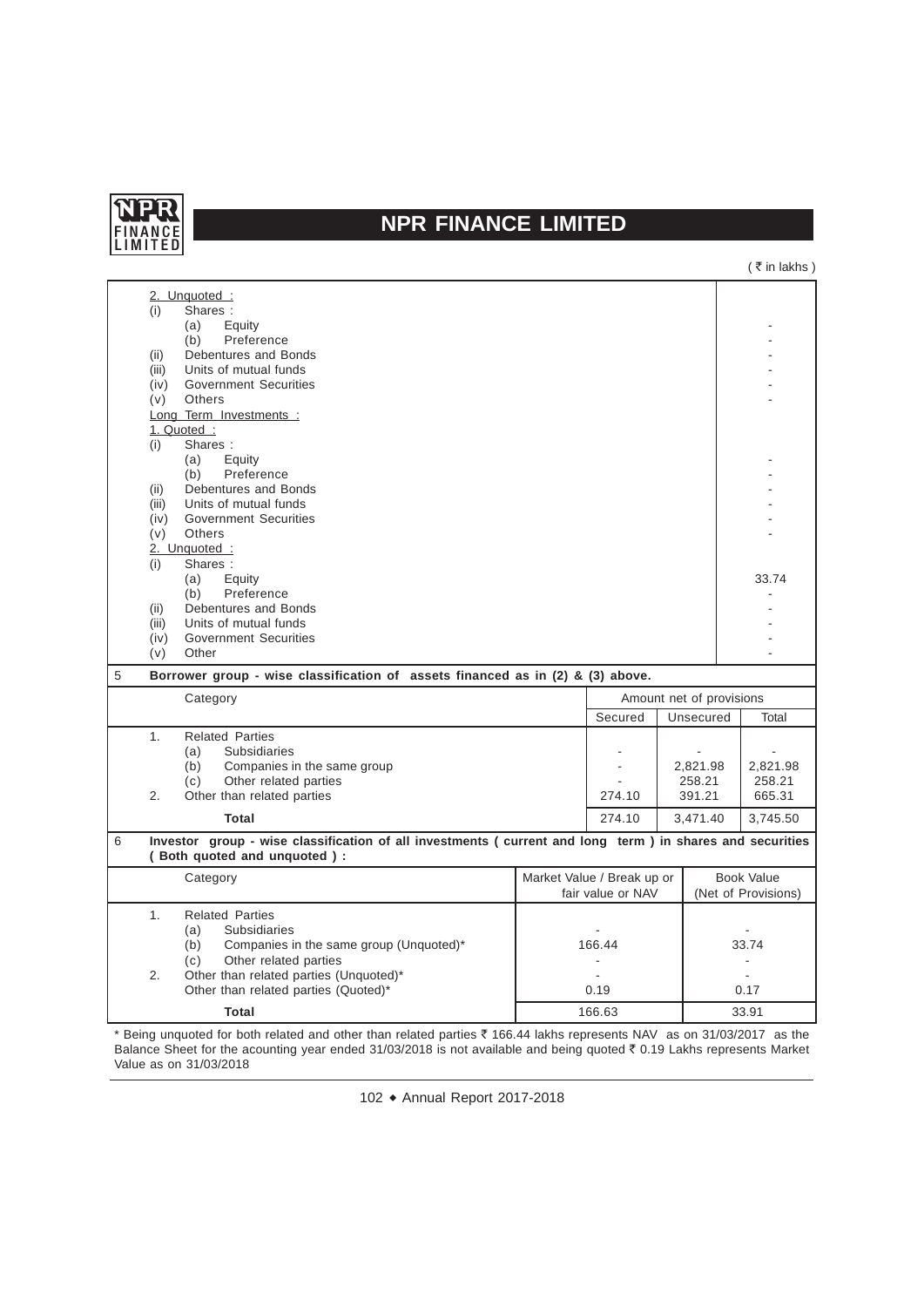

 $($  ₹ in lakhs  $)$ 

|       | Other Information                                                  |        |
|-------|--------------------------------------------------------------------|--------|
|       | <b>Particulars</b>                                                 | Amount |
| (i)   | Gross Non - Performing Assets                                      |        |
|       | <b>Related parties</b><br>(a)<br>Other than related parties<br>(b) |        |
| (ii)  | Net Non - Performing Assets                                        |        |
|       | <b>Related parties</b><br>(a)<br>Other than related parties<br>(b) | -      |
| (iii) | Assets acquired in satisfaction of debt                            |        |

2.42 Note : - Previous Year Figures have been regrouped/rearranged/reclassified wherever necessary and rounded off to the nearest Rupee.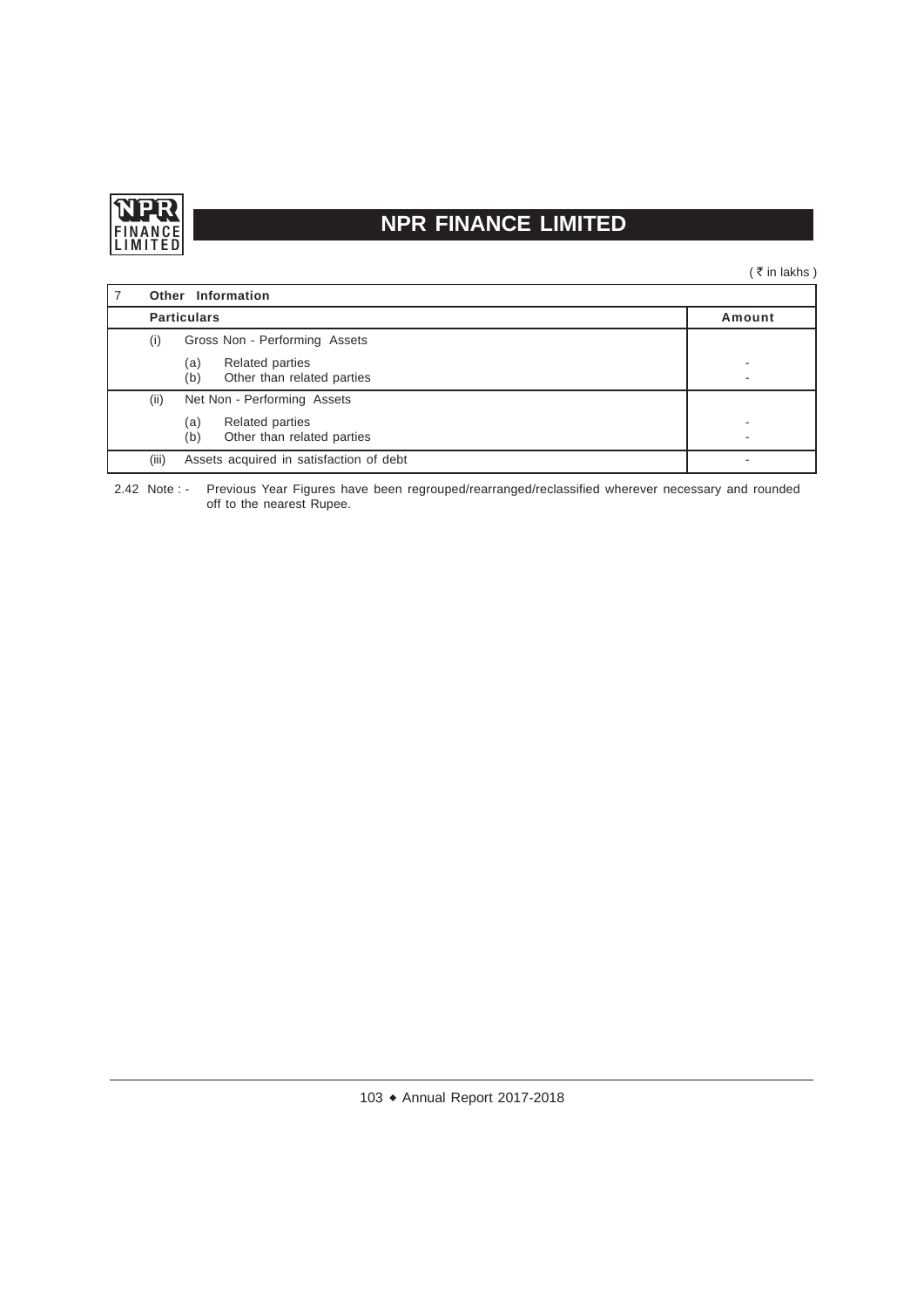

#### **CASH FLOW STATEMENT FOR THE YEAR ENDED 31ST MARCH, 2018**

**As per Regulation 34(2)(c) of the Securities and Exchange Board of India (Listing Obligations and Disclosure Requirements) Regulations, 2015**

|    | (Amount in $\bar{x}$ )                                                                                                                                                                      |                                                             |                                                               |
|----|---------------------------------------------------------------------------------------------------------------------------------------------------------------------------------------------|-------------------------------------------------------------|---------------------------------------------------------------|
| A  | <b>CASH FLOW FROM OPERATING ACTIVITIES</b>                                                                                                                                                  | 2017-2018                                                   | 2016-2017                                                     |
|    | Net Profit before tax and extraordinary items<br><b>Financial Expenses</b><br>Depreciation<br>(Profit)/Loss on Assets<br>Provison made/(written back) for dimunition in value of investment | 11,596,136<br>6,644,613<br>6,459,847<br>95,178<br>(574,000) | 35,515,786<br>8,122,338<br>6,567,522<br>58,768<br>(8,458,000) |
|    | OPERATING PROFIT BEFORE WORKING CAPITAL CHANGES                                                                                                                                             | 24,221,774                                                  | 41,806,414                                                    |
|    | Adjustments for :<br>Loans & Advances<br><b>Installment Receivables</b><br><b>Current Liabilities &amp; Non Current Liablities</b><br>Decrease in Stock in trade                            | 17,886,291<br>(14, 132, 669)<br>(1,340,623)<br>3,335,158    | (59,966,421)<br>5,957,648<br>421,360<br>4,000,940             |
|    | <b>CASH GENERATED FROM OPERATIONS</b>                                                                                                                                                       | 29.969.931                                                  | (7,780,059)                                                   |
|    | <b>Financial Expenses</b><br><b>Direct Taxes Paid</b>                                                                                                                                       | (6,746,710)<br>(4,731,920)                                  | (8,008,166)<br>(12, 524, 587)                                 |
|    | <b>NET CASH FROM OPERATING ACTIVITIES (A)</b>                                                                                                                                               | 18,491,301                                                  | (28, 312, 812)                                                |
| в  | <b>CASH FLOW FROM INVESTING ACTIVITIES</b>                                                                                                                                                  |                                                             |                                                               |
|    | Decrease In Non Current investment<br>Purchase of Fixed Assets<br>Sale of Fixed Assets                                                                                                      | (6,652,315)<br>118,121                                      | 8,977,275<br>(787, 227)<br>40,000                             |
|    | <b>NET CASH FROM INVESTING ACTIVITIES (B)</b>                                                                                                                                               | (6, 534, 194)                                               | 8,230,048                                                     |
| C. | <b>CASH FLOW FROM FINANCING ACTIVITIES</b>                                                                                                                                                  |                                                             |                                                               |
|    | Increase (Decrease) in Secured Loan<br>Increase (Decrease) in Unsecured Loan<br>(Increase) Decrease in Fixed Deposit with Banks                                                             | 2,140,174<br>(13, 207, 724)<br>(11, 825)                    | (1,068,465)<br>25,000,000<br>(2, 275, 592)                    |
|    | <b>NET CASH FROM FINANCING ACTIVITIES (C)</b>                                                                                                                                               | (11,079,375)                                                | 21,655,943                                                    |
|    | NET INCREASE IN CASH AND CASH EQUIVALENTS (A+B+C)                                                                                                                                           | 877,732                                                     | 1,573,179                                                     |
|    | CASH AND CASH EQUIVALENTS AT BEGINNING OF THE YEAR                                                                                                                                          | 4,306,186                                                   | 2,733,007                                                     |
|    | CASH AND CASH EQUIVALENTS AT THE END OF THE YEAR                                                                                                                                            | 5,183,918                                                   | 4,306,186                                                     |

In terms of our report of even date

**For Deoki Bijay & Co. PAWAN KUMAR TODI NANDLAL TODI** Chartered Accountants **Managing Director** Director **Director** Director **Director Registration No: 313105E** DIN:-00590156 Registration No: 313105E

Partner<br>
Executive Director<br>
Executive Director<br>
Chief Financial Officer<br>
Membership No. 051157<br>  $\alpha$  Company Secretary Membership No . 051157 8 Company Sec<br>
Dated : 30<sup>th</sup> Day of May 2018 DIN :- 06935192 Dated : 30<sup>th</sup> Day of May 2018

**D. N. Agrawal SARIKA MEHRA** ASHOK KUMAR SHAH